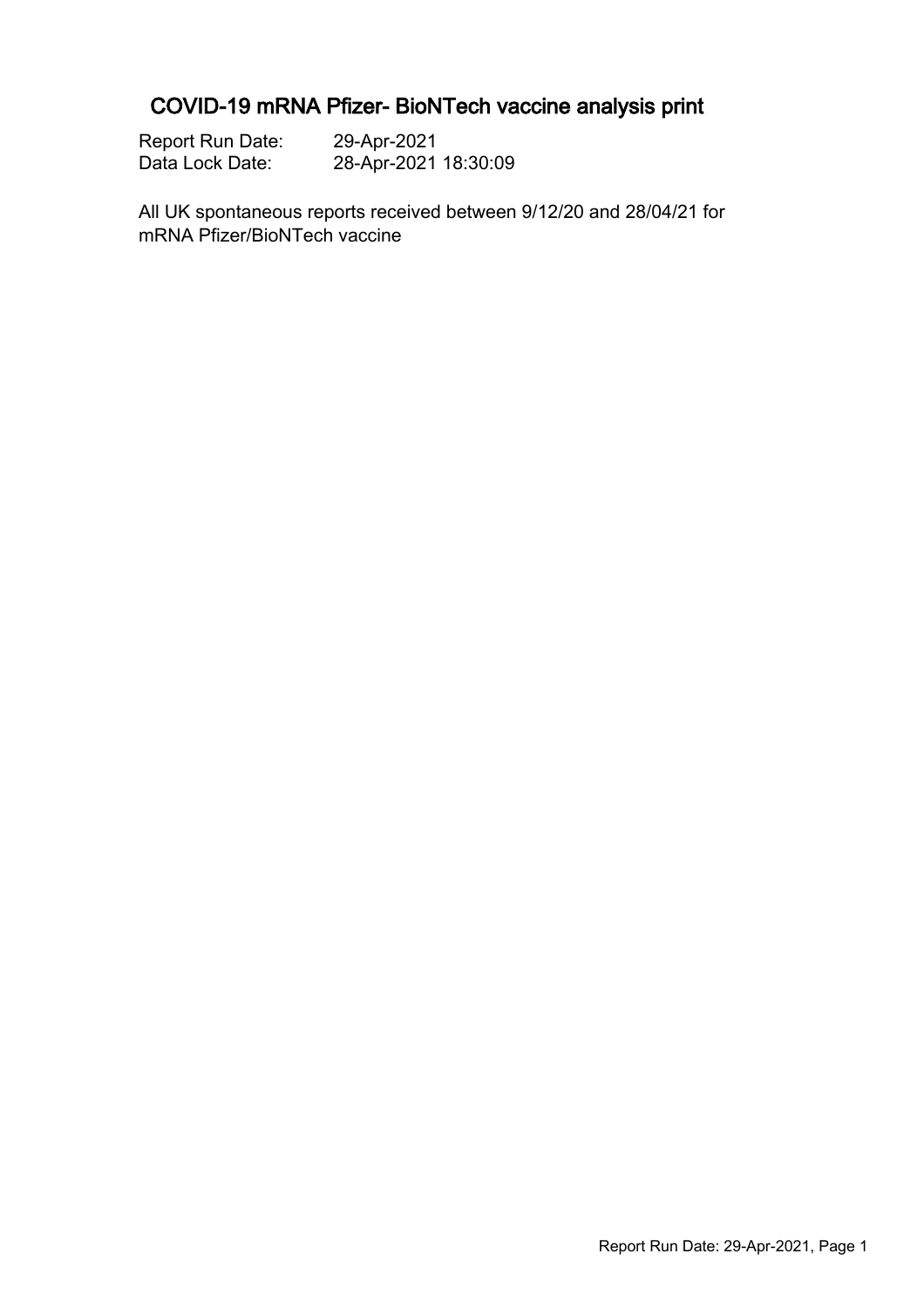# **Name: COVID-19 mRNA Pfizer- BioNTech vaccine analysis print**<br>Report Run Date: 29-Apr-2021<br>Data Lock Date: 28-Apr-2021 18:30:09

Earliest Reaction Date: 13-Apr-1968

| <b>Reaction Name</b>                       | <b>Total</b>            | <b>Fatal</b>     |
|--------------------------------------------|-------------------------|------------------|
| <b>Blood disorders</b>                     |                         |                  |
| Anaemia deficiencies                       |                         |                  |
| Anaemia vitamin B12 deficiency             | $\overline{c}$          | $\boldsymbol{0}$ |
| Deficiency anaemia                         |                         | 0                |
| Iron deficiency anaemia                    |                         | $\overline{0}$   |
| <b>Anaemias NEC</b>                        |                         |                  |
| Anaemia                                    | 19                      | $\mathbf 0$      |
| Anaemia megaloblastic                      |                         | $\mathbf 0$      |
| Autoimmune anaemia                         |                         | $\mathbf 0$      |
| Anaemias haemolytic NEC                    |                         |                  |
| Haemolytic anaemia                         | 1                       | $\mathbf 0$      |
| Anaemias haemolytic immune                 |                         |                  |
| Autoimmune haemolytic anaemia              | 3                       | $\mathbf 0$      |
| <b>Bleeding tendencies</b>                 |                         |                  |
| Haemorrhagic diathesis                     |                         | $\boldsymbol{0}$ |
| Increased tendency to bruise               | 13                      | 0                |
| <b>Coagulation factor deficiencies</b>     |                         |                  |
| Acquired haemophilia                       | 1                       | $\mathbf 0$      |
| Coagulopathies                             |                         |                  |
| Abnormal clotting factor                   | 1                       | $\overline{0}$   |
| Antiphospholipid syndrome                  |                         | $\mathbf 0$      |
| Coagulopathy                               | $\frac{2}{3}$           | $\mathbf{0}$     |
| Disseminated intravascular coagulation     | 1                       | $\mathbf 0$      |
| Hypercoagulation                           |                         | $\mathbf 0$      |
| Thrombotic microangiopathy                 |                         | $\mathbf 0$      |
| Eosinophilic disorders                     |                         |                  |
| Eosinophilia                               | 4                       | $\mathbf 0$      |
| <b>Haematological disorders</b>            |                         |                  |
| Mast cell activation syndrome              | 1                       | $\mathbf 0$      |
| <b>Haemolyses NEC</b>                      |                         |                  |
| Haemolysis                                 | $\overline{c}$          | $\boldsymbol{0}$ |
| Intravascular haemolysis                   | 1                       | $\mathbf 0$      |
| Leukocytoses NEC                           |                         |                  |
| Lymphocytosis                              | 4                       | $\overline{0}$   |
| Neutrophilia                               | $\overline{2}$          | $\mathbf 0$      |
| Leukopenias NEC                            |                         |                  |
| Leukopenia                                 | $\overline{c}$          | $\overline{0}$   |
| Lymphopenia                                | $\overline{2}$          | $\mathbf 0$      |
| Lymphatic system disorders NEC             |                         |                  |
| Abdominal lymphadenopathy                  | $\overline{\mathbf{c}}$ | $\mathbf 0$      |
| Granulomatous lymphadenitis                | 1                       | $\pmb{0}$        |
| Lymph node pain                            | 642                     |                  |
| Lymphadenitis                              | 88                      | $0\atop 0$       |
| Lymphadenopathy                            | 4319                    |                  |
| Lymphatic disorder                         | 1                       | $0$<br>0         |
| Pseudolymphoma                             | 4                       | $\mathbf 0$      |
| Marrow depression and hypoplastic anaemias |                         |                  |
| Myelosuppression                           | 1                       | $\mathbf 0$      |
| Pancytopenia                               | $\mathbf{3}$            | $\overline{0}$   |
| Neutropenias                               |                         |                  |
| Autoimmune neutropenia                     | $\overline{2}$          | $\boldsymbol{0}$ |
| Neutropenia                                | 25                      | $\boldsymbol{0}$ |
| <b>Platelet disorders NEC</b>              |                         |                  |
| Platelet anisocytosis                      | 1                       | $\overline{0}$   |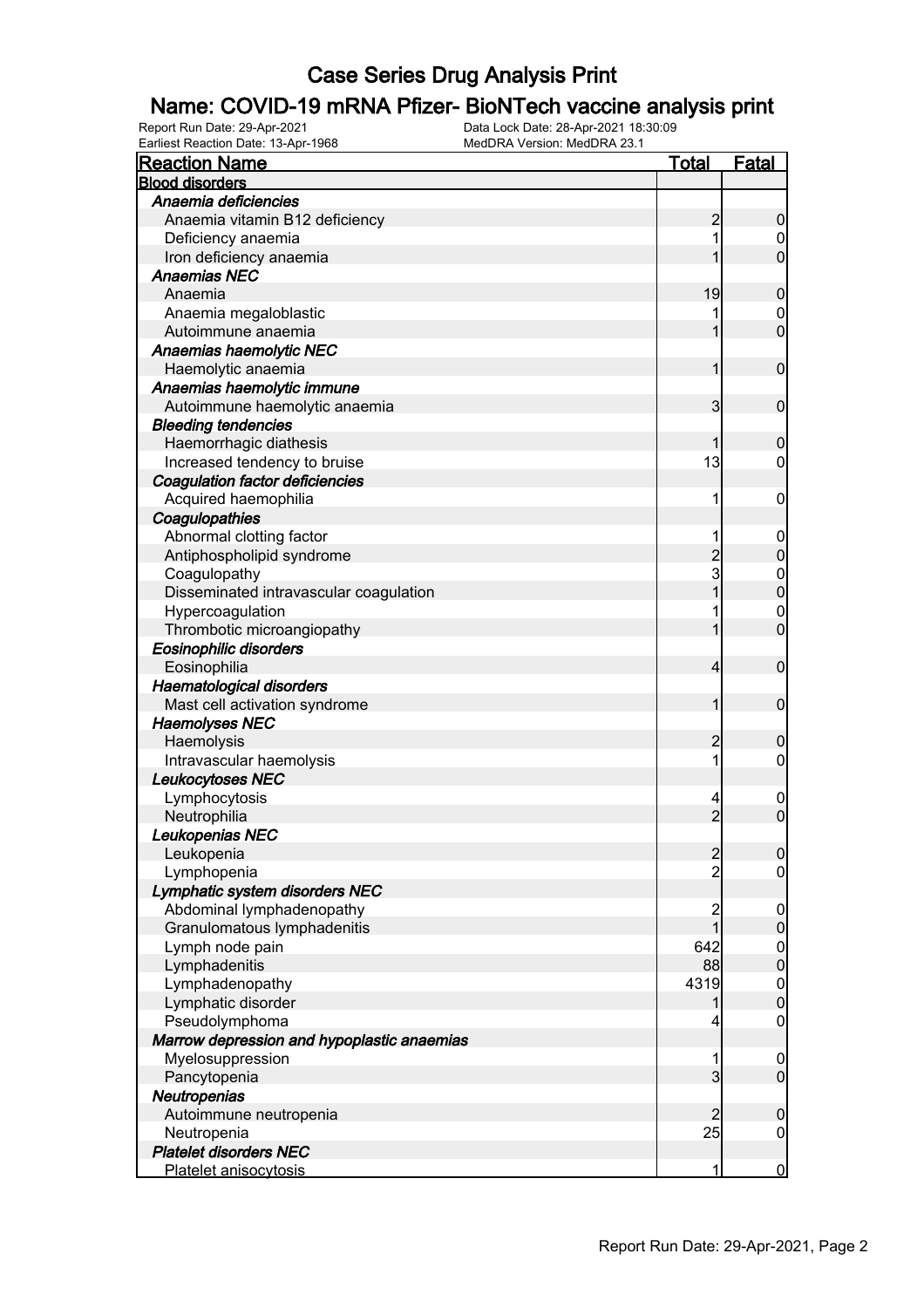# **Name: COVID-19 mRNA Pfizer- BioNTech vaccine analysis print**<br>Report Run Date: 29-Apr-2021<br>Data Lock Date: 28-Apr-2021 18:30:09

Earliest Reaction Date: 13-Apr-1968

| <b>Reaction Name</b>                             |  | Total | Fatal |
|--------------------------------------------------|--|-------|-------|
| Blood disorders cont'd<br><b>Blood disorders</b> |  |       |       |
| Spleen disorders                                 |  |       |       |
| Spleen atrophy                                   |  |       |       |
| Splenomegaly                                     |  |       |       |
| Thrombocytopenias                                |  |       |       |
| Immune thrombocytopenia                          |  | 37    |       |
| Thrombocytopenia                                 |  | 67    |       |
| Thrombocytopenic purpura                         |  |       |       |
| Thrombotic thrombocytopenic purpura              |  | 5     |       |
| Thrombocytoses                                   |  |       |       |
| Thrombocytosis                                   |  |       |       |
| <b>Blood disorders SOC TOTAL</b>                 |  | 5278  |       |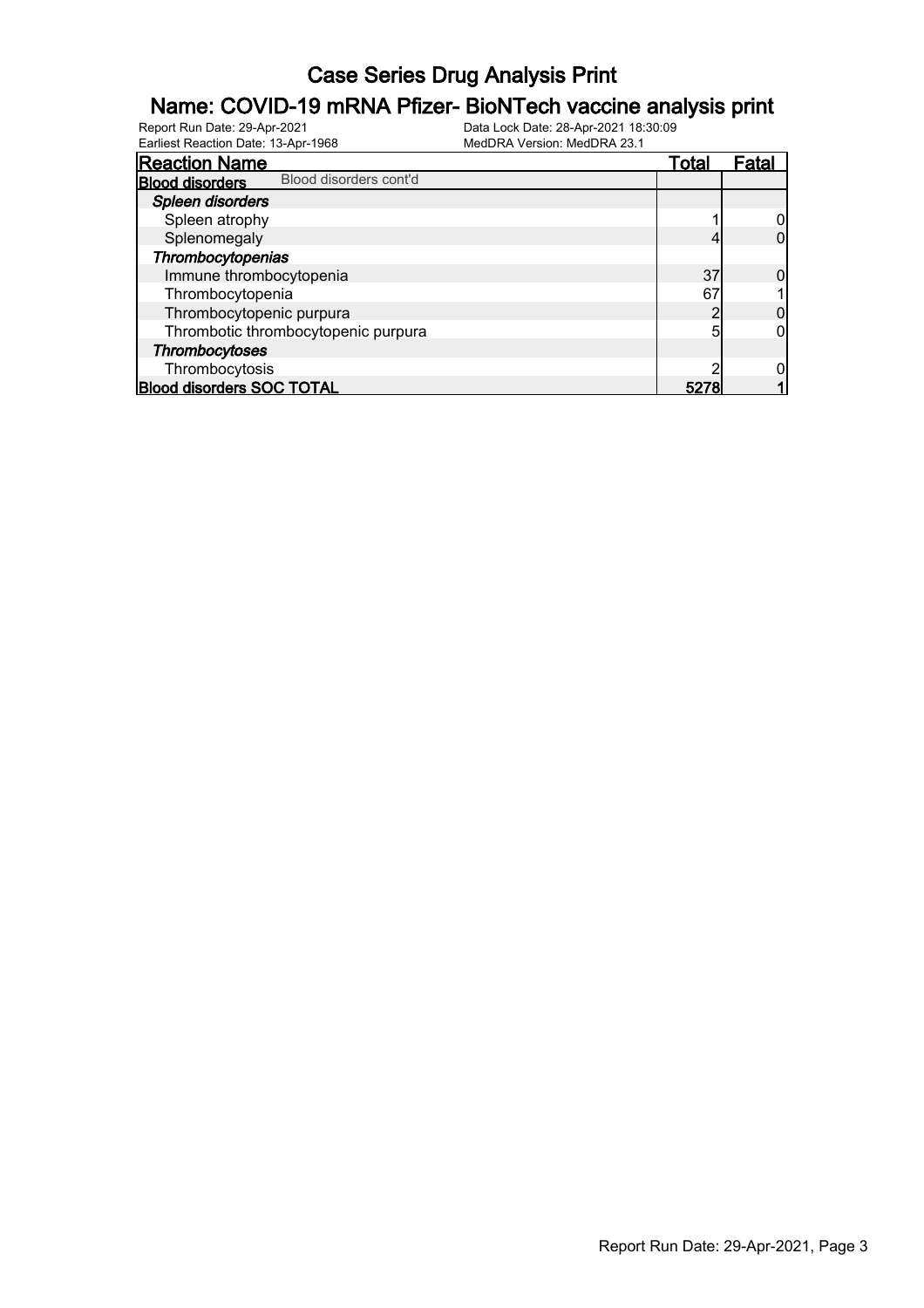#### Name: COVID-19 mRNA Pfizer- BioNTech vaccine analysis print

Report Run Date: 29-Apr-2021 Data Lock Date: 28-Apr-2021 18:30:09 Earliest Reaction Date: 13-Apr-1968 MedDRA Version: MedDRA 23.1

| <b>Reaction Name</b>                  | <b>Total</b>        | <b>Fatal</b>        |
|---------------------------------------|---------------------|---------------------|
| Cardiac disorders                     |                     |                     |
| Cardiac conduction disorders          |                     |                     |
| Atrioventricular block                | 3                   | $\boldsymbol{0}$    |
| Atrioventricular block complete       |                     | $\overline{0}$      |
| Atrioventricular block second degree  |                     | $\mathbf 0$         |
| Bundle branch block                   |                     | $\mathbf 0$         |
| Bundle branch block right             |                     | $\overline{0}$      |
| Cardiac disorders NEC                 |                     |                     |
| Acute cardiac event                   | $\overline{c}$      | $\boldsymbol{0}$    |
| Cardiac disorder                      | 9                   | $\boldsymbol{0}$    |
| Cardiac dysfunction                   |                     | $\overline{0}$      |
| Cardiovascular disorder               |                     | $\mathbf 0$         |
| Cardiac hypertensive complications    |                     |                     |
| Hypertensive heart disease            | 1                   | $\mathbf 0$         |
| Cardiac signs and symptoms NEC        |                     |                     |
| Cardiac discomfort                    | 2                   | 0                   |
| Palpitations                          | 924                 | $\overline{0}$      |
| Cardiac valve disorders NEC           |                     |                     |
| Cardiac valve disease                 | 1                   | $\mathbf 0$         |
|                                       |                     |                     |
| Cardiomyopathies<br>Cardiomyopathy    |                     |                     |
| Congestive cardiomyopathy             | $\overline{c}$<br>1 | $\boldsymbol{0}$    |
|                                       | $\overline{2}$      | 0<br>$\overline{0}$ |
| Stress cardiomyopathy                 |                     |                     |
| Coronary artery disorders NEC         |                     |                     |
| Coronary artery disease               | 3                   | 1                   |
| <b>Heart failures NEC</b>             |                     |                     |
| Cardiac failure                       | 18                  | $\overline{c}$      |
| Cardiac failure acute                 | 2<br>1              | $\mathbf{0}$        |
| Cardiac failure chronic               |                     | $\overline{0}$      |
| Cardiac failure congestive            | 2<br>2              | 1                   |
| Cardiogenic shock                     |                     | $\mathbf 0$         |
| Cardiopulmonary failure               |                     | 1                   |
| Ischaemic coronary artery disorders   |                     |                     |
| Acute coronary syndrome               | 3                   | $\mathbf{0}$        |
| Acute myocardial infarction           | 14                  | 1                   |
| Angina pectoris                       | 35                  | $\boldsymbol{0}$    |
| Angina unstable                       | 1                   | $\overline{0}$      |
| Arteriospasm coronary                 | 1                   | $\overline{0}$      |
| Microvascular coronary artery disease | $\overline{c}$      | $\mathbf 0$         |
| Myocardial infarction                 | 80                  | 16                  |
| Myocardial ischaemia                  | $\overline{4}$      | $\overline{2}$      |
| Left ventricular failures             |                     |                     |
| Left ventricular failure              | $\overline{2}$      | $\mathbf 1$         |
| Mitral valvular disorders             |                     |                     |
| Mitral valve incompetence             | 1                   | $\boldsymbol{0}$    |
| Mitral valve prolapse                 |                     | $\boldsymbol{0}$    |
| <b>Myocardial disorders NEC</b>       |                     |                     |
| Cardiomegaly                          | 1                   | $\mathbf 0$         |
| Left ventricular dysfunction          | $\overline{2}$      | $\pmb{0}$           |
| Myocardial fibrosis                   | 1                   | $\boldsymbol{0}$    |
| Myocardial haemorrhage                |                     | $\mathbf 0$         |
| Myocardial oedema                     |                     | $\mathbf{0}$        |
| Right ventricular enlargement         | $\frac{2}{1}$       | $\mathbf 0$         |
| Ventricular hypertrophy               | $\overline{2}$      | $\overline{0}$      |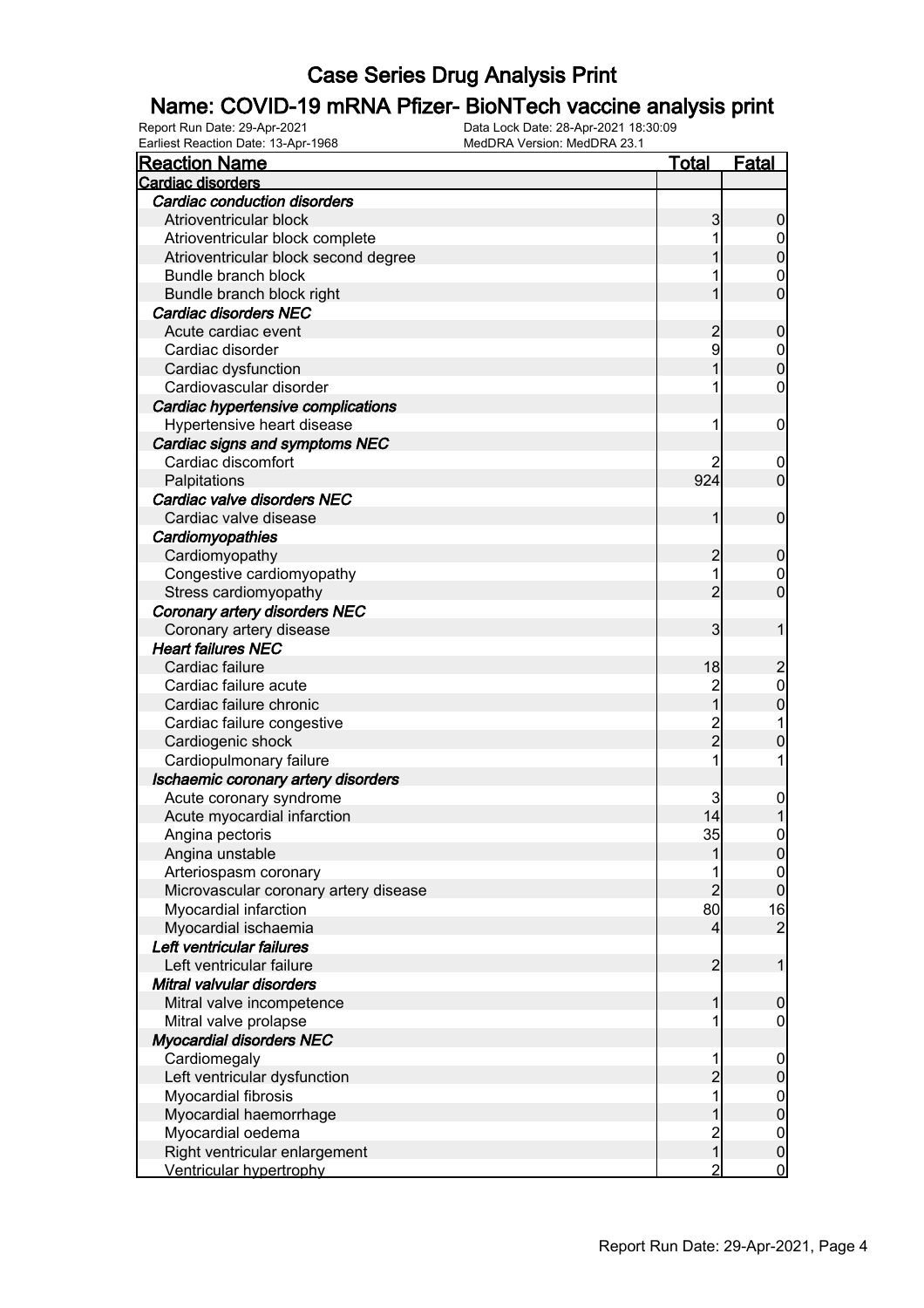# **Name: COVID-19 mRNA Pfizer- BioNTech vaccine analysis print**<br>Report Run Date: 29-Apr-2021<br>Data Lock Date: 28-Apr-2021 18:30:09

Earliest Reaction Date: 13-Apr-1968

| <b>Reaction Name</b>                          | <u>Total</u>                               | Fatal                            |
|-----------------------------------------------|--------------------------------------------|----------------------------------|
| Cardiac disorders cont'd<br>Cardiac disorders |                                            |                                  |
| Noninfectious myocarditis                     |                                            |                                  |
| Myocarditis                                   | 17                                         | $\mathbf 0$                      |
| Noninfectious pericarditis                    |                                            |                                  |
| Pericarditis                                  | 16                                         | 1                                |
| <b>Pericardial disorders NEC</b>              |                                            |                                  |
| Pericardial effusion                          | 7                                          | $\frac{0}{2}$                    |
| Pericardial haemorrhage                       | $\overline{2}$                             |                                  |
| Rate and rhythm disorders NEC                 |                                            |                                  |
| Arrhythmia                                    | 27                                         | $\bf 0$                          |
| Bradycardia                                   | 26                                         | $\boldsymbol{0}$                 |
| Cardiac flutter                               | 52                                         | $\overline{0}$                   |
| Extrasystoles                                 | 30                                         | $\mathbf{0}$                     |
| Paroxysmal arrhythmia                         |                                            | $\overline{0}$                   |
| Postural orthostatic tachycardia syndrome     |                                            | $\mathbf{0}$                     |
| Tachycardia                                   | 427                                        | $\overline{0}$                   |
| <b>Right ventricular failures</b>             |                                            |                                  |
| Cor pulmonale                                 | 1                                          | $\mathbf 0$                      |
| Supraventricular arrhythmias                  |                                            |                                  |
| Arrhythmia supraventricular                   |                                            | $\mathbf 0$                      |
| <b>Atrial fibrillation</b>                    | 90                                         |                                  |
| <b>Atrial flutter</b>                         | 7                                          | $\begin{matrix}0\\0\end{matrix}$ |
| Atrial tachycardia                            | 3                                          |                                  |
| Nodal arrhythmia                              | $\overline{1}$                             | $0$ 0                            |
| Sinus arrest                                  | 1                                          |                                  |
| Sinus bradycardia                             | 3                                          | $\begin{matrix}0\\0\end{matrix}$ |
| Sinus tachycardia                             | 31                                         | $\mathbf{0}$                     |
| Supraventricular tachycardia                  | 16                                         | $\overline{0}$                   |
| Tricuspid valvular disorders                  |                                            |                                  |
| Tricuspid valve incompetence                  | 1                                          | $\mathbf 0$                      |
| Ventricular arrhythmias and cardiac arrest    |                                            |                                  |
| Cardiac arrest                                | 57                                         | 21                               |
| Cardio-respiratory arrest                     | 1                                          | 1                                |
| Pulseless electrical activity                 |                                            | 0                                |
| Ventricular arrhythmia                        | $\begin{array}{c} 2 \\ 2 \\ 6 \end{array}$ | $\mathbf 0$                      |
| Ventricular extrasystoles                     |                                            | $\overline{0}$                   |
| Ventricular fibrillation                      | 5                                          | 1                                |
| Ventricular tachycardia                       | 5                                          | $\mathbf 0$                      |
| Cardiac disorders SOC TOTAL                   | 1984                                       | 51                               |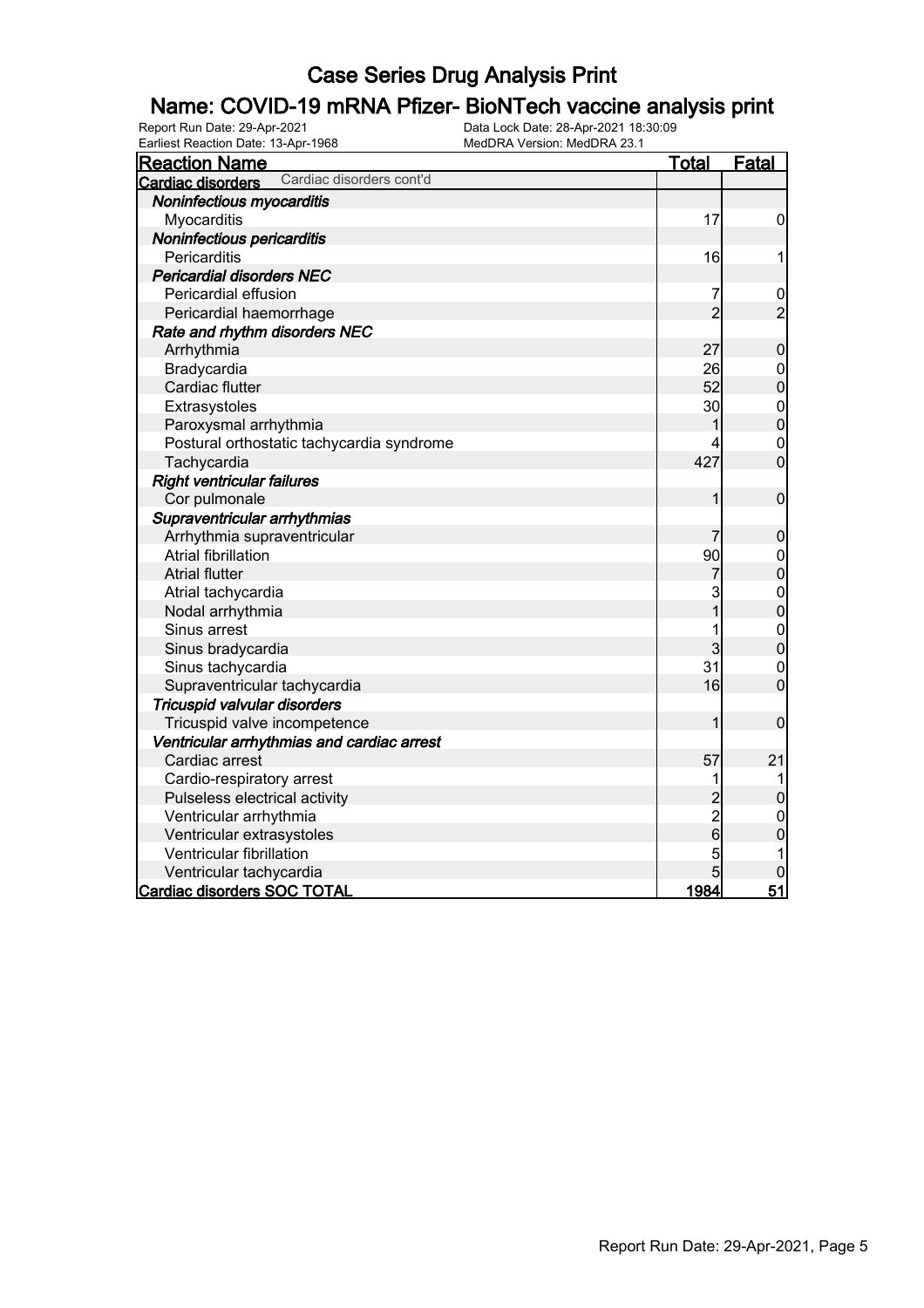#### Name: COVID-19 mRNA Pfizer- BioNTech vaccine analysis print

Report Run Date: 29-Apr-2021 Data Lock Date: 28-Apr-2021 18:30:09

| Earliest Reaction Date: 13-Apr-1968<br>MedDRA Version: MedDRA 23.1 |       |                |
|--------------------------------------------------------------------|-------|----------------|
| <b>Reaction Name</b>                                               | Total | <u>Fatal</u>   |
| <b>Congenital disorders</b>                                        |       |                |
| Cardiac disorders congenital NEC                                   |       |                |
| Heart disease congenital                                           | 2     | 0              |
| Cardiac septal defects congenital                                  |       |                |
| Hypertrophic cardiomyopathy                                        |       | $\mathbf{0}$   |
| Coagulation disorders congenital                                   |       |                |
| Haemophilia                                                        | 1     | $\mathbf 0$    |
| <b>Congenital disorders NEC</b>                                    |       |                |
| <b>Foetal malformation</b>                                         | 1     | $\overline{0}$ |
| Gastrointestinal tract disorders congenital NEC                    |       |                |
| Gastroschisis                                                      | 1     | $\mathbf 0$    |
| Great vessel disorders congenital                                  |       |                |
| Transposition of the great vessels                                 | 1     | $\mathbf 0$    |
| Haematological disorders congenital NEC                            |       |                |
| Amegakaryocytic thrombocytopenia                                   |       | $\mathbf{0}$   |
| Musculoskeletal disorders congenital NEC                           |       |                |
| Congenital multiplex arthrogryposis                                |       | $\overline{0}$ |
| Neurological disorders congenital NEC                              |       |                |
| Familial hemiplegic migraine                                       |       | $\Omega$       |
| Familial periodic paralysis                                        |       | 0              |
| Peripheral nervous system disorders congenital NEC                 |       |                |
| Hereditary neuropathy with liability to pressure palsies           |       | 0              |
| Pulmonary and bronchial disorders congenital                       |       |                |
| Congenital cystic lung                                             |       | 0              |
| Retinal disorders congenital                                       |       |                |
| Retinitis pigmentosa                                               |       | 0              |
| Tongue disorders congenital                                        |       |                |
| Ankyloglossia congenital                                           |       | 0              |
| <b>Congenital disorders SOC TOTAL</b>                              | 15    | $\mathbf 0$    |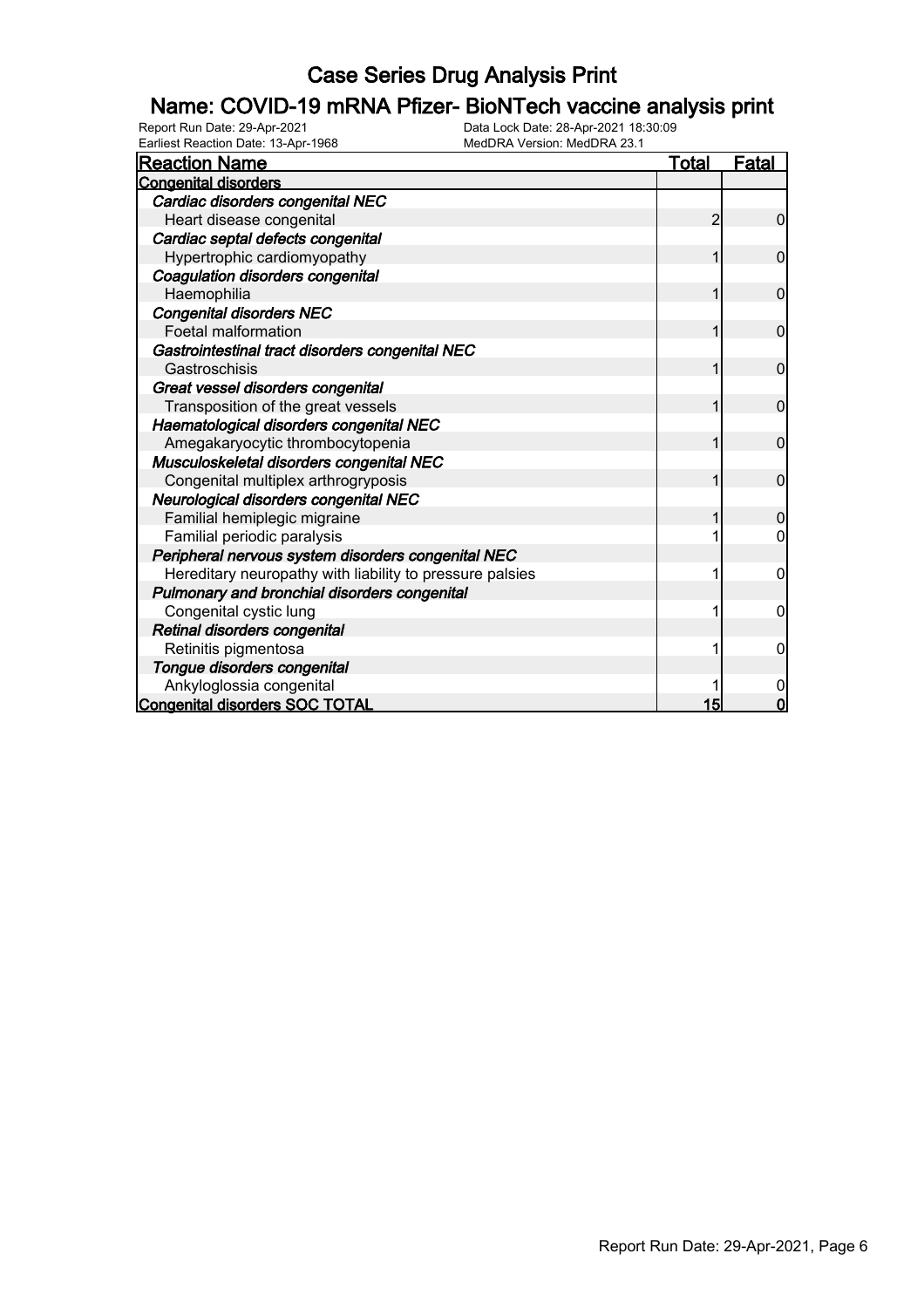#### Name: COVID-19 mRNA Pfizer- BioNTech vaccine analysis print

Report Run Date: 29-Apr-2021 Data Lock Date: 28-Apr-2021 18:30:09 Earliest Reaction Date: 13-Apr-1968 MedDRA Version: MedDRA 23.1

| <b>Reaction Name</b>                             | <b>Total</b>   | <b>Fatal</b>     |
|--------------------------------------------------|----------------|------------------|
| Ear disorders                                    |                |                  |
| Ear disorders NEC                                |                |                  |
| Ear canal erythema                               | 1              | $\boldsymbol{0}$ |
| Ear congestion                                   | 7              | $\overline{0}$   |
| Ear discomfort                                   | 29             | $\mathbf 0$      |
| Ear disorder                                     | 9              | $\mathbf{0}$     |
| Ear haemorrhage                                  | 3              | $\mathbf 0$      |
| Ear pain                                         | 381            | $\mathbf{0}$     |
| Ear pruritus                                     | 5              | $\mathbf 0$      |
| Ear swelling                                     | 9              | $\mathbf{0}$     |
| Otorrhoea                                        | 1              | $\overline{0}$   |
| Eustachian tube disorders                        |                |                  |
| Eustachian tube disorder                         | 1              | $\boldsymbol{0}$ |
| Eustachian tube dysfunction                      | 5              | $\mathbf 0$      |
| Eustachian tube obstruction                      | 1              | $\overline{0}$   |
| <b>External ear disorders NEC</b>                |                |                  |
|                                                  |                |                  |
| Excessive cerumen production                     | 1              | $\boldsymbol{0}$ |
| External ear pain                                | 2<br>2         | $\boldsymbol{0}$ |
| Red ear syndrome                                 |                | $\overline{0}$   |
| <b>External ear infections and inflammations</b> |                |                  |
| External ear inflammation                        | 1              | $\boldsymbol{0}$ |
| <b>Hearing disorders NEC</b>                     |                |                  |
| Auditory disorder                                | 3              | $\mathbf 0$      |
| <b>Hearing losses</b>                            |                |                  |
| Deafness                                         | 78             | $\boldsymbol{0}$ |
| Deafness bilateral                               | 3              | $\boldsymbol{0}$ |
| Deafness neurosensory                            | 9              | $\mathbf 0$      |
| Deafness transitory                              | 3              | $\mathbf{0}$     |
| Deafness unilateral                              | 12             | $\overline{0}$   |
| Hypoacusis                                       | 55             | $\mathbf{0}$     |
| Sudden hearing loss                              | 13             | $\overline{0}$   |
| Hyperacusia                                      |                |                  |
| Hyperacusis                                      | 15             | $\boldsymbol{0}$ |
| Misophonia                                       | $\overline{c}$ | $\mathbf 0$      |
| Inner ear disorders NEC                          |                |                  |
| Acute vestibular syndrome                        | 11             | $\boldsymbol{0}$ |
| Inner ear disorder                               | $\overline{4}$ | 0                |
| Meniere's disease                                | 5              | $\overline{0}$   |
| Vestibular disorder                              | $\overline{3}$ | $\overline{0}$   |
| Inner ear infections and inflammations           |                |                  |
| Inner ear inflammation                           | 2              | $\boldsymbol{0}$ |
| Inner ear signs and symptoms                     |                |                  |
| Motion sickness                                  | 25             | $\boldsymbol{0}$ |
| <b>Tinnitus</b>                                  | 606            | $\overline{0}$   |
| Vertigo                                          | 521            | $\pmb{0}$        |
| Vertigo labyrinthine                             | 6              | $\mathbf 0$      |
| Vertigo positional                               | 41             | $\overline{0}$   |
| Middle ear disorders NEC                         |                |                  |
| Middle ear disorder                              | 1              | $\boldsymbol{0}$ |
| Middle ear infections and inflammations          |                |                  |
| Middle ear inflammation                          |                | $\boldsymbol{0}$ |
| <b>Ear disorders SOC TOTAL</b>                   | 1867           | 0                |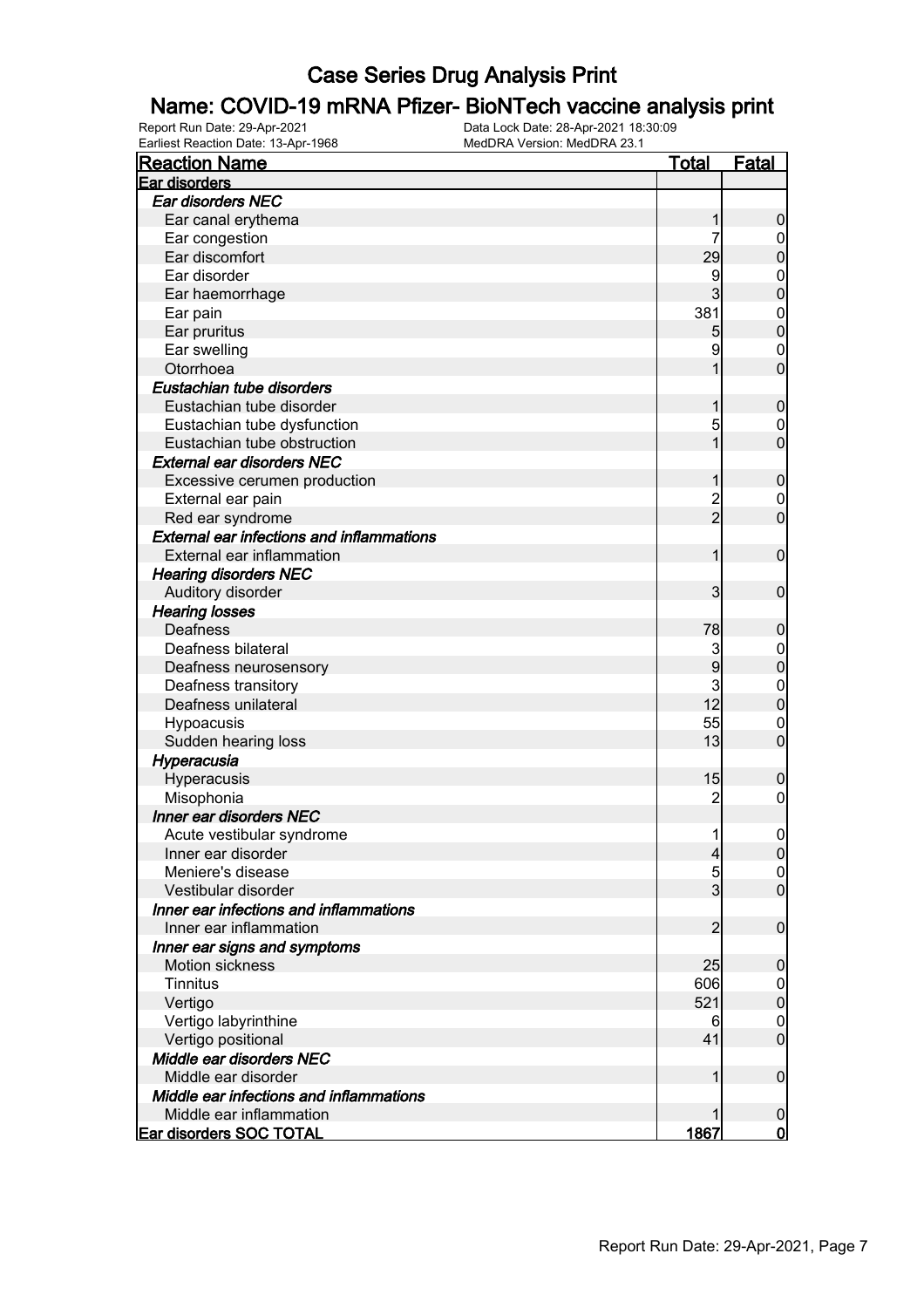# **Name: COVID-19 mRNA Pfizer- BioNTech vaccine analysis print**<br>Report Run Date: 29-Apr-2021<br>Data Lock Date: 28-Apr-2021 18:30:09

Earliest Reaction Date: 13-Apr-1968

| <b>Reaction Name</b>                      | Total | <u>Fatal</u> |
|-------------------------------------------|-------|--------------|
| <b>Endocrine disorders</b>                |       |              |
| Acute and chronic thyroiditis             |       |              |
| Thyroiditis                               |       |              |
| Thyroiditis subacute                      |       |              |
| <b>Adrenal cortical hypofunctions</b>     |       |              |
| Addison's disease                         |       |              |
| Adrenocortical insufficiency acute        |       |              |
| <b>Endocrine abnormalities of puberty</b> |       |              |
| Premature menarche                        | 2     | 0            |
| Female gonadal function disorders         |       |              |
| Anovulatory cycle                         |       | 0            |
| <b>Hyperparathyroid disorders</b>         |       |              |
| Hyperparathyroidism                       |       | 0            |
| <b>Thyroid disorders NEC</b>              |       |              |
| Goitre                                    | 5     | O            |
| Thyroid disorder                          |       |              |
| Thyroid pain                              |       | ი            |
| <b>Thyroid hyperfunction disorders</b>    |       |              |
| Basedow's disease                         |       |              |
| Hyperthyroidism                           | 6     |              |
| <b>Thyroid hypofunction disorders</b>     |       |              |
| Hypothyroidism                            |       |              |
| <b>Endocrine disorders SOC TOTAL</b>      | 39    | n            |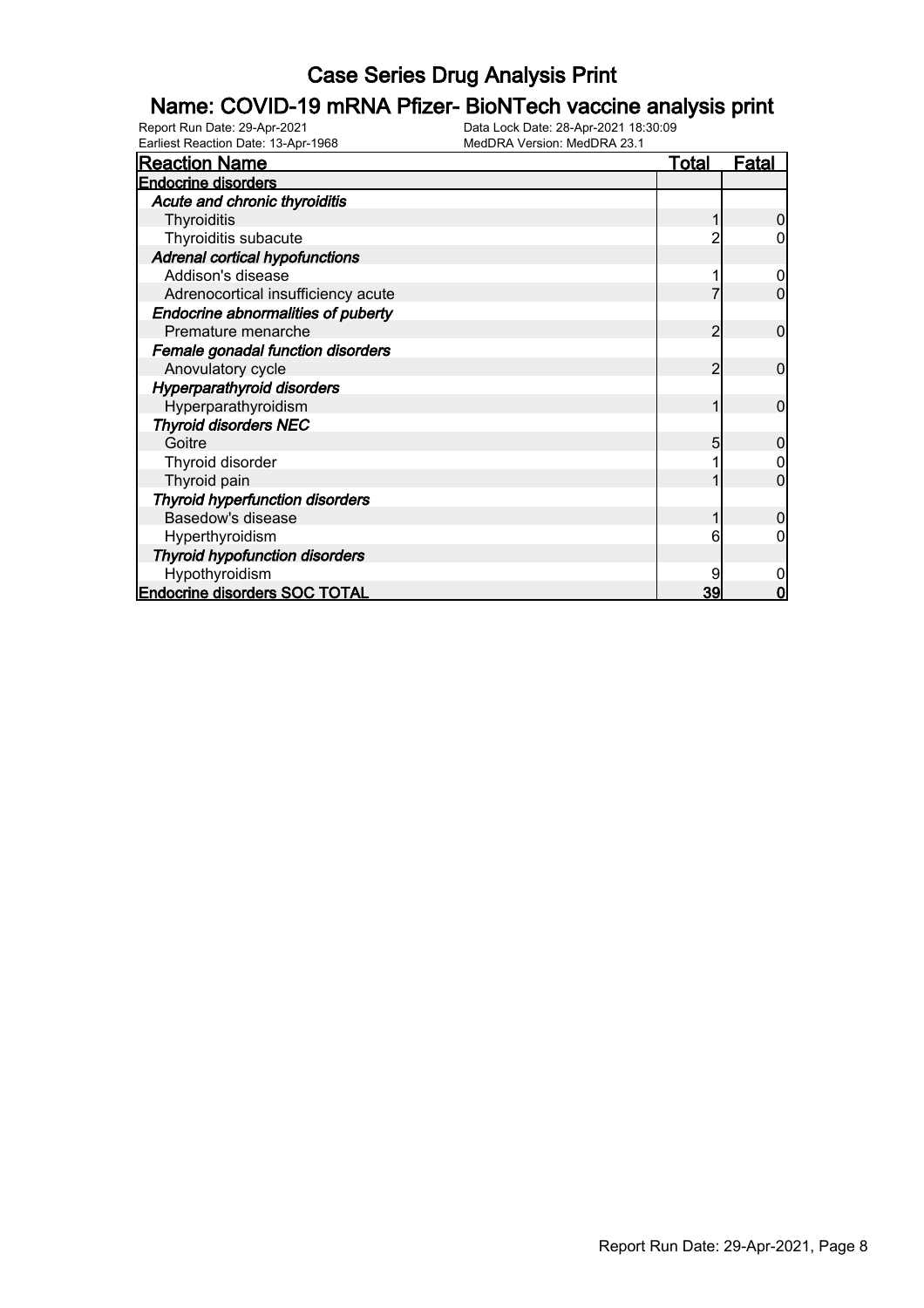# **Name: COVID-19 mRNA Pfizer- BioNTech vaccine analysis print**<br>Report Run Date: 29-Apr-2021<br>Data Lock Date: 28-Apr-2021 18:30:09

Earliest Reaction Date: 13-Apr-1968

| <b>Reaction Name</b>                                             | <b>Total</b>   | Fatal            |
|------------------------------------------------------------------|----------------|------------------|
| Eve disorders                                                    |                |                  |
| Amblyopic vision impairment                                      |                |                  |
| Amblyopia                                                        | $\overline{3}$ | $\overline{0}$   |
| <b>Cataract conditions</b>                                       |                |                  |
| Cataract                                                         | $\overline{3}$ | $\overline{0}$   |
| Choroid and vitreous haemorrhages and vascular disorders         |                |                  |
| Choroidal haemorrhage                                            |                | $\boldsymbol{0}$ |
| Choroidal neovascularisation                                     |                | 0                |
| Vitreous haemorrhage                                             | 3              | $\overline{0}$   |
| Choroid and vitreous structural change, deposit and degeneration |                |                  |
| Chorioretinopathy                                                |                | $\mathbf 0$      |
| Vitreous detachment                                              | 10             | $\mathbf 0$      |
| Vitreous floaters                                                | 25             | $\mathbf 0$      |
| Colour blindness (incl acquired)                                 |                |                  |
| Dyschromatopsia                                                  | 1              | $\mathbf 0$      |
|                                                                  |                |                  |
| Conjunctival and corneal bleeding and vascular disorders         | 17             | $\mathbf 0$      |
| Conjunctival haemorrhage                                         |                |                  |
| Conjunctival infections, irritations and inflammations           |                |                  |
| Conjunctival hyperaemia                                          | $\overline{c}$ | $\mathbf 0$      |
| Conjunctival irritation                                          |                | 0                |
| Conjunctival oedema                                              | $\overline{2}$ | $\overline{0}$   |
| Corneal infections, oedemas and inflammations                    |                |                  |
| Keratitis                                                        | 4              | $\boldsymbol{0}$ |
| Ulcerative keratitis                                             | 4              | $\mathbf 0$      |
| <b>Eyelid movement disorders</b>                                 |                |                  |
| Blepharospasm                                                    | 44             | $\mathbf 0$      |
| Excessive eye blinking                                           |                | $\mathbf 0$      |
| Eyelid ptosis                                                    | 17             | 0                |
| Glaucomas (excl congenital)                                      |                |                  |
| Angle closure glaucoma                                           |                | 0                |
| Glaucoma                                                         | $\overline{3}$ | $\overline{0}$   |
| Iris and uveal tract infections, irritations and inflammations   |                |                  |
| Autoimmune uveitis                                               |                | $\boldsymbol{0}$ |
| Iridocyclitis                                                    | 6              | $\mathbf 0$      |
| Iritis                                                           |                | $\overline{0}$   |
| Uveitis                                                          | 14             | $\overline{0}$   |
| <b>Lacrimation disorders</b>                                     |                |                  |
| Dry eye                                                          | 56             | 0                |
| Lacrimation increased                                            | 64             | $\overline{0}$   |
| Lid bleeding and vascular disorders                              |                |                  |
| Eyelid bleeding                                                  | 1              | $\mathbf 0$      |
| Lid, lash and lacrimal infections, irritations and inflammations |                |                  |
| <b>Blepharitis</b>                                               | 5              | $\mathbf 0$      |
| Chalazion                                                        |                | $\overline{0}$   |
| Eczema eyelids                                                   | $\frac{2}{2}$  | $\pmb{0}$        |
| Erythema of eyelid                                               |                | $\boldsymbol{0}$ |
| Eyelid cyst                                                      | $\frac{2}{2}$  | $\mathbf 0$      |
| Eyelid irritation                                                |                | $\overline{0}$   |
| Eyelid margin crusting                                           | $\frac{2}{2}$  | $\overline{0}$   |
| Eyelid oedema                                                    | 3              | $\mathbf 0$      |
| Eyelid rash                                                      | 6              | $\pmb{0}$        |
| Swelling of eyelid                                               | 52             | $\mathbf 0$      |
| Lid, lash and lacrimal structural disorders                      |                |                  |
| Eyelash changes                                                  | 1              | $\overline{0}$   |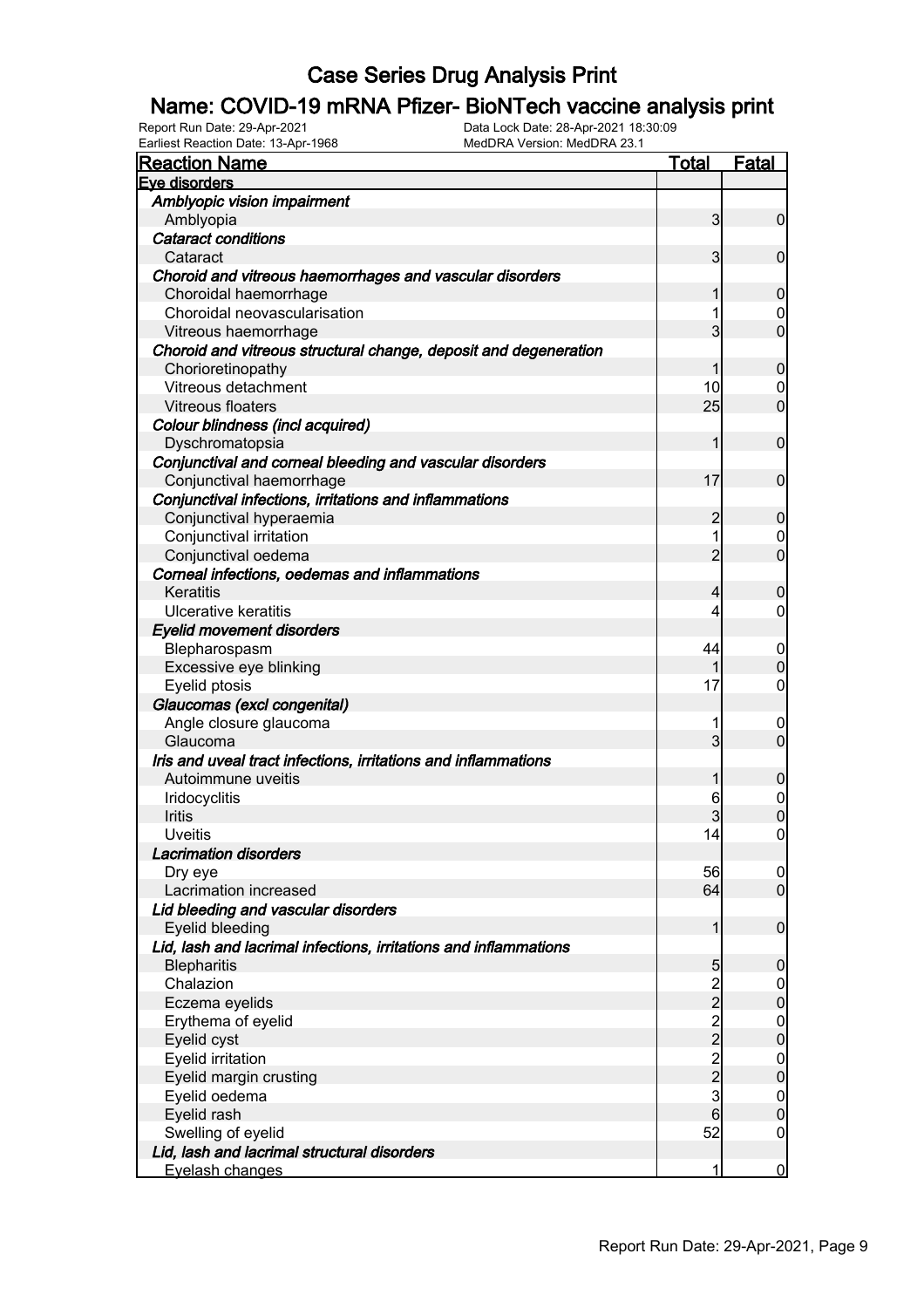# **Name: COVID-19 mRNA Pfizer- BioNTech vaccine analysis print**<br>Report Run Date: 29-Apr-2021<br>Data Lock Date: 28-Apr-2021 18:30:09

Earliest Reaction Date: 13-Apr-1968

| <b>Reaction Name</b>                                           | <b>Total</b>    | <b>Fatal</b>     |
|----------------------------------------------------------------|-----------------|------------------|
| Eye disorders cont'd<br>Eve disorders                          |                 |                  |
| Eyelid exfoliation                                             | $\overline{c}$  | $\boldsymbol{0}$ |
| Eyelid skin dryness                                            | 1               | $\overline{0}$   |
| Growth of eyelashes                                            |                 | $\mathbf 0$      |
| Lagophthalmos                                                  |                 | 0                |
| Ocular bleeding and vascular disorders NEC                     |                 |                  |
| Eye haematoma                                                  | 1               | $\mathbf 0$      |
| Eye haemorrhage                                                | 5               | $\mathbf 0$      |
| <b>Ocular disorders NEC</b>                                    |                 |                  |
| Dark circles under eyes                                        | $\overline{c}$  | $\mathbf 0$      |
| Eye disorder                                                   | 12              | $\mathbf 0$      |
| Eye oedema                                                     | $5\overline{)}$ | $\mathbf 0$      |
| Eye pain                                                       | 420             | $\mathbf 0$      |
| Eye swelling                                                   | 206             | $\mathbf 0$      |
| Eye ulcer                                                      | 1               | $\mathbf 0$      |
| Eyelid disorder                                                | $\overline{c}$  | $\mathbf 0$      |
| Eyelid pain                                                    | 7               | $\mathbf 0$      |
| Eyelids pruritus                                               | $\overline{3}$  | $\mathbf 0$      |
| Ocular discomfort                                              | 14              | $\mathbf 0$      |
| Periorbital oedema                                             | 14              | $\mathbf 0$      |
| Periorbital pain                                               |                 | $\mathbf 0$      |
| Periorbital swelling                                           | 50              | $\pmb{0}$        |
| Retinal disorder                                               |                 | $\mathbf 0$      |
| Vitreous disorder                                              |                 | $\overline{0}$   |
| Ocular infections, inflammations and associated manifestations |                 |                  |
| Eye allergy                                                    | $\overline{2}$  | $\mathbf 0$      |
| Eye discharge                                                  | 11              | $\overline{0}$   |
| Eye inflammation                                               | 10              | $\pmb{0}$        |
| Eye irritation                                                 | 44              | $\mathbf 0$      |
| Eye pruritus                                                   | 119             | $\mathbf 0$      |
| Limbal swelling                                                | 2               | 0                |
| Ocular hyperaemia                                              | 92              | $\mathbf 0$      |
| Ocular nerve and muscle disorders                              |                 |                  |
| Binocular eye movement disorder                                | 1               | $\mathbf 0$      |
| Extraocular muscle disorder                                    |                 | $\mathbf{0}$     |
| Extraocular muscle paresis                                     | 1               | $\overline{0}$   |
| Eye movement disorder                                          | 10              | 0                |
| Ocular myasthenia                                              | 1               | 0                |
| Ophthalmoplegia                                                |                 | $\overline{0}$   |
| <b>Strabismus</b>                                              | $\frac{2}{2}$   | $\overline{0}$   |
| <b>Ocular sensation disorders</b>                              |                 |                  |
| Abnormal sensation in eye                                      | 9               | $\mathbf 0$      |
| Asthenopia                                                     | 67              | $\overline{0}$   |
| Eye paraesthesia                                               | 1               | $\pmb{0}$        |
| Foreign body sensation in eyes                                 | 13              | $\boldsymbol{0}$ |
| Hypoaesthesia eye                                              | $5\overline{)}$ | $\mathbf 0$      |
| Photophobia                                                    | 168             | $\mathbf 0$      |
| <b>Optic disc abnormalities NEC</b>                            |                 |                  |
| Papilloedema                                                   | 1               | $\mathbf 0$      |
| Optic nerve bleeding and vascular disorders                    |                 |                  |
| Optic disc haemorrhage                                         | 1               | $\mathbf 0$      |
| Optic ischaemic neuropathy                                     | $\overline{2}$  | $\mathbf 0$      |
| Orbital infections, inflammations and irritations              |                 |                  |
| Parophthalmia                                                  | 1               | $\overline{0}$   |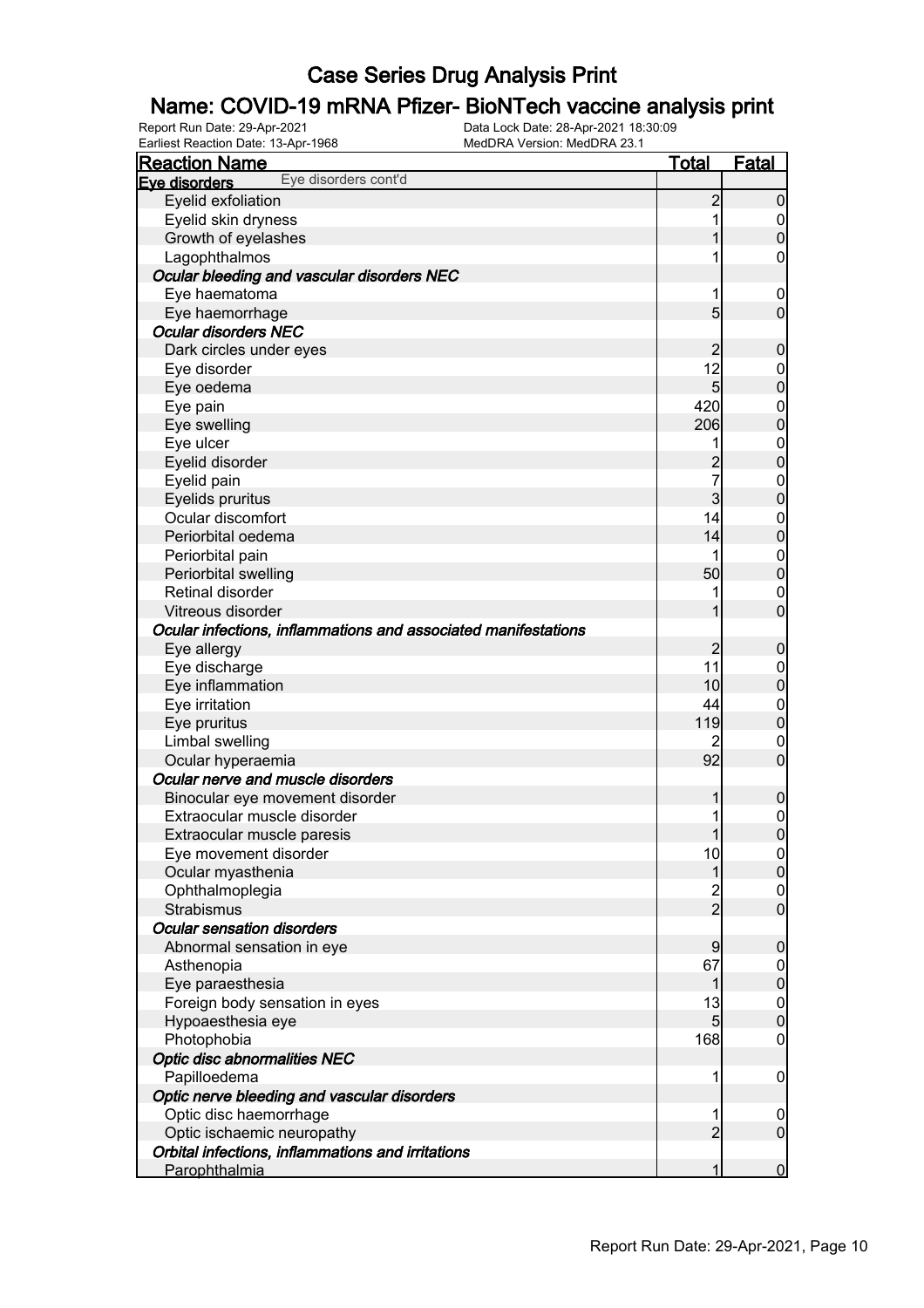# **Name: COVID-19 mRNA Pfizer- BioNTech vaccine analysis print**<br>Report Run Date: 29-Apr-2021<br>Data Lock Date: 28-Apr-2021 18:30:09

Earliest Reaction Date: 13-Apr-1968

| <b>Reaction Name</b>                                       | <u>Total</u>    | <b>Fatal</b>                       |
|------------------------------------------------------------|-----------------|------------------------------------|
| Eye disorders cont'd<br>Eve disorders                      |                 |                                    |
| Orbital structural change, deposit and degeneration        |                 |                                    |
| Orbital oedema                                             | 1               | $\mathbf 0$                        |
| <b>Pupil disorders</b>                                     |                 |                                    |
| <b>Miosis</b>                                              | 2               | 0                                  |
| Mydriasis                                                  | 7               | 0                                  |
| <b>Pupil fixed</b>                                         | 1               | $\overline{0}$                     |
| Pupils unequal                                             | 3               | 0                                  |
| Retinal bleeding and vascular disorders (excl retinopathy) |                 |                                    |
| Retinal artery occlusion                                   | $\overline{c}$  | $\mathbf 0$                        |
| Retinal artery thrombosis                                  | 1               | 0                                  |
| Retinal haemorrhage                                        | $\overline{c}$  | 0                                  |
| Retinal vein occlusion                                     | 9               | 0                                  |
| Retinal vein thrombosis                                    |                 | 0                                  |
| Retinal structural change, deposit and degeneration        |                 |                                    |
| Macular degeneration                                       |                 | $\boldsymbol{0}$                   |
| Macular hole                                               |                 | 0                                  |
| Macular rupture                                            |                 | 0                                  |
| Maculopathy                                                |                 | 0                                  |
| Retinal detachment                                         |                 | $\mathbf{0}$                       |
| <b>Retinal tear</b>                                        |                 | $\overline{0}$                     |
| <b>Retinal toxicity</b>                                    |                 | 0                                  |
| Retinal, choroid and vitreous infections and inflammations |                 |                                    |
| Macular oedema                                             | 2               | $\boldsymbol{0}$                   |
| <b>Retinal vasculitis</b>                                  | 1               | $\mathbf 0$                        |
| <b>Retinopathies NEC</b>                                   |                 |                                    |
| <b>Retinal exudates</b>                                    | 2               | 0                                  |
| Retinopathy                                                | 1               | 0                                  |
| Scleral infections, irritations and inflammations          |                 |                                    |
| Episcleritis                                               | 4               | $\overline{0}$                     |
| <b>Scleritis</b>                                           | $\overline{2}$  | $\mathbf 0$                        |
| Scleral structural change, deposit and degeneration        |                 |                                    |
| Scleral discolouration                                     | $\overline{2}$  | $\mathbf 0$                        |
| <b>Visual colour distortions</b>                           |                 |                                    |
| Chloropsia                                                 |                 | 0                                  |
| Cyanopsia                                                  | 1               | $\boldsymbol{0}$                   |
| Erythropsia                                                | $\overline{2}$  | 0                                  |
| <b>Visual disorders NEC</b>                                |                 |                                    |
| Diplopia                                                   | 63              | $\mathbf 0$                        |
| Halo vision                                                | 4               | $\overline{0}$                     |
| Metamorphopsia                                             | 7               | $\mathbf 0$                        |
| Oscillopsia                                                | $\overline{c}$  | $\boldsymbol{0}$<br>$\overline{0}$ |
| Photopsia                                                  | 51<br>2         |                                    |
| Scintillating scotoma<br><b>Vision blurred</b>             | 378             | $\boldsymbol{0}$<br>$\overline{0}$ |
| Visual brightness                                          |                 |                                    |
| Visual snow syndrome                                       |                 | $\mathbf 0$<br>$\overline{0}$      |
| Visual impairment and blindness (excl colour blindness)    |                 |                                    |
| Amaurosis fugax                                            |                 | $\boldsymbol{0}$                   |
| <b>Blindness</b>                                           | 33              |                                    |
| <b>Blindness transient</b>                                 | $\overline{5}$  | $\mathbf 0$<br>$\mathbf 0$         |
| <b>Blindness unilateral</b>                                | $6\phantom{.}6$ | $\mathbf 0$                        |
| Central vision loss                                        | $\overline{c}$  | $\mathbf 0$                        |
| Sudden visual loss                                         | $\overline{2}$  | $\mathbf 0$                        |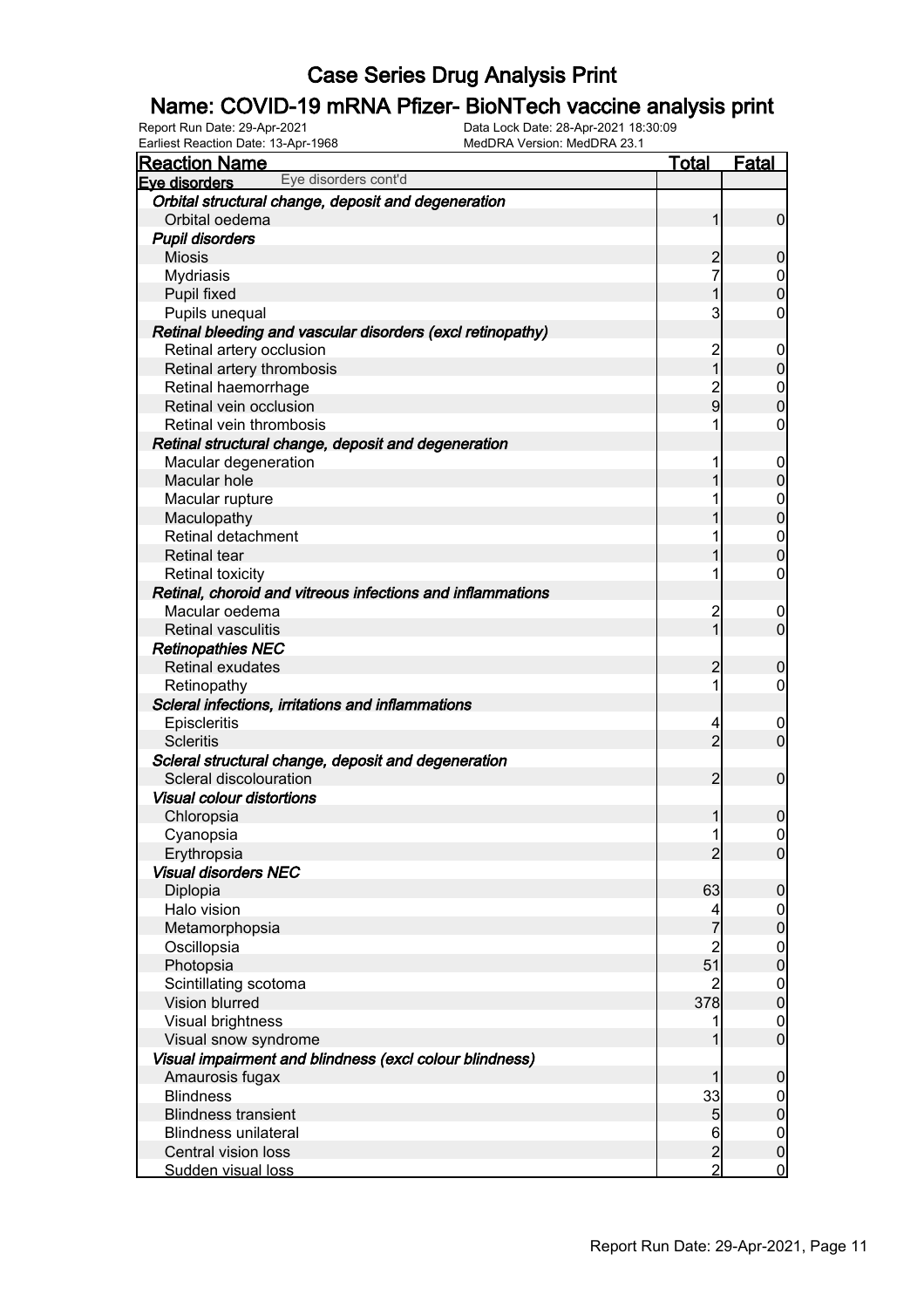#### Name: COVID-19 mRNA Pfizer- BioNTech vaccine analysis print

| Report Run Date: 29-Apr-2021        | Data Lock Date: 28-Apr-2021 18:30:09 |
|-------------------------------------|--------------------------------------|
| Earliest Reaction Date: 13-Apr-1968 | MedDRA Version: MedDRA 23.1          |

| Earliest Reaction Date: 13-Apr-1968   | MedDRA Version: MedDRA 23.1 |             |       |
|---------------------------------------|-----------------------------|-------------|-------|
| <b>Reaction Name</b>                  |                             | Total       | Fatal |
| Eye disorders cont'd<br>Eve disorders |                             |             |       |
| Visual acuity reduced                 |                             |             |       |
| Visual impairment                     |                             | 132         |       |
| Visual pathway disorders              |                             |             |       |
| Optic nerve disorder                  |                             |             |       |
| Eye disorders SOC TOTAL               |                             | <b>2438</b> |       |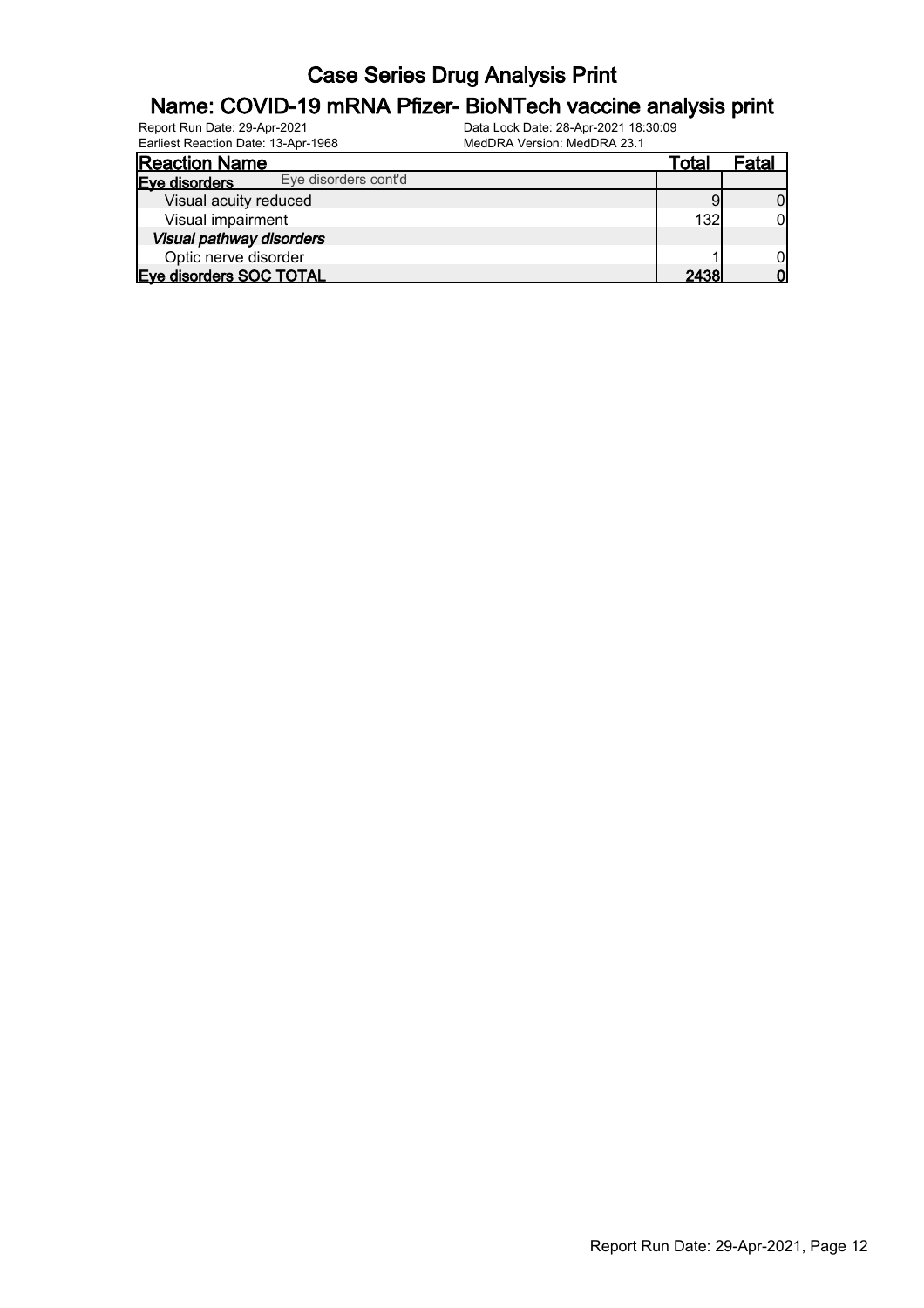#### Name: COVID-19 mRNA Pfizer- BioNTech vaccine analysis print

Report Run Date: 29-Apr-2021 Data Lock Date: 28-Apr-2021 18:30:09

| Earliest Reaction Date: 13-Apr-1968                    | MedDRA Version: MedDRA 23.1 |                 |                                  |
|--------------------------------------------------------|-----------------------------|-----------------|----------------------------------|
| <b>Reaction Name</b>                                   |                             | <u>Total</u>    | <b>Fatal</b>                     |
| <b>Gastrointestinal disorders</b>                      |                             |                 |                                  |
| Abdominal findings abnormal                            |                             |                 |                                  |
| Abdominal mass                                         |                             | 1               | $\boldsymbol{0}$                 |
| Gastrointestinal sounds abnormal                       |                             | 7               | $\overline{0}$                   |
| <b>Abdominal hernias NEC</b>                           |                             |                 |                                  |
| Abdominal hernia                                       |                             | 1               | $\mathbf 0$                      |
| Acute and chronic pancreatitis                         |                             |                 |                                  |
| Obstructive pancreatitis                               |                             | 1               | $\mathbf 0$                      |
| Pancreatitis                                           |                             | $\overline{3}$  | $\pmb{0}$                        |
| Pancreatitis acute                                     |                             | 4               | $\boldsymbol{0}$                 |
| Pancreatitis necrotising                               |                             | 1               | $\mathbf 0$                      |
| Anal and rectal disorders NEC                          |                             |                 |                                  |
| Anal sphincter atony                                   |                             | $\mathbf{1}$    | $\boldsymbol{0}$                 |
| Anal and rectal pains                                  |                             |                 |                                  |
| Proctalgia                                             |                             | $5\overline{)}$ | $\boldsymbol{0}$                 |
| Anal and rectal signs and symptoms                     |                             |                 |                                  |
| Anal spasm                                             |                             | 1               | $\mathbf 0$                      |
| Anorectal discomfort                                   |                             | 3               | $\mathbf 0$                      |
| Anorectal swelling                                     |                             | $\overline{1}$  | $\boldsymbol{0}$                 |
| <b>Benign oral cavity neoplasms</b>                    |                             |                 |                                  |
| Mouth cyst                                             |                             | 3               | $\mathbf 0$                      |
| Tongue cyst                                            |                             |                 | $\mathbf 0$                      |
| Colitis (excl infective)                               |                             |                 |                                  |
| Colitis                                                |                             | 16              | 1                                |
| Colitis ischaemic                                      |                             | 1               | $\pmb{0}$                        |
| Colitis microscopic                                    |                             | 1               | $\boldsymbol{0}$                 |
| Colitis ulcerative                                     |                             | 22              | $\mathbf 0$                      |
| Crohn's disease                                        |                             | 15              | $\mathbf 0$                      |
| Dental and periodontal infections and inflammations    |                             |                 |                                  |
| Dental caries                                          |                             | 1               | $\mathbf 0$                      |
| <b>Dental disorders NEC</b>                            |                             |                 |                                  |
| Teething                                               |                             | $\overline{c}$  | $\mathbf 0$                      |
| Dental pain and sensation disorders                    |                             |                 |                                  |
| Dental discomfort                                      |                             | 2               | $\mathbf 0$                      |
| Dental paraesthesia                                    |                             | $\mathbf{1}$    | $\mathbf 0$                      |
| Hyperaesthesia teeth                                   |                             | 11              | $\overline{0}$                   |
| Toothache                                              |                             | 47              | 0                                |
| Diaphragmatic hernias                                  |                             |                 |                                  |
| Hiatus hernia                                          |                             | 2               | $\overline{0}$                   |
| Diarrhoea (excl infective)                             |                             |                 |                                  |
| Diarrhoea                                              |                             | 2301            | 3                                |
| Diarrhoea haemorrhagic                                 |                             | 11              | $\overline{0}$                   |
| <b>Diverticula</b>                                     |                             |                 |                                  |
| Diverticulum                                           |                             | 1               | $\overline{0}$                   |
| Diverticulum intestinal                                |                             | $\mathbf{1}$    | $\overline{0}$                   |
| Duodenal and small intestinal stenosis and obstruction |                             |                 |                                  |
| Small intestinal obstruction                           |                             | $\mathbf{1}$    | $\boldsymbol{0}$                 |
| <b>Duodenal ulcers and perforation</b>                 |                             |                 |                                  |
| Duodenal ulcer haemorrhage                             |                             | 1               | $\mathbf 0$                      |
| Duodenal ulcer perforation                             |                             | 1               | $\overline{0}$                   |
|                                                        |                             |                 |                                  |
| Dyspeptic signs and symptoms                           |                             | 135             |                                  |
| Dyspepsia<br>Epigastric discomfort                     |                             | 8               | $\overline{0}$<br>$\overline{0}$ |
| Eructation                                             |                             | 23              | <u>0</u>                         |
|                                                        |                             |                 |                                  |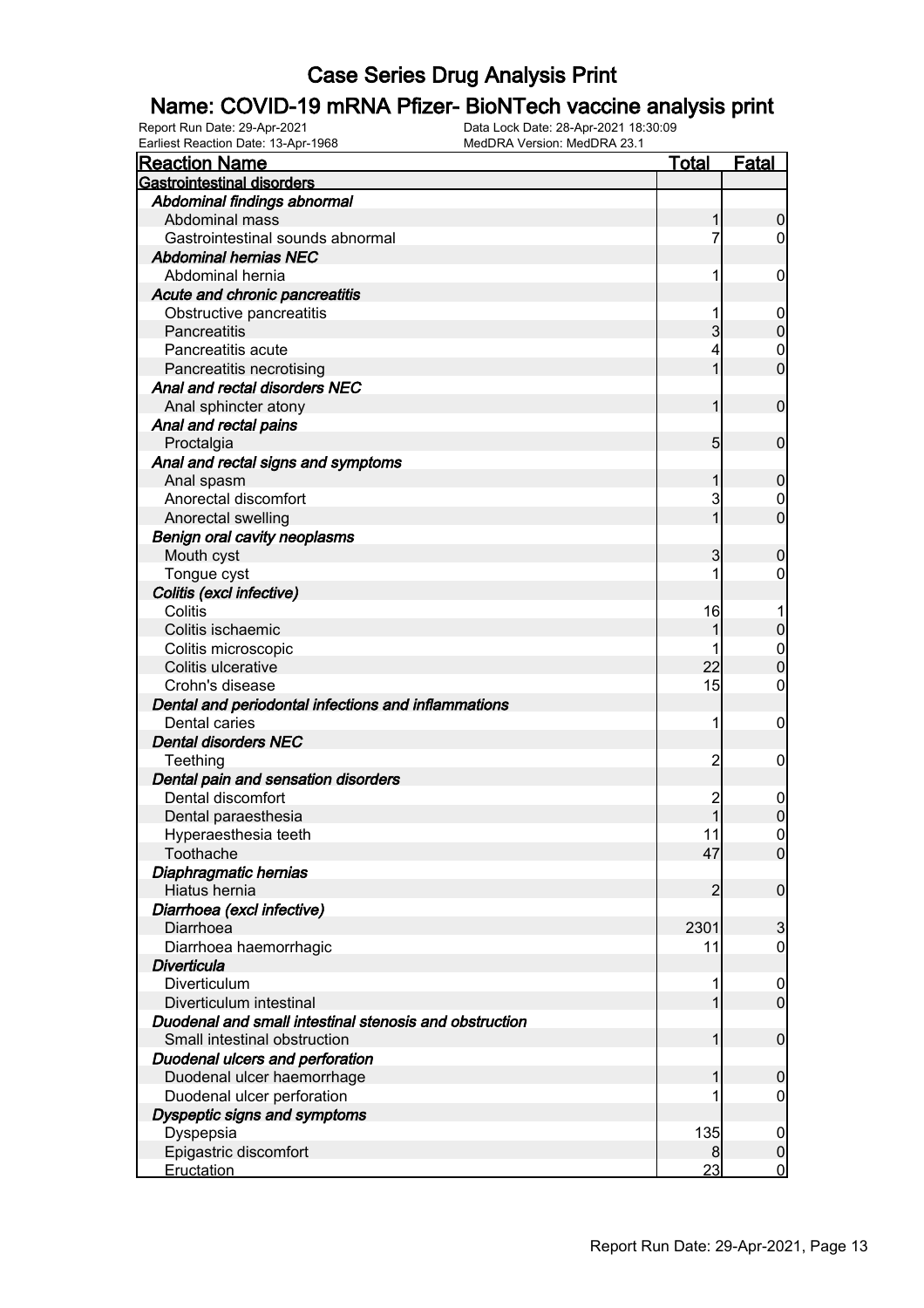# **Name: COVID-19 mRNA Pfizer- BioNTech vaccine analysis print**<br>Report Run Date: 29-Apr-2021<br>Data Lock Date: 28-Apr-2021 18:30:09

Earliest Reaction Date: 13-Apr-1968

| <b>Reaction Name</b>                                         | <b>Total</b>   | <b>Fatal</b>     |
|--------------------------------------------------------------|----------------|------------------|
| Gastrointestinal disordersointestinal disorders cont'd       |                |                  |
| <b>Faecal abnormalities NEC</b>                              |                |                  |
| Abnormal faeces                                              | 6              | 0                |
| Faecaloma                                                    | 1              | $\boldsymbol{0}$ |
| Faeces discoloured                                           | 19             | 0                |
| Faeces hard                                                  | 1              | $\overline{0}$   |
| Faeces pale                                                  |                | $\mathbf 0$      |
| Faeces soft                                                  | $\frac{2}{6}$  | $\mathbf 0$      |
| Mucous stools                                                |                | 0                |
| Flatulence, bloating and distension                          |                |                  |
| Abdominal distension                                         | 101            | $\mathbf 0$      |
| Aerophagia                                                   | 2              | $\boldsymbol{0}$ |
| Flatulence                                                   | 72             | 0                |
| Gastric and oesophageal haemorrhages                         |                |                  |
| Gastric haemorrhage                                          | $\overline{c}$ |                  |
| Oesophageal varices haemorrhage                              | 1              | $\mathbf 0$      |
| Gastric ulcers and perforation                               |                |                  |
| Gastric ulcer                                                | $\overline{2}$ | $\mathbf 0$      |
| Gastritis (excl infective)                                   |                |                  |
| Chronic gastritis                                            |                | $\mathbf 0$      |
| Gastritis                                                    | 21             | 0                |
| Reflux gastritis                                             | 4              | $\mathbf 0$      |
| Gastrointestinal and abdominal pains (excl oral and throat)  |                |                  |
| Abdominal migraine                                           | $\overline{2}$ | $\mathbf 0$      |
| Abdominal pain                                               | 503            | $\mathbf 0$      |
| Abdominal pain lower                                         | 31             | $\mathbf 0$      |
| Abdominal pain upper                                         | 802            | $\mathbf{0}$     |
| Abdominal rigidity                                           | 3              | $\pmb{0}$        |
| Abdominal tenderness                                         |                | $\mathbf 0$      |
| Gastrointestinal pain                                        | 47             | $\mathbf 0$      |
| Oesophageal pain                                             |                | 0                |
| Gastrointestinal atonic and hypomotility disorders NEC       |                |                  |
| Constipation                                                 | 100            | $\mathbf 0$      |
| Duodenogastric reflux                                        |                | $\pmb{0}$        |
| Gastric dilatation                                           |                | $\mathbf{0}$     |
| Gastrooesophageal reflux disease                             | 43             | $\overline{0}$   |
| Impaired gastric emptying                                    | $\frac{2}{1}$  | 0                |
| Infrequent bowel movements                                   |                | $\mathbf 0$      |
| Intestinal pseudo-obstruction                                | $\overline{c}$ | $\mathbf 0$      |
| <b>Gastrointestinal disorders NEC</b>                        |                |                  |
| Functional gastrointestinal disorder                         | 5              | $\overline{0}$   |
| Gastric disorder                                             | $\overline{3}$ | $\mathbf 0$      |
| Gastrointestinal disorder                                    | 5              | $\mathbf 0$      |
| Gastrointestinal dyskinetic disorders                        |                |                  |
| Change of bowel habit                                        | 3              | $\mathbf 0$      |
| Dyschezia                                                    | 1              | $\mathbf 0$      |
| Gastrointestinal motility disorder                           | 1              | $\mathbf 0$      |
| Gastrointestinal inflammatory disorders NEC                  |                |                  |
| <b>Duodenitis</b>                                            | 1              | $\overline{0}$   |
| <b>Enteritis</b>                                             | $\mathbf{3}$   | $\mathbf 0$      |
| Gastrointestinal mucosal dystrophies and secretion disorders |                |                  |
| Hyperchlorhydria                                             | $\overline{2}$ | $\boldsymbol{0}$ |
| Gastrointestinal signs and symptoms NEC                      |                |                  |
| Abdominal discomfort                                         | 269            | $\overline{0}$   |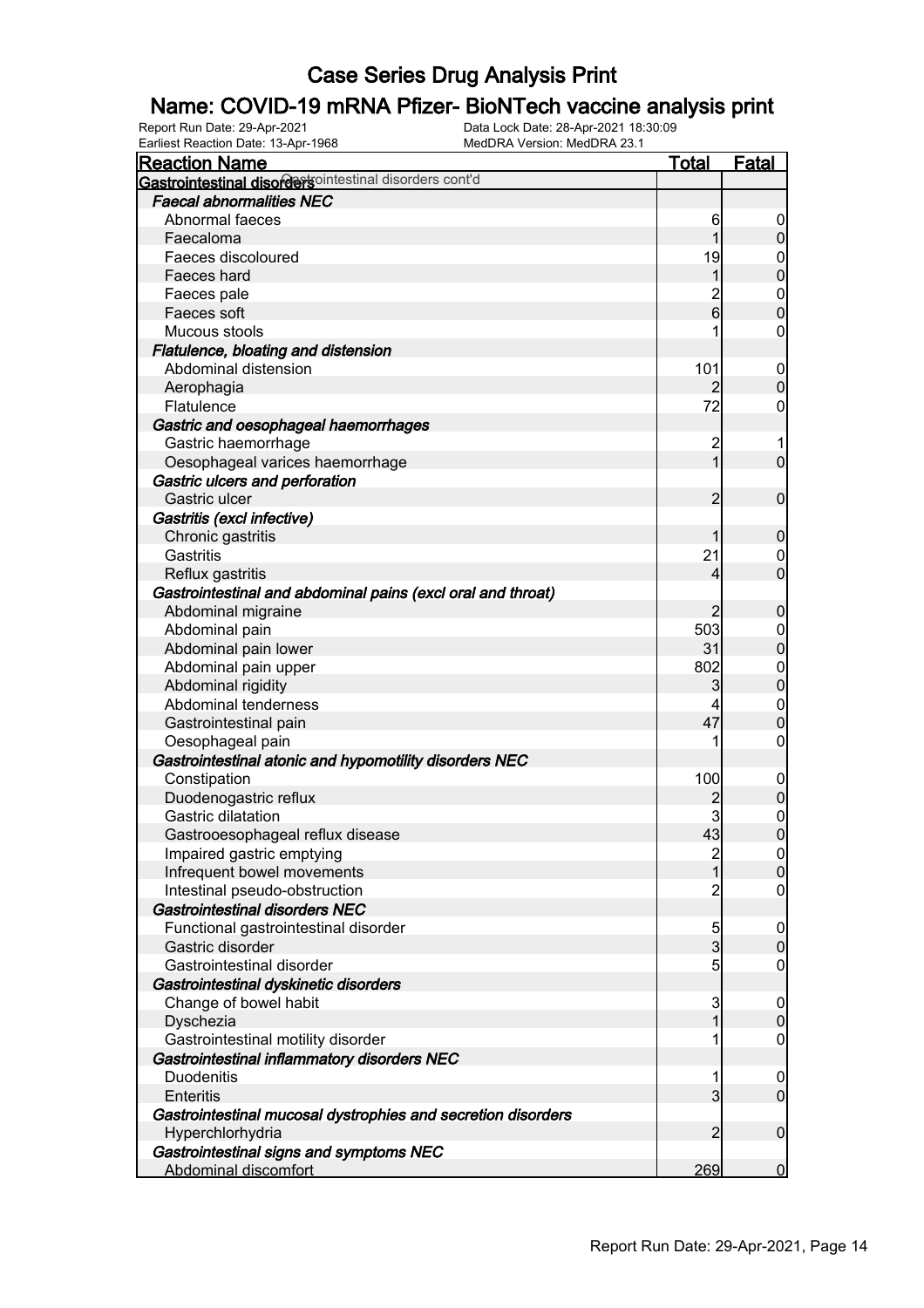#### Name: COVID-19 mRNA Pfizer- BioNTech vaccine analysis print

Report Run Date: 29-Apr-2021 Data Lock Date: 28-Apr-2021 18:30:09

| Earliest Reaction Date: 13-Apr-1968<br>MedDRA Version: MedDRA 23.1 |                |                                       |
|--------------------------------------------------------------------|----------------|---------------------------------------|
| <u>Reaction Name</u>                                               | <u>Total</u>   | <b>Fatal</b>                          |
| Gastrointestinal disordersointestinal disorders cont'd             |                |                                       |
| Abdominal symptom                                                  | 1              | $\overline{0}$                        |
| Acute abdomen                                                      | 3              | $\pmb{0}$                             |
| Anal incontinence                                                  | 9              | $\boldsymbol{0}$                      |
| <b>Breath odour</b>                                                | 8              | $\overline{0}$                        |
| Dysphagia                                                          | 81             | 1                                     |
| Gastrointestinal spastic and hypermotility disorders               |                |                                       |
| Defaecation urgency                                                | 4              | $\mathbf 0$                           |
| Frequent bowel movements                                           | 12             | $\pmb{0}$                             |
| Irritable bowel syndrome                                           | 29             | $\boldsymbol{0}$                      |
| Oesophageal spasm                                                  | $\overline{c}$ | $\mathbf 0$                           |
| Pylorospasm                                                        | 1              | $\boldsymbol{0}$                      |
| Gastrointestinal stenosis and obstruction NEC                      |                |                                       |
| Intestinal obstruction                                             | $\overline{c}$ | $\boldsymbol{0}$                      |
| Gastrointestinal vascular malformations                            |                |                                       |
| Gastric antral vascular ectasia                                    | 3              | $\mathbf 0$                           |
| Gastrointestinal vascular occlusion and infarction                 |                |                                       |
| Intestinal ischaemia                                               | 3              |                                       |
| Mesenteric vein thrombosis                                         | $\overline{3}$ | $\begin{array}{c} 2 \\ 0 \end{array}$ |
| Gingival disorders, signs and symptoms NEC                         |                |                                       |
| <b>Gingival blister</b>                                            | 7              | $\mathbf 0$                           |
| Gingival discomfort                                                |                | $\boldsymbol{0}$                      |
| Gingival disorder                                                  | 2<br>2         | $\mathbf 0$                           |
| Gingival pain                                                      | 43             | $\boldsymbol{0}$                      |
| Gingival pruritus                                                  | 1              | $\mathbf 0$                           |
| Gingival swelling                                                  | 11             | $\boldsymbol{0}$                      |
| Gingivitis ulcerative                                              | 1              | $\overline{0}$                        |
| Noninfective gingivitis                                            | 3              | $\mathsf{O}\xspace$                   |
| <b>Gingival haemorrhages</b>                                       |                |                                       |
| Gingival bleeding                                                  | 17             | $\mathbf 0$                           |
| Haemorrhoids and gastrointestinal varices (excl oesophageal)       |                |                                       |
| Gastric varices                                                    | 1              |                                       |
| Haemorrhoids                                                       | 11             | $\mathbf 0$<br>$\boldsymbol{0}$       |
|                                                                    |                |                                       |
| Intestinal haemorrhages                                            |                |                                       |
| Anal haemorrhage                                                   | 7              | $\pmb{0}$<br>$\overline{0}$           |
| Rectal haemorrhage                                                 | 28             | $\overline{0}$                        |
| Small intestinal haemorrhage                                       | 3              |                                       |
| Intestinal ulcers and perforation NEC                              |                |                                       |
| Intestinal perforation                                             | 3              | $\overline{c}$                        |
| Large intestine perforation                                        | 1              | $\overline{0}$                        |
| <b>Malabsorption syndromes</b>                                     |                |                                       |
| Bile acid malabsorption                                            | 1              | $\mathbf 0$                           |
| Coeliac disease                                                    |                | $\mathbf 0$                           |
| Steatorrhoea                                                       | 1              | $\overline{0}$                        |
| Nausea and vomiting symptoms                                       |                |                                       |
| <b>Discoloured vomit</b>                                           |                | 0                                     |
| Nausea                                                             | 6570           |                                       |
| Regurgitation                                                      |                | $\mathbf 0$                           |
| Retching                                                           | 45             | $\mathbf 0$                           |
| Vomiting                                                           | 1851           | $\frac{2}{0}$                         |
| Vomiting projectile                                                | 29             |                                       |
| Non-mechanical ileus                                               |                |                                       |
| lleus paralytic                                                    | 1              | $\boldsymbol{0}$                      |
| Non-site specific gastrointestinal haemorrhages                    |                |                                       |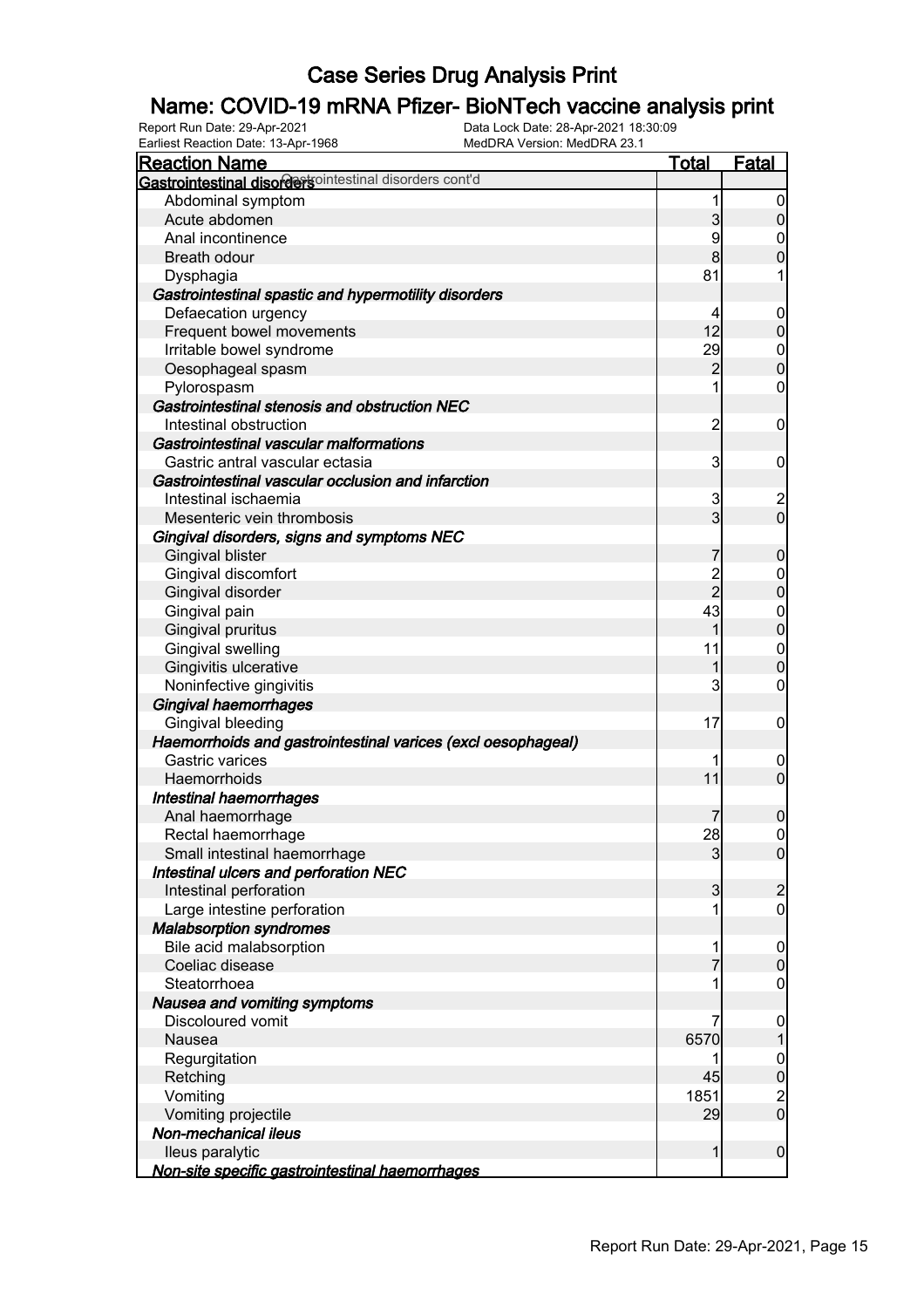# **Name: COVID-19 mRNA Pfizer- BioNTech vaccine analysis print**<br>Report Run Date: 29-Apr-2021<br>Data Lock Date: 28-Apr-2021 18:30:09

Report Run Date: 29-Apr-2021 Data Lock Date: 28-Apr-2021 18:30:09 Earliest Reaction Date: 13-Apr-1968 MedDRA Version: MedDRA 23.1

| <b>Reaction Name</b>                                    | Total                | <b>Fatal</b>                |
|---------------------------------------------------------|----------------------|-----------------------------|
| Gastrointestinal disordertsointestinal disorders cont'd |                      |                             |
| Gastrointestinal haemorrhage                            | 6                    | $\mathbf 0$                 |
| Haematemesis                                            | 16                   |                             |
| Haematochezia                                           | 16                   | $\frac{2}{0}$               |
| Melaena                                                 | 6                    | $\mathbf 0$                 |
| Upper gastrointestinal haemorrhage                      | $\overline{2}$       | $\overline{0}$              |
| Oesophageal stenosis and obstruction                    |                      |                             |
| Oesophageal stenosis                                    | 1                    | $\mathbf 0$                 |
| Oesophagitis (excl infective)                           |                      |                             |
| Oesophagitis                                            |                      | $\mathbf 0$                 |
| Oral dryness and saliva altered                         |                      |                             |
| Aptyalism                                               |                      | $\mathbf 0$                 |
| Dry mouth                                               | 256                  | $\mathbf 0$                 |
| Lip dry                                                 | 25                   | $\mathbf 0$                 |
| Saliva altered                                          |                      | $\boldsymbol{0}$            |
| Salivary hypersecretion                                 | 20                   | $\mathbf 0$                 |
| Oral soft tissue disorders NEC                          |                      |                             |
| Angina bullosa haemorrhagica                            | 1                    | $\mathbf 0$                 |
| Chapped lips                                            | 9                    | 0                           |
| <b>Cheilitis</b>                                        | 13                   | $\mathbf 0$                 |
| Enlarged uvula                                          | 7                    | $\mathbf 0$                 |
| Lip blister                                             | 14                   | $\mathbf 0$                 |
| Lip disorder                                            |                      |                             |
| Oral disorder                                           | 3<br>$6\overline{6}$ | $\mathbf{0}$<br>$\mathbf 0$ |
|                                                         | 3                    |                             |
| Oral lichen planus                                      |                      | $\mathbf{0}$<br>$\mathbf 0$ |
| Oral mucosal hypertrophy                                |                      |                             |
| Oral papule                                             |                      | $\mathbf 0$<br>$\mathbf 0$  |
| <b>Uvulitis</b>                                         |                      |                             |
| Oral soft tissue haemorrhages                           |                      |                             |
| Mouth haemorrhage                                       | 3                    | $\mathbf 0$                 |
| Oral blood blister                                      | 6                    | 0                           |
| Oral purpura                                            | 1                    | $\mathbf 0$                 |
| Oral soft tissue infections                             |                      |                             |
| Angular cheilitis                                       | 1                    | $\boldsymbol{0}$            |
| Oral soft tissue signs and symptoms                     |                      |                             |
| Anaesthesia oral                                        | $\mathbf{1}$         | $\boldsymbol{0}$            |
| Burning mouth syndrome                                  | $\frac{2}{1}$        | $\overline{0}$              |
| Coating in mouth                                        |                      | $\overline{0}$              |
| Hypoaesthesia oral                                      | 220                  | $0\atop 0$                  |
| Lip discolouration                                      | $\overline{c}$       |                             |
| Lip erythema                                            |                      | $\boldsymbol{0}$            |
| Lip exfoliation                                         | 4                    | $\overline{0}$              |
| Lip pain                                                | 30 <sup>2</sup>      | $\boldsymbol{0}$            |
| Lip pruritus                                            | 5                    | $\overline{0}$              |
| Lip scab                                                |                      | $\boldsymbol{0}$            |
| Odynophagia                                             | 8                    | $\overline{0}$              |
| Oral discomfort                                         | 37                   | $\boldsymbol{0}$            |
| Oral dysaesthesia                                       | 1                    | $\overline{0}$              |
| Oral mucosal blistering                                 | 8                    | $\boldsymbol{0}$            |
| Oral mucosal eruption                                   | 10                   | $\overline{0}$              |
| Oral mucosal erythema                                   | $\mathbf{3}$         | $\boldsymbol{0}$            |
| Oral mucosal exfoliation                                | $\overline{4}$       | $\boldsymbol{0}$            |
| Oral mucosal roughening                                 | $\overline{3}$       | $\overline{0}$              |
| Oral pain                                               | 82                   | $\mathbf 0$                 |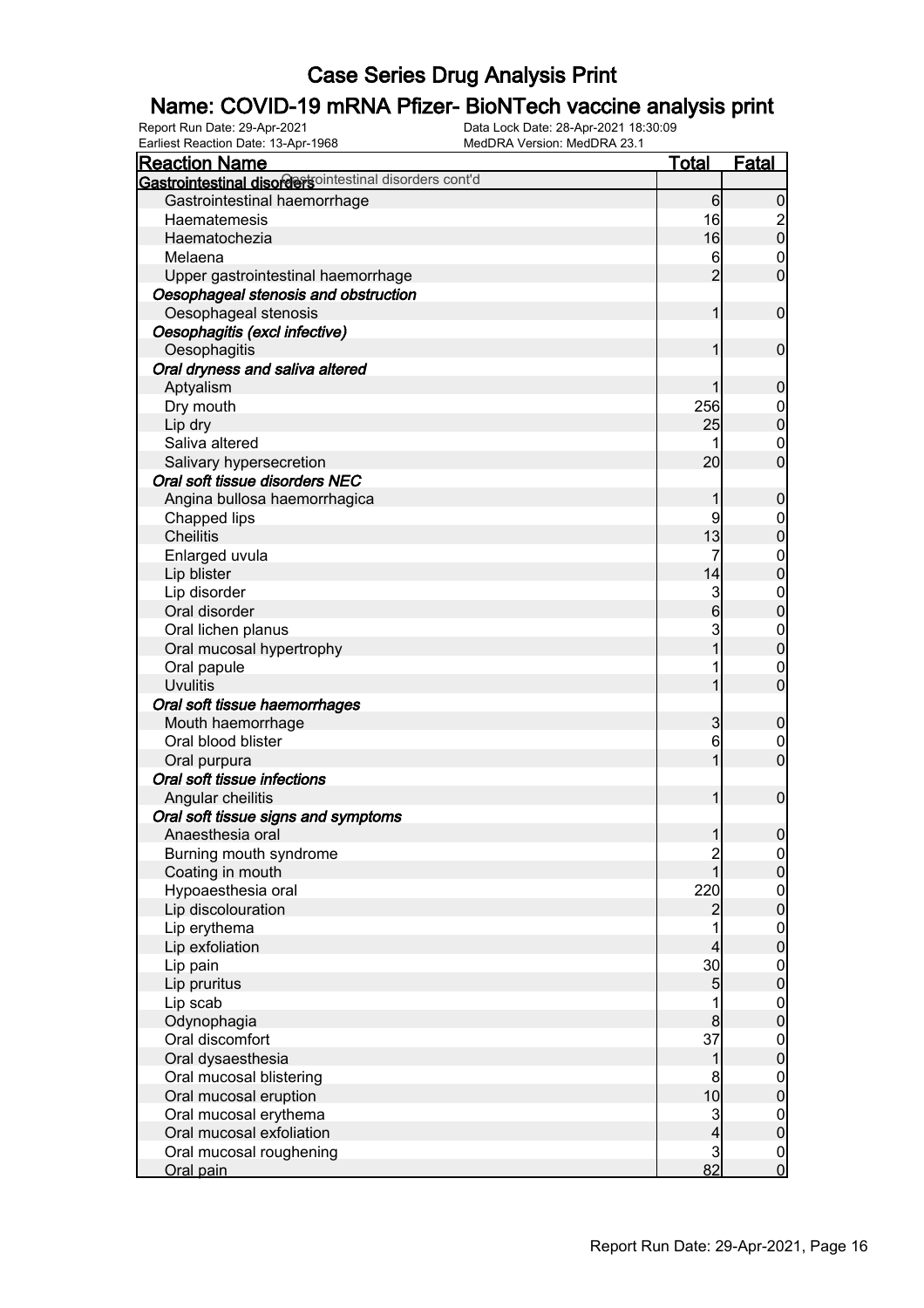# **Name: COVID-19 mRNA Pfizer- BioNTech vaccine analysis print**<br>Report Run Date: 29-Apr-2021<br>Data Lock Date: 28-Apr-2021 18:30:09

Earliest Reaction Date: 13-Apr-1968

| Lamost Readuoir Dato: 10-Apr-1000<br><b>Reaction Name</b>                    | <b>Total</b>   | <b>Fatal</b>     |
|------------------------------------------------------------------------------|----------------|------------------|
| Gastrointestinal disordersointestinal disorders cont'd                       |                |                  |
| Oral pruritus                                                                | 14             | $\boldsymbol{0}$ |
| Paraesthesia oral                                                            | 560            | $\mathbf 0$      |
| Pigmentation lip                                                             |                | 0                |
| Oral soft tissue swelling and oedema                                         |                |                  |
| Lip oedema                                                                   | 3              | $\mathbf 0$      |
| Lip swelling                                                                 | 343            | $\overline{0}$   |
| Mouth swelling                                                               | 41             | $\mathbf 0$      |
| Oedema mouth                                                                 | 3              | $\mathbf 0$      |
| Palatal oedema                                                               | $\overline{c}$ | $\mathbf 0$      |
| <b>Palatal swelling</b>                                                      | 1              | $\mathbf 0$      |
| Peptic ulcers and perforation                                                |                |                  |
| Peptic ulcer haemorrhage                                                     | 3              | $\mathbf 0$      |
| Peritoneal and retroperitoneal disorders                                     |                |                  |
| <b>Ascites</b>                                                               |                | $\mathbf 0$      |
|                                                                              |                |                  |
| Peritoneal and retroperitoneal fibrosis and adhesions<br>Abdominal adhesions |                | $\mathbf 0$      |
|                                                                              |                |                  |
| Peritoneal and retroperitoneal haemorrhages                                  |                |                  |
| Haemoperitoneum                                                              |                | $\mathbf 0$      |
| Retroperitoneal haemorrhage                                                  |                |                  |
| <b>Rectal inflammations NEC</b>                                              |                |                  |
| Proctitis                                                                    |                | $\boldsymbol{0}$ |
| Proctitis ulcerative                                                         |                | $\mathbf 0$      |
| <b>Salivary gland disorders NEC</b>                                          |                |                  |
| Salivary gland pain                                                          | 6              | $\mathbf 0$      |
| Salivary gland enlargements                                                  |                |                  |
| Parotid gland enlargement                                                    | 4              | $\mathbf 0$      |
| Salivary gland enlargement                                                   | $\overline{c}$ | $\mathbf 0$      |
| Submaxillary gland enlargement                                               | 5              | $\mathbf 0$      |
| Salivary gland infections and inflammations                                  |                |                  |
| Noninfective sialoadenitis                                                   |                | $\mathbf 0$      |
| <b>Stomatitis and ulceration</b>                                             |                |                  |
| Aphthous ulcer                                                               | 20             | $\mathbf 0$      |
| Lip ulceration                                                               |                | $\mathbf 0$      |
| Mouth ulceration                                                             | 176            | $\overline{0}$   |
| Oral mucosa erosion                                                          | 1              | $\overline{0}$   |
| Palatal ulcer                                                                |                | 0                |
| <b>Stomatitis</b>                                                            | 29             | 0                |
| Tongue disorders                                                             |                |                  |
| Glossitis                                                                    | 6              | $\overline{0}$   |
| Plicated tongue                                                              | $\overline{c}$ | $\mathbf 0$      |
| Tongue disorder                                                              | 17             | $\mathbf 0$      |
| Tongue haemorrhage                                                           | 1              | $\overline{0}$   |
| Tongue ulceration                                                            | 12             | $\boldsymbol{0}$ |
| Trichoglossia                                                                | 1              | $\overline{0}$   |
| Tongue signs and symptoms                                                    |                |                  |
| Glossodynia                                                                  | 106            | $\boldsymbol{0}$ |
| Scalloped tongue                                                             |                | $\overline{0}$   |
| Stiff tongue                                                                 |                | $\mathbf 0$      |
| Swollen tongue                                                               | 244            | $\boldsymbol{0}$ |
| Tongue blistering                                                            | 8              | $\overline{0}$   |
| Tongue coated                                                                | 5              | $\boldsymbol{0}$ |
| Tongue discolouration                                                        | 13             | $\mathbf 0$      |
| Tongue discomfort                                                            | 24             | $\overline{0}$   |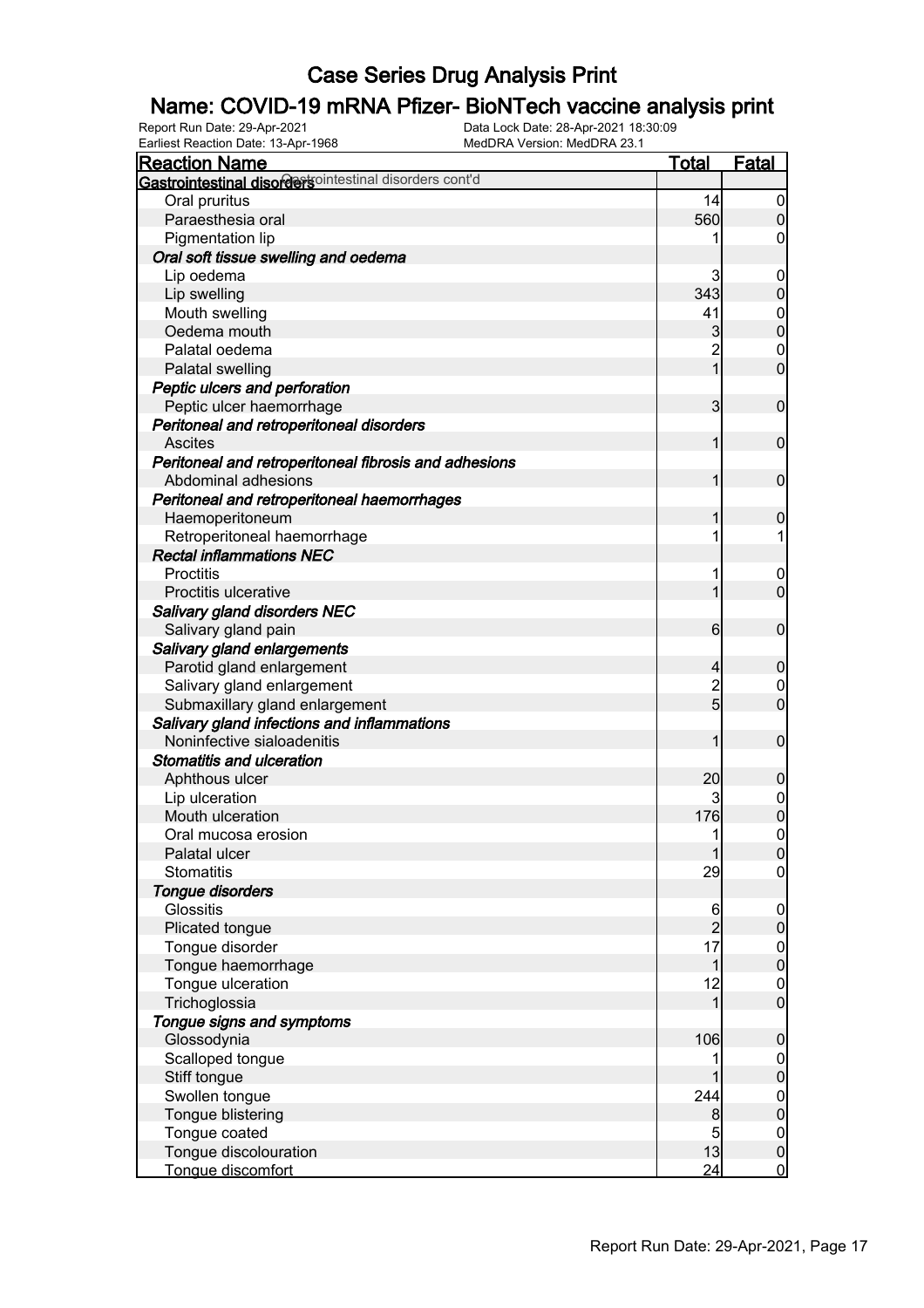# **Name: COVID-19 mRNA Pfizer- BioNTech vaccine analysis print**<br>Report Run Date: 29-Apr-2021<br>Data Lock Date: 28-Apr-2021 18:30:09

Earliest Reaction Date: 13-Apr-1968

| Lamour Roadworr Dato: To Tipi Tooo                     |       |       |
|--------------------------------------------------------|-------|-------|
| <b>Reaction Name</b>                                   | Total | Fatal |
| Gastrointestinal disordersointestinal disorders cont'd |       |       |
| Tongue dry                                             |       |       |
| Tongue eruption                                        |       |       |
| Tongue erythema                                        |       |       |
| Tongue movement disturbance                            |       |       |
| Tongue oedema                                          | 15    |       |
| Tongue rough                                           |       |       |
| Tongue spasm                                           |       |       |
| Gastrointestinal disorders SOC TOTAL                   | 16086 | 16    |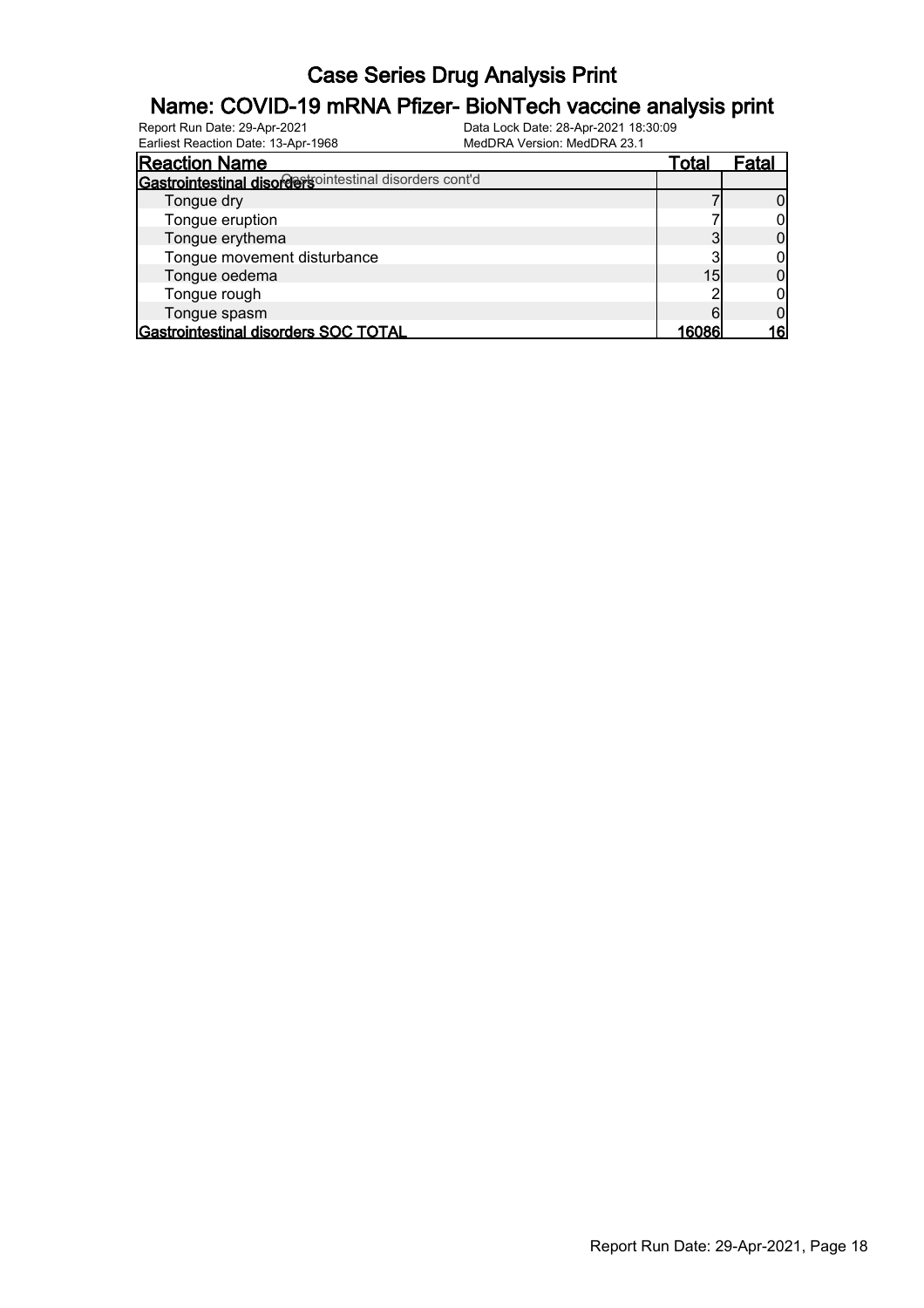#### Name: COVID-19 mRNA Pfizer- BioNTech vaccine analysis print

Report Run Date: 29-Apr-2021 Data Lock Date: 28-Apr-2021 18:30:09 Earliest Reaction Date: 13-Apr-1968 MedDRA Version: MedDRA 23.1

| <b>Reaction Name</b>                                | <u>Total</u>   | <b>Fatal</b>                       |
|-----------------------------------------------------|----------------|------------------------------------|
| General disorders                                   |                |                                    |
| <b>Administration site reactions NEC</b>            |                |                                    |
| Administration site bruise                          | 3              | $\boldsymbol{0}$                   |
| Administration site erythema                        | 1              | $\overline{0}$                     |
| Administration site extravasation                   | $\overline{c}$ | $\mathbf 0$                        |
| Administration site haematoma                       | $_3^-$         | $\mathbf{0}$                       |
| Administration site inflammation                    | 1              | $\overline{0}$                     |
| Administration site joint discomfort                | 1              | $\mathbf{0}$                       |
| Administration site joint movement impairment       | 1              | $\overline{0}$                     |
| Administration site pain                            | 9              | $\mathbf{0}$                       |
| Administration site swelling                        | $\overline{2}$ | $\overline{0}$                     |
| Administration site warmth                          |                | $\mathbf{0}$                       |
| Puncture site bruise                                | 14             | $\overline{0}$                     |
| Puncture site pain                                  | 4              |                                    |
| Puncture site swelling                              | 1              | $0\atop 0$                         |
| Vessel puncture site bruise                         | 1              |                                    |
| Vessel puncture site erythema                       | 1              | $\begin{matrix}0\\0\end{matrix}$   |
| Vessel puncture site pain                           | 1              | 0                                  |
| Adverse effect absent                               |                |                                    |
| No adverse event                                    | 15             | $\boldsymbol{0}$                   |
| Application and instillation site reactions         |                |                                    |
| Application site acne                               | 1              | $\mathbf 0$                        |
| Application site bruise                             | $\overline{c}$ | $\mathbf 0$                        |
| Application site burn                               | 1              | $\mathbf{0}$                       |
| Application site erythema                           | 5              | $\overline{0}$                     |
| Application site haemorrhage                        | 1              | $\mathbf{0}$                       |
| Application site hypoaesthesia                      |                | $\overline{0}$                     |
| Application site joint pain                         | 1              | $\mathbf{0}$                       |
| Application site mass                               |                | $\overline{0}$                     |
| Application site odour                              | 1              | $\mathbf{0}$                       |
| Application site pain                               | 4              | $\mathbf 0$                        |
| Application site pruritus                           | $\mathbf{3}$   |                                    |
| Application site rash                               | $\overline{1}$ | $0\atop 0$                         |
| Application site reaction                           | 1              |                                    |
| Application site vesicles                           | 3              | $\mathbf{0}$<br>$\overline{0}$     |
| Instillation site warmth                            | 1              | $\mathbf 0$                        |
| <b>Asthenic conditions</b>                          |                |                                    |
| Asthenia                                            | 685            |                                    |
| Chronic fatigue syndrome                            | 27             | 1<br>$\mathsf{O}\xspace$           |
|                                                     |                |                                    |
| Decreased activity                                  |                | $\boldsymbol{0}$<br>$\overline{0}$ |
| Fatigue<br>Malaise                                  | 9990           |                                    |
|                                                     | 2348           | $\mathbf{0}$<br>$\overline{0}$     |
| Sluggishness                                        | 4              |                                    |
| <b>Body temperature altered</b>                     |                |                                    |
| Hyperthermia                                        | 4              | $\mathbf 0$                        |
| Hypothermia                                         | 17             | $\mathbf 0$                        |
| Temperature regulation disorder                     | 5              | $\overline{0}$                     |
| Breast complications associated with device         |                |                                    |
| Capsular contracture associated with breast implant | 1              | $\boldsymbol{0}$                   |
| Complications associated with device NEC            |                |                                    |
| Injury associated with device                       | 1              | $\mathbf 0$                        |
| Medical device pain                                 | 1              | $\mathbf 0$                        |
| Medical device site swelling                        | $\mathbf{1}$   | $\mathbf 0$                        |
| <u>Death and sudden death</u>                       |                |                                    |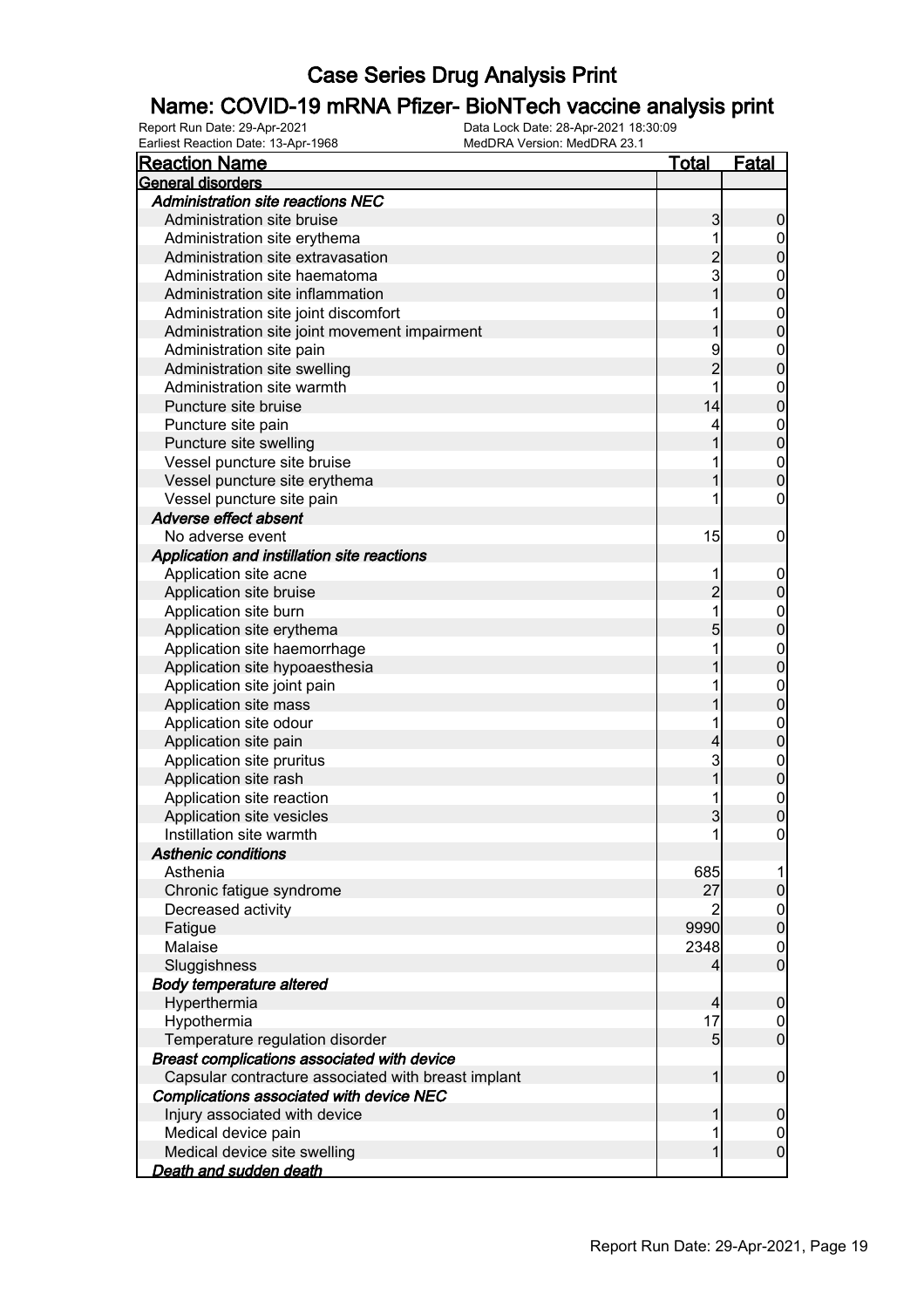# **Name: COVID-19 mRNA Pfizer- BioNTech vaccine analysis print**<br>Report Run Date: 29-Apr-2021<br>Data Lock Date: 28-Apr-2021 18:30:09

Earliest Reaction Date: 13-Apr-1968

| <b>Reaction Name</b>                          | <u>Total</u>   | <b>Fatal</b>                         |
|-----------------------------------------------|----------------|--------------------------------------|
| General disorders cont'd<br>General disorders |                |                                      |
| Clinical death                                | $\mathbf{1}$   |                                      |
| Death                                         | 114            | 114                                  |
| Sudden death                                  | 21             | 21                                   |
| Febrile disorders                             |                |                                      |
| Hyperpyrexia                                  | 5              | 0                                    |
| Pyrexia                                       | 7342           | 1                                    |
| <b>Feelings and sensations NEC</b>            |                |                                      |
| Chills                                        | 4957           | $\mathbf 0$                          |
| Feeling abnormal                              | 503            | $\pmb{0}$                            |
| Feeling cold                                  | 573            | $\boldsymbol{0}$                     |
| Feeling drunk                                 | 25             | $\mathbf 0$                          |
| Feeling hot                                   | 507            | $\boldsymbol{0}$                     |
| Feeling jittery                               | 11             | $\mathbf 0$                          |
| Feeling of body temperature change            | 146            | $\boldsymbol{0}$                     |
| Hangover                                      | 22             | $\mathbf 0$                          |
| Hunger                                        | 6              | $\boldsymbol{0}$                     |
| Sensation of foreign body                     | 24             | $\mathbf 0$                          |
| Temperature intolerance                       | 13             | $\mathbf 0$                          |
| <b>Thirst</b>                                 | 136            | $\overline{0}$                       |
| Gait disturbances                             |                |                                      |
| Gait disturbance                              | 62             | $\boldsymbol{0}$                     |
| Gait inability                                | 29             | $\boldsymbol{0}$                     |
| Loss of control of legs                       | 8              | $\overline{0}$                       |
| General signs and symptoms NEC                |                |                                      |
| Adhesion                                      | 1              | $\boldsymbol{0}$                     |
| Condition aggravated                          | 60             | $\boldsymbol{0}$                     |
| Crepitations                                  | 1              | $\mathbf 0$                          |
| Crying                                        | 36             | $\boldsymbol{0}$                     |
| Discharge                                     | 1              | $\mathbf 0$                          |
| Disease progression                           |                | $\mathbf{0}$                         |
| Disease recurrence                            | 7              | $\mathbf 0$                          |
| Effusion                                      | 2<br>7         | $\boldsymbol{0}$                     |
| Energy increased                              |                | $\mathbf 0$                          |
| Exercise tolerance decreased                  | 3              | $\begin{matrix} 0 \\ 0 \end{matrix}$ |
| Foaming at mouth                              | $\mathbf{1}$   |                                      |
| General physical health deterioration         | 7              | $\mathbf{1}$                         |
| General symptom                               | 1              | $\mathbf 0$                          |
| Glassy eyes                                   | $\frac{2}{2}$  | $\overline{0}$                       |
| High-pitched crying                           |                | $\mathbf 0$                          |
| Illness                                       | 724            | $\boldsymbol{0}$                     |
| Induration                                    | $\overline{2}$ | $\mathbf 0$                          |
| Influenza like illness                        | 1211           | $\boldsymbol{0}$                     |
| Irritability postvaccinal                     | 1              | $\mathbf 0$                          |
| Local reaction                                | 60             | $\boldsymbol{0}$                     |
| Moaning                                       | 1              | $\bf{0}$                             |
| Multiple organ dysfunction syndrome           | 3              | 1                                    |
| Nonspecific reaction                          | 1              | $\pmb{0}$                            |
| Peripheral swelling                           | 1408           | $\boldsymbol{0}$                     |
| Pre-existing condition improved               | 7              | $\mathbf 0$                          |
| Prolapse                                      | $\overline{c}$ | $\boldsymbol{0}$                     |
| Screaming                                     | $\overline{5}$ | $\mathbf 0$                          |
| Secretion discharge                           | $6 \mid$       | $\overline{0}$                       |
| Swelling                                      | 1055           | $\overline{0}$                       |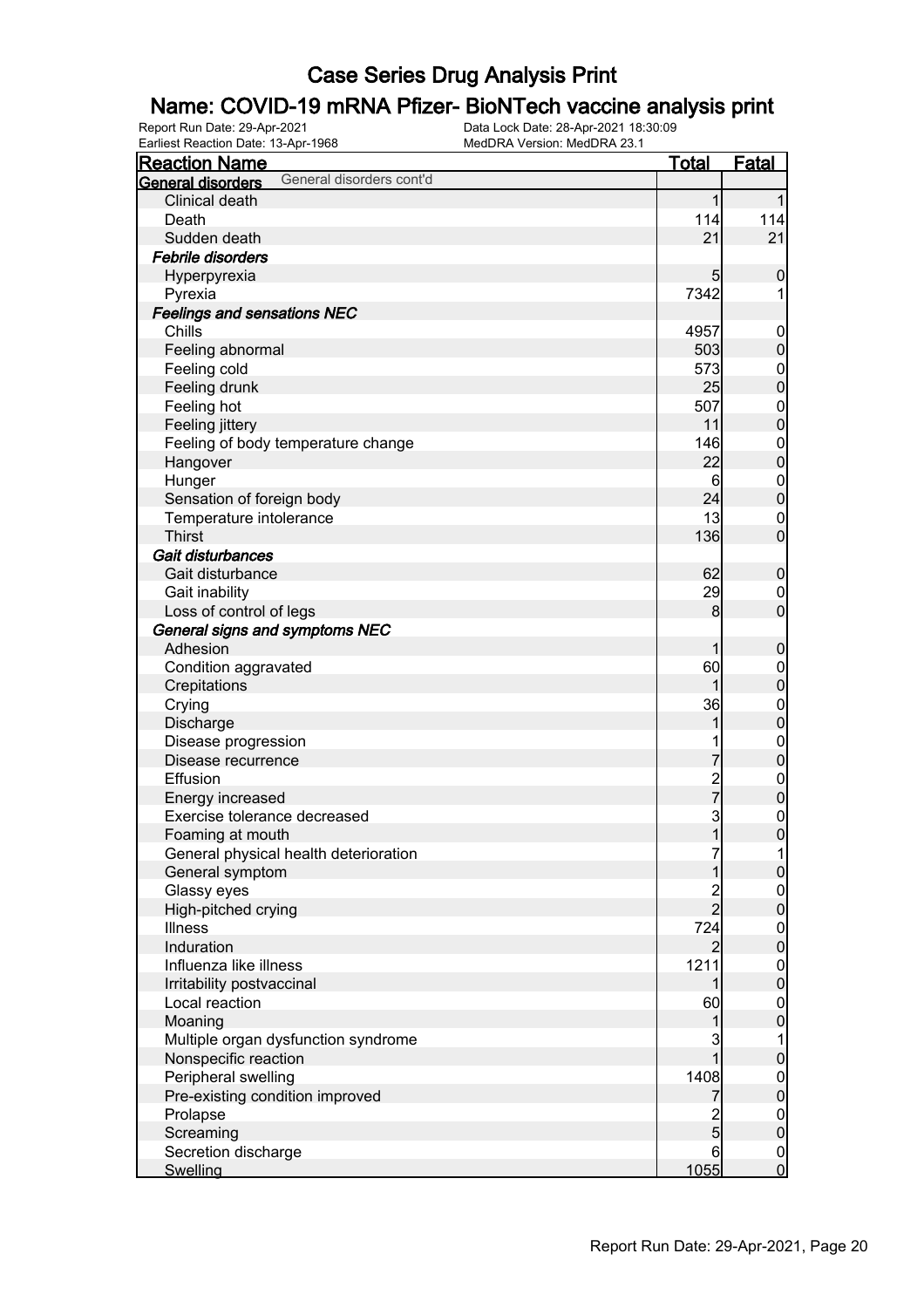# **Name: COVID-19 mRNA Pfizer- BioNTech vaccine analysis print**<br>Report Run Date: 29-Apr-2021<br>Data Lock Date: 28-Apr-2021 18:30:09

Earliest Reaction Date: 13-Apr-1968

| <b>Reaction Name</b>                          | <b>Total</b>   | <b>Fatal</b>                         |
|-----------------------------------------------|----------------|--------------------------------------|
| General disorders cont'd<br>General disorders |                |                                      |
| Swelling face                                 | 380            | $\boldsymbol{0}$                     |
| Implant and catheter site reactions           |                |                                      |
| Implant site pain                             | 1              | $\mathbf 0$                          |
| Implant site rash                             | 1              | $\boldsymbol{0}$                     |
| Implant site swelling                         |                | 0                                    |
| <b>Inflammations</b>                          |                |                                      |
| Granuloma                                     | 1              | $\mathbf 0$                          |
| Inflammation                                  | 135            | $\pmb{0}$                            |
| Papillitis                                    |                | $\boldsymbol{0}$                     |
| Serositis                                     |                | $\overline{0}$                       |
| Systemic inflammatory response syndrome       |                | $\boldsymbol{0}$                     |
| Infusion site reactions                       |                |                                      |
| Infusion site coldness                        | 1              | $\mathbf 0$                          |
| Infusion site joint pain                      | $\overline{c}$ | $\pmb{0}$                            |
| Infusion site pain                            |                | $\boldsymbol{0}$                     |
| Infusion site swelling                        |                | $\overline{0}$                       |
| Infusion site urticaria                       |                | $\mathbf 0$                          |
| Infusion site warmth                          |                | $\overline{0}$                       |
| Injection site reactions                      |                |                                      |
| Injected limb mobility decreased              | 16             | $\mathbf 0$                          |
| Injection site bruising                       | 25             | $\mathbf 0$                          |
| Injection site coldness                       | 1              | $\mathbf 0$                          |
| Injection site cyst                           |                | $\mathbf{0}$                         |
| Injection site discolouration                 | $\frac{2}{3}$  | $\mathbf 0$                          |
| Injection site discomfort                     | 8              | $\mathbf 0$                          |
| Injection site erythema                       | 191            | $\mathbf 0$                          |
| Injection site haemorrhage                    | 3              | $\boldsymbol{0}$                     |
| Injection site hypoaesthesia                  | 6              | $\mathbf 0$                          |
| Injection site indentation                    |                | $\mathbf 0$                          |
| Injection site induration                     | $\frac{2}{2}$  | $\mathbf 0$                          |
| Injection site inflammation                   | 18             | $\boldsymbol{0}$                     |
| Injection site joint movement impairment      | 1              | $\mathbf 0$                          |
| Injection site joint pain                     | 10             |                                      |
| Injection site lymphadenopathy                |                | $\begin{matrix} 0 \\ 0 \end{matrix}$ |
| Injection site mass                           | 230            | $\mathbf 0$                          |
| Injection site necrosis                       | $\mathbf{3}$   | 0                                    |
| Injection site oedema                         | 11             | $\overline{0}$                       |
| Injection site pain                           | 1534           | $\pmb{0}$                            |
| Injection site paraesthesia                   | 5              | $\overline{0}$                       |
| Injection site pruritus                       | 87             | $\mathbf 0$                          |
| Injection site rash                           | 74             | $\overline{0}$                       |
| Injection site reaction                       | 17             | $\boldsymbol{0}$                     |
| Injection site scab                           |                | $\boldsymbol{0}$                     |
| Injection site scar                           | $\frac{2}{2}$  | $\boldsymbol{0}$                     |
| Injection site swelling                       | 166            | $\boldsymbol{0}$                     |
| Injection site urticaria                      | 15             | $\boldsymbol{0}$                     |
| Injection site vesicles                       | 3              | $\mathbf 0$                          |
| Injection site warmth                         | 82             | $\overline{0}$                       |
| <b>Interactions</b>                           |                |                                      |
| Alcohol interaction                           | $\overline{a}$ | $\boldsymbol{0}$                     |
| Drug interaction                              | 8              | $\boldsymbol{0}$                     |
| <b>Mass conditions NEC</b>                    |                |                                      |
| <u>Cyst</u>                                   | $\overline{8}$ | $\overline{0}$                       |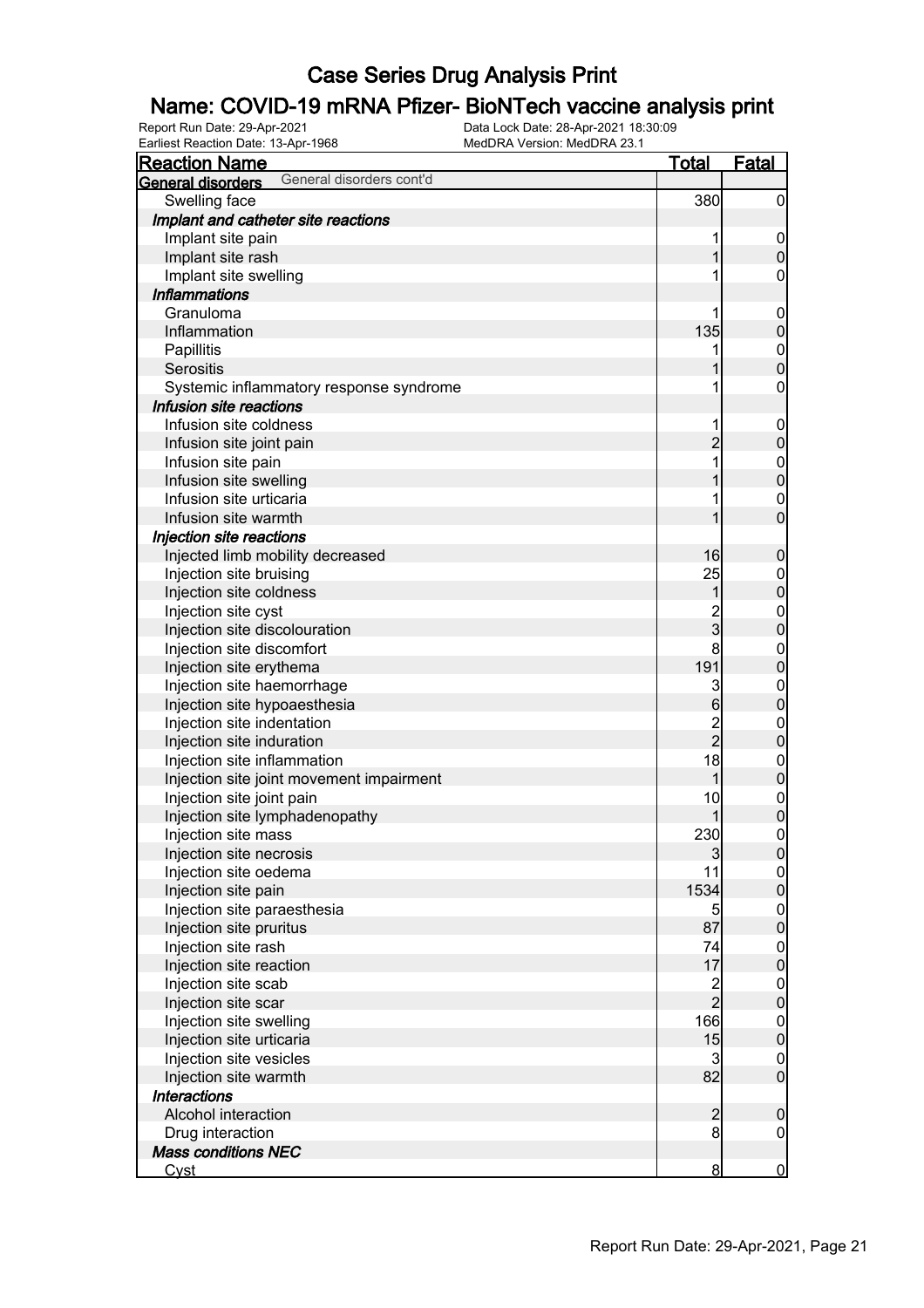# **Name: COVID-19 mRNA Pfizer- BioNTech vaccine analysis print**<br>Report Run Date: 29-Apr-2021<br>Data Lock Date: 28-Apr-2021 18:30:09

Earliest Reaction Date: 13-Apr-1968

| <b>Reaction Name</b>                              | Total          | <b>Fatal</b>     |
|---------------------------------------------------|----------------|------------------|
| General disorders cont'd<br>General disorders     |                |                  |
| Mass                                              | 16             | $\boldsymbol{0}$ |
| Nodule                                            | 16             | $\overline{0}$   |
| Mucosal findings abnormal                         |                |                  |
| Mucosal dryness                                   | 1              | $\mathbf 0$      |
| Mucosal haemorrhage                               | $\overline{3}$ | $\mathbf 0$      |
| Oedema mucosal                                    |                | 0                |
| <b>Necrosis NEC</b>                               |                |                  |
| Fat necrosis                                      |                | $\boldsymbol{0}$ |
| <b>Necrosis</b>                                   | 1              | $\overline{0}$   |
| Oedema NEC                                        |                |                  |
| Face oedema                                       | 18             | $\boldsymbol{0}$ |
| Generalised oedema                                |                | $\mathbf{0}$     |
| Localised oedema                                  | 13             | $\overline{0}$   |
| Oedema                                            | 25             | $\mathbf 0$      |
| Oedema peripheral                                 | 39             | $\overline{0}$   |
| <b>Pain and discomfort NEC</b>                    |                |                  |
| Axillary pain                                     | 949            | $\boldsymbol{0}$ |
| Chest discomfort                                  | 568            | $\mathbf 0$      |
| Chest pain                                        | 913            | $\mathbf 0$      |
| <b>Discomfort</b>                                 | 100            | $\mathbf{0}$     |
| Facial discomfort                                 | 8              | $\mathbf 0$      |
| Facial pain                                       | 93             | $\mathbf{0}$     |
| Inflammatory pain                                 | $\overline{c}$ | $\mathbf 0$      |
| Non-cardiac chest pain                            | 9              | $\mathbf{0}$     |
| Pain                                              | 3220           | $\mathbf 0$      |
| Suprapubic pain                                   |                | $\mathbf{0}$     |
| Tenderness                                        | 303            | $\mathbf 0$      |
| Visceral pain                                     | 1              | 0                |
| Therapeutic and nontherapeutic responses          |                |                  |
| Adverse drug reaction                             | 103            | $\mathbf 0$      |
| Adverse event                                     | 3              | $\pmb{0}$        |
| Adverse reaction                                  |                | $\mathbf 0$      |
| Drug ineffective                                  | 110            | $\mathbf{1}$     |
| Immediate post-injection reaction                 |                | $\mathbf{0}$     |
| Inadequate analgesia                              | $\overline{2}$ | $\overline{0}$   |
| No reaction on previous exposure to drug          | 26             | $\Omega$         |
| Therapeutic product effect delayed                | $\overline{2}$ | 0                |
| Therapeutic product effect increased              |                | $\overline{0}$   |
| Therapeutic product ineffective                   | 1              | $\mathbf 0$      |
| Therapeutic response unexpected                   | 23             | $\boldsymbol{0}$ |
| <b>Treatment failure</b>                          | 5 <sub>l</sub> | $\mathbf 0$      |
| <b>Ulcers NEC</b>                                 |                |                  |
| Ulcer                                             | $\overline{9}$ | $\boldsymbol{0}$ |
| Vaccination site reactions                        |                |                  |
| Extensive swelling of vaccinated limb             | 5              | $\boldsymbol{0}$ |
| Shoulder injury related to vaccine administration | 5              | $\overline{0}$   |
| Vaccination site bruising                         | 53             | $\pmb{0}$        |
| Vaccination site cyst                             | 1              | $\boldsymbol{0}$ |
| Vaccination site dermatitis                       |                | $\pmb{0}$        |
| Vaccination site discolouration                   |                | $\overline{0}$   |
| Vaccination site discomfort                       | 27             | $\pmb{0}$        |
| Vaccination site dryness                          | 1              | $\overline{0}$   |
| Vaccination site eczema                           | 1              | $\overline{0}$   |
|                                                   |                |                  |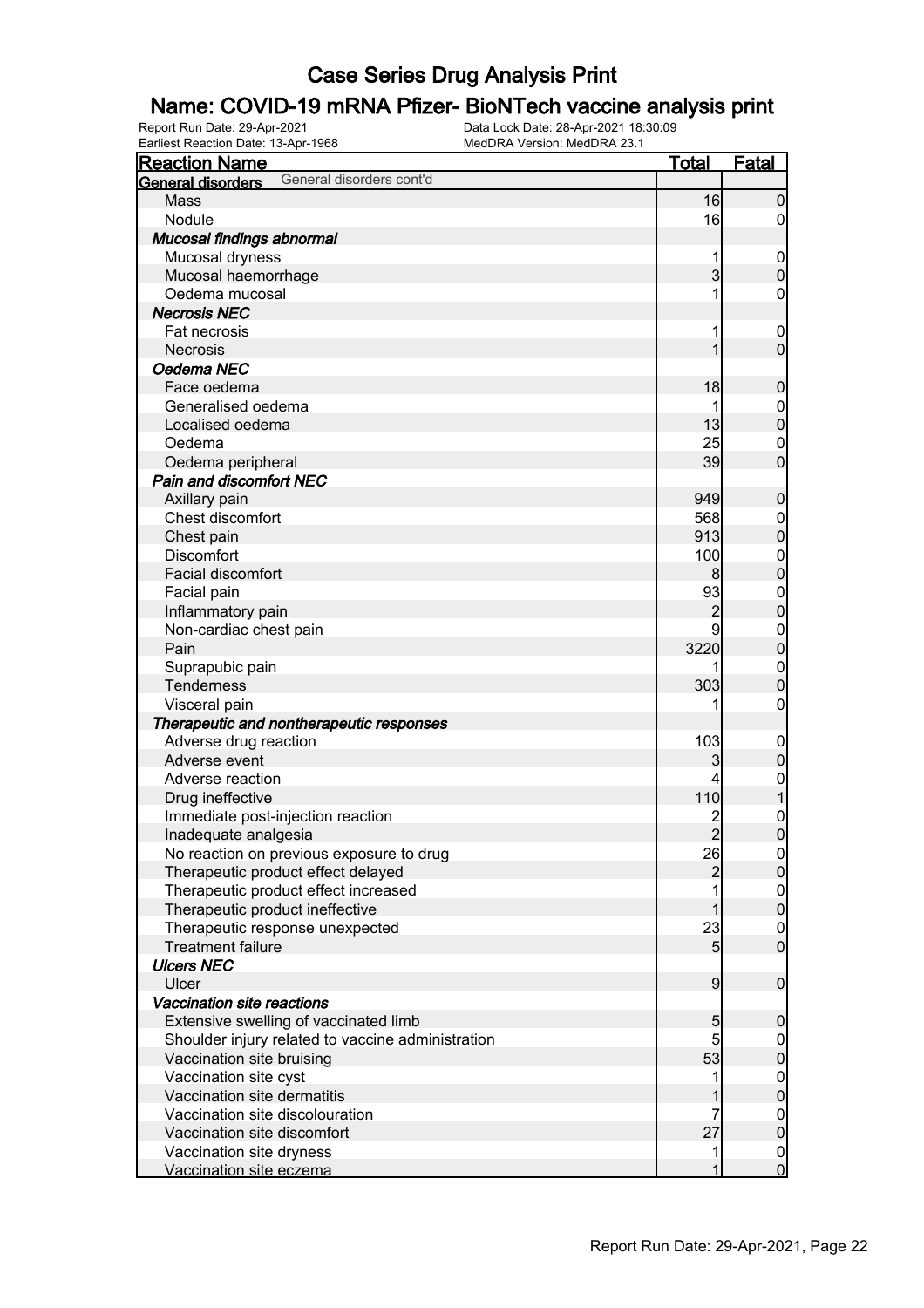# **Name: COVID-19 mRNA Pfizer- BioNTech vaccine analysis print**<br>Report Run Date: 29-Apr-2021<br>Data Lock Date: 28-Apr-2021 18:30:09

Earliest Reaction Date: 13-Apr-1968

| <b>Reaction Name</b>                          | <b>Total</b>   | <b>Fatal</b>                         |
|-----------------------------------------------|----------------|--------------------------------------|
| General disorders cont'd<br>General disorders |                |                                      |
| Vaccination site erythema                     | 317            | $\overline{0}$                       |
| Vaccination site granuloma                    |                | $\overline{0}$                       |
| Vaccination site haemorrhage                  |                | $\mathbf 0$                          |
| Vaccination site hypersensitivity             | $\overline{2}$ | $\overline{0}$                       |
| Vaccination site hypoaesthesia                |                | $\mathbf{0}$                         |
| Vaccination site induration                   | 51             | $\overline{0}$                       |
| Vaccination site inflammation                 | 33             | $\mathbf{0}$                         |
| Vaccination site irritation                   | 5              | $\mathbf 0$                          |
| Vaccination site joint discomfort             | $\frac{2}{6}$  | $\begin{matrix}0\\0\end{matrix}$     |
| Vaccination site joint erythema               |                |                                      |
| Vaccination site joint movement impairment    | 12             | $\mathbf{0}$                         |
| Vaccination site joint pain                   | 20             | $\overline{0}$                       |
| Vaccination site joint swelling               | $\overline{c}$ | $\mathbf{0}$                         |
| Vaccination site joint warmth                 | $\overline{1}$ | $\overline{0}$                       |
| Vaccination site lymphadenopathy              | 3              | $\mathbf{0}$                         |
| Vaccination site macule                       | $\overline{1}$ | $\overline{0}$                       |
| Vaccination site mass                         | 102            | $\mathbf{0}$                         |
| Vaccination site movement impairment          | 36             | $\overline{0}$                       |
| Vaccination site oedema                       | 3              | $\mathbf{0}$                         |
| Vaccination site pain                         | 1111           | $\overline{0}$                       |
| Vaccination site paraesthesia                 | 4              | $\mathbf{0}$                         |
| Vaccination site pruritus                     | 66             | $\overline{0}$                       |
| Vaccination site rash                         | 54             | $\mathbf{0}$                         |
| Vaccination site reaction                     | 18             | $\overline{0}$                       |
| Vaccination site scab                         |                | $\begin{matrix} 0 \\ 0 \end{matrix}$ |
| Vaccination site swelling                     | 324            |                                      |
| Vaccination site ulcer                        |                | $\begin{matrix}0\\0\end{matrix}$     |
| Vaccination site urticaria                    |                |                                      |
| Vaccination site vesicles                     |                | $\mathbf 0$                          |
| Vaccination site warmth                       | 162            | 0                                    |
| Withdrawal and rebound effects                |                |                                      |
| Drug withdrawal syndrome                      | 4              | 0                                    |
| Withdrawal syndrome                           | 8              |                                      |
| <b>General disorders SOC TOTAL</b>            | 44433          | 141                                  |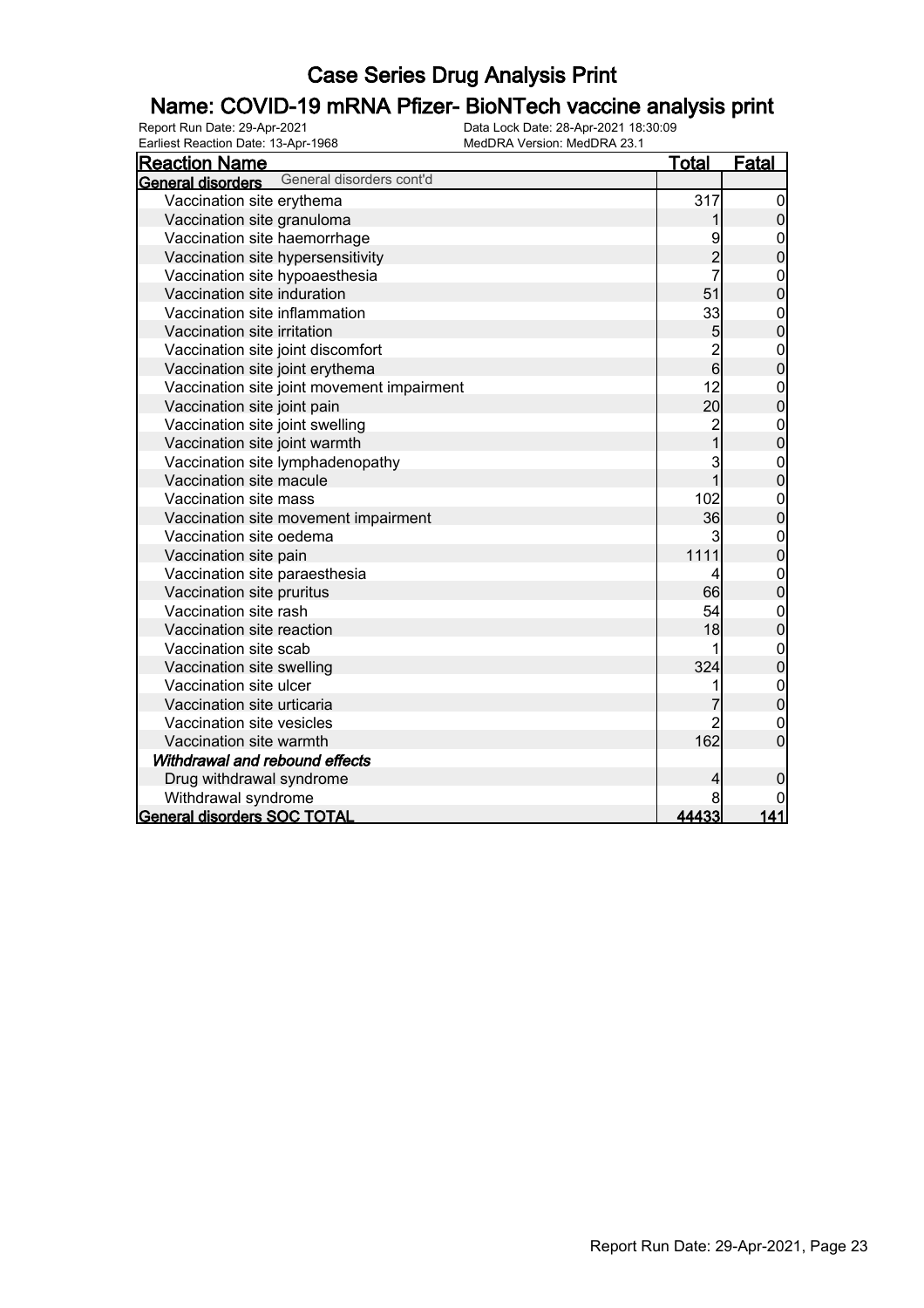# **Name: COVID-19 mRNA Pfizer- BioNTech vaccine analysis print**<br>Report Run Date: 29-Apr-2021<br>Data Lock Date: 28-Apr-2021 18:30:09

Earliest Reaction Date: 13-Apr-1968

| <b>Reaction Name</b>                          | <b>Total</b>   | Fatal            |
|-----------------------------------------------|----------------|------------------|
| <b>Hepatic disorders</b>                      |                |                  |
| <b>Bile duct infections and inflammations</b> |                |                  |
| <b>Biliary colic</b>                          | 2              | 0                |
| Cholangitis                                   | 1              | 0                |
| Cholecystitis and cholelithiasis              |                |                  |
| Cholelithiasis                                | 4              | 0                |
| <b>Cholestasis and jaundice</b>               |                |                  |
| Cholestasis                                   |                | 0                |
| Jaundice                                      | 10             | $\overline{0}$   |
| Gallbladder disorders NEC                     |                |                  |
| Gallbladder disorder                          | 1              | $\mathbf 0$      |
| Hepatic and hepatobiliary disorders NEC       |                |                  |
| Liver disorder                                | $\overline{2}$ | $\mathbf 0$      |
| Hepatic enzymes and function abnormalities    |                |                  |
| Hepatic function abnormal                     | 1              | $\mathbf 0$      |
| Hepatic failure and associated disorders      |                |                  |
| Hepatic failure                               | 1              | $\mathbf 0$      |
| Hepatic vascular disorders                    |                |                  |
| Congestive hepatopathy                        |                | $\mathbf 0$      |
| Hepatic artery embolism                       |                |                  |
| Hepatic haemorrhage                           |                | 0                |
| Hepatic vein thrombosis                       | 3              | $\mathbf 0$      |
| Portal vein thrombosis                        | $\overline{1}$ | $\overline{0}$   |
| Hepatobiliary signs and symptoms              |                |                  |
| Hepatic pain                                  | 9              | $\Omega$         |
| Liver tenderness                              | $\overline{c}$ | 0                |
| Hepatocellular damage and hepatitis NEC       |                |                  |
| Drug-induced liver injury                     |                | $\mathbf 0$      |
| Hepatitis                                     |                | $\Omega$         |
| Immune-mediated hepatic disorder              |                | 0                |
| Liver injury                                  | 5              | $\boldsymbol{0}$ |
| <b>Hepatic disorders SOC TOTAL</b>            | 55             | $\overline{0}$   |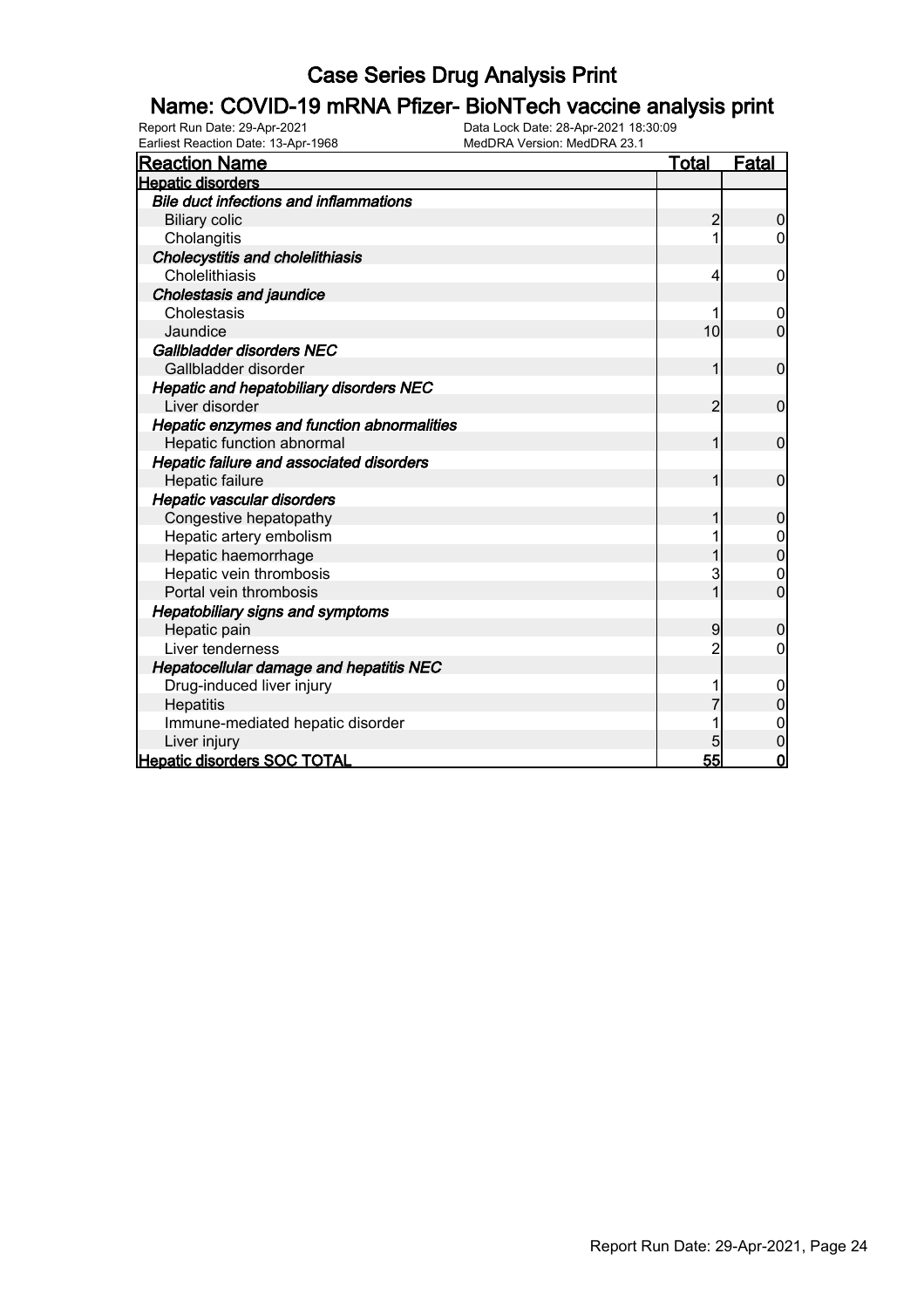# **Name: COVID-19 mRNA Pfizer- BioNTech vaccine analysis print**<br>Report Run Date: 29-Apr-2021<br>Data Lock Date: 28-Apr-2021 18:30:09

Earliest Reaction Date: 13-Apr-1968

| <b>Reaction Name</b>                                          | <b>Total</b>   | <b>Fatal</b>     |
|---------------------------------------------------------------|----------------|------------------|
| Immune system disorders                                       |                |                  |
| Acute and chronic sarcoidosis                                 |                |                  |
| Sarcoidosis                                                   | 8              | $\mathbf 0$      |
| <b>Allergic conditions NEC</b>                                |                |                  |
| Allergic oedema                                               | 9              | $\boldsymbol{0}$ |
| Allergy to arthropod bite                                     |                | 0                |
| Allergy to arthropod sting                                    |                | $\mathbf 0$      |
| Allergy to metals                                             |                | $\mathbf 0$      |
| Hypersensitivity                                              | 402            | $\mathbf 0$      |
| Mite allergy                                                  |                | $\boldsymbol{0}$ |
| Multiple allergies                                            |                | $\mathbf 0$      |
| Serum sickness                                                | $\frac{2}{3}$  | $\boldsymbol{0}$ |
| Serum sickness-like reaction                                  |                | $\mathbf 0$      |
| Type I hypersensitivity                                       |                | $\boldsymbol{0}$ |
| Type III immune complex mediated reaction                     |                | $\mathbf 0$      |
| Type IV hypersensitivity reaction                             | 5              | 0                |
| Allergies to foods, food additives, drugs and other chemicals |                |                  |
| Allergic reaction to excipient                                | 4              | $\mathbf 0$      |
| Allergy to chemicals                                          | $\overline{2}$ | $\boldsymbol{0}$ |
| Allergy to vaccine                                            | 23             | $\mathbf 0$      |
| Contrast media reaction                                       | 1              | $\mathbf 0$      |
| Drug hypersensitivity                                         | 11             | $\boldsymbol{0}$ |
| Food allergy                                                  | 8              | $\mathbf 0$      |
| Oral allergy syndrome                                         |                | $\mathbf 0$      |
| Reaction to colouring                                         |                | $\mathbf 0$      |
| Reaction to excipient                                         |                | $\mathbf 0$      |
| Reaction to preservatives                                     | 3              | $\mathbf 0$      |
| Anaphylactic and anaphylactoid responses                      |                |                  |
| Anaphylactic reaction                                         | 246            | 1                |
| Anaphylactic shock                                            | 18             | $\mathbf 0$      |
| Anaphylactoid reaction                                        | 15             | $\mathbf 0$      |
| Anaphylactoid shock                                           | 4              | $\mathbf 0$      |
| <b>Atopic disorders</b>                                       |                |                  |
| Atopy                                                         |                | $\overline{0}$   |
| Seasonal allergy                                              | 16             | $\mathbf 0$      |
| Autoimmune disorders NEC                                      |                |                  |
| Autoimmune disorder                                           | 13             | 0                |
| Immune and associated conditions NEC                          |                |                  |
| Bacille Calmette-Guerin scar reactivation                     | 11             | $\boldsymbol{0}$ |
| Graft versus host disease                                     | 1              | 0                |
| Immune system disorder                                        | 10             | $\pmb{0}$        |
| Immune-mediated adverse reaction                              | 2<br>1         | $\mathbf 0$      |
| Immunisation reaction                                         |                | $\pmb{0}$        |
| Sensitisation                                                 | $\frac{2}{2}$  | $\mathbf 0$      |
| Systemic immune activation                                    |                | $\overline{0}$   |
| <b>Transplant rejections</b>                                  |                |                  |
| Kidney transplant rejection                                   |                | $\mathbf 0$      |
| Immune system disorders SOC TOTAL                             | 838            | $\mathbf{1}$     |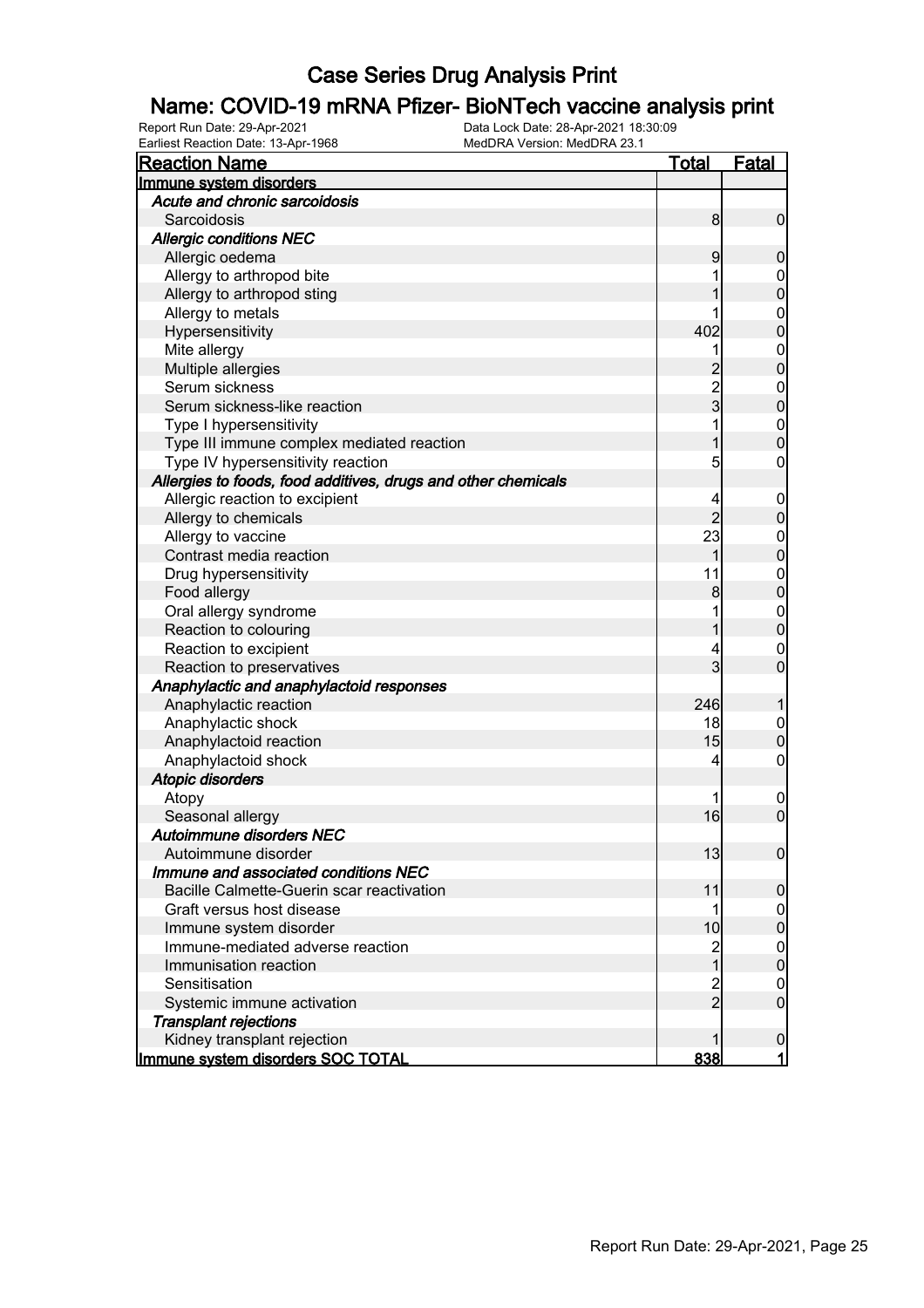# **Name: COVID-19 mRNA Pfizer- BioNTech vaccine analysis print**<br>Report Run Date: 29-Apr-2021<br>Data Lock Date: 28-Apr-2021 18:30:09

Earliest Reaction Date: 13-Apr-1968

| <b>Reaction Name</b>                         | <u>Total</u>   | <u>Fatal</u>     |
|----------------------------------------------|----------------|------------------|
| Infections                                   |                |                  |
| Abdominal and gastrointestinal infections    |                |                  |
| Appendicitis                                 | 8              | 0                |
| <b>Diverticulitis</b>                        | 3              | 0                |
| <b>Dysentery</b>                             |                | $\mathbf 0$      |
| Gastroenteritis                              | 17             | $\mathbf{0}$     |
| Mesenteric abscess                           |                | $\mathbf{0}$     |
| Peritonitis                                  |                | 1                |
| <b>Rectal abscess</b>                        |                | $\overline{0}$   |
| Aspergillus infections                       |                |                  |
| Bronchopulmonary aspergillosis               | 1              | $\mathbf 0$      |
| <b>Bacterial infections NEC</b>              |                |                  |
| Arthritis bacterial                          |                | 0                |
| Bacterial diarrhoea                          |                | 0                |
| <b>Bacterial infection</b>                   |                | $\mathbf{0}$     |
| Cellulitis                                   | 101            | $\boldsymbol{0}$ |
| Conjunctivitis bacterial                     |                | $\overline{0}$   |
| Ear infection bacterial                      |                | $\mathbf{0}$     |
| Injection site cellulitis                    |                | $\overline{0}$   |
| Meningitis bacterial                         |                | $\mathbf{0}$     |
| Periorbital cellulitis                       |                | $\overline{0}$   |
| <b>Tonsillitis bacterial</b>                 | $\overline{c}$ | $\mathbf 0$      |
| Urinary tract infection bacterial            | 1              | $\overline{0}$   |
| Vaccination site cellulitis                  | 12             | 0                |
| <b>Bone and joint infections</b>             |                |                  |
| Abscess jaw                                  | 1              | $\mathbf 0$      |
| <b>Borrelial infections</b>                  |                |                  |
| Relapsing fever                              | 1              | $\mathbf 0$      |
| <b>Breast infections</b>                     |                |                  |
| <b>Breast abscess</b>                        |                | $\overline{0}$   |
| <b>Mastitis</b>                              | 16             | $\overline{0}$   |
| <b>Caliciviral infections</b>                |                |                  |
| Gastroenteritis norovirus                    | 1              | $\mathbf 0$      |
| Candida infections                           |                |                  |
| Anal candidiasis                             |                | 0                |
| Candida infection                            | 14             | $\boldsymbol{0}$ |
| Oral candidiasis                             | 19             | 0                |
| Systemic candida                             |                | $\overline{0}$   |
| Vulvovaginal candidiasis                     | 12             | $\overline{0}$   |
| Central nervous system and spinal infections |                |                  |
| Cavernous sinus thrombosis                   | 1              | $\mathbf 0$      |
| Encephalitis                                 | 9              | $\mathbf 0$      |
| Meningitis                                   | 3              | $\mathbf 0$      |
| Meningitis aseptic                           | 1              | $\boldsymbol{0}$ |
| <b>Myelitis</b>                              | $\overline{2}$ | $\overline{0}$   |
| Clostridia infections                        |                |                  |
| Clostridium difficile infection              | $\overline{2}$ | $\boldsymbol{0}$ |
| <b>Coronavirus infections</b>                |                |                  |
| Asymptomatic COVID-19                        | 10             | 0                |
| COVID-19                                     | 599            | 33               |
| COVID-19 pneumonia                           | 21             | $\overline{9}$   |
| Coronavirus infection                        | 6              | $\overline{0}$   |
| Severe acute respiratory syndrome            |                | $\pmb{0}$        |
| Suspected COVID-19                           | 34             | 1                |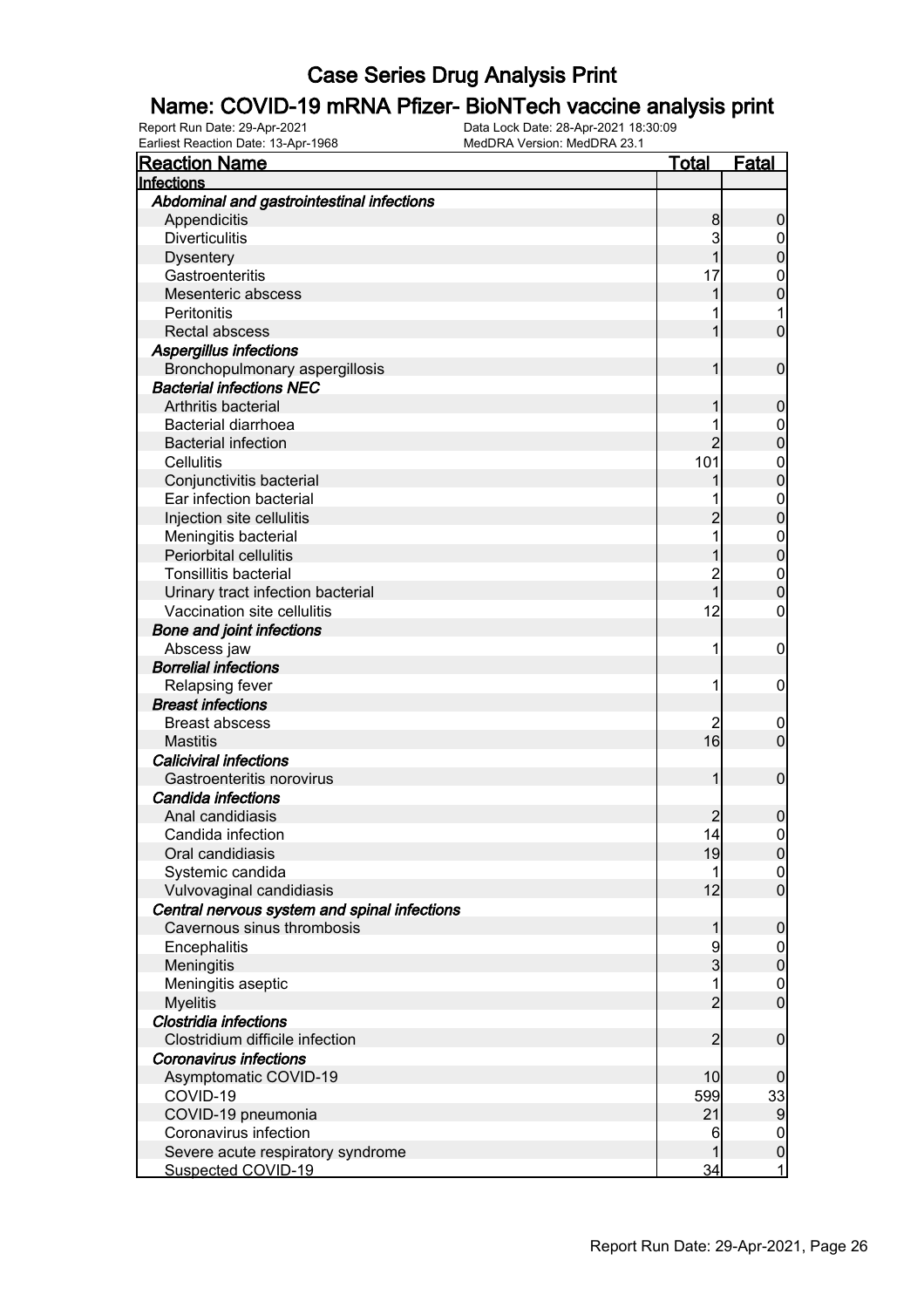#### Name: COVID-19 mRNA Pfizer- BioNTech vaccine analysis print

Report Run Date: 29-Apr-2021 Data Lock Date: 28-Apr-2021 18:30:09 Earliest Reaction Date: 13-Apr-1968 MedDRA Version: MedDRA 23.1

| <b>Reaction Name</b>                          | <u>Total</u>   | <b>Fatal</b>                         |
|-----------------------------------------------|----------------|--------------------------------------|
| Infections cont'd<br>Infections               |                |                                      |
| Coxiella infections                           |                |                                      |
| Q fever                                       | 6              | $\boldsymbol{0}$                     |
| Dental and oral soft tissue infections        |                |                                      |
| Abscess oral                                  | 3              | $\boldsymbol{0}$                     |
| Gingivitis                                    | $\overline{3}$ | $\mathbf 0$                          |
| <b>Parotitis</b>                              | 6              | $\mathbf{0}$                         |
| Pulpitis dental                               | 1              | $\overline{0}$                       |
| Sialoadenitis                                 |                | $\mathbf{0}$                         |
| Tooth abscess                                 | $\frac{2}{3}$  | $\overline{0}$                       |
| Tooth infection                               | $\overline{2}$ | 0                                    |
| Ear infections                                |                |                                      |
| Ear infection                                 | 30             | $\boldsymbol{0}$                     |
| Labyrinthitis                                 | 42             | $\mathbf 0$                          |
| Mastoiditis                                   | 1              | $\mathbf{0}$                         |
| Otitis media                                  |                | $\overline{0}$                       |
| Otitis media acute                            | 1              | 0                                    |
| <b>Ectoparasitic infestations</b>             |                |                                      |
| Acarodermatitis                               | 1              | $\mathbf 0$                          |
| Bed bug infestation                           | 1              | $\overline{0}$                       |
| <b>Epstein-Barr viral infections</b>          |                |                                      |
| Epstein-Barr virus infection                  | 1              | $\mathbf 0$                          |
| Infectious mononucleosis                      | 6              | 0                                    |
| Eye and eyelid infections                     |                |                                      |
| Conjunctivitis                                | 34             | $\mathbf 0$                          |
| Eye abscess                                   | 1              | $\mathbf 0$                          |
| Eye infection                                 | 9              | $\mathbf{0}$                         |
| Hordeolum                                     | 9              | $\mathbf 0$                          |
| Periorbital infection                         | 1              | 0                                    |
| Female reproductive tract infections          |                |                                      |
| <b>Bartholinitis</b>                          | 1              | $\mathbf 0$                          |
| Vulval abscess                                | 1              | $\overline{0}$                       |
| <b>Fungal infections NEC</b>                  |                |                                      |
| <b>Fungal infection</b>                       | $\overline{c}$ | $\mathbf 0$                          |
| Fungal skin infection                         | 1              |                                      |
| Pneumonia fungal                              | 1              | $0\atop 0$                           |
| <b>Hepatitis viral infections</b>             |                |                                      |
| <b>Hepatitis A</b>                            | $\mathbf{1}$   | $\overline{0}$                       |
| <b>Hepatobiliary and spleen infections</b>    |                |                                      |
| <b>Biliary sepsis</b>                         | $\mathbf{1}$   | $\boldsymbol{0}$                     |
| <b>Herpes viral infections</b>                |                |                                      |
| Disseminated varicella zoster virus infection | 1              | $\mathbf 0$                          |
| Eczema herpeticum                             | $\overline{2}$ | $\mathbf 0$                          |
| <b>Genital herpes</b>                         | 24             | $\mathbf 0$                          |
| Genital herpes simplex                        | 4              | $\boldsymbol{0}$                     |
| Herpes ophthalmic                             | $\overline{2}$ | $\overline{0}$                       |
| Herpes simplex                                | 11             | $\mathbf{0}$                         |
| Herpes simplex encephalitis                   | 1              | $\mathbf{1}$                         |
| Herpes simplex reactivation                   |                | $\mathbf{0}$                         |
| Herpes virus infection                        | $\frac{2}{3}$  | $\mathbf 0$                          |
| Herpes zoster                                 | 634            | $\boldsymbol{0}$                     |
| Herpes zoster meningoencephalitis             | 1              | $\mathbf 0$                          |
| Herpes zoster oticus                          | 5              |                                      |
| Herpes zoster reactivation                    | 1              | $\begin{matrix} 0 \\ 0 \end{matrix}$ |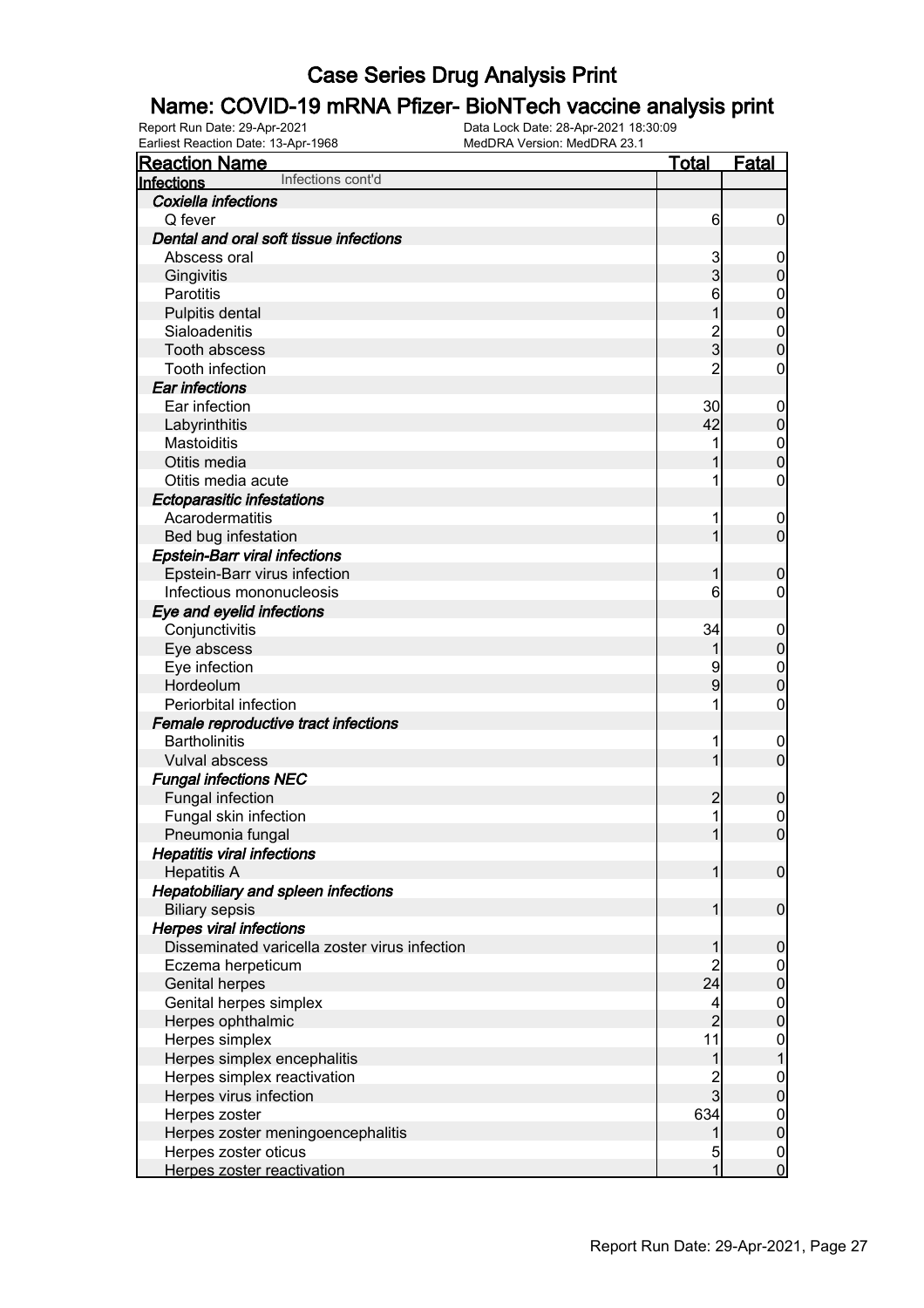# **Name: COVID-19 mRNA Pfizer- BioNTech vaccine analysis print**<br>Report Run Date: 29-Apr-2021<br>Data Lock Date: 28-Apr-2021 18:30:09

Earliest Reaction Date: 13-Apr-1968

| Lamost Readuoir Dato: 10-Apr-1000<br><b>Reaction Name</b> | <b>Total</b>   | <b>Fatal</b>                          |
|-----------------------------------------------------------|----------------|---------------------------------------|
| Infections cont'd<br><b>Infections</b>                    |                |                                       |
| Nasal herpes                                              | $\overline{c}$ | $\boldsymbol{0}$                      |
| Ophthalmic herpes zoster                                  | 1              | $\overline{0}$                        |
| Oral herpes                                               | 150            | $\mathbf 0$                           |
| Varicella                                                 | 9              | $\mathbf 0$                           |
| Varicella zoster virus infection                          |                | 0                                     |
| <b>Infections NEC</b>                                     |                |                                       |
| Abscess                                                   | 14             | $\mathbf 0$                           |
| Abscess limb                                              |                | $\boldsymbol{0}$                      |
| Abscess soft tissue                                       |                | $\mathbf 0$                           |
| Infected cyst                                             |                | $\overline{0}$                        |
| Infection                                                 | 108            | $\boldsymbol{0}$                      |
| Injection site abscess                                    |                | $\overline{0}$                        |
| Injection site infection                                  |                | $\boldsymbol{0}$                      |
| Localised infection                                       | 12             | $\overline{0}$                        |
| Lymph gland infection                                     | 5              | $\mathbf{0}$                          |
| Lymph node abscess                                        | $\overline{1}$ | $\overline{0}$                        |
| Respiratory tract infection                               | 3              | $\boldsymbol{0}$                      |
| Vaccination site abscess                                  | $\overline{2}$ | $\overline{0}$                        |
| Vaccination site infection                                | 11             | $\boldsymbol{0}$                      |
| Vaccine breakthrough infection                            | 22             | $\overline{0}$                        |
| Vestibulitis                                              | $\overline{2}$ | 0                                     |
| Infectious transmissions                                  |                |                                       |
| Secondary transmission                                    | 1              | $\boldsymbol{0}$                      |
| Influenza viral infections                                |                |                                       |
| Influenza                                                 | 711            | $\mathbf 0$                           |
| Lower respiratory tract and lung infections               |                |                                       |
| <b>Bronchitis</b>                                         | 4              | $\mathbf 0$                           |
| Infectious pleural effusion                               |                | $\pmb{0}$                             |
| Lower respiratory tract infection                         | 81             |                                       |
| Pneumonia                                                 | 48             | $\begin{array}{c} 7 \\ 6 \end{array}$ |
| Sputum purulent                                           |                | $\mathbf 0$                           |
| Male reproductive tract infections                        |                |                                       |
| Epididymitis                                              |                | $\mathbf 0$                           |
| Orchitis                                                  | $\frac{2}{2}$  | $\overline{0}$                        |
| <b>Mumps viral infections</b>                             |                |                                       |
| <b>Mumps</b>                                              | 4              | $\overline{0}$                        |
| Muscle and soft tissue infections                         |                |                                       |
| Infective tenosynovitis                                   |                | $\mathbf 0$                           |
| Necrotising fasciitis                                     |                | $\overline{0}$                        |
| Soft tissue infection                                     |                | $\overline{0}$                        |
| Neisseria infections                                      |                |                                       |
| Gonorrhoea                                                |                | $\mathbf 0$                           |
| <b>Retroviral infections</b>                              |                |                                       |
| <b>HIV</b> infection                                      |                | $\overline{0}$                        |
| <b>Rotaviral infections</b>                               |                |                                       |
| Gastroenteritis rotavirus                                 |                | $\overline{0}$                        |
| Rubeola viral infections                                  |                |                                       |
| <b>Measles</b>                                            | 2              | $\boldsymbol{0}$                      |
| Sepsis, bacteraemia, viraemia and fungaemia NEC           |                |                                       |
| Neutropenic sepsis                                        |                | $\boldsymbol{0}$                      |
| Sepsis                                                    | 22             |                                       |
| Sepsis syndrome                                           | 1              | $\frac{3}{0}$                         |
| Septic shock                                              |                | 1                                     |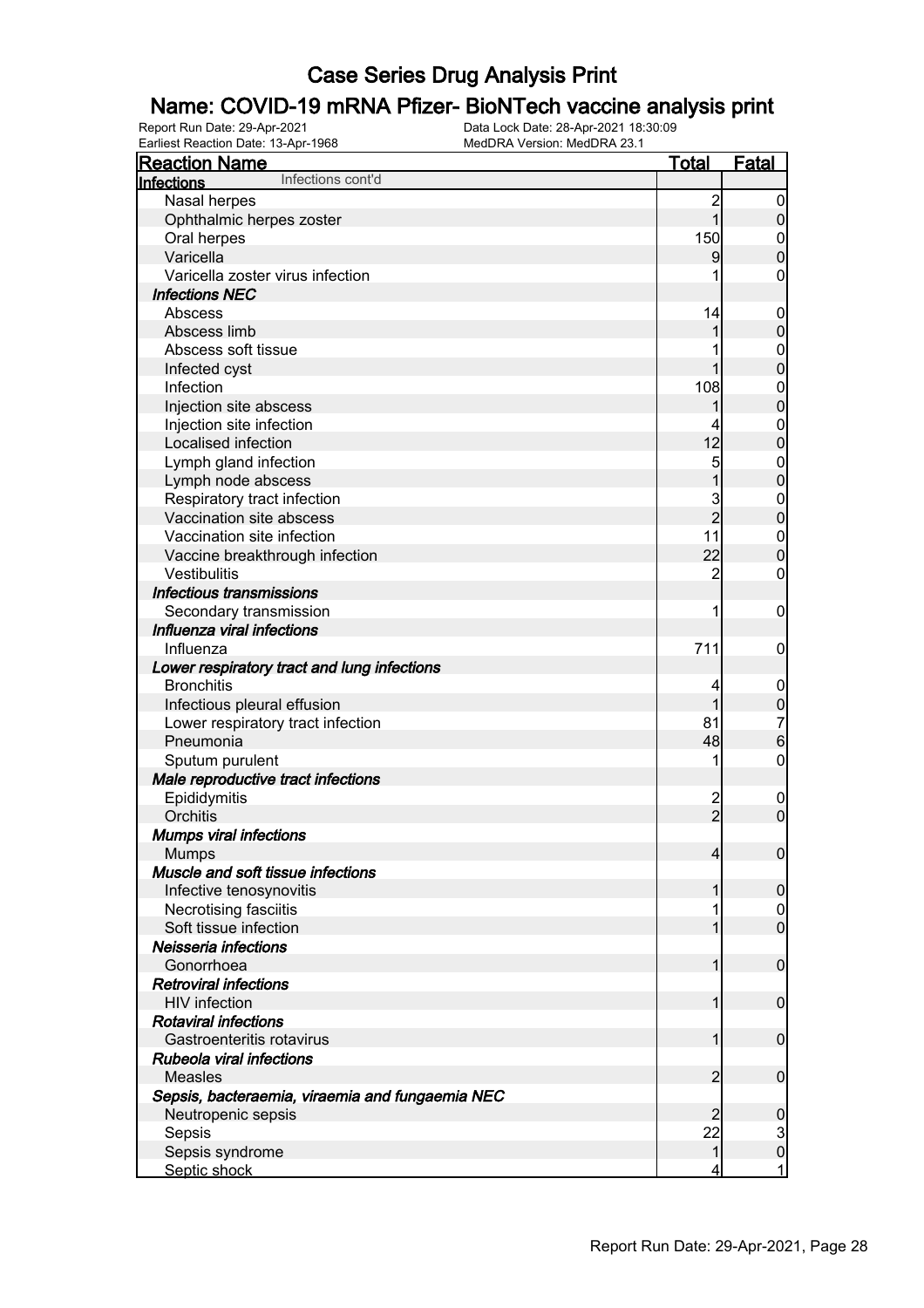#### Name: COVID-19 mRNA Pfizer- BioNTech vaccine analysis print

Report Run Date: 29-Apr-2021 Data Lock Date: 28-Apr-2021 18:30:09 Earliest Reaction Date: 13-Apr-1968 MedDRA Version: MedDRA 23.1

| <b>Reaction Name</b>                       | Total          | <b>Fatal</b>                     |
|--------------------------------------------|----------------|----------------------------------|
| Infections cont'd<br>Infections            |                |                                  |
| Urosepsis                                  | $\overline{c}$ | $\mathbf 0$                      |
| Skin structures and soft tissue infections |                |                                  |
| Abscess sweat gland                        | 1              | $\boldsymbol{0}$                 |
| Acne pustular                              |                | $\mathbf 0$                      |
| Dermatitis infected                        |                | $\mathbf 0$                      |
| <b>Folliculitis</b>                        | 5              | $\boldsymbol{0}$                 |
| Impetigo                                   | 1              | $\mathbf 0$                      |
| Injection site pustule                     |                | $\boldsymbol{0}$                 |
| Paronychia                                 | 1              | $\mathbf 0$                      |
| Pustule                                    | 5              | $\boldsymbol{0}$                 |
| Rash pustular                              | 6              | $\mathbf 0$                      |
| Skin infection                             | 14             | $\boldsymbol{0}$                 |
| Subcutaneous abscess                       | 5              | $\overline{0}$                   |
| Vaccination site pustule                   | $\overline{2}$ | $\boldsymbol{0}$                 |
| Staphylococcal infections                  |                |                                  |
| Furuncle                                   | 19             | $\mathbf 0$                      |
| Pneumonia staphylococcal                   | 1              | $\pmb{0}$                        |
| Staphylococcal abscess                     |                | $\mathbf{0}$                     |
| Staphylococcal infection                   | $\overline{c}$ | $\overline{0}$                   |
| Staphylococcal sepsis                      | 1              | $\boldsymbol{0}$                 |
| <b>Streptococcal infections</b>            |                |                                  |
| Meningitis pneumococcal                    | 1              | $\mathbf 0$                      |
| Pharyngitis streptococcal                  | 3              | $\mathbf 0$                      |
| Streptococcal abscess                      | 1              | $\boldsymbol{0}$                 |
| Treponema infections                       |                |                                  |
| Syphilis                                   | 1              | $\boldsymbol{0}$                 |
| <b>Trypanosomal infections</b>             |                |                                  |
| African trypanosomiasis                    | 1              | $\mathbf 0$                      |
| <b>Tuberculous infections</b>              |                |                                  |
| Pulmonary tuberculosis                     | 1              | $\mathbf 0$                      |
| <b>Upper respiratory tract infections</b>  |                |                                  |
| Epiglottitis                               |                | $\mathbf 0$                      |
| Laryngitis                                 |                | $\pmb{0}$                        |
| Nasopharyngitis                            | 341            |                                  |
| Pharyngitis                                | 8              | $\begin{matrix}0\\0\end{matrix}$ |
| <b>Rhinitis</b>                            | 22             | $\overline{0}$                   |
| <b>Sinusitis</b>                           | 47             | $\mathbf 0$                      |
| <b>Tonsillitis</b>                         | 35             | $\boldsymbol{0}$                 |
| <b>Tracheitis</b>                          |                | $\overline{0}$                   |
| Upper respiratory tract infection          | $\frac{2}{3}$  | $\mathbf 0$                      |
| <b>Urinary tract infections</b>            |                |                                  |
| Cystitis                                   | 27             | $\mathbf 0$                      |
| Kidney infection                           | 9              | $\pmb{0}$                        |
| Pyelonephritis                             |                | $\boldsymbol{0}$                 |
| Urinary tract infection                    | 55             | $\mathbf 0$                      |
| Vascular infections                        |                |                                  |
| Haematoma infection                        | 1              | $\boldsymbol{0}$                 |
| Lymphangitis                               | 5              | $\boldsymbol{0}$                 |
| <b>Viral infections NEC</b>                |                |                                  |
| Arthritis viral                            | 1              | $\mathbf 0$                      |
| Conjunctivitis viral                       | $\overline{c}$ | $\pmb{0}$                        |
| Encephalitis viral                         | 1              | $\overline{0}$                   |
| Eye infection viral                        | $\overline{2}$ | $\overline{0}$                   |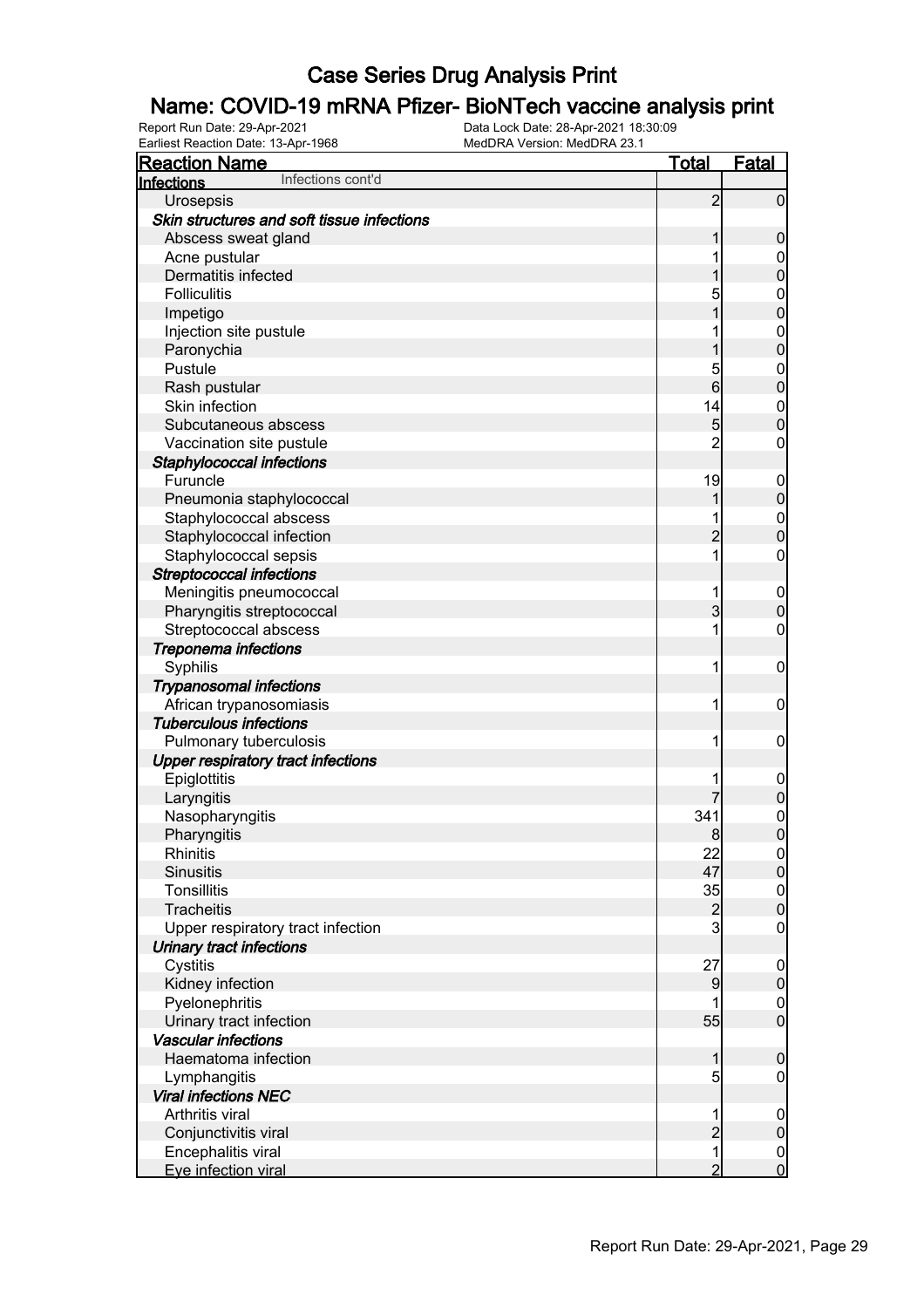# **Name: COVID-19 mRNA Pfizer- BioNTech vaccine analysis print**<br>Report Run Date: 29-Apr-2021<br>Data Lock Date: 28-Apr-2021 18:30:09

Earliest Reaction Date: 13-Apr-1968

| <b>Reaction Name</b>            | <b>Total</b> | <b>Fatal</b> |
|---------------------------------|--------------|--------------|
| Infections cont'd<br>Infections |              |              |
| Gastroenteritis viral           | 9            |              |
| Hepatitis viral                 |              |              |
| Meningitis viral                |              |              |
| Oral viral infection            |              |              |
| Pneumonia viral                 |              |              |
| Post viral fatigue syndrome     | 23           |              |
| Sweating fever                  | 56           |              |
| Vestibular neuronitis           | 11           |              |
| Viral infection                 | 18           |              |
| Viral labyrinthitis             | 3            |              |
| Viral pericarditis              |              |              |
| Viral pharyngitis               | 6            |              |
| Viral rash                      | 22           |              |
| Viral tonsillitis               |              |              |
| <b>Infections SOC TOTAL</b>     | 3826         | 63           |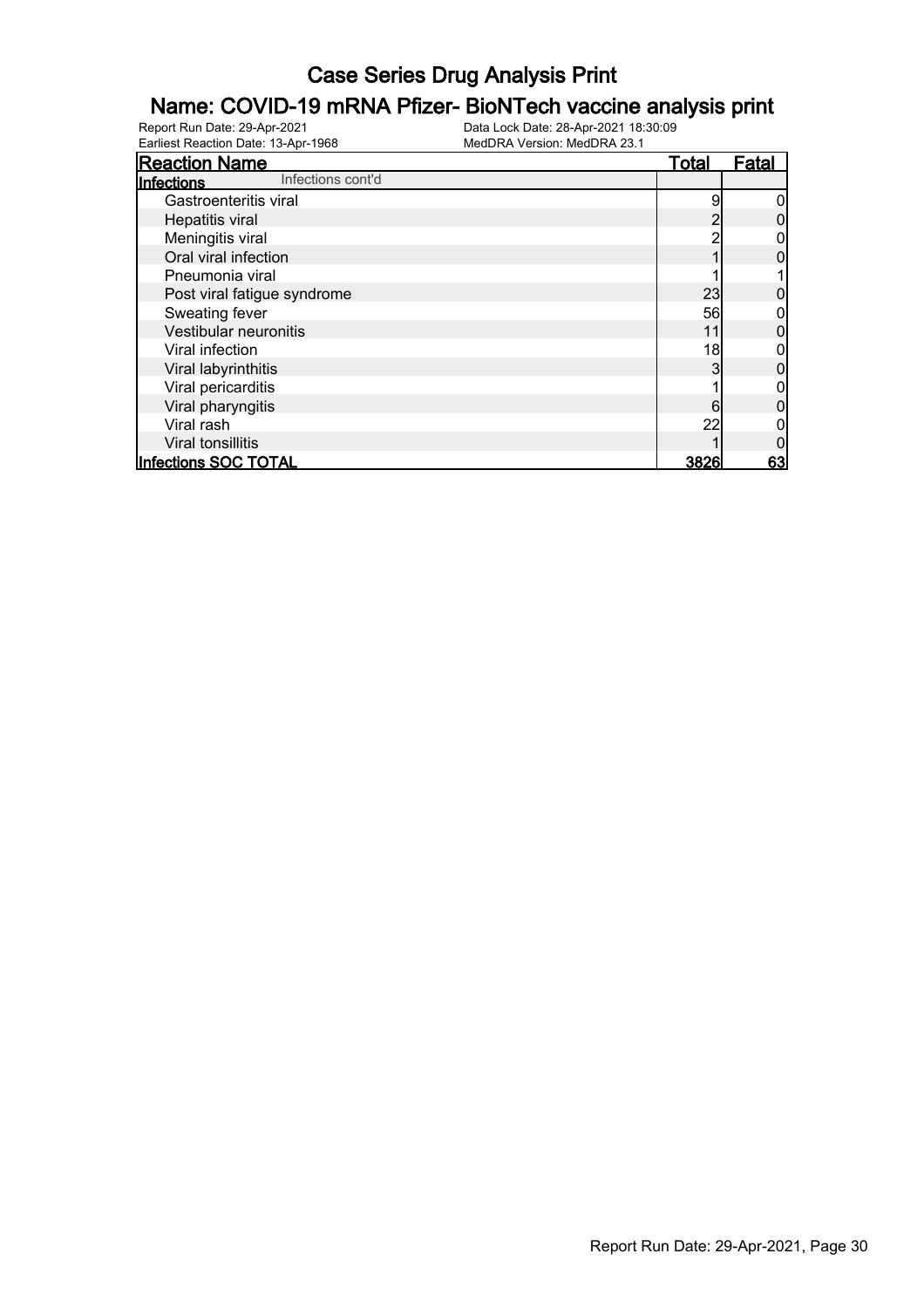#### Name: COVID-19 mRNA Pfizer- BioNTech vaccine analysis print

Earliest Reaction Date: 13-Apr-1968 MedDRA Version: MedDRA 23.1

Report Run Date: 29-Apr-2021 Data Lock Date: 28-Apr-2021 18:30:09

| <b>Reaction Name</b>                                        | <u>Total</u>   | Fatal            |
|-------------------------------------------------------------|----------------|------------------|
| <b>Injuries</b>                                             |                |                  |
| Abdominal and gastrointestinal injuries NEC                 |                |                  |
| Mouth injury                                                |                | 0                |
| Oral contusion                                              |                |                  |
| Rectal injury                                               |                | 0                |
| Splenic rupture                                             |                | 0                |
| Tongue injury                                               |                | 0                |
| Accidental exposures to product                             |                |                  |
| Accidental exposure to product                              | 10             | $\mathbf 0$      |
| Anaesthetic and allied procedural complications             |                |                  |
| Delayed recovery from anaesthesia                           | 2              | 0                |
| Sedation complication                                       | 1              | 0                |
| Atmospheric pressure injuries                               |                |                  |
| Hypobarism                                                  | 1              | 0                |
| <b>Bone and joint injuries NEC</b>                          |                |                  |
| Joint injury                                                | $\overline{c}$ | 0                |
| Cardiovascular injuries                                     |                |                  |
| Heart injury                                                |                | 0                |
| Vascular injury                                             | 2<br>2         | 0                |
| <b>Cerebral injuries NEC</b>                                |                |                  |
| Subdural haematoma                                          | 3              | 0                |
| Subdural haemorrhage                                        | $\overline{2}$ | 0                |
| Traumatic intracranial haemorrhage                          |                |                  |
| <b>Chemical injuries</b>                                    |                |                  |
| Chemical cystitis                                           |                | 0                |
| Chest and respiratory tract injuries NEC                    |                |                  |
| Chest crushing                                              | 4              | 0                |
| Conditions caused by cold                                   |                |                  |
| Chillblains                                                 | 27             | 0                |
| Cranial nerve injuries                                      |                |                  |
| Vth nerve injury                                            |                | 0                |
| Exposures associated with pregnancy, delivery and lactation |                |                  |
| Exposure during pregnancy                                   | 5              | 0                |
| Exposure via breast milk                                    | 15             | $\boldsymbol{0}$ |
| Foetal exposure during pregnancy                            | 5              | $\overline{0}$   |
| Maternal exposure before pregnancy                          |                | $\mathbf{0}$     |
| Maternal exposure during breast feeding                     | 169            |                  |
| Maternal exposure during pregnancy                          | 101            | $\overline{0}$   |
| Paternal exposure before pregnancy                          |                | $\overline{0}$   |
| Paternal exposure during pregnancy                          |                | 0                |
| Exposures to agents or circumstances NEC                    |                |                  |
| Exposure to SARS-CoV-2                                      | 1              | 0                |
| Eye and ear procedural complications                        |                |                  |
| Toxic anterior segment syndrome                             | 1              | 0                |
| Eye injuries NEC                                            |                |                  |
| Eye contusion                                               | 9              |                  |
| Eye injury                                                  | 4              | 0                |
| Injury corneal                                              | 1              | $\mathbf 0$      |
| Periorbital haematoma                                       |                | 0                |
| Retinal injury                                              | 2              | 0                |
| <b>Fractures and dislocations NEC</b>                       |                |                  |
| Joint dislocation                                           | 1              | 0                |
| Gastrointestinal and hepatobiliary procedural complications |                |                  |
| Post procedural constipation                                |                | $\overline{0}$   |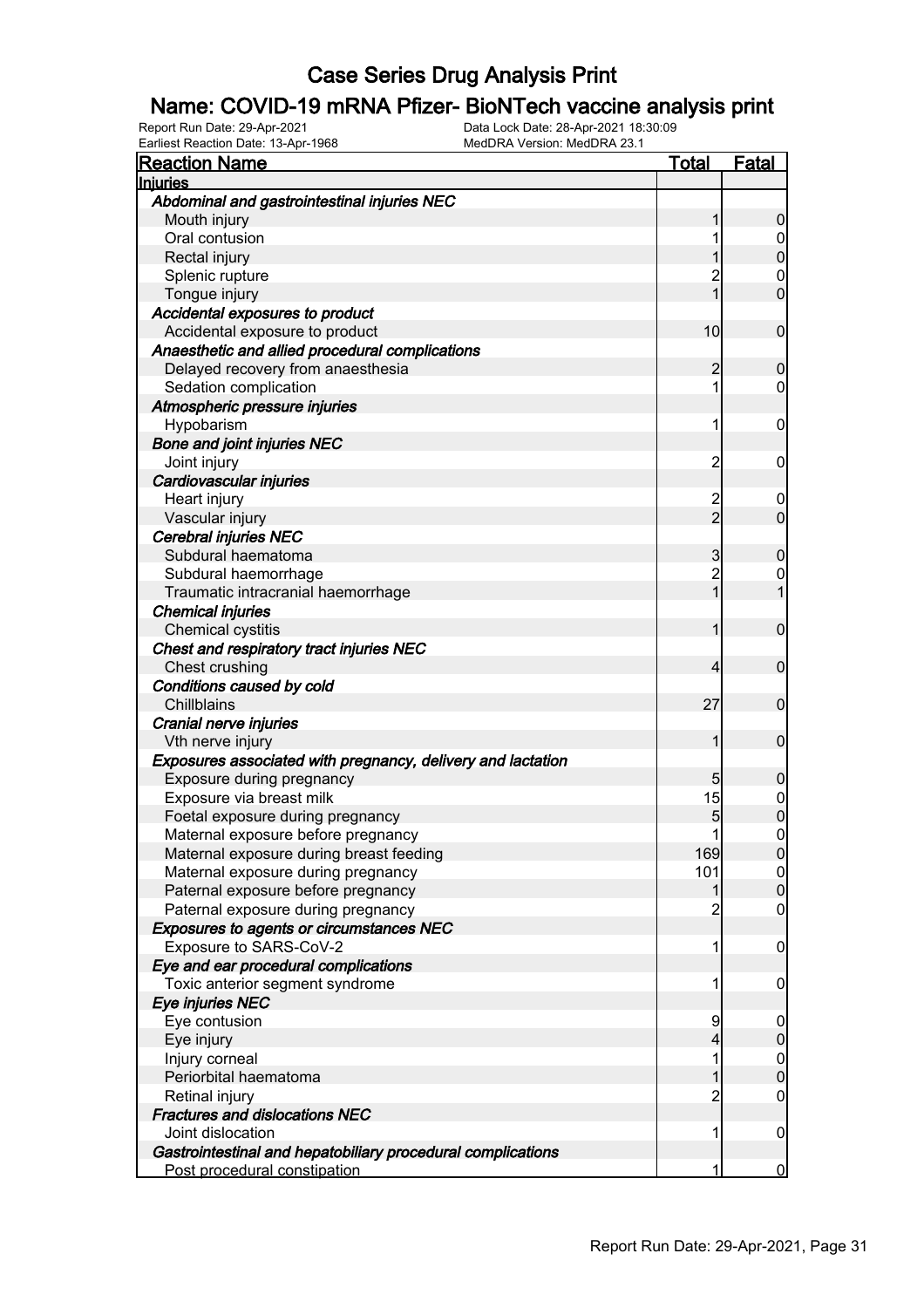# **Name: COVID-19 mRNA Pfizer- BioNTech vaccine analysis print**<br>Report Run Date: 29-Apr-2021<br>Data Lock Date: 28-Apr-2021 18:30:09

Earliest Reaction Date: 13-Apr-1968

| <b>Reaction Name</b>                                               | Total          | Fatal            |
|--------------------------------------------------------------------|----------------|------------------|
| Injuries cont'd<br><b>Injuries</b>                                 |                |                  |
| Postoperative ileus                                                |                | $\boldsymbol{0}$ |
| Procedural nausea                                                  |                | 0                |
| Procedural vomiting                                                |                | $\overline{0}$   |
| Heat injuries (excl thermal burns)                                 |                |                  |
| <b>Heat illness</b>                                                |                | $\boldsymbol{0}$ |
| Heat oedema                                                        | 6              | 0                |
| Heat stroke                                                        | $\overline{2}$ | $\mathbf 0$      |
| Limb fractures and dislocations                                    |                |                  |
| Atypical femur fracture                                            |                | $\boldsymbol{0}$ |
| Clavicle fracture                                                  | 12             | 0                |
| Wrist fracture                                                     |                | $\mathbf 0$      |
| Medication errors, product use errors and issues NEC               |                |                  |
| Circumstance or information capable of leading to medication error |                | $\boldsymbol{0}$ |
| Dose calculation error                                             |                | $\mathbf 0$      |
| Medication error                                                   | 9              | $\overline{0}$   |
| Prescription drug used without a prescription                      |                | $\boldsymbol{0}$ |
| Product use complaint                                              |                | $\overline{0}$   |
| Product use issue                                                  | 6              | $\boldsymbol{0}$ |
| Vaccination error                                                  | $\overline{c}$ | $\overline{0}$   |
| Wrong drug                                                         | 3              | $\boldsymbol{0}$ |
| Wrong technique in product usage process                           | 3 <sup>1</sup> | $\mathbf 0$      |
| Muscle, tendon and ligament injuries                               |                |                  |
| Epicondylitis                                                      | 5              | $\boldsymbol{0}$ |
| Ligament sprain                                                    | $\overline{c}$ | $\mathbf 0$      |
| Mallet finger                                                      | $\overline{1}$ | $\overline{0}$   |
| Muscle injury                                                      |                | $\boldsymbol{0}$ |
| Muscle rupture                                                     | 2<br>2         | $\mathbf 0$      |
| Muscle strain                                                      | 11             | $\boldsymbol{0}$ |
| Tendon injury                                                      | $\overline{2}$ | $\mathbf 0$      |
| Musculoskeletal procedural complications                           |                |                  |
| Periprosthetic osteolysis                                          | 1              | $\boldsymbol{0}$ |
| Post laminectomy syndrome                                          |                | $\mathbf 0$      |
| <b>Nerve injuries NEC</b>                                          |                |                  |
| Nerve injury                                                       | 16             | $\mathbf 0$      |
| Neurological and psychiatric procedural complications              |                |                  |
| Procedural dizziness                                               | 7              | 0                |
| Non-occupational environmental exposures                           |                |                  |
| Exposure to extreme temperature                                    | 1              | $\mathbf 0$      |
| Non-site specific injuries NEC                                     |                |                  |
| <b>Bite</b>                                                        |                | $\mathbf 0$      |
| Electric shock                                                     | 8              | $\boldsymbol{0}$ |
| Fall                                                               | 71             | 1                |
| Foreign body                                                       |                | $\pmb{0}$        |
| Injury                                                             |                | $\boldsymbol{0}$ |
| Wound                                                              | 4              | $\overline{0}$   |
| Wound complication                                                 | 4              | $\overline{0}$   |
| Wound haemorrhage                                                  |                | $\boldsymbol{0}$ |
| Wound secretion                                                    | $\overline{c}$ | 0                |
| Non-site specific procedural complications                         |                |                  |
| Incision site pain                                                 |                | $\mathbf 0$      |
| Infusion related reaction                                          | $\frac{2}{5}$  | $\mathbf 0$      |
| Injection related reaction                                         | 30             | $\overline{0}$   |
| Post procedural complication                                       | 3              | $\mathbf 0$      |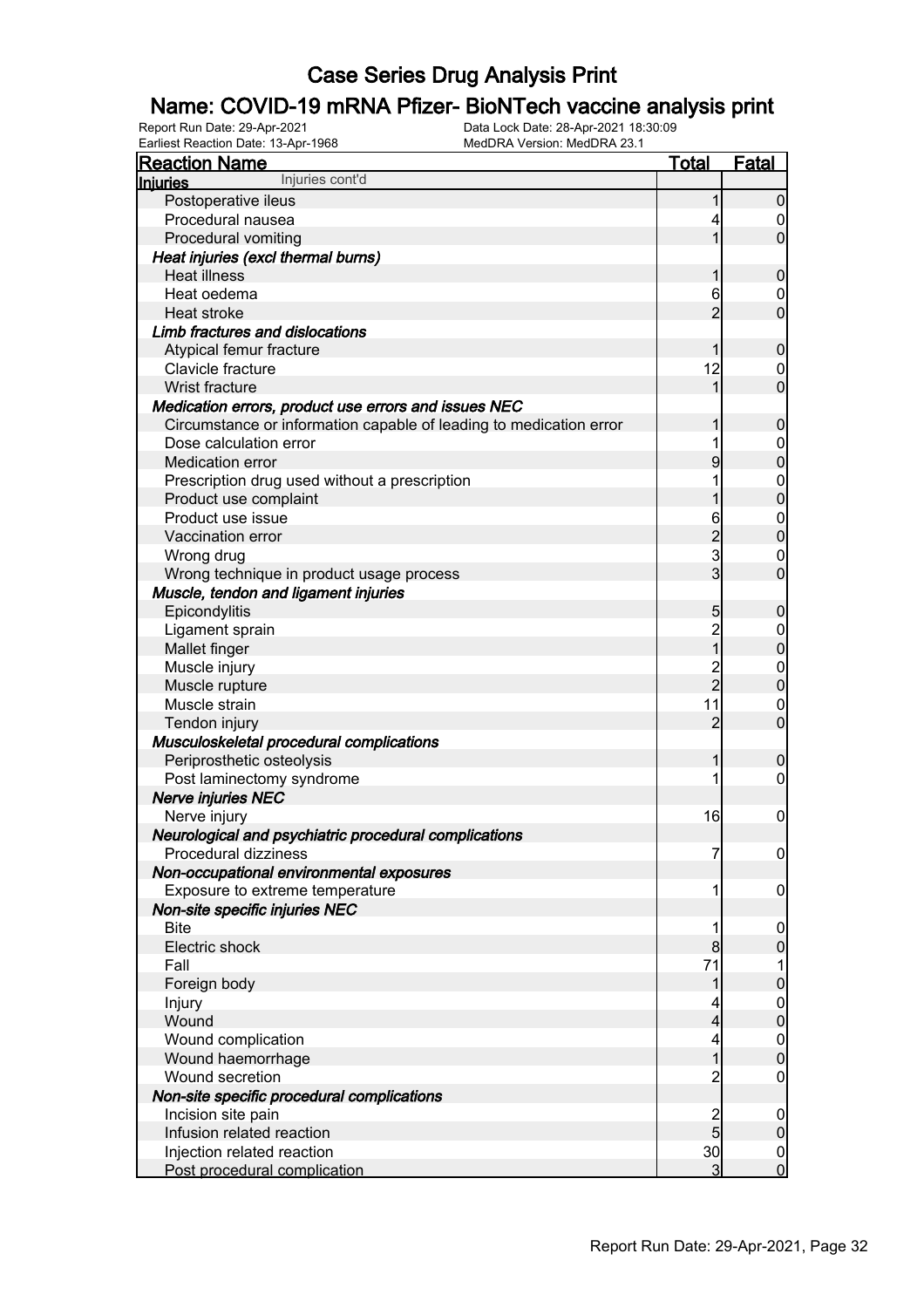# **Name: COVID-19 mRNA Pfizer- BioNTech vaccine analysis print**<br>Report Run Date: 29-Apr-2021<br>Data Lock Date: 28-Apr-2021 18:30:09

| Earliest Reaction Date: 13-Apr-1968                  | MedDRA Version: MedDRA 23.1 |                     |                                      |
|------------------------------------------------------|-----------------------------|---------------------|--------------------------------------|
| <b>Reaction Name</b>                                 | Total                       |                     | <u>Fatal</u>                         |
| Injuries cont'd<br><b>Injuries</b>                   |                             |                     |                                      |
| <b>Occupational exposures</b>                        |                             |                     |                                      |
| Occupational exposure to SARS-CoV-2                  |                             | 1                   | $\overline{0}$                       |
| Occupational exposure to product                     |                             |                     | 0                                    |
| Off label uses                                       |                             |                     |                                      |
| Off label use                                        |                             | 14                  | 0                                    |
| <b>Overdoses NEC</b>                                 |                             |                     |                                      |
| Overdose                                             |                             | 6                   | 0                                    |
| Pathways and sources of exposure                     |                             |                     |                                      |
| Exposure via unknown route                           |                             |                     | 0                                    |
| Peripheral nerve injuries                            |                             |                     |                                      |
| Brachial plexus injury                               |                             |                     | 0                                    |
| Ulnar nerve injury                                   |                             | 4                   | $\overline{0}$                       |
| Poisoning and toxicity                               |                             |                     |                                      |
| Poisoning                                            |                             | 3                   | $\mathbf 0$                          |
| Toxicity to various agents                           |                             |                     | 0                                    |
| Product administration errors and issues             |                             |                     |                                      |
| Accidental overdose                                  |                             |                     | 0                                    |
| Contraindicated product administered                 |                             | 1                   | $\mathbf 0$                          |
| Expired product administered                         |                             | 5                   | $\mathbf 0$                          |
| Inappropriate schedule of product administration     |                             | 17                  | $\overline{0}$                       |
| Incomplete course of vaccination                     |                             |                     |                                      |
| Incorrect dose administered                          |                             | 1                   | $\begin{matrix} 0 \\ 0 \end{matrix}$ |
| Incorrect product formulation administered           |                             |                     | $\mathbf{0}$                         |
| Product administered at inappropriate site           |                             | $\frac{2}{6}$       | $\overline{0}$                       |
| Product administered to patient of inappropriate age |                             | 1                   | $\mathbf{0}$                         |
| Product administration error                         |                             | $\overline{2}$      | $\overline{0}$                       |
| Product dose omission issue                          |                             | $\overline{3}$      | $\boldsymbol{0}$                     |
| Wrong product administered                           |                             | 9                   | $\overline{0}$                       |
| <b>Product confusion errors and issues</b>           |                             |                     |                                      |
| Product label confusion                              |                             | 1                   | $\mathbf 0$                          |
| Product dispensing errors and issues                 |                             |                     |                                      |
| Product dispensing error                             |                             | 3                   | $\mathbf 0$                          |
| Product monitoring errors and issues                 |                             |                     |                                      |
| Drug monitoring procedure incorrectly performed      |                             | 1                   | $\mathbf 0$                          |
| Product preparation errors and issues                |                             |                     |                                      |
| Product preparation issue                            |                             | $\overline{2}$      | $\overline{0}$                       |
| Product prescribing errors and issues                |                             |                     |                                      |
| Contraindicated product prescribed                   |                             | $\overline{2}$      | $\overline{0}$                       |
| <b>Radiation injuries</b>                            |                             |                     |                                      |
| Sunburn                                              |                             | 6                   | $\overline{0}$                       |
| Renal and urinary tract injuries NEC                 |                             |                     |                                      |
| Foreign body in urogenital tract                     |                             | 1                   | $\overline{0}$                       |
| Site specific injuries NEC                           |                             |                     |                                      |
| Face crushing                                        |                             |                     | $\mathbf 0$                          |
| Head injury                                          |                             |                     |                                      |
|                                                      |                             | 8<br>$\overline{2}$ | $\mathbf 0$<br>$\overline{0}$        |
| Limb crushing injury                                 |                             |                     |                                      |
| Limb injury                                          |                             | 24                  | 0                                    |
| <b>Skin injuries NEC</b>                             |                             |                     |                                      |
| Contusion                                            |                             | 349                 | $\overline{0}$                       |
| Nail avulsion                                        |                             | 1                   | $\overline{0}$                       |
| Scar                                                 |                             | 3                   | $\mathbf 0$                          |
| Scratch                                              |                             | $\overline{1}$      | $\overline{0}$                       |
| <b>Skin abrasion</b>                                 |                             | 4                   | $\mathbf 0$                          |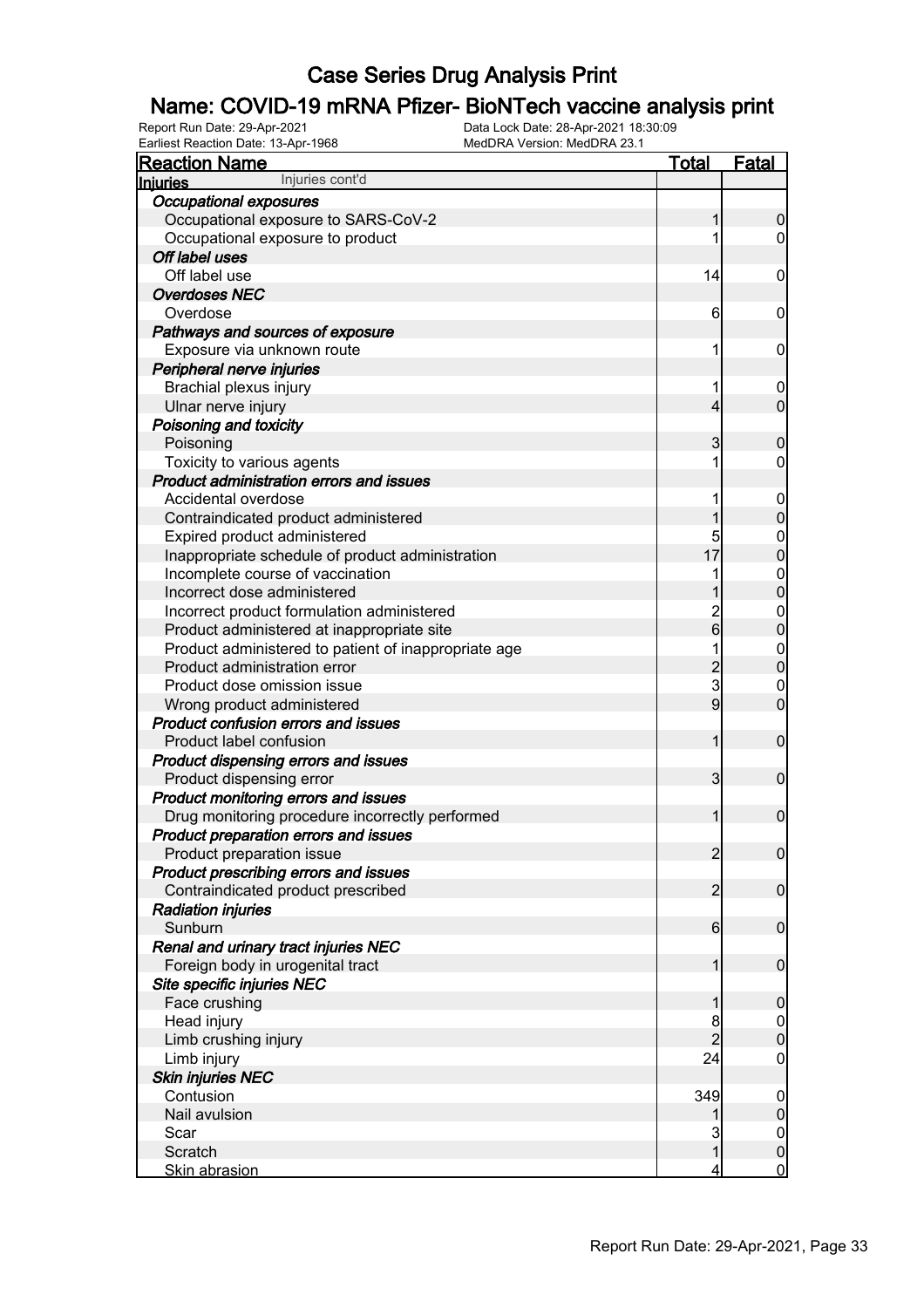# **Name: COVID-19 mRNA Pfizer- BioNTech vaccine analysis print**<br>Report Run Date: 29-Apr-2021<br>Data Lock Date: 28-Apr-2021 18:30:09

Earliest Reaction Date: 13-Apr-1968

| <b>Reaction Name</b>                                    | <u>Total</u> | <u>Fatal</u> |
|---------------------------------------------------------|--------------|--------------|
| Injuries cont'd<br>Injuries                             |              |              |
| Skin injury                                             |              |              |
| Skin wound                                              |              |              |
| Subcutaneous haematoma                                  |              | 0            |
| Skull fractures, facial bone fractures and dislocations |              |              |
| Fractured skull depressed                               |              | $\mathbf 0$  |
| Spinal fractures and dislocations                       |              |              |
| Spinal fracture                                         |              | 0            |
| Stoma complications                                     |              |              |
| Gastrointestinal stoma complication                     |              | 0            |
| Stoma site discharge                                    |              |              |
| Stoma site extravasation                                |              | 0            |
| Stoma site haemorrhage                                  |              |              |
| <b>Thermal burns</b>                                    |              |              |
| Airway burns                                            |              |              |
| Burn oesophageal                                        |              |              |
| Burn of internal organs                                 |              | 0            |
| Burn oral cavity                                        |              |              |
| Burns second degree                                     | 3            |              |
| Thermal burn                                            | 6            | 0            |
| Thermal burns of eye                                    | 6            | 0            |
| <b>Underdoses NEC</b>                                   |              |              |
| Underdose                                               | 2            | 0            |
| Vaccination related complications                       |              |              |
| Vaccination complication                                | 34           | 0            |
| Vaccination failure                                     |              | 0            |
| Injuries SOC TOTAL                                      | 1185         | 2            |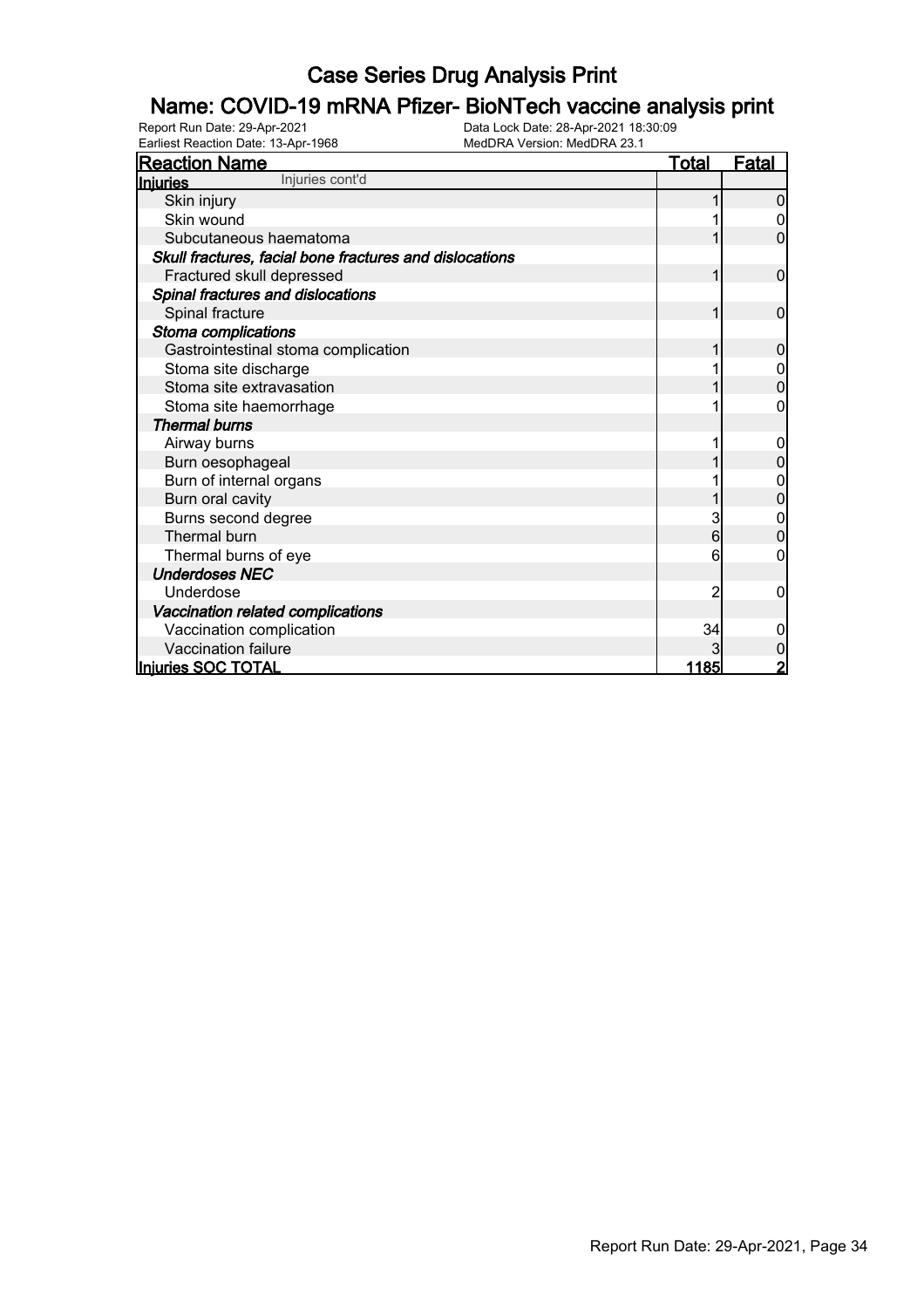# **Name: COVID-19 mRNA Pfizer- BioNTech vaccine analysis print**<br>Report Run Date: 29-Apr-2021<br>Data Lock Date: 28-Apr-2021 18:30:09

Earliest Reaction Date: 13-Apr-1968

| <b>Reaction Name</b>                                    | <u>Total</u>   | <b>Fatal</b>     |
|---------------------------------------------------------|----------------|------------------|
| Investigations                                          |                |                  |
| <b>Adrenal cortex tests</b>                             |                |                  |
| Cortisol decreased                                      | $\overline{2}$ | $\overline{0}$   |
| Auditory function diagnostic procedures                 |                |                  |
| Acoustic stimulation tests                              | 4              | $\mathbf 0$      |
| <b>Autoimmunity analyses</b>                            |                |                  |
| Rheumatoid factor                                       | 2              | $\mathbf 0$      |
| <b>Blood counts NEC</b>                                 |                |                  |
| <b>Blood count</b>                                      | 3              | $\mathbf 0$      |
| Blood count abnormal                                    | $\overline{2}$ | 0                |
| Blood gas and acid base analyses                        |                |                  |
| Blood lactic acid                                       |                | $\mathbf 0$      |
| Blood lactic acid increased                             | $\overline{2}$ | $\boldsymbol{0}$ |
| Blood pH                                                |                | $\mathbf{0}$     |
| Blood pH increased                                      | 5              | $\overline{0}$   |
| Oxygen consumption decreased                            |                | $\mathbf{0}$     |
| Oxygen saturation                                       | 5              | $\overline{0}$   |
| Oxygen saturation decreased                             | 35             | 0                |
| Bone marrow and immune tissue histopathology procedures |                |                  |
| Biopsy lymph gland                                      | 1              | $\boldsymbol{0}$ |
| Bone marrow and immune tissue imaging procedures        |                |                  |
| Lymph nodes scan abnormal                               | 1              | $\mathbf 0$      |
| Carbohydrate tolerance analyses (incl diabetes)         |                |                  |
| Blood glucose                                           | 6              | $\mathbf 0$      |
| Blood glucose abnormal                                  | 6              | $\boldsymbol{0}$ |
| Blood glucose decreased                                 | 14             | $\mathbf{0}$     |
| Blood glucose fluctuation                               | 11             | $\mathbf 0$      |
| Blood glucose increased                                 | 59             | $\boldsymbol{0}$ |
| Glycosylated haemoglobin increased                      |                | $\overline{0}$   |
| Cardiac auscultatory investigations                     |                |                  |
| Cardiac murmur                                          | 7              | $\boldsymbol{0}$ |
| Heart sounds abnormal                                   | $\overline{2}$ | $\mathbf 0$      |
| Cardiac function diagnostic procedures                  |                |                  |
| Cardiac output                                          | 1              | $\mathbf 0$      |
| Central venous pressure                                 | 1              | $\overline{0}$   |
| Central nervous system imaging procedures               |                |                  |
| Computerised tomogram head                              | $\overline{2}$ | 0                |
| Magnetic resonance imaging brain                        | 10             | 0                |
| Magnetic resonance imaging brain abnormal               | 1              | $\overline{0}$   |
| <b>Chemistry analyses NEC</b>                           |                |                  |
| Inflammatory marker increased                           | $\mathbf{3}$   | $\boldsymbol{0}$ |
| Cholesterol analyses                                    |                |                  |
| Blood cholesterol increased                             | $\overline{2}$ | $\boldsymbol{0}$ |
| Coagulation and bleeding analyses                       |                |                  |
| Activated partial thromboplastin time prolonged         |                | $\mathbf 0$      |
| Bleeding time abnormal                                  |                | $\overline{0}$   |
| Blood thromboplastin                                    |                | $\bf{0}$         |
| Clot retraction                                         |                | 1                |
| Coagulation factor VIII level decreased                 |                | $\pmb{0}$        |
| Coagulation time prolonged                              |                | $\boldsymbol{0}$ |
| Fibrin D dimer increased                                | $\frac{2}{3}$  | $\mathbf 0$      |
| International normalised ratio abnormal                 | $\overline{3}$ | $\boldsymbol{0}$ |
| International normalised ratio decreased                | 16             | $\pmb{0}$        |
| International normalised ratio increased                | 37             | $\overline{0}$   |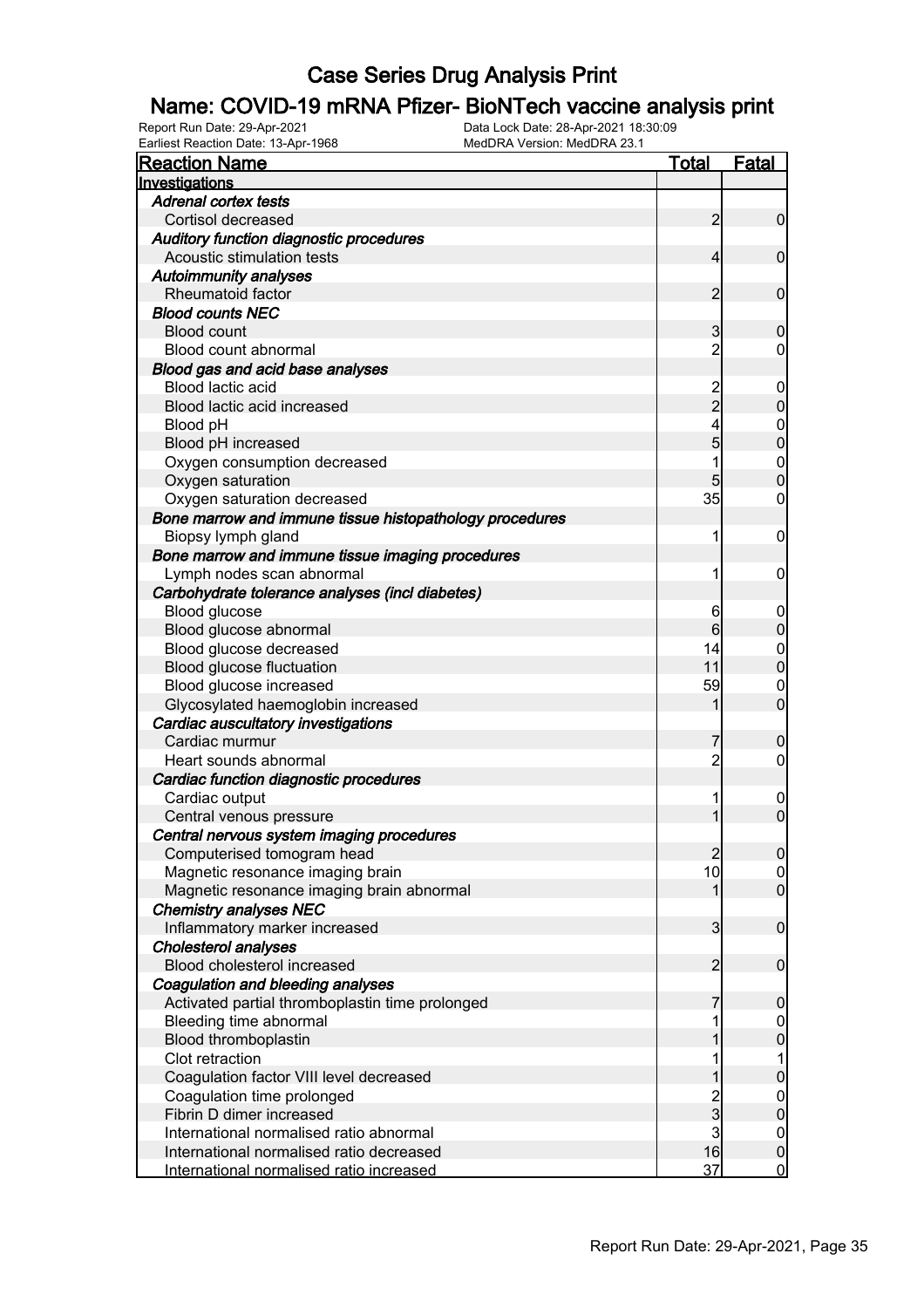# **Name: COVID-19 mRNA Pfizer- BioNTech vaccine analysis print**<br>Report Run Date: 29-Apr-2021<br>Data Lock Date: 28-Apr-2021 18:30:09

Report Run Date: 29-Apr-2021 Data Lock Date: 28-Apr-2021 18:30:09 Earliest Reaction Date: 13-Apr-1968 MedDRA Version: MedDRA 23.1

| <b>Reaction Name</b>                                          | <b>Total</b>   | <b>Fatal</b>                     |
|---------------------------------------------------------------|----------------|----------------------------------|
| Investigations cont'd<br>Investigations                       |                |                                  |
| <b>ECG</b> investigations                                     |                |                                  |
| Electrocardiogram ST segment elevation                        | $\frac{2}{1}$  | $\overline{0}$                   |
| Electrocardiogram T wave inversion                            |                | $\mathbf 0$                      |
| Electrocardiogram abnormal                                    | 3              | $\mathbf 0$                      |
| <b>Endocrine analyses and imaging NEC</b>                     |                |                                  |
| Hormone level abnormal                                        | $\overline{c}$ | $\mathbf 0$                      |
| <b>Faecal analyses NEC</b>                                    |                |                                  |
| Faecal calprotectin                                           |                | $\mathbf 0$                      |
| Faecal calprotectin increased                                 | 2<br>3         | $\mathbf 0$                      |
| Gastrointestinal and abdominal imaging procedures             |                |                                  |
| Sigmoidoscopy abnormal                                        | 1              | $\mathbf 0$                      |
| <b>Haematological analyses NEC</b>                            |                |                                  |
| Plasma viscosity                                              | 1              | $\mathbf 0$                      |
| Red blood cell sedimentation rate increased                   | 4              | 0                                |
| Heart rate and pulse investigations                           |                |                                  |
| Heart rate                                                    | 117            | $\mathbf 0$                      |
| Heart rate abnormal                                           | 7              | $\pmb{0}$                        |
| Heart rate decreased                                          | 18             | $\boldsymbol{0}$                 |
| Heart rate increased                                          | 263            | $\overline{0}$                   |
| Heart rate irregular                                          | 41             |                                  |
| Pulse abnormal                                                | 8              | $\begin{matrix}0\\0\end{matrix}$ |
| Radial pulse abnormal                                         |                | $\boldsymbol{0}$                 |
| Imaging procedures NEC                                        |                |                                  |
| Computerised tomogram                                         |                | $\mathbf 0$                      |
| Magnetic resonance imaging                                    |                | $\mathbf 0$                      |
| Magnetic resonance imaging abnormal                           |                | $\boldsymbol{0}$                 |
| Immunoglobulin analyses                                       |                |                                  |
| Blood immunoglobulin G increased                              | 1              | $\mathbf 0$                      |
| Blood immunoglobulin M                                        |                | $\mathbf 0$                      |
| Blood immunoglobulin M increased                              | 1              | $\boldsymbol{0}$                 |
| <b>Immunology analyses NEC</b>                                |                |                                  |
| Antibody test                                                 | 1              | $\mathbf 0$                      |
| Immunology test                                               | $\overline{4}$ | $\overline{0}$                   |
| <b>Immunology skin tests NEC</b>                              |                |                                  |
| Skin test positive                                            | 1              | $\boldsymbol{0}$                 |
| <b>Investigations NEC</b>                                     |                |                                  |
| <b>Blood test</b>                                             | $\overline{4}$ | $\overline{0}$                   |
| Blood test abnormal                                           | 10             | $\overline{0}$                   |
| False positive investigation result                           | 1              | $\pmb{0}$                        |
| Polymerase chain reaction positive                            | 33             | $\boldsymbol{0}$                 |
| Systemic lupus erythematosus disease activity index increased |                | $\overline{0}$                   |
| Liver function analyses                                       |                |                                  |
| Alanine aminotransferase increased                            | 8              | $\mathbf 0$                      |
| Aspartate aminotransferase increased                          |                | $\mathbf 0$                      |
| Gamma-glutamyltransferase increased                           |                | $\pmb{0}$                        |
| Hepatic enzyme increased                                      | 3              | $\boldsymbol{0}$                 |
| Liver function test abnormal                                  | 10             | $\overline{0}$                   |
| Liver function test increased                                 | 10             | $\mathbf 0$                      |
| Transaminases increased                                       |                | $\overline{0}$                   |
| Metabolism tests NEC                                          |                |                                  |
| Blood ketone body                                             | $\overline{c}$ | $\mathbf 0$                      |
| Blood ketone body increased                                   | 1              | 0                                |
| <b>Ubiquinone</b>                                             |                | $\overline{0}$                   |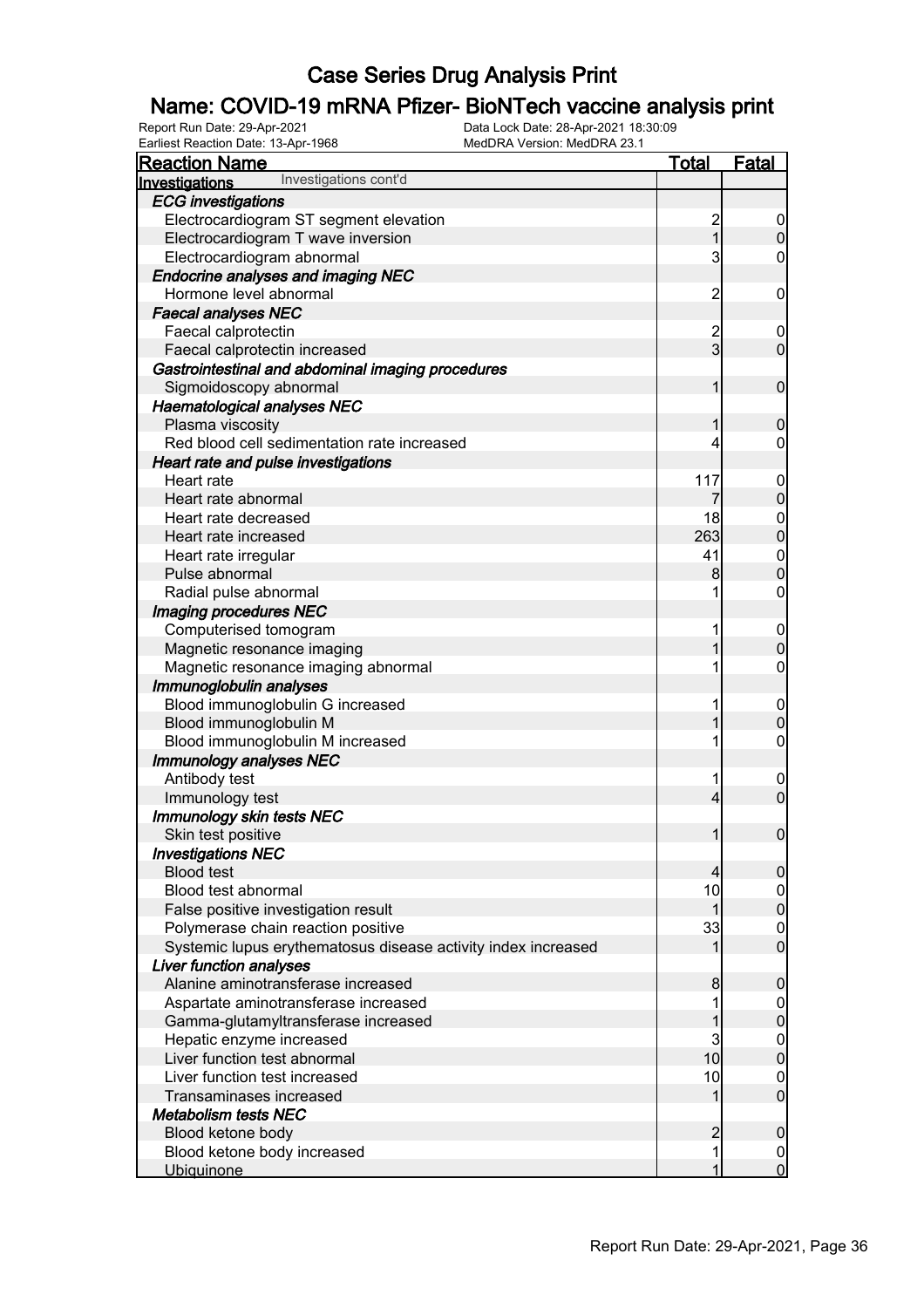#### Name: COVID-19 mRNA Pfizer- BioNTech vaccine analysis print

| <b>Reaction Name</b>                                    | <u>Total</u>   | <b>Fatal</b>                     |
|---------------------------------------------------------|----------------|----------------------------------|
| Investigations cont'd<br>Investigations                 |                |                                  |
| Microbiology and serology tests NEC                     |                |                                  |
| Culture negative                                        | 1              | $\mathbf 0$                      |
| Mineral and electrolyte analyses                        |                |                                  |
| Blood copper increased                                  | 1              | $\boldsymbol{0}$                 |
| <b>Blood iron</b>                                       |                | $\boldsymbol{0}$                 |
| Blood magnesium decreased                               |                | $\mathbf 0$                      |
| Blood phosphorus decreased                              |                |                                  |
| Blood potassium abnormal                                | 1              | $\begin{matrix}0\\0\end{matrix}$ |
| Blood potassium decreased                               |                |                                  |
| Blood sodium decreased                                  | 3<br>2         | $\begin{matrix}0\\0\end{matrix}$ |
| Serum ferritin increased                                | 1              | $\pmb{0}$                        |
| Musculoskeletal and soft tissue imaging procedures      |                |                                  |
| X-ray of pelvis and hip                                 | 1              | $\mathbf 0$                      |
| Musculoskeletal and soft tissue tests NEC               |                |                                  |
| Swollen joint count increased                           | 1              | $\mathbf 0$                      |
| Neurologic diagnostic procedures                        |                |                                  |
| Coma scale abnormal                                     | $\overline{c}$ | $\mathbf 0$                      |
| Temperature perception test increased                   | $\overline{1}$ | $\mathbf 0$                      |
| Ophthalmic function diagnostic procedures               |                |                                  |
| Corneal reflex decreased                                | 1              | $\mathbf 0$                      |
| Intraocular pressure increased                          | 2              | $\mathbf 0$                      |
| Physical examination procedures and organ system status |                |                                  |
| Body temperature                                        | 139            |                                  |
|                                                         | 20             | $\mathbf 0$                      |
| Body temperature abnormal                               | 18             | $\pmb{0}$                        |
| Body temperature decreased                              | 14             | $\mathbf{0}$                     |
| Body temperature fluctuation                            |                | $\overline{0}$                   |
| Body temperature increased                              | 230            | $0\atop 0$                       |
| Body temperature normal                                 |                |                                  |
| Breath sounds abnormal                                  |                | $0\atop 0$                       |
| Grip strength                                           | $\frac{2}{7}$  |                                  |
| Grip strength decreased                                 |                | $0$ 0                            |
| Lymph node palpable                                     | 19             |                                  |
| Ophthalmological examination                            | 1              | $0\atop 0$                       |
| Palpatory finding abnormal                              |                |                                  |
| Product residue present                                 | $\overline{2}$ | $\mathbf 0$                      |
| Psoriasis area severity index decreased                 | 11             | 0                                |
| Respiratory rate                                        | $\mathbf{3}$   | $\overline{0}$                   |
| Respiratory rate decreased                              | 4              | $\mathbf 0$                      |
| Respiratory rate increased                              | 20             | $\boldsymbol{0}$                 |
| Skin temperature                                        | 21             | $\overline{0}$                   |
| Temperature difference of extremities                   | 6              | $\boldsymbol{0}$                 |
| Weight                                                  | 1              | $\mathbf 0$                      |
| Weight decreased                                        | 25             | $\overline{0}$                   |
| Weight increased                                        | $\overline{4}$ | $\mathbf 0$                      |
| Pituitary analyses anterior                             |                |                                  |
| Blood growth hormone                                    | $\overline{c}$ | $\mathbf 0$                      |
| Blood thyroid stimulating hormone increased             | $\overline{2}$ | $\boldsymbol{0}$                 |
| <b>Platelet analyses</b>                                |                |                                  |
| Mean platelet volume decreased                          | 1              | $\mathbf 0$                      |
| Platelet count decreased                                | 29             | $\pmb{0}$                        |
| Platelet count increased                                | 1              | $\mathbf 0$                      |
| <b>Protein analyses NEC</b>                             |                |                                  |
| C-reactive protein increased                            | 7              | $\overline{0}$                   |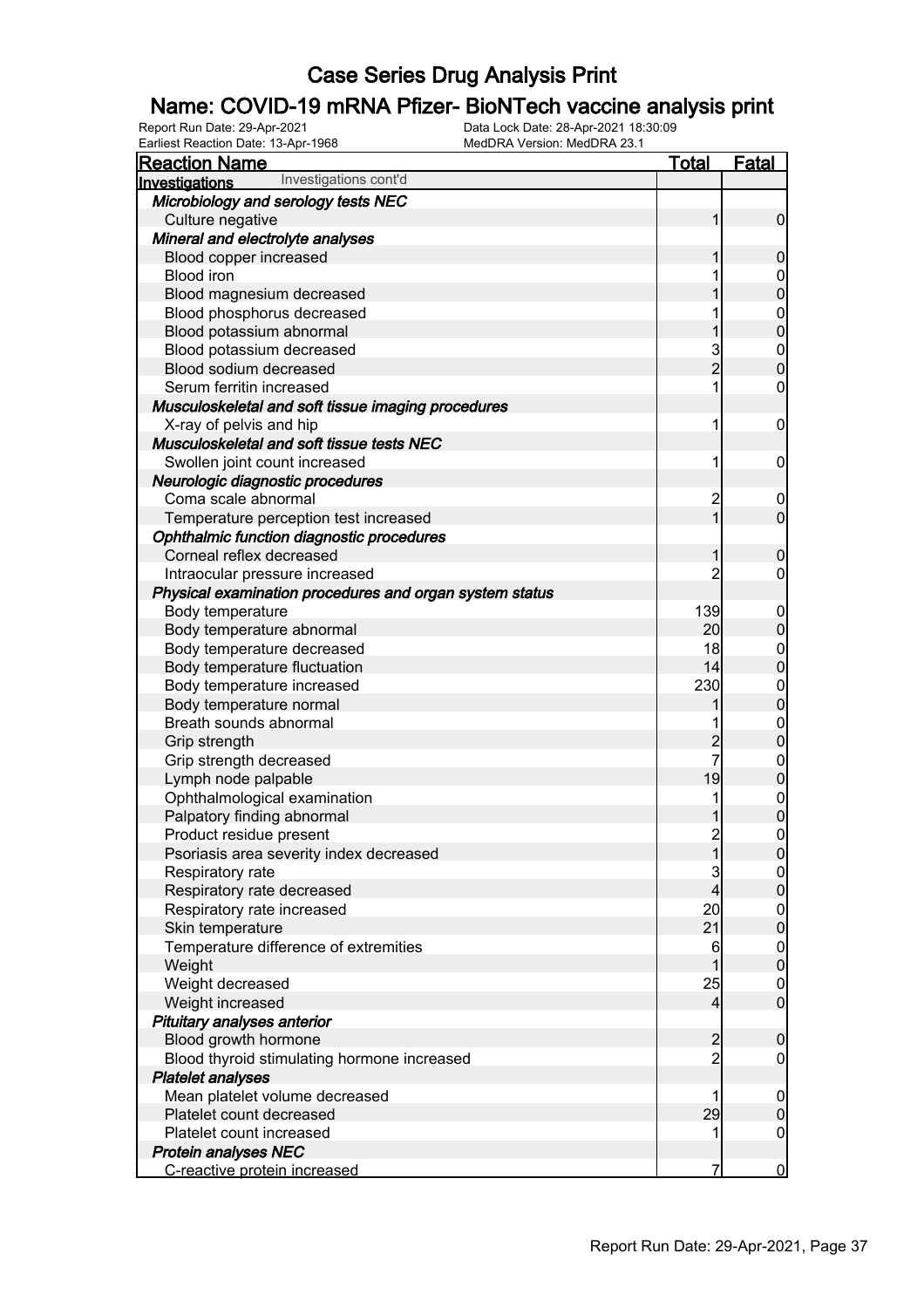#### Name: COVID-19 mRNA Pfizer- BioNTech vaccine analysis print

| Earliest Reaction Date: 13-Apr-1968                      |                |                                      |
|----------------------------------------------------------|----------------|--------------------------------------|
| <b>Reaction Name</b>                                     | <u>Total</u>   | <b>Fatal</b>                         |
| Investigations cont'd<br>Investigations                  |                |                                      |
| Red blood cell analyses                                  |                |                                      |
| Haematocrit                                              | 1              | $\overline{0}$                       |
| Haemoglobin decreased                                    | $\overline{5}$ | $\overline{0}$                       |
| Reproductive hormone analyses                            |                |                                      |
| False negative pregnancy test                            | 1              | $\boldsymbol{0}$                     |
| Pregnancy test                                           | 1              | $\boldsymbol{0}$                     |
| Pregnancy test false positive                            | 1              | $\overline{0}$                       |
| Pregnancy test positive                                  | 1              | $\boldsymbol{0}$                     |
| Reproductive organ and breast histopathology procedures  |                |                                      |
| Smear cervix                                             | 1              | $\mathbf 0$                          |
| Respiratory and pulmonary function diagnostic procedures |                |                                      |
| Forced expiratory volume increased                       | $\frac{2}{1}$  | $\mathbf 0$                          |
| Peak expiratory flow rate                                |                | $\mathbf 0$                          |
| Peak expiratory flow rate decreased                      | 4              | $\begin{matrix} 0 \\ 0 \end{matrix}$ |
| Pulmonary function test                                  | $\overline{2}$ |                                      |
| Vital capacity                                           | 1              | $\boldsymbol{0}$                     |
| Respiratory tract and thoracic histopathology procedures |                |                                      |
| Sputum abnormal                                          | 3              | $\mathbf 0$                          |
| Respiratory tract and thoracic imaging procedures        |                |                                      |
| Chest X-ray                                              | 8              | $\mathbf 0$                          |
| Skeletal and cardiac muscle analyses                     |                |                                      |
| Blood creatine phosphokinase increased                   | 3              | $\mathbf 0$                          |
| Troponin increased                                       | $\overline{4}$ | $\overline{0}$                       |
| Therapeutic drug monitoring analyses                     |                |                                      |
| Analgesic drug level                                     | 1              | $\mathbf 0$                          |
| Anticoagulation drug level below therapeutic             | 6              | $\boldsymbol{0}$                     |
| Anticoagulation drug level increased                     | 1              | $\overline{0}$                       |
| Drug level decreased                                     | 1              | $\boldsymbol{0}$                     |
| <b>Thyroid analyses</b>                                  |                |                                      |
| Anti-thyroid antibody                                    | 1              | $\boldsymbol{0}$                     |
| Thyroid function test abnormal                           | 1              | $\pmb{0}$                            |
| Thyroxine free increased                                 | $\frac{2}{1}$  | $\boldsymbol{0}$                     |
| Tri-iodothyronine                                        |                | $\mathbf 0$                          |
| Tri-iodothyronine decreased                              | $\overline{c}$ | $\mathbf 0$                          |
| Tissue enzyme analyses NEC                               |                |                                      |
| Blood alkaline phosphatase increased                     | 1              | $\overline{0}$                       |
| <b>Toxicology laboratory analyses</b>                    |                |                                      |
| Opiates                                                  | 1              | $\boldsymbol{0}$                     |
| <b>Urinalysis NEC</b>                                    |                |                                      |
| <b>Blood urine</b>                                       | 6              | $\overline{0}$                       |
| Blood urine present                                      | 13             | $\mathbf 0$                          |
| Cells in urine                                           | 1              | $\overline{0}$                       |
| Glucose urine present                                    | 1              | $\pmb{0}$                            |
| Urine analysis abnormal                                  |                | $\mathbf 0$                          |
| pH urine                                                 | $\frac{2}{4}$  | $\mathbf 0$                          |
| pH urine increased                                       | 1              | $\mathbf 0$                          |
| Urinary tract function analyses NEC                      |                |                                      |
| Urine output                                             | 6              | $\mathbf 0$                          |
| Urine output decreased                                   | 5              | $\mathbf 0$                          |
| Urine output increased                                   | $\overline{3}$ | 0                                    |
| Urinary tract imaging procedures                         |                |                                      |
| Cystoscopy                                               | $\overline{c}$ | $\overline{0}$                       |
| Vascular imaging procedures NEC                          |                |                                      |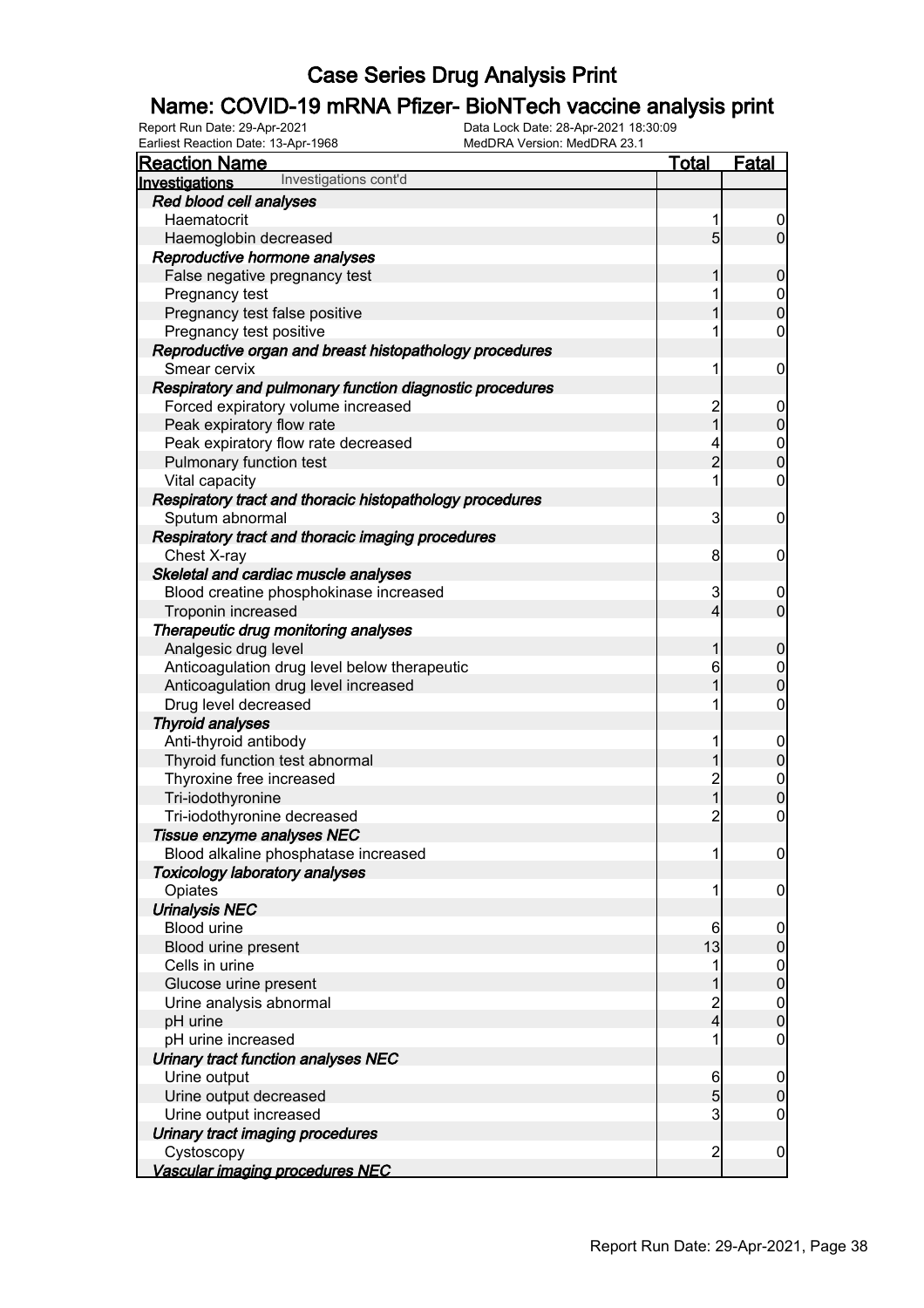# **Name: COVID-19 mRNA Pfizer- BioNTech vaccine analysis print**<br>Report Run Date: 29-Apr-2021<br>Data Lock Date: 28-Apr-2021 18:30:09

Earliest Reaction Date: 13-Apr-1968

| <b>Reaction Name</b>                     | <u>Total</u>   | <b>Fatal</b>                         |
|------------------------------------------|----------------|--------------------------------------|
| Investigations cont'd<br>Investigations  |                |                                      |
| Venogram                                 | 1              | $\mathbf 0$                          |
| Vascular tests NEC (incl blood pressure) |                |                                      |
| Blood pressure abnormal                  | 3              | $\mathbf 0$                          |
| Blood pressure decreased                 | 23             | 0                                    |
| Blood pressure diastolic                 | 1              | 0<br>0                               |
| Blood pressure diastolic increased       |                |                                      |
| Blood pressure increased                 | 113            | $\begin{matrix} 0 \\ 0 \end{matrix}$ |
| Blood pressure measurement               | 16             |                                      |
| Blood pressure systolic decreased        | $\overline{c}$ | $\mathbf 0$                          |
| Blood pressure systolic increased        | $\overline{1}$ | $\overline{0}$                       |
| Virus identification and serology        |                |                                      |
| Coronavirus test                         | 5 <sub>5</sub> | $\bf 0$                              |
| Coronavirus test positive                | 2<br>1         | $\mathbf 0$                          |
| SARS-CoV-1 test positive                 |                | $\overline{0}$                       |
| SARS-CoV-2 antibody test                 | 4              | $\mathbf{0}$                         |
| SARS-CoV-2 antibody test negative        | 10             | $\overline{0}$                       |
| SARS-CoV-2 antibody test positive        | 1              | $\mathbf 0$                          |
| SARS-CoV-2 test                          | 20             | $\overline{0}$                       |
| SARS-CoV-2 test false negative           | 1              | $\begin{matrix}0\\0\end{matrix}$     |
| SARS-CoV-2 test false positive           |                |                                      |
| SARS-CoV-2 test negative                 | 4              | $\begin{matrix} 0 \\ 0 \end{matrix}$ |
| SARS-CoV-2 test positive                 | 46             |                                      |
| Viral test                               | 3              | 0                                    |
| <b>Vitamin analyses</b>                  |                |                                      |
| Blood folate decreased                   | $\frac{2}{2}$  | $\mathbf 0$                          |
| Vitamin D                                |                | $\overline{0}$                       |
| Water and electrolyte analyses NEC       |                |                                      |
| Volume blood                             | 1              | $\mathbf 0$                          |
| White blood cell analyses                |                |                                      |
| Lymphocyte count                         | 1              | $\mathbf 0$                          |
| Lymphocyte count decreased               | 1              | $\mathbf 0$                          |
| Neutrophil count decreased               |                | $\overline{0}$                       |
| White blood cell count                   | 1              | $\mathbf{0}$                         |
| White blood cell count decreased         | 5              | $\overline{0}$                       |
| White blood cell count increased         | $\overline{2}$ | $\mathbf 0$                          |
| <b>Investigations SOC TOTAL</b>          | <u>1818</u>    | $\overline{\mathbf{1}}$              |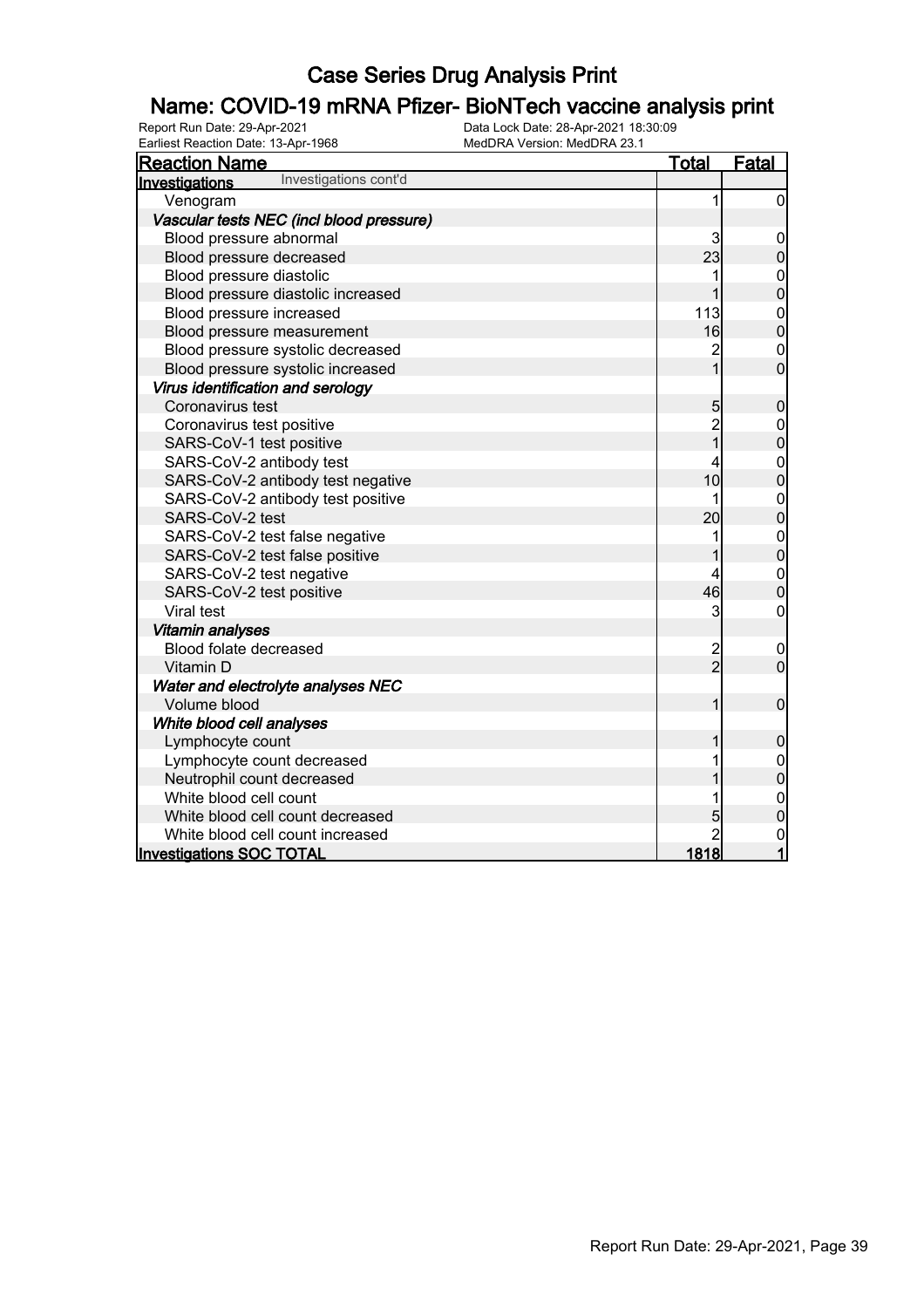# **Name: COVID-19 mRNA Pfizer- BioNTech vaccine analysis print**<br>Report Run Date: 29-Apr-2021<br>Data Lock Date: 28-Apr-2021 18:30:09

Earliest Reaction Date: 13-Apr-1968

| <b>Reaction Name</b>                                                  | <u>Total</u>   | Fatal            |
|-----------------------------------------------------------------------|----------------|------------------|
| <b>Metabolic disorders</b>                                            |                |                  |
| Appetite disorders                                                    |                |                  |
| Appetite disorder                                                     | 4              | $\boldsymbol{0}$ |
| Decreased appetite                                                    | 572            | $\mathbf 0$      |
| Eating disorder symptom                                               |                | $\mathbf 0$      |
| Food craving                                                          |                | $\boldsymbol{0}$ |
| Food refusal                                                          | 4              | $\mathbf 0$      |
| Hyperphagia                                                           |                | $\mathbf 0$      |
| Hypophagia                                                            |                | $\mathbf 0$      |
| Increased appetite                                                    | 5              | 0                |
| Salt craving                                                          | $\overline{2}$ | $\mathbf 0$      |
| Calcium metabolism disorders                                          |                |                  |
| Hypocalcaemia                                                         | 3              | $\boldsymbol{0}$ |
|                                                                       | $\overline{c}$ | 0                |
| Tetany                                                                |                |                  |
| Diabetes mellitus (incl subtypes)<br>Diabetes mellitus                |                |                  |
|                                                                       | 20             | $\mathbf 0$      |
| Diabetes mellitus inadequate control                                  | 6              |                  |
| Increased insulin requirement                                         |                | $\mathbf 0$      |
| Latent autoimmune diabetes in adults                                  |                | $\mathbf 0$      |
| Type 1 diabetes mellitus                                              | 10             | $\mathbf 0$      |
| Type 2 diabetes mellitus                                              |                | $\mathbf 0$      |
| <b>Diabetic complications NEC</b>                                     |                |                  |
| Diabetic complication                                                 | $\overline{c}$ | $\boldsymbol{0}$ |
| Diabetic ketoacidosis                                                 | 6              | 0                |
| Diabetic ketosis                                                      |                | $\mathbf 0$      |
| Disorders of purine metabolism                                        |                |                  |
| Gout                                                                  | 37             | $\mathbf 0$      |
| Electrolyte imbalance NEC                                             |                |                  |
| Fluid imbalance                                                       | 1              | $\mathbf 0$      |
| Fluid intake increased                                                |                |                  |
| Polydipsia                                                            | $\overline{4}$ | $\mathbf 0$      |
| Food malabsorption and intolerance syndromes (excl sugar intolerance) |                |                  |
| Alcohol intolerance                                                   | $\overline{2}$ | $\mathbf 0$      |
| Dairy intolerance                                                     | 1              | $\mathbf 0$      |
| Food intolerance                                                      | 3              | $\overline{0}$   |
| Gluten sensitivity                                                    | 1              | $\mathbf 0$      |
| Histamine intolerance                                                 | $\overline{2}$ | $\overline{0}$   |
| General nutritional disorders NEC                                     |                |                  |
| Abnormal loss of weight                                               | 4              | $\mathbf 0$      |
| Abnormal weight gain                                                  | 5              | $\overline{0}$   |
| Cachexia                                                              |                | $\pmb{0}$        |
| Feeding disorder                                                      | 22             | $\mathbf 0$      |
| Food aversion                                                         | $\overline{5}$ | $\overline{0}$   |
| Overweight                                                            |                | $\boldsymbol{0}$ |
| Poor feeding infant                                                   | 3              | $\mathbf 0$      |
| Weight loss poor                                                      |                | $\boldsymbol{0}$ |
| <b>Hyperglycaemic conditions NEC</b>                                  |                |                  |
| Hyperglycaemia                                                        | 53             | $\mathbf 0$      |
| Insulin resistance                                                    | 4              | $\overline{0}$   |
| <b>Hypoglycaemic conditions NEC</b>                                   |                |                  |
| Glycopenia                                                            |                | $\boldsymbol{0}$ |
| Hypoglycaemia                                                         | 49             | $\overline{0}$   |
| Postprandial hypoglycaemia                                            |                | $\boldsymbol{0}$ |
| Iron deficiencies                                                     |                |                  |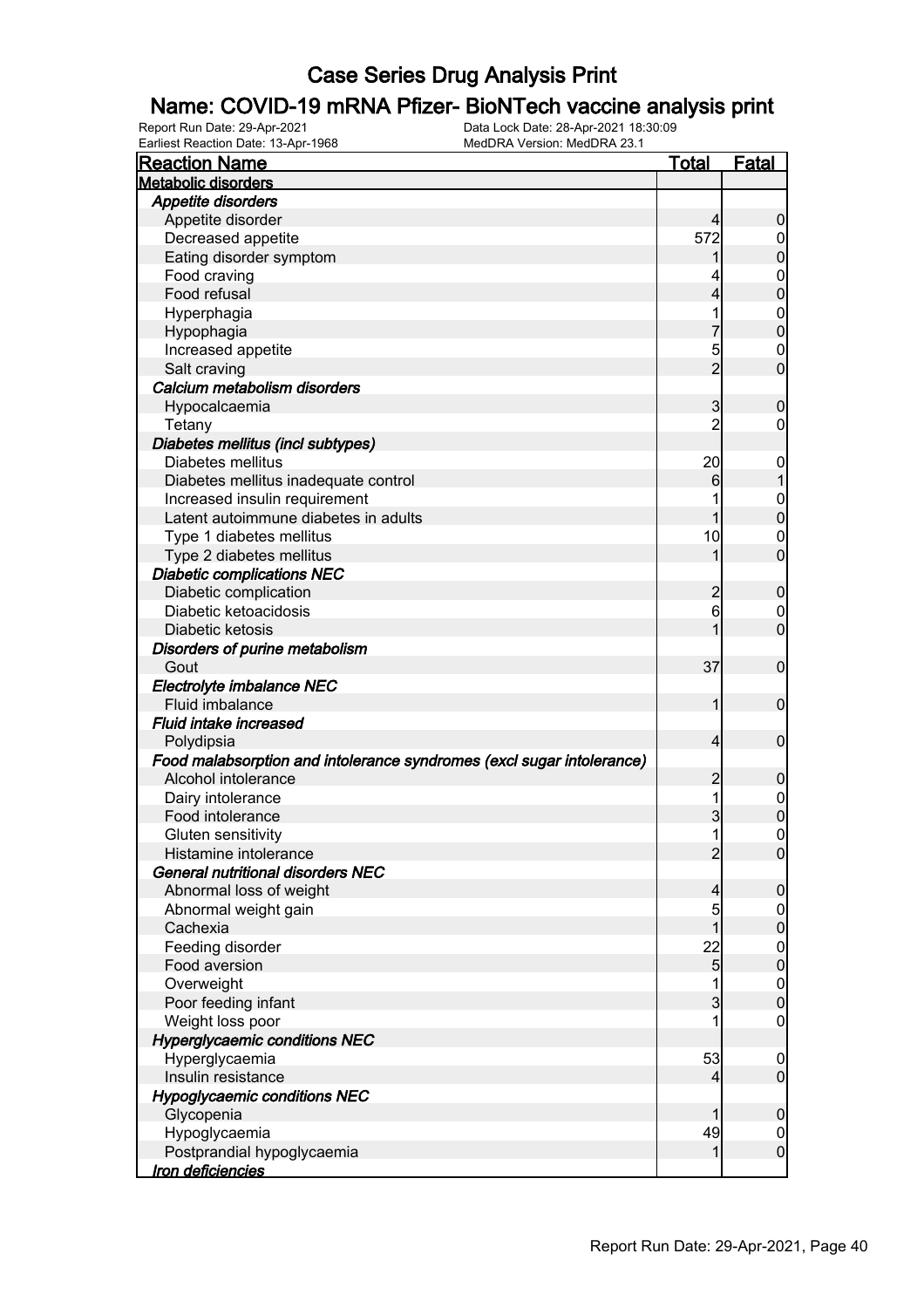#### Name: COVID-19 mRNA Pfizer- BioNTech vaccine analysis print

| <b>Reaction Name</b>                           | Total | <b>Fatal</b>   |
|------------------------------------------------|-------|----------------|
| Metabolic disorders Metabolic disorders cont'd |       |                |
| Iron deficiency                                |       | 0              |
| Lipid metabolism and deposit disorders NEC     |       |                |
| Body fat disorder                              |       | $\overline{0}$ |
| Metabolic acidoses (excl diabetic acidoses)    |       |                |
| Ketoacidosis                                   |       | 0              |
| Metabolic acidosis                             |       |                |
| Mixed acid-base disorders                      |       |                |
| Acidosis                                       | 3     | 0              |
| Potassium imbalance                            |       |                |
| Hyperkalaemia                                  |       |                |
| Hypokalaemia                                   | 2     | $\overline{0}$ |
| Hypokalaemic syndrome                          |       | 0              |
| Sodium imbalance                               |       |                |
| Hyponatraemia                                  | 5     | 0              |
| Hyponatraemic syndrome                         | 2     | $\overline{0}$ |
| Sugar intolerance (excl glucose intolerance)   |       |                |
| Lactose intolerance                            |       | $\overline{0}$ |
| Total fluid volume decreased                   |       |                |
| Dehydration                                    | 67    | $\overline{0}$ |
| Total fluid volume increased                   |       |                |
| <b>Fluid retention</b>                         | 15    | 0              |
| Hypervolaemia                                  |       | 0              |
| Vitamin deficiencies NEC                       |       |                |
| Hypovitaminosis                                |       | 0              |
| <b>Metabolic disorders SOC TOTAL</b>           | 963   |                |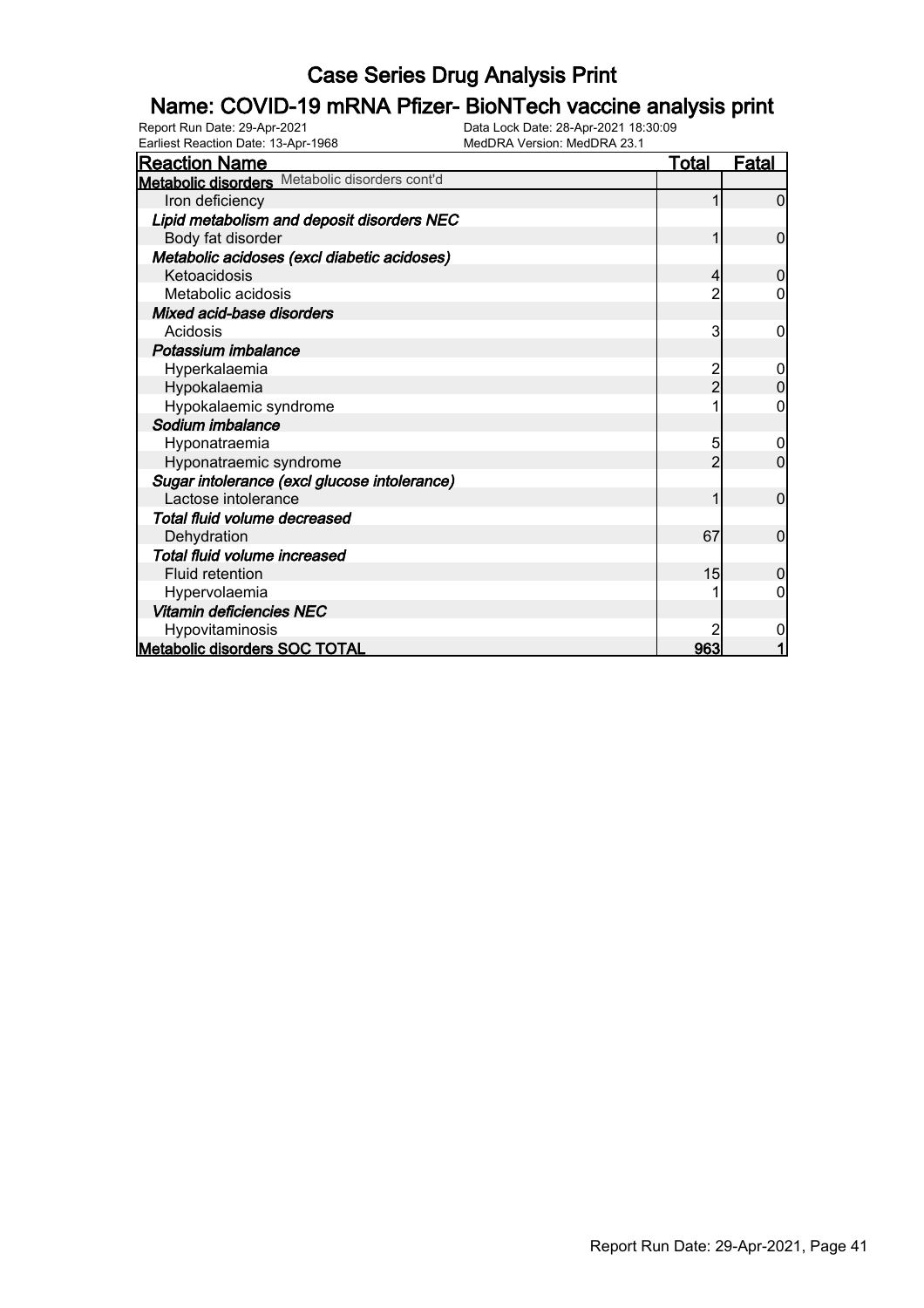# **Name: COVID-19 mRNA Pfizer- BioNTech vaccine analysis print**<br>Report Run Date: 29-Apr-2021<br>Data Lock Date: 28-Apr-2021 18:30:09

Earliest Reaction Date: 13-Apr-1968

| <b>Reaction Name</b>                   | <b>Total</b>   | <b>Fatal</b>                         |
|----------------------------------------|----------------|--------------------------------------|
| Muscle & tissue disorders              |                |                                      |
| <b>Arthropathies NEC</b>               |                |                                      |
| <b>Arthritis</b>                       | 112            | $\boldsymbol{0}$                     |
| Arthropathy                            | 13             | $\overline{0}$                       |
| Haemarthrosis                          | 3              | $\mathbf 0$                          |
| Joint microhaemorrhage                 |                | $\boldsymbol{0}$                     |
| Palindromic rheumatism                 |                | $\mathbf 0$                          |
| Polyarthritis                          | 8              | $\boldsymbol{0}$                     |
| Sacroiliitis                           | 3              | $\overline{0}$                       |
| Seronegative arthritis                 |                | $\mathbf 0$                          |
| <b>Bone disorders NEC</b>              |                |                                      |
| Medial tibial stress syndrome          | $\overline{c}$ | $\mathbf 0$                          |
| Osteitis                               | $\overline{1}$ | $\mathbf 0$                          |
| Osteonecrosis of jaw                   | $\overline{c}$ | $\mathbf 0$                          |
| Spinal disorder                        | $\overline{1}$ | $\overline{0}$                       |
| Bone related signs and symptoms        |                |                                      |
| Bone pain                              | 168            | $\boldsymbol{0}$                     |
| Bone swelling                          | 3              | $\boldsymbol{0}$                     |
| Coccydynia                             | 1              | $\mathbf 0$                          |
| Pain in jaw                            | 140            | $\mathbf 0$                          |
| Spinal pain                            | 23             | $\mathbf 0$                          |
| <b>Bursal disorders</b>                |                |                                      |
| <b>Bursitis</b>                        | 20             | $\mathbf 0$                          |
| Cartilage disorders                    |                |                                      |
| Chondritis                             |                | $\boldsymbol{0}$                     |
| Costochondritis                        | 20             | $\boldsymbol{0}$                     |
| Osteochondritis                        | 1              | $\mathbf 0$                          |
| Polychondritis                         | 2              | $\boldsymbol{0}$                     |
| <b>Connective tissue disorders NEC</b> |                |                                      |
| Polymyalgia rheumatica                 | 25             | $\overline{0}$                       |
| Sjogren's syndrome                     | 3              | $\mathbf 0$                          |
| Crystal arthropathic disorders         |                |                                      |
| Crystal arthropathy                    | 1              | $\mathbf 0$                          |
| <b>Epiphyseal disorders</b>            |                |                                      |
| Epiphyses premature fusion             | 1              | $\mathbf 0$                          |
| <b>Extremity deformities</b>           |                |                                      |
| Bone deformity                         | 1              | $\overline{0}$                       |
| Foot deformity                         |                | $\overline{0}$                       |
| Hand deformity                         |                | $\mathbf 0$                          |
| Knee deformity                         |                |                                      |
| Musculoskeletal deformity              |                | $\begin{matrix} 0 \\ 0 \end{matrix}$ |
| Joint related disorders NEC            |                |                                      |
| Joint destruction                      | 1              | $\boldsymbol{0}$                     |
| Joint laxity                           | $\overline{c}$ | $\boldsymbol{0}$                     |
| Joint lock                             | 8              | $\bf{0}$                             |
| Patellofemoral pain syndrome           |                |                                      |
| Periarthritis                          | 44             | $0$<br>0                             |
| Rotator cuff syndrome                  | 4              | $\boldsymbol{0}$                     |
| Temporomandibular joint syndrome       | $\overline{2}$ | $\overline{0}$                       |
| Joint related signs and symptoms       |                |                                      |
| Arthralgia                             | 4259           | $\mathbf 0$                          |
| Jaw clicking                           | 4              | $\overline{0}$                       |
| Joint effusion                         | 11             | $\pmb{0}$                            |
| Joint noise                            | 10             | $\overline{0}$                       |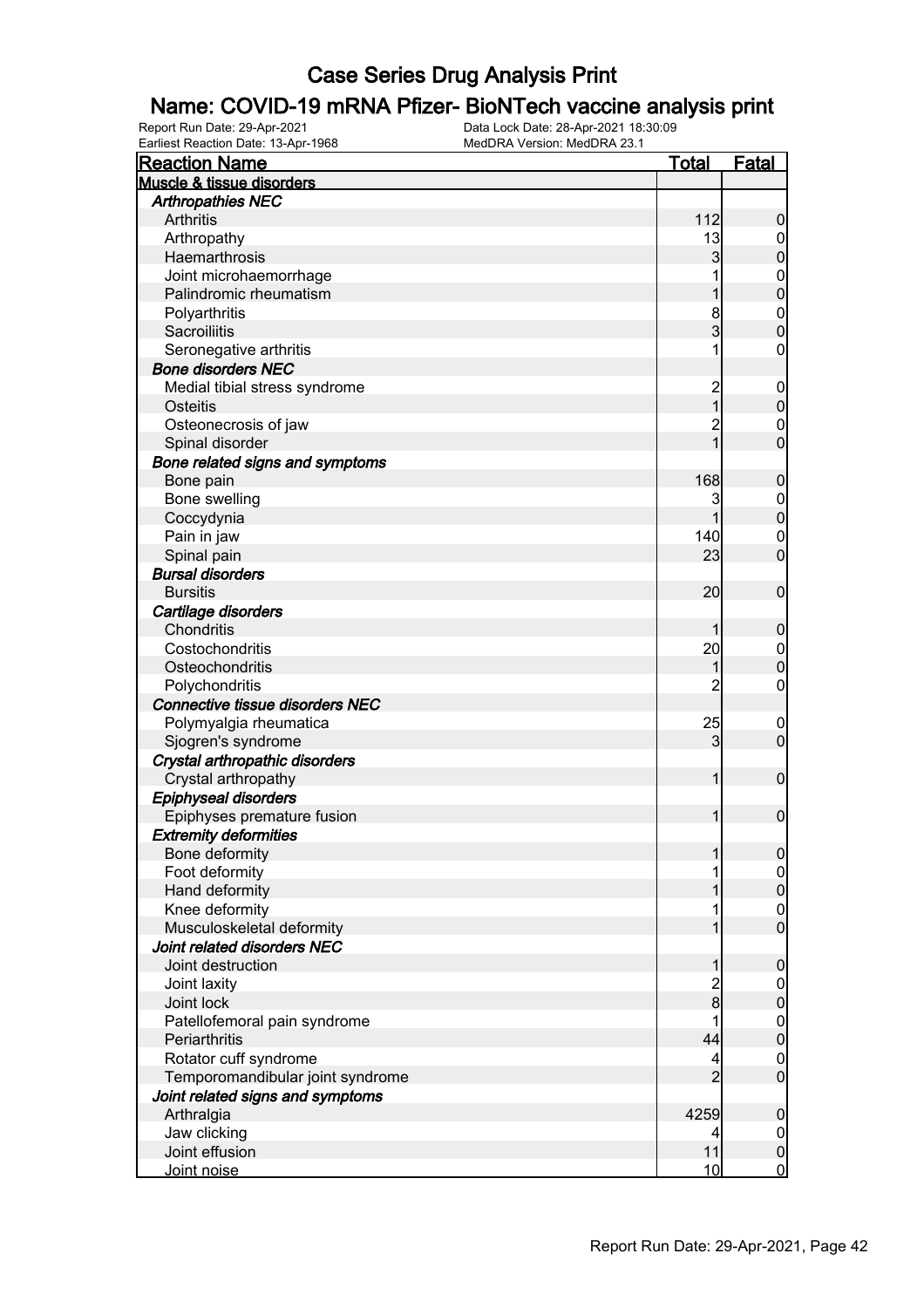# **Name: COVID-19 mRNA Pfizer- BioNTech vaccine analysis print**<br>Report Run Date: 29-Apr-2021<br>Data Lock Date: 28-Apr-2021 18:30:09

Earliest Reaction Date: 13-Apr-1968

| Total<br><b>Reaction Name</b><br>Muscle & tissue disordersle & tissue disorders cont'd<br>$\overline{2}$<br>Joint range of motion decreased<br>96<br>Joint stiffness<br>192<br>Joint swelling<br>Joint vibration<br>Joint warmth<br>Loose body in joint<br><b>Ligament disorders</b><br>Symphysiolysis<br>1<br>Lupus erythematosus (incl subtypes)<br>Lupus-like syndrome<br>8<br>Systemic lupus erythematosus<br>Metabolic bone disorders<br>Osteopenia<br>1<br><b>Muscle infections and inflammations</b><br>Antisynthetase syndrome<br>11<br><b>Myositis</b><br>Polymyositis<br>Muscle pains<br>36<br>Fibromyalgia<br>5683<br>Myalgia<br>Myalgia intercostal<br>Myofascial pain syndrome<br>6<br>Muscle related signs and symptoms NEC<br>Haematoma muscle<br>6<br>Muscle atrophy<br>Muscle discomfort<br>$\overline{2}$<br>Muscle disorder |                  |
|------------------------------------------------------------------------------------------------------------------------------------------------------------------------------------------------------------------------------------------------------------------------------------------------------------------------------------------------------------------------------------------------------------------------------------------------------------------------------------------------------------------------------------------------------------------------------------------------------------------------------------------------------------------------------------------------------------------------------------------------------------------------------------------------------------------------------------------------|------------------|
|                                                                                                                                                                                                                                                                                                                                                                                                                                                                                                                                                                                                                                                                                                                                                                                                                                                |                  |
|                                                                                                                                                                                                                                                                                                                                                                                                                                                                                                                                                                                                                                                                                                                                                                                                                                                | $\mathbf 0$      |
|                                                                                                                                                                                                                                                                                                                                                                                                                                                                                                                                                                                                                                                                                                                                                                                                                                                | 0                |
|                                                                                                                                                                                                                                                                                                                                                                                                                                                                                                                                                                                                                                                                                                                                                                                                                                                | $\mathbf 0$      |
|                                                                                                                                                                                                                                                                                                                                                                                                                                                                                                                                                                                                                                                                                                                                                                                                                                                | $\mathbf{0}$     |
|                                                                                                                                                                                                                                                                                                                                                                                                                                                                                                                                                                                                                                                                                                                                                                                                                                                | $\overline{0}$   |
|                                                                                                                                                                                                                                                                                                                                                                                                                                                                                                                                                                                                                                                                                                                                                                                                                                                | $\mathbf 0$      |
|                                                                                                                                                                                                                                                                                                                                                                                                                                                                                                                                                                                                                                                                                                                                                                                                                                                |                  |
|                                                                                                                                                                                                                                                                                                                                                                                                                                                                                                                                                                                                                                                                                                                                                                                                                                                | $\mathbf 0$      |
|                                                                                                                                                                                                                                                                                                                                                                                                                                                                                                                                                                                                                                                                                                                                                                                                                                                |                  |
|                                                                                                                                                                                                                                                                                                                                                                                                                                                                                                                                                                                                                                                                                                                                                                                                                                                | $\overline{0}$   |
|                                                                                                                                                                                                                                                                                                                                                                                                                                                                                                                                                                                                                                                                                                                                                                                                                                                | $\mathbf 0$      |
|                                                                                                                                                                                                                                                                                                                                                                                                                                                                                                                                                                                                                                                                                                                                                                                                                                                |                  |
|                                                                                                                                                                                                                                                                                                                                                                                                                                                                                                                                                                                                                                                                                                                                                                                                                                                | $\mathbf 0$      |
|                                                                                                                                                                                                                                                                                                                                                                                                                                                                                                                                                                                                                                                                                                                                                                                                                                                |                  |
|                                                                                                                                                                                                                                                                                                                                                                                                                                                                                                                                                                                                                                                                                                                                                                                                                                                | $\mathbf 0$      |
|                                                                                                                                                                                                                                                                                                                                                                                                                                                                                                                                                                                                                                                                                                                                                                                                                                                | $\mathbf 0$      |
|                                                                                                                                                                                                                                                                                                                                                                                                                                                                                                                                                                                                                                                                                                                                                                                                                                                | $\overline{0}$   |
|                                                                                                                                                                                                                                                                                                                                                                                                                                                                                                                                                                                                                                                                                                                                                                                                                                                |                  |
|                                                                                                                                                                                                                                                                                                                                                                                                                                                                                                                                                                                                                                                                                                                                                                                                                                                | $\boldsymbol{0}$ |
|                                                                                                                                                                                                                                                                                                                                                                                                                                                                                                                                                                                                                                                                                                                                                                                                                                                | $\mathbf 0$      |
|                                                                                                                                                                                                                                                                                                                                                                                                                                                                                                                                                                                                                                                                                                                                                                                                                                                | $\mathbf 0$      |
|                                                                                                                                                                                                                                                                                                                                                                                                                                                                                                                                                                                                                                                                                                                                                                                                                                                | 0                |
|                                                                                                                                                                                                                                                                                                                                                                                                                                                                                                                                                                                                                                                                                                                                                                                                                                                |                  |
|                                                                                                                                                                                                                                                                                                                                                                                                                                                                                                                                                                                                                                                                                                                                                                                                                                                | $\boldsymbol{0}$ |
|                                                                                                                                                                                                                                                                                                                                                                                                                                                                                                                                                                                                                                                                                                                                                                                                                                                | $\mathbf 0$      |
|                                                                                                                                                                                                                                                                                                                                                                                                                                                                                                                                                                                                                                                                                                                                                                                                                                                | $\boldsymbol{0}$ |
|                                                                                                                                                                                                                                                                                                                                                                                                                                                                                                                                                                                                                                                                                                                                                                                                                                                | $\mathbf 0$      |
| 170<br>Muscle fatigue                                                                                                                                                                                                                                                                                                                                                                                                                                                                                                                                                                                                                                                                                                                                                                                                                          | $\boldsymbol{0}$ |
| Muscle mass                                                                                                                                                                                                                                                                                                                                                                                                                                                                                                                                                                                                                                                                                                                                                                                                                                    | $\overline{0}$   |
| 325<br>Muscle spasms                                                                                                                                                                                                                                                                                                                                                                                                                                                                                                                                                                                                                                                                                                                                                                                                                           | $\boldsymbol{0}$ |
| 11<br>Muscle swelling                                                                                                                                                                                                                                                                                                                                                                                                                                                                                                                                                                                                                                                                                                                                                                                                                          | $\mathbf 0$      |
| 25<br>Muscle tightness                                                                                                                                                                                                                                                                                                                                                                                                                                                                                                                                                                                                                                                                                                                                                                                                                         | $\mathbf 0$      |
| Muscle twitching<br>128                                                                                                                                                                                                                                                                                                                                                                                                                                                                                                                                                                                                                                                                                                                                                                                                                        | $\mathbf 0$      |
| Muscle tone abnormalities                                                                                                                                                                                                                                                                                                                                                                                                                                                                                                                                                                                                                                                                                                                                                                                                                      |                  |
| $\overline{7}$<br>Muscle rigidity                                                                                                                                                                                                                                                                                                                                                                                                                                                                                                                                                                                                                                                                                                                                                                                                              | $\boldsymbol{0}$ |
| $6 \,$<br>Nuchal rigidity                                                                                                                                                                                                                                                                                                                                                                                                                                                                                                                                                                                                                                                                                                                                                                                                                      | 0                |
| $\overline{3}$<br>Torticollis                                                                                                                                                                                                                                                                                                                                                                                                                                                                                                                                                                                                                                                                                                                                                                                                                  | $\overline{0}$   |
| <b>Trismus</b><br>12                                                                                                                                                                                                                                                                                                                                                                                                                                                                                                                                                                                                                                                                                                                                                                                                                           | 0                |
| Muscle weakness conditions                                                                                                                                                                                                                                                                                                                                                                                                                                                                                                                                                                                                                                                                                                                                                                                                                     |                  |
| 368<br>Muscular weakness                                                                                                                                                                                                                                                                                                                                                                                                                                                                                                                                                                                                                                                                                                                                                                                                                       | $\mathbf 0$      |
| Musculoskeletal and connective tissue conditions NEC                                                                                                                                                                                                                                                                                                                                                                                                                                                                                                                                                                                                                                                                                                                                                                                           |                  |
| Limb mass<br>5                                                                                                                                                                                                                                                                                                                                                                                                                                                                                                                                                                                                                                                                                                                                                                                                                                 | 0                |
| $\overline{2}$<br>Mandibular mass                                                                                                                                                                                                                                                                                                                                                                                                                                                                                                                                                                                                                                                                                                                                                                                                              | $\mathbf 0$      |
| <b>Mastication disorder</b><br>1                                                                                                                                                                                                                                                                                                                                                                                                                                                                                                                                                                                                                                                                                                                                                                                                               | $\mathbf 0$      |
| 30<br>Mobility decreased                                                                                                                                                                                                                                                                                                                                                                                                                                                                                                                                                                                                                                                                                                                                                                                                                       | $\pmb{0}$        |
| Musculoskeletal disorder<br>4                                                                                                                                                                                                                                                                                                                                                                                                                                                                                                                                                                                                                                                                                                                                                                                                                  | $\mathbf 0$      |
| 496<br>Musculoskeletal stiffness                                                                                                                                                                                                                                                                                                                                                                                                                                                                                                                                                                                                                                                                                                                                                                                                               | $\mathbf 0$      |
| Posture abnormal                                                                                                                                                                                                                                                                                                                                                                                                                                                                                                                                                                                                                                                                                                                                                                                                                               | 0                |
| Musculoskeletal and connective tissue infections and inflammations NEC                                                                                                                                                                                                                                                                                                                                                                                                                                                                                                                                                                                                                                                                                                                                                                         |                  |
| Dupuytren's contracture                                                                                                                                                                                                                                                                                                                                                                                                                                                                                                                                                                                                                                                                                                                                                                                                                        | 0                |
| Fasciitis                                                                                                                                                                                                                                                                                                                                                                                                                                                                                                                                                                                                                                                                                                                                                                                                                                      | $\mathbf 0$      |
| <b>Plantar fasciitis</b><br>4                                                                                                                                                                                                                                                                                                                                                                                                                                                                                                                                                                                                                                                                                                                                                                                                                  | 0                |
| Musculoskeletal and connective tissue pain and discomfort                                                                                                                                                                                                                                                                                                                                                                                                                                                                                                                                                                                                                                                                                                                                                                                      |                  |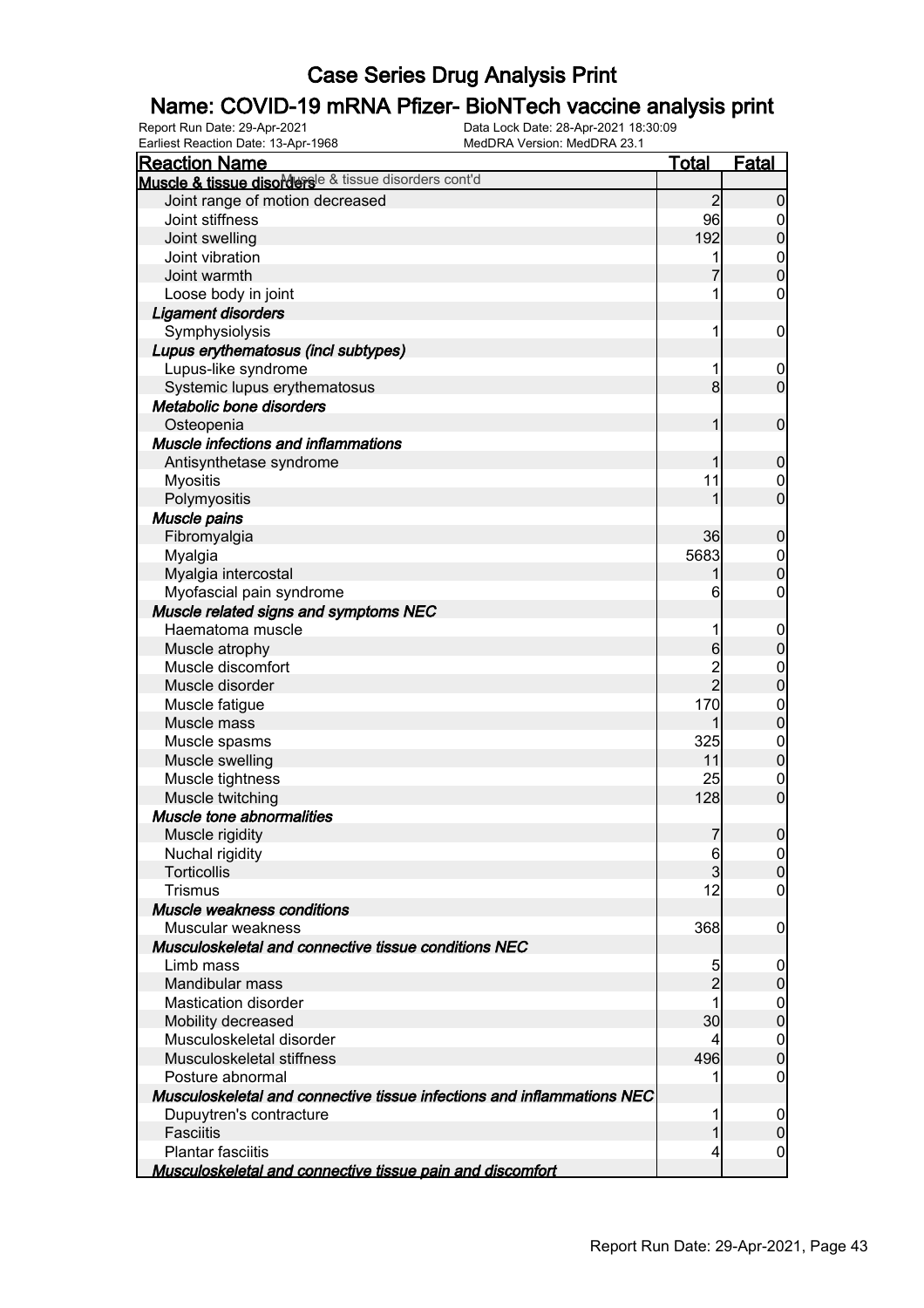#### Name: COVID-19 mRNA Pfizer- BioNTech vaccine analysis print

| <b>Reaction Name</b>                                  | <u>Total</u>   | <b>Fatal</b>                         |
|-------------------------------------------------------|----------------|--------------------------------------|
| Muscle & tissue disordersle & tissue disorders cont'd |                |                                      |
| Back pain                                             | 959            | $\boldsymbol{0}$                     |
| Flank pain                                            | 16             | $\boldsymbol{0}$                     |
| Limb discomfort                                       | 601            |                                      |
| Musculoskeletal chest pain                            | 68             | $0$<br>0                             |
| Musculoskeletal discomfort                            | 35             |                                      |
| Musculoskeletal pain                                  | 25             | $\begin{matrix}0\\0\end{matrix}$     |
| Neck pain                                             | 777            |                                      |
| Pain in extremity                                     | 4981           | $\begin{matrix}0\\0\end{matrix}$     |
| Rheumatic disorder                                    | 3              | $\pmb{0}$                            |
| <b>Myopathies</b>                                     |                |                                      |
| Myopathy                                              | 1              | $\boldsymbol{0}$                     |
| Rhabdomyolysis                                        | $\overline{3}$ | $\overline{0}$                       |
| Osteoarthropathies                                    |                |                                      |
| Nodal osteoarthritis                                  | 1              | $\mathbf 0$                          |
| Osteoarthritis                                        | 14             | $\mathbf 0$                          |
| Psoriatic arthropathies                               |                |                                      |
| Psoriatic arthropathy                                 | 8              | $\mathbf 0$                          |
| <b>Rheumatoid arthropathies</b>                       |                |                                      |
| Rheumatoid arthritis                                  | 55             | $\boldsymbol{0}$                     |
| Soft tissue disorders NEC                             |                |                                      |
| Axillary mass                                         | 120            |                                      |
| Fluctuance                                            |                | $0\atop 0$                           |
| Groin pain                                            | 45             |                                      |
| Neck mass                                             | 12             | $\begin{matrix}0\\0\end{matrix}$     |
| Purple glove syndrome                                 | 1              |                                      |
| Soft tissue swelling                                  | 3              | $\begin{matrix} 0 \\ 0 \end{matrix}$ |
| Spine and neck deformities                            |                |                                      |
| Kyphosis                                              | 1              | $\mathbf 0$                          |
| Neck deformity                                        | 1              | $\mathbf 0$                          |
| Spondyloarthropathies                                 |                |                                      |
| Ankylosing spondylitis                                | 4              | $\boldsymbol{0}$                     |
| Arthritis reactive                                    | 16             | $\mathbf 0$                          |
| Spondylitis                                           | 1              | $\pmb{0}$                            |
| <b>Synovial disorders</b>                             |                |                                      |
| Synovial cyst                                         | 8              | $\boldsymbol{0}$                     |
| Synovitis                                             | $\overline{4}$ | 0                                    |
| <b>Tendon disorders</b>                               |                |                                      |
| Enthesopathy                                          | 1              | $\mathbf 0$                          |
| Tendon pain                                           | 3              |                                      |
| Tendonitis                                            | 13             | $\overline{0}$<br>$\boldsymbol{0}$   |
|                                                       | 1              |                                      |
| Tenosynovitis                                         |                | $\boldsymbol{0}$<br>$\mathbf 0$      |
| Tenosynovitis stenosans                               | 7              |                                      |
| Trigger finger                                        |                | $\mathbf 0$                          |
| <b>Trunk deformities</b>                              |                |                                      |
| Drooping shoulder syndrome                            |                | 0<br>$\overline{0}$                  |
| Muscle & tissue disorders SOC TOTAL                   | 20360          |                                      |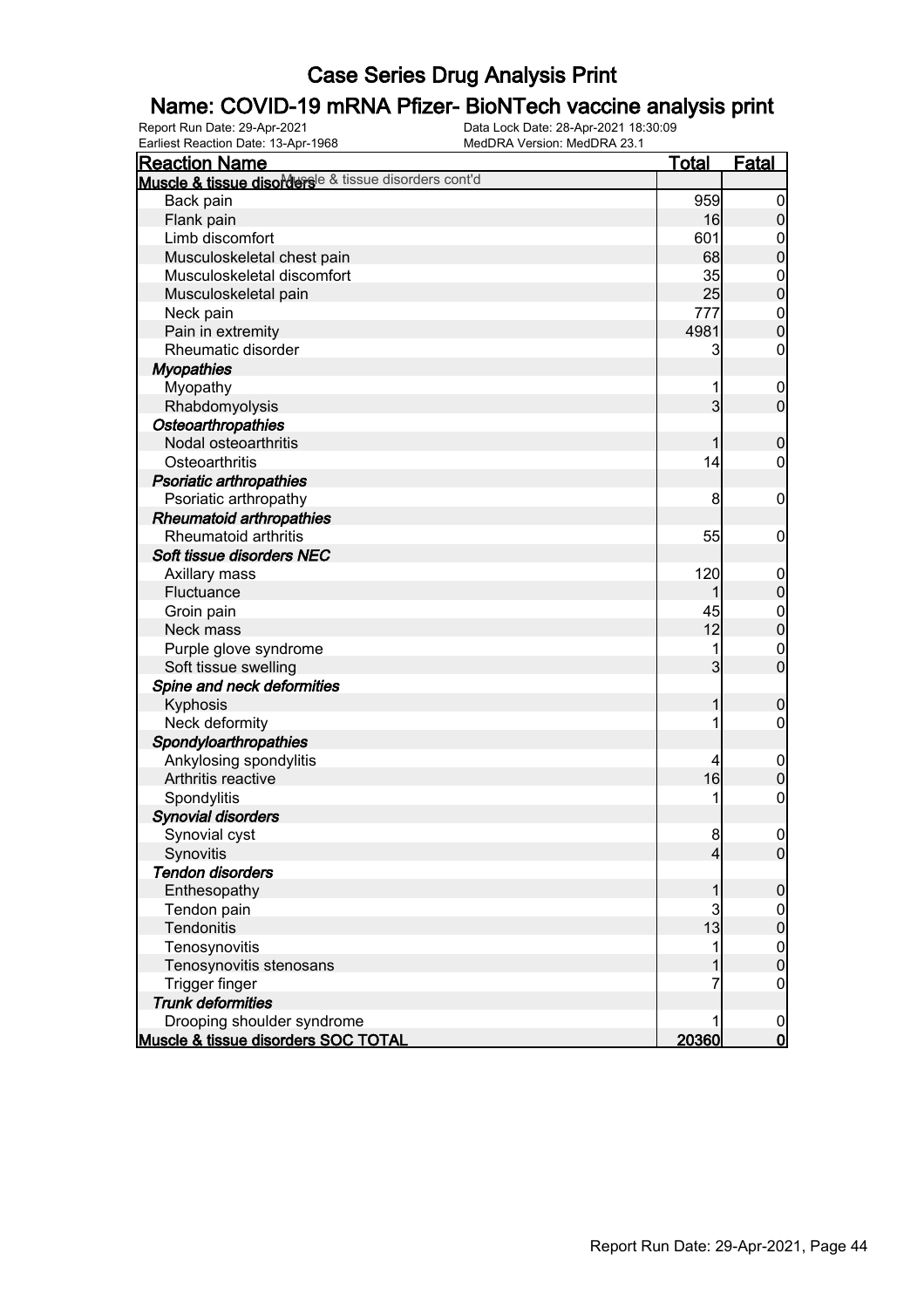#### Name: COVID-19 mRNA Pfizer- BioNTech vaccine analysis print

| <b>Reaction Name</b>                                                | <b>Total</b>   | <b>Fatal</b>     |
|---------------------------------------------------------------------|----------------|------------------|
| <b>Neoplasms</b>                                                    |                |                  |
| <b>B-cell lymphomas NEC</b>                                         |                |                  |
| B-cell lymphoma                                                     | $\mathbf{3}$   | $\boldsymbol{0}$ |
| Bone neoplasms unspecified malignancy                               |                |                  |
| Bone neoplasm                                                       | 1              | $\mathbf 0$      |
| <b>Breast and nipple neoplasms malignant</b>                        |                |                  |
| <b>Breast cancer</b>                                                | 15             | $\boldsymbol{0}$ |
| Breast cancer stage III                                             |                | 0                |
| Triple negative breast cancer                                       | $\overline{2}$ | $\mathbf 0$      |
| Colorectal neoplasms malignant                                      |                |                  |
| Colon cancer                                                        | 1              | $\mathbf 0$      |
| Follicle centre lymphomas, follicular grade I, II, III              |                |                  |
| Primary gastrointestinal follicular lymphoma                        | 1              | $\mathbf 0$      |
| Gastric neoplasms malignant                                         |                |                  |
| Gastric cancer                                                      | 1              | 1                |
| Gastrointestinal neoplasms malignant NEC                            |                |                  |
| Gastrointestinal carcinoma                                          | 1              | $\mathbf 0$      |
| Leukaemias acute NEC                                                |                |                  |
| Acute leukaemia                                                     | 1              | $\mathbf 0$      |
| Leukaemias chronic lymphocytic                                      |                |                  |
| Chronic lymphocytic leukaemia                                       | 1              | $\mathbf 0$      |
| <b>Lymphomas unspecified NEC</b>                                    |                |                  |
| Lymphoma                                                            | 9              | $\mathbf 0$      |
| Metastases to specified sites                                       |                |                  |
| Metastases to liver                                                 | 1              | $\boldsymbol{0}$ |
| Metastases to lymph nodes                                           | 4              | $\mathbf 0$      |
| Metastases to unknown and unspecified sites                         |                |                  |
| Metastasis                                                          | 1              | $\mathbf 0$      |
| Myeloproliferative disorders (excl leukaemias)                      |                |                  |
| Essential thrombocythaemia                                          | 1              | $\mathbf 0$      |
| Neoplasms malignant site unspecified NEC                            |                |                  |
| Neoplasm malignant                                                  | $\overline{c}$ | $\mathbf 0$      |
| Second primary malignancy                                           | $\overline{1}$ | $\mathbf 0$      |
| Squamous cell carcinoma                                             | $\overline{2}$ | $\mathbf 0$      |
| Neoplasms unspecified malignancy and site unspecified NEC           |                |                  |
| Neoplasm recurrence                                                 | 1              | $\boldsymbol{0}$ |
| Nervous system neoplasms benign NEC                                 |                |                  |
| Cranial nerve neoplasm benign                                       | 1              | $\overline{0}$   |
| Nervous system neoplasms unspecified malignancy NEC                 |                |                  |
| Brain neoplasm                                                      | 1              | $\mathbf 0$      |
| Non-Hodgkin's lymphomas NEC                                         |                |                  |
| Non-Hodgkin's lymphoma                                              | 1              | 0                |
| Oropharyngeal, nasopharyngeal and tonsillar neoplasms malignant and |                |                  |
| unspecified                                                         |                |                  |
| Tonsil cancer                                                       | 1              | 0                |
| Pancreatic neoplasms malignant (excl islet cell and carcinoid)      |                |                  |
| Pancreatic carcinoma                                                | 4              | 0                |
| Plasma cell myelomas                                                |                |                  |
| Plasma cell myeloma                                                 | 1              | 0                |
| Plasma cell neoplasms NEC                                           |                |                  |
| <b>TEMPI</b> syndrome                                               | 1              | $\boldsymbol{0}$ |
| Renal neoplasms malignant                                           |                |                  |
| Renal cancer                                                        | 2              | $\overline{0}$   |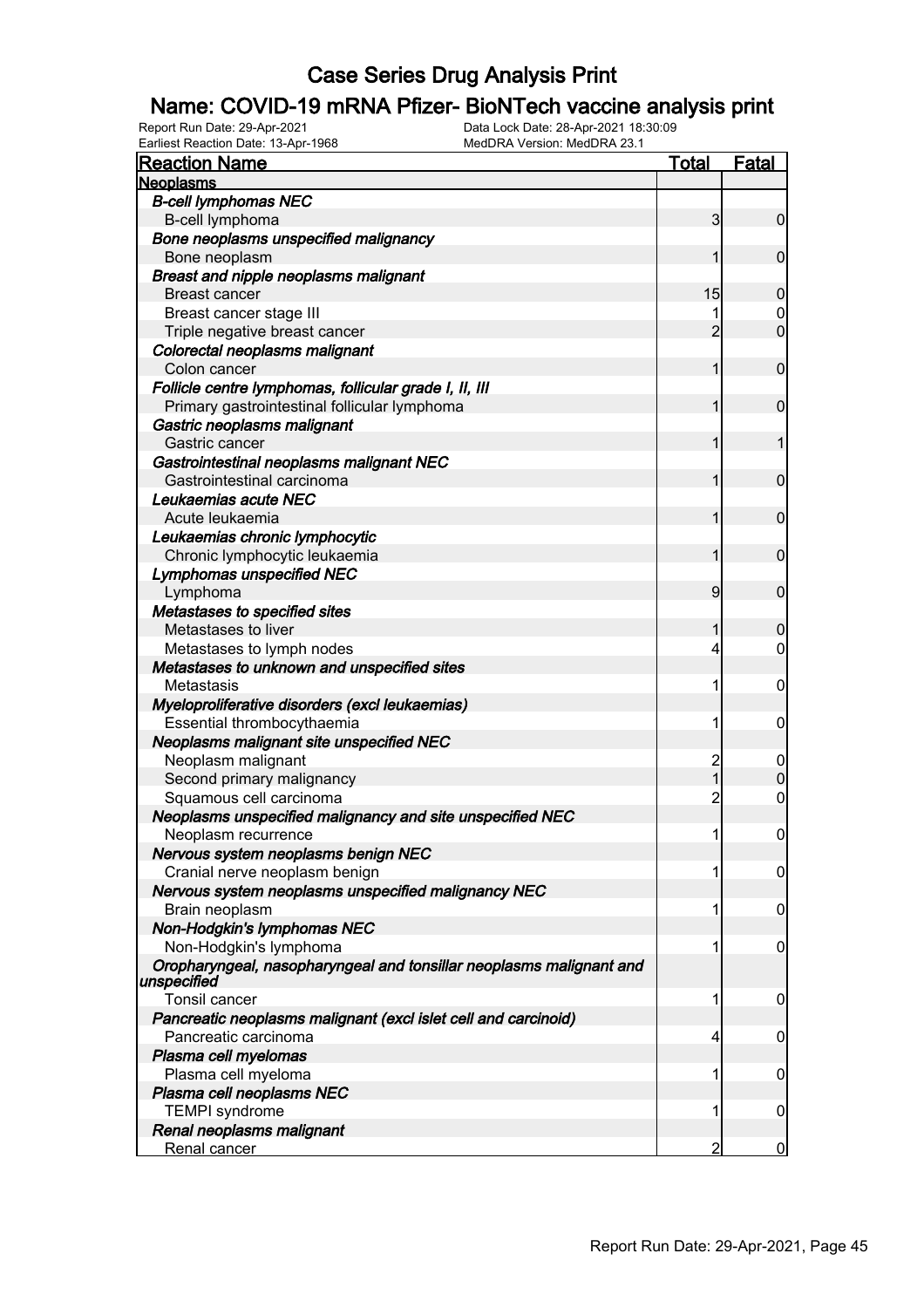# **Name: COVID-19 mRNA Pfizer- BioNTech vaccine analysis print**<br>Report Run Date: 29-Apr-2021<br>Data Lock Date: 28-Apr-2021 18:30:09

Earliest Reaction Date: 13-Apr-1968

| <b>Reaction Name</b>                                                            | <u>Total</u> | <u>Fatal</u> |
|---------------------------------------------------------------------------------|--------------|--------------|
| Neoplasms cont'd<br><b>Neoplasms</b>                                            |              |              |
| Respiratory tract and pleural neoplasms malignant cell type unspecified<br> NEC |              |              |
| Lung neoplasm malignant                                                         |              | 0            |
| Skin neoplasms benign                                                           |              |              |
| Acrochordon                                                                     |              | O            |
| Anogenital warts                                                                | 2            |              |
| Melanocytic naevus                                                              |              |              |
| Skin papilloma                                                                  | 3            |              |
| Skin neoplasms malignant and unspecified (excl melanoma)                        |              |              |
| Basal cell carcinoma                                                            |              |              |
| Neoplasm skin                                                                   |              |              |
| Squamous cell carcinoma of skin                                                 |              |              |
| Soft tissue neoplasms benign NEC                                                |              |              |
| Lipoma                                                                          |              | 0            |
| Lymphangioma                                                                    |              |              |
| Soft tissue sarcomas histology unspecified                                      |              |              |
| Sarcoma                                                                         |              | 0            |
| Thyroid neoplasms malignant                                                     |              |              |
| Papillary thyroid cancer                                                        |              | 0            |
| Uterine neoplasms benign                                                        |              |              |
| Uterine leiomyoma                                                               |              |              |
| <b>Neoplasms SOC TOTAL</b>                                                      | 88           |              |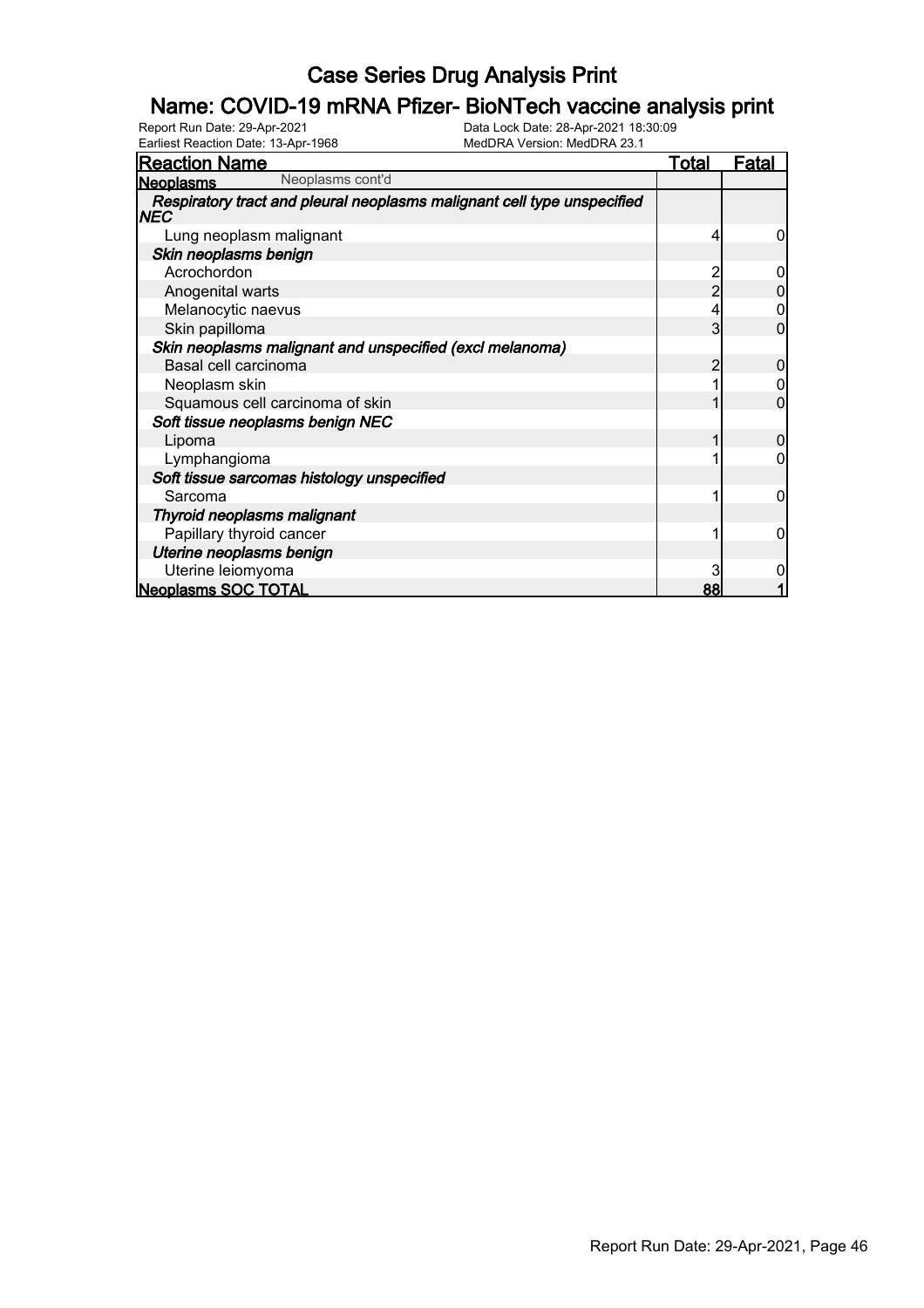# **Name: COVID-19 mRNA Pfizer- BioNTech vaccine analysis print**<br>Report Run Date: 29-Apr-2021<br>Data Lock Date: 28-Apr-2021 18:30:09

Earliest Reaction Date: 13-Apr-1968

| <b>Reaction Name</b>                                              | <b>Total</b>            | <b>Fatal</b>                          |
|-------------------------------------------------------------------|-------------------------|---------------------------------------|
| Nervous system disorders                                          |                         |                                       |
| <b>Abnormal reflexes</b>                                          |                         |                                       |
| Areflexia                                                         | $\overline{c}$          | $\boldsymbol{0}$                      |
| Extensor plantar response                                         | 1                       | $\overline{0}$                        |
| Hyperreflexia                                                     |                         | $\overline{0}$                        |
| Hyporeflexia                                                      | 4                       | $\boldsymbol{0}$                      |
| Abnormal sleep-related events                                     |                         |                                       |
| Sleep paralysis                                                   | 6                       | $\mathbf 0$                           |
| Absence seizures                                                  |                         |                                       |
| Petit mal epilepsy                                                | 12                      | $\mathbf 0$                           |
| Acute polyneuropathies                                            |                         |                                       |
| Guillain-Barre syndrome                                           | 28                      |                                       |
| Subacute inflammatory demyelinating polyneuropathy                |                         | $\begin{array}{c} 2 \\ 0 \end{array}$ |
| Autonomic nervous system disorders                                |                         |                                       |
| Anticholinergic syndrome                                          | 1                       | $\mathbf 0$                           |
| Autonomic nervous system imbalance                                | 3                       | $\mathbf 0$                           |
| Horner's syndrome                                                 | 1                       | $\mathbf 0$                           |
| Central nervous system aneurysms and dissections                  |                         |                                       |
| Intracranial aneurysm                                             |                         | $\mathbf 0$                           |
| Vertebral artery dissection                                       |                         | $\mathbf 0$                           |
| Central nervous system haemorrhages and cerebrovascular accidents |                         |                                       |
| Brain stem infarction                                             |                         |                                       |
| Brain stem stroke                                                 | 1                       | $\mathbf 0$                           |
| Cerebellar haemorrhage                                            |                         | $\mathbf{0}$                          |
| Cerebellar infarction                                             |                         | $\overline{0}$                        |
| Cerebellar stroke                                                 | 2<br>2<br>3<br>3        | $\mathbf{0}$                          |
| Cerebral artery embolism                                          |                         | $\mathbf{1}$                          |
| Cerebral artery occlusion                                         | 1                       | $\mathbf{0}$                          |
| Cerebral artery thrombosis                                        | $\overline{2}$          | $\mathbf 0$                           |
| Cerebral haemorrhage                                              | 21                      | 6                                     |
| Cerebral infarction                                               | 16                      | $\mathbf 0$                           |
| Cerebral thrombosis                                               | $\overline{c}$          | 0                                     |
| Cerebrovascular accident                                          | 192                     | 13                                    |
| Embolic stroke                                                    | 4                       |                                       |
| Haemorrhage intracranial                                          | 4                       | $0$<br>0                              |
| Haemorrhagic cerebral infarction                                  | 1                       | $\pmb{0}$                             |
| Haemorrhagic stroke                                               | $6 \,$                  | 3                                     |
| Ischaemic cerebral infarction                                     |                         | $\overline{0}$                        |
| Ischaemic stroke                                                  | 25                      |                                       |
| Lacunar infarction                                                | $\overline{\mathbf{c}}$ | $\mathbf{0}$                          |
| Lacunar stroke                                                    |                         | $\overline{0}$                        |
| Lateral medullary syndrome                                        |                         |                                       |
| Subarachnoid haemorrhage                                          | 5                       | $\frac{0}{2}$                         |
| Thrombotic stroke                                                 |                         | $\boldsymbol{0}$                      |
| Central nervous system inflammatory disorders NEC                 |                         |                                       |
| Gliosis                                                           | 1                       | $\mathbf 0$                           |
| Central nervous system vascular disorders NEC                     |                         |                                       |
| Carotid artery disease                                            |                         | $\mathbf 0$                           |
| Cerebrovascular disorder                                          |                         | $\pmb{0}$                             |
| Reversible cerebral vasoconstriction syndrome                     |                         | $\boldsymbol{0}$                      |
| Cerebrovascular venous and sinus thrombosis                       |                         |                                       |
| Cerebral venous sinus thrombosis                                  | 13                      | $\mathbf 0$                           |
| Cerebral venous thrombosis                                        | $\mathbf{1}$            | $\mathbf 0$                           |
| Superior sagittal sinus thrombosis                                | 2                       | 0                                     |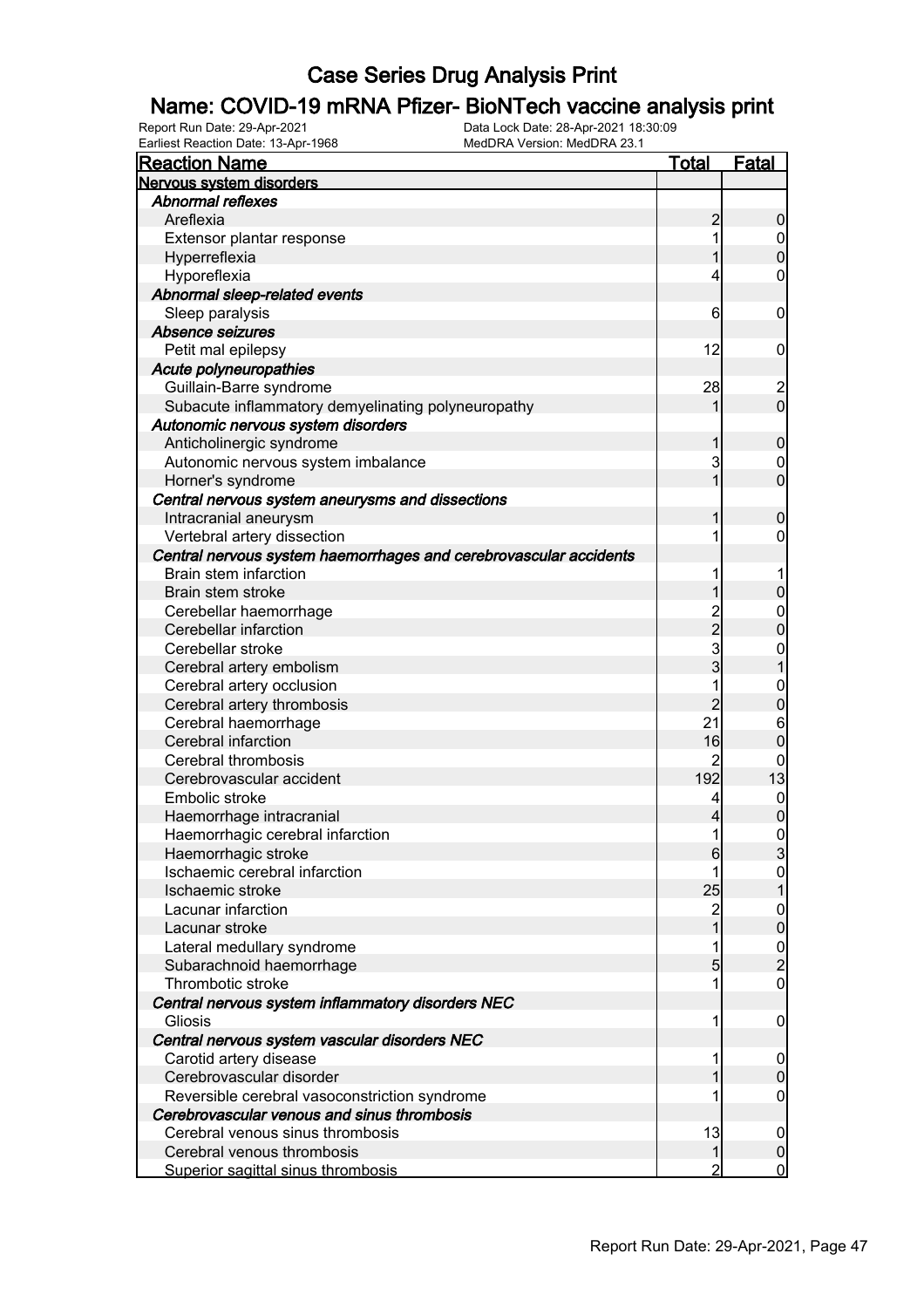# **Name: COVID-19 mRNA Pfizer- BioNTech vaccine analysis print**<br>Report Run Date: 29-Apr-2021<br>Data Lock Date: 28-Apr-2021 18:30:09

Earliest Reaction Date: 13-Apr-1968

| <b>Reaction Name</b>                               | <b>Total</b>                           | <b>Fatal</b>                           |
|----------------------------------------------------|----------------------------------------|----------------------------------------|
| Nervous system disordersus system disorders cont'd |                                        |                                        |
| Cervical spinal cord and nerve root disorders      |                                        |                                        |
| Cervicobrachial syndrome                           | $\overline{2}$                         | $\mathbf 0$                            |
| <b>Choreiform movements</b>                        |                                        |                                        |
| Chorea                                             | $\overline{2}$                         | 0                                      |
| Coma states                                        |                                        |                                        |
| Coma                                               | 3                                      | $\mathbf 0$                            |
| Diabetic coma                                      |                                        | $\mathbf 0$                            |
| Hypoglycaemic coma                                 |                                        | 0                                      |
| Coordination and balance disturbances              |                                        |                                        |
| Ataxia                                             | 5                                      | $\mathbf 0$                            |
| Balance disorder                                   | 144                                    | $\mathbf 0$                            |
| Coordination abnormal                              | 20                                     | $\mathbf 0$                            |
| Dysdiadochokinesis                                 |                                        | $\mathbf 0$                            |
| Dysstasia                                          | 20                                     | 0                                      |
| Nystagmus                                          |                                        | $\overline{0}$                         |
| <b>Cortical dysfunction NEC</b>                    |                                        |                                        |
| Aphasia                                            | 29                                     | $\boldsymbol{0}$                       |
| Apraxia                                            |                                        | 0                                      |
| Neurologic neglect syndrome                        |                                        | $\overline{0}$                         |
| Cranial nerve disorders NEC                        |                                        |                                        |
| Cranial nerve disorder                             | $\overline{2}$                         | $\mathbf 0$                            |
| Dementia (excl Alzheimer's type)                   |                                        |                                        |
| Dementia                                           | $6 \mid$                               | $\mathbf 0$                            |
| Dementia with Lewy bodies                          |                                        | 0                                      |
| Senile dementia                                    |                                        | $\overline{0}$                         |
| <b>Demyelinating disorders NEC</b>                 |                                        |                                        |
| Acute disseminated encephalomyelitis               | 3                                      | $\boldsymbol{0}$                       |
| Demyelination                                      | 5                                      | 0                                      |
| Disturbances in consciousness NEC                  |                                        |                                        |
| Altered state of consciousness                     | 6                                      | $\mathbf 0$                            |
| <b>Consciousness fluctuating</b>                   | $\overline{2}$                         | $\mathbf 0$                            |
| Depressed level of consciousness                   | 19                                     |                                        |
| Lethargy                                           | 1158                                   | $\mathbf 0$                            |
| Loss of consciousness                              | 177                                    | $\mathbf{0}$                           |
| Sedation                                           | 4                                      | $\mathbf 0$                            |
| Somnolence                                         | 387                                    | $\begin{bmatrix} 0 \\ 0 \end{bmatrix}$ |
| Stupor                                             | 2                                      |                                        |
| Syncope                                            | 501                                    | $\overline{0}$                         |
| Disturbances in sleep phase rhythm                 |                                        |                                        |
| Irregular sleep wake rhythm disorder               |                                        | $\mathbf 0$                            |
| Dyskinesias and movement disorders NEC             |                                        |                                        |
| Akathisia                                          |                                        | $\mathbf 0$                            |
| Bradykinesia                                       | $6 \,$                                 | $\pmb{0}$                              |
| <b>Clumsiness</b>                                  | 6                                      | $0$<br>0                               |
| Dyskinesia                                         | 24                                     |                                        |
| Extrapyramidal disorder                            | 1                                      | $\begin{matrix} 0 \\ 0 \end{matrix}$   |
| Fine motor skill dysfunction                       | 4                                      |                                        |
| Hyperkinesia                                       | $\begin{array}{c} 2 \\ 19 \end{array}$ | $\mathbf{0}$                           |
| Hypokinesia                                        |                                        | $\overline{1}$                         |
| Motor dysfunction                                  | $\mathbf{z}$                           | $0$<br>0                               |
| Movement disorder                                  | 20                                     |                                        |
| Psychomotor hyperactivity                          | 8                                      | $\frac{0}{0}$                          |
| Tardive dyskinesia                                 | 1                                      |                                        |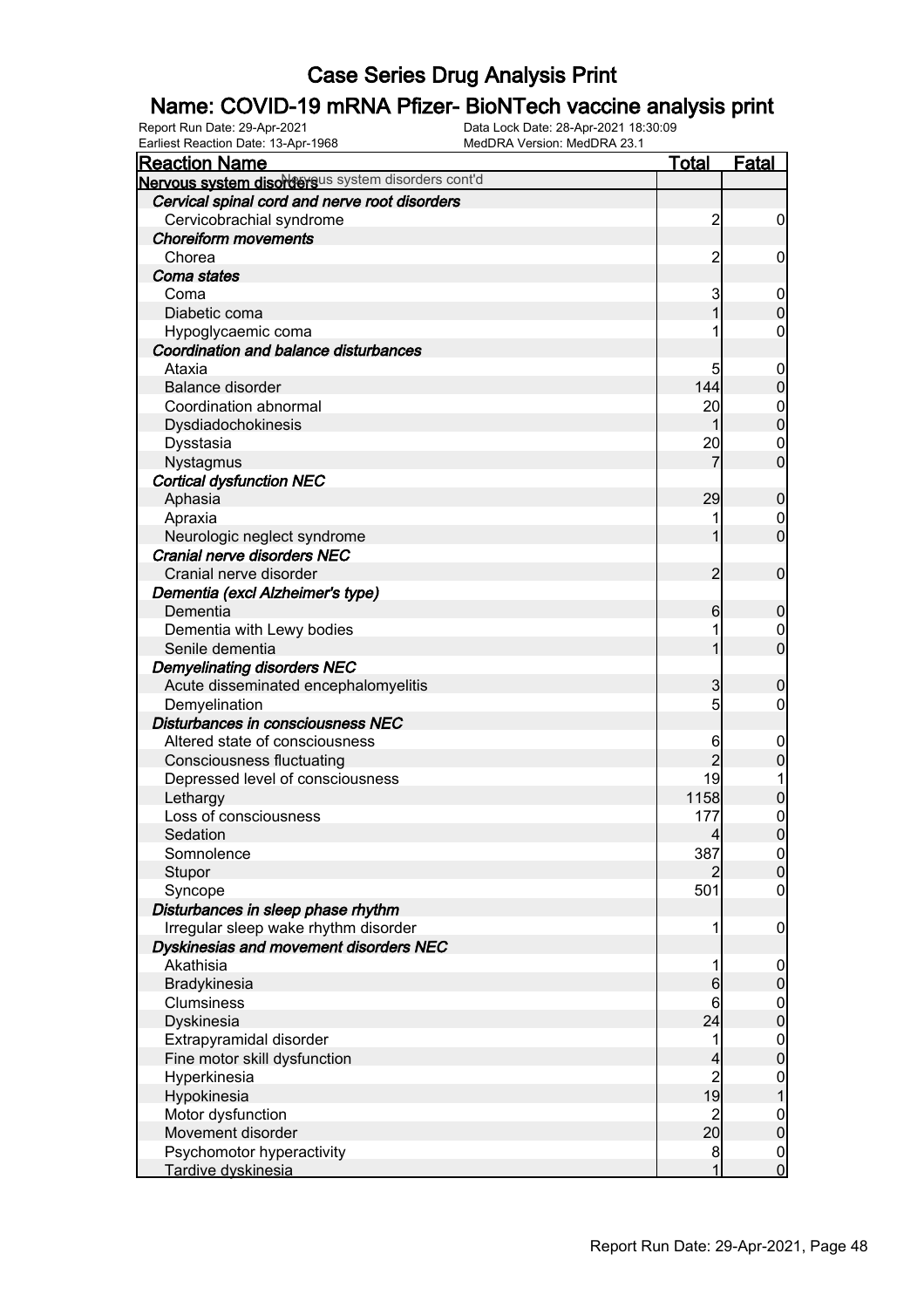#### Name: COVID-19 mRNA Pfizer- BioNTech vaccine analysis print

| <b>Reaction Name</b>                               | <u>Total</u>   | <b>Fatal</b>                     |
|----------------------------------------------------|----------------|----------------------------------|
| Nervous system disordersus system disorders cont'd |                |                                  |
| <b>Dystonias</b>                                   |                |                                  |
| Dystonia                                           | 9              | $\boldsymbol{0}$                 |
| Writer's cramp                                     | 1              | $\overline{0}$                   |
| <b>Encephalitis NEC</b>                            |                |                                  |
| Encephalitis autoimmune                            | 1              | $\mathbf{0}$                     |
| Limbic encephalitis                                | 1              | $\overline{0}$                   |
| Noninfective encephalitis                          | 1              | 0                                |
| <b>Encephalopathies NEC</b>                        |                |                                  |
| Encephalopathy                                     | 1              | $\mathbf 0$                      |
| Posterior reversible encephalopathy syndrome       | 1              | $\overline{0}$                   |
| Eye movement disorders                             |                |                                  |
| Illrd nerve disorder                               | 1              | $\mathbf 0$                      |
| Illrd nerve paralysis                              | $\overline{2}$ |                                  |
| IVth nerve paralysis                               | _<br>1         | $\begin{matrix}0\\0\end{matrix}$ |
| VIth nerve paralysis                               | 4              | $\mathbf 0$                      |
| <b>Facial cranial nerve disorders</b>              |                |                                  |
| Facial nerve disorder                              |                | $\mathbf{0}$                     |
| Facial paralysis                                   | 352            | $\overline{0}$                   |
| <b>Facial paresis</b>                              | 43             |                                  |
| Facial spasm                                       | 18             | $\begin{matrix}0\\0\end{matrix}$ |
| Generalised tonic-clonic seizures                  |                |                                  |
| Generalised tonic-clonic seizure                   | 16             | $\mathbf 0$                      |
| <b>Headaches NEC</b>                               |                |                                  |
| Cervicogenic headache                              |                | $\mathbf 0$                      |
| Cluster headache                                   | 93             |                                  |
| Cold-stimulus headache                             |                | $0\atop 0$                       |
| Drug withdrawal headache                           | 1              |                                  |
| <b>Exertional headache</b>                         | 5              | $\begin{matrix}0\\0\end{matrix}$ |
| Headache                                           | 12916          |                                  |
| Medication overuse headache                        | 2              | $0\atop 0$                       |
| New daily persistent headache                      | 4              |                                  |
| Occipital neuralgia                                | 4              | $\begin{matrix}0\\0\end{matrix}$ |
| Ophthalmoplegic migraine                           | 1              |                                  |
| Primary cough headache                             | 3              | $\begin{matrix}0\\0\end{matrix}$ |
| Primary headache associated with sexual activity   | 1              | $\overline{0}$                   |
| Sinus headache                                     | 172            | 0                                |
| <b>Tension headache</b>                            | 243            | $\overline{0}$                   |
| Thunderclap headache                               | $\overline{2}$ | $\boldsymbol{0}$                 |
| Vascular headache                                  | 7              | $\boldsymbol{0}$                 |
| Hypoglossal nerve disorders                        |                |                                  |
| Tongue paralysis                                   | 1              | $\mathbf 0$                      |
| Increased intracranial pressure disorders          |                |                                  |
| Brain oedema                                       | 1              | $\mathbf 0$                      |
| Idiopathic intracranial hypertension               | 1              | $\overline{0}$                   |
| Lumbar spinal cord and nerve root disorders        |                |                                  |
| Sciatica                                           | 25             | $\boldsymbol{0}$                 |
| Memory loss (excl dementia)                        |                |                                  |
| Amnesia                                            | 50             | $\mathbf 0$                      |
| Memory impairment                                  | 50             | $\mathbf 0$                      |
| Transient global amnesia                           | 6              | $\mathbf 0$                      |
| Mental impairment (excl dementia and memory loss)  |                |                                  |
| Cognitive disorder                                 | 32             | $\boldsymbol{0}$                 |
| Disturbance in attention                           | 115            | $\overline{0}$                   |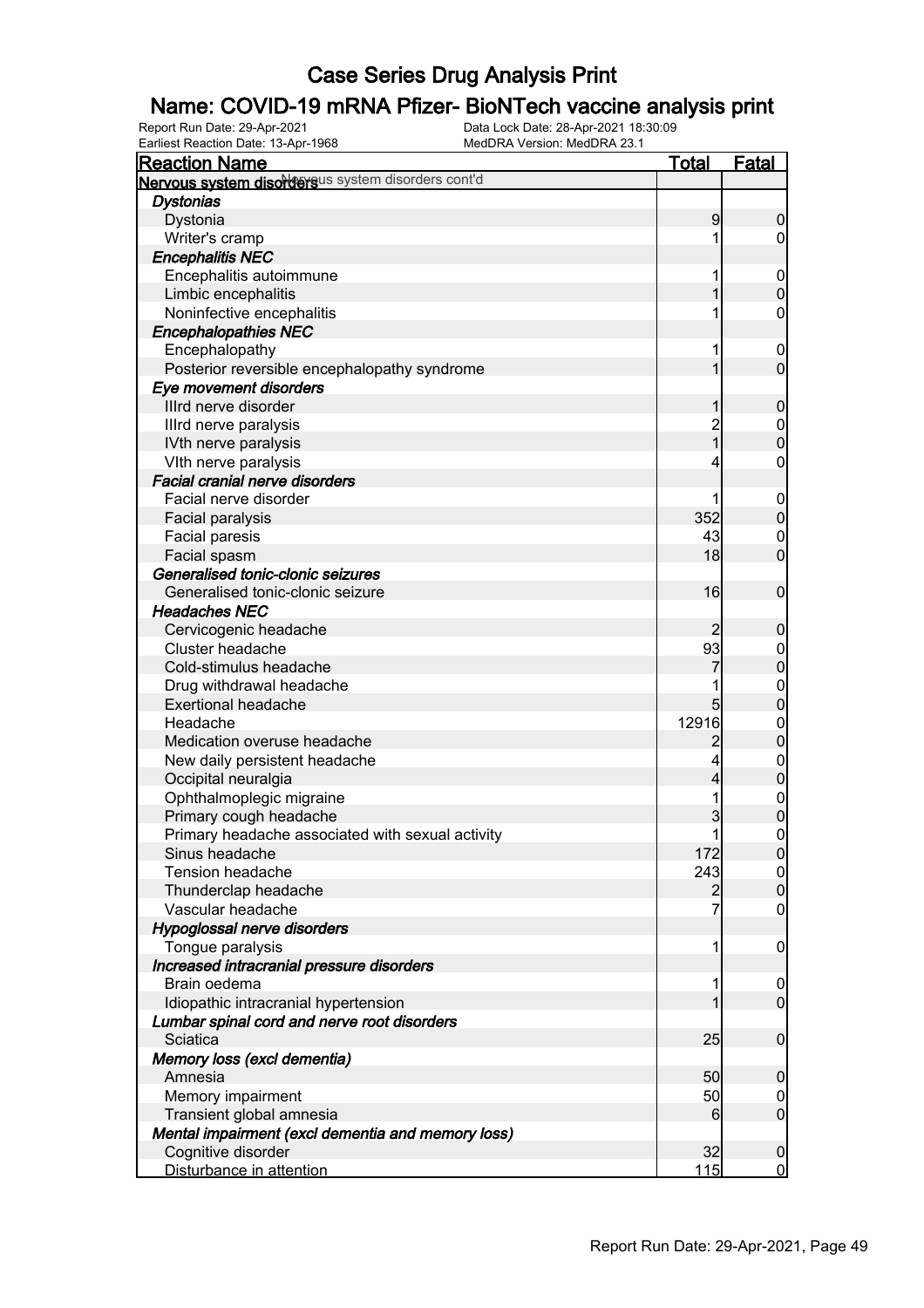# **Name: COVID-19 mRNA Pfizer- BioNTech vaccine analysis print**<br>Report Run Date: 29-Apr-2021<br>Data Lock Date: 28-Apr-2021 18:30:09

Earliest Reaction Date: 13-Apr-1968

| $\frac{1}{2}$<br><b>Reaction Name</b>                                                                                                               | <u>Total</u>                          | Fatal                                                                                                             |
|-----------------------------------------------------------------------------------------------------------------------------------------------------|---------------------------------------|-------------------------------------------------------------------------------------------------------------------|
| Nervous system disordersus system disorders cont'd                                                                                                  |                                       |                                                                                                                   |
| Mental impairment                                                                                                                                   | 14                                    | $\overline{0}$                                                                                                    |
| <b>Migraine headaches</b>                                                                                                                           |                                       |                                                                                                                   |
| Hemiplegic migraine                                                                                                                                 | 6                                     | $\boldsymbol{0}$                                                                                                  |
| Migraine                                                                                                                                            | 1112                                  | $\boldsymbol{0}$                                                                                                  |
| Migraine with aura                                                                                                                                  | 79                                    | $\mathbf 0$                                                                                                       |
| Migraine without aura                                                                                                                               | 8                                     | $\mathbf 0$                                                                                                       |
| Retinal migraine                                                                                                                                    | 14                                    | $\mathbf 0$                                                                                                       |
| Typical aura without headache                                                                                                                       | 3                                     | $\mathbf 0$                                                                                                       |
| Vestibular migraine                                                                                                                                 | 9                                     | $\mathbf 0$                                                                                                       |
| Mixed cranial nerve disorders                                                                                                                       |                                       |                                                                                                                   |
| <b>Bulbar palsy</b>                                                                                                                                 |                                       | $\mathbf 0$                                                                                                       |
| Mononeuropathies                                                                                                                                    |                                       |                                                                                                                   |
| Carpal tunnel syndrome                                                                                                                              |                                       | $\boldsymbol{0}$                                                                                                  |
| Mononeuropathy                                                                                                                                      |                                       | $\mathbf 0$                                                                                                       |
| Nerve compression                                                                                                                                   |                                       | $\mathbf 0$                                                                                                       |
| Peroneal nerve palsy                                                                                                                                |                                       | $\boldsymbol{0}$                                                                                                  |
| Sciatic nerve neuropathy                                                                                                                            |                                       | $\overline{0}$                                                                                                    |
| Ulnar neuritis                                                                                                                                      |                                       | 0                                                                                                                 |
| Multiple sclerosis acute and progressive                                                                                                            |                                       |                                                                                                                   |
| Multiple sclerosis                                                                                                                                  | 13                                    | $\boldsymbol{0}$                                                                                                  |
| Multiple sclerosis relapse                                                                                                                          | 12                                    | $\mathbf 0$                                                                                                       |
| Tumefactive multiple sclerosis                                                                                                                      |                                       |                                                                                                                   |
| Muscle tone abnormal                                                                                                                                |                                       |                                                                                                                   |
| Hypotonia                                                                                                                                           | 6                                     | $\mathbf 0$                                                                                                       |
| Muscle tone disorder                                                                                                                                |                                       | $\mathbf 0$                                                                                                       |
| Serotonin syndrome                                                                                                                                  |                                       | $\boldsymbol{0}$                                                                                                  |
| Stiff leg syndrome                                                                                                                                  |                                       | $\overline{0}$                                                                                                    |
| Myelitis (incl infective)                                                                                                                           |                                       |                                                                                                                   |
| Myelitis transverse                                                                                                                                 | 17                                    | $\mathbf 0$                                                                                                       |
| Narcolepsy and hypersomnia                                                                                                                          |                                       |                                                                                                                   |
|                                                                                                                                                     |                                       | $\boldsymbol{0}$                                                                                                  |
| Cataplexy                                                                                                                                           | 41                                    |                                                                                                                   |
| Hypersomnia<br>Narcolepsy                                                                                                                           | 2                                     | $\boldsymbol{0}$<br>$\overline{0}$                                                                                |
| Nervous system disorders NEC                                                                                                                        |                                       |                                                                                                                   |
| Nervous system disorder                                                                                                                             | $\overline{4}$                        | $\boldsymbol{0}$                                                                                                  |
| Neurologic visual problems NEC                                                                                                                      |                                       |                                                                                                                   |
| Hemianopia                                                                                                                                          |                                       | 0                                                                                                                 |
| Hemianopia homonymous                                                                                                                               |                                       |                                                                                                                   |
| <b>Tunnel vision</b>                                                                                                                                | 5                                     | $\overline{0}$<br>$\mathbf 0$                                                                                     |
| Visual field defect                                                                                                                                 |                                       |                                                                                                                   |
|                                                                                                                                                     |                                       | $\mathbf 0$                                                                                                       |
| Neurological signs and symptoms NEC<br><b>Dizziness</b>                                                                                             |                                       |                                                                                                                   |
| Dizziness exertional                                                                                                                                | 3917                                  | $\mathbf 0$<br>$\pmb{0}$                                                                                          |
|                                                                                                                                                     | 20                                    |                                                                                                                   |
| Dizziness postural                                                                                                                                  | 362                                   | $\mathbf 0$<br>$\mathbf 0$                                                                                        |
| Drooling                                                                                                                                            | 8                                     |                                                                                                                   |
| Fontanelle bulging                                                                                                                                  |                                       | $\boldsymbol{0}$                                                                                                  |
|                                                                                                                                                     |                                       |                                                                                                                   |
|                                                                                                                                                     |                                       |                                                                                                                   |
|                                                                                                                                                     |                                       |                                                                                                                   |
|                                                                                                                                                     |                                       |                                                                                                                   |
|                                                                                                                                                     |                                       |                                                                                                                   |
|                                                                                                                                                     |                                       |                                                                                                                   |
| Head discomfort<br>Hyporesponsive to stimuli<br>Inability to crawl<br>Infant irritability<br>Myoclonus<br>Neurological symptom<br>Patient elopement | 105<br>$\overline{2}$<br>9<br>21<br>1 | $\mathbf 0$<br>$\boldsymbol{0}$<br>$\mathbf 0$<br>$\overline{0}$<br>$\pmb{0}$<br>$\overline{0}$<br>$\overline{0}$ |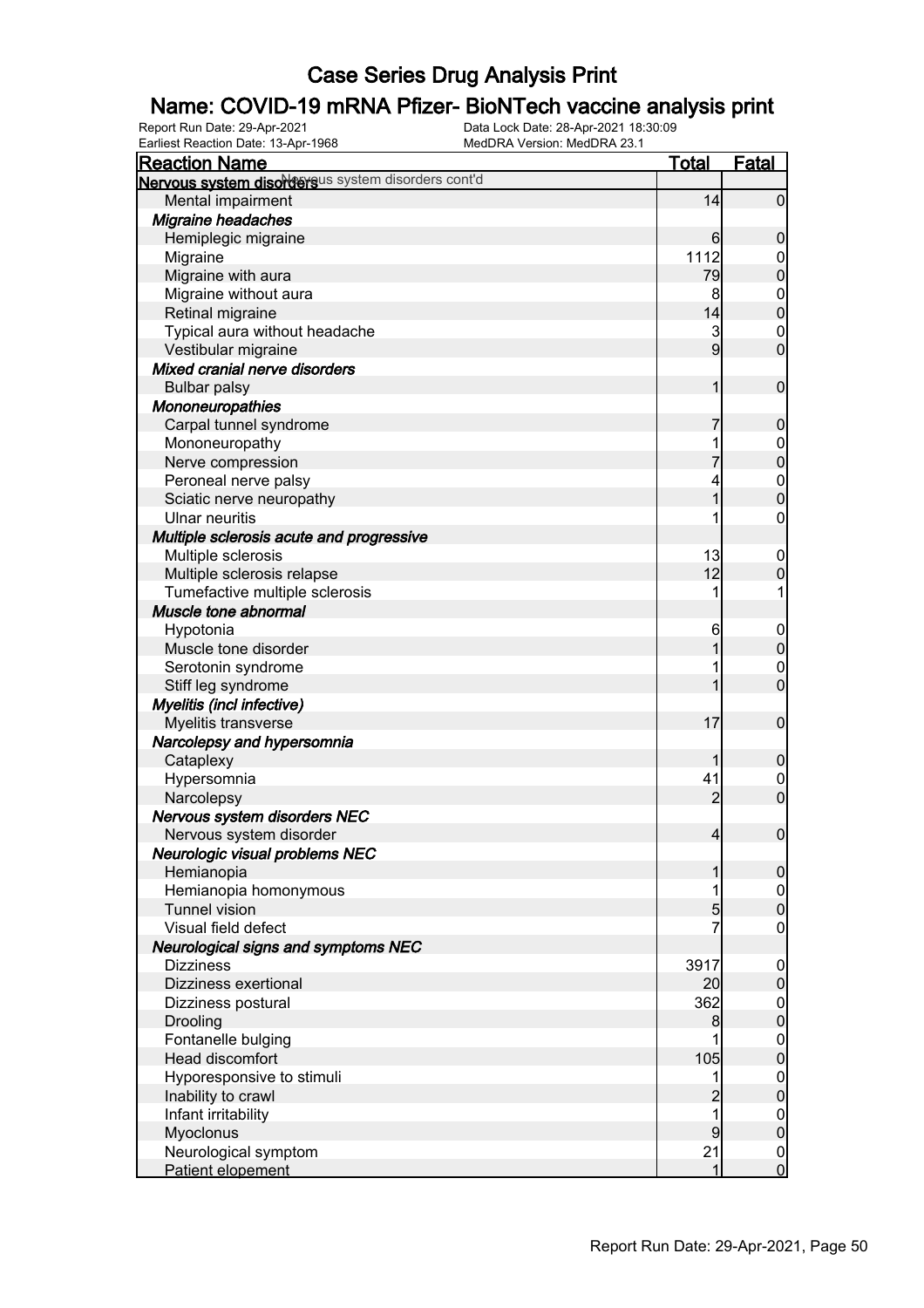# **Name: COVID-19 mRNA Pfizer- BioNTech vaccine analysis print**<br>Report Run Date: 29-Apr-2021<br>Data Lock Date: 28-Apr-2021 18:30:09

Earliest Reaction Date: 13-Apr-1968

| <b>Properties Pate:</b> 10 Mpi<br><b>Reaction Name</b> | <u>Total</u>    | <b>Fatal</b>     |
|--------------------------------------------------------|-----------------|------------------|
| Nervous system disordersus system disorders cont'd     |                 |                  |
| Persistent postural-perceptual dizziness               | 6               | $\boldsymbol{0}$ |
| Presyncope                                             | 223             | $\mathbf 0$      |
| Slow response to stimuli                               | $\overline{c}$  | 0                |
| Tongue biting                                          | 1               | $\mathbf 0$      |
| Unresponsive to stimuli                                | 23              |                  |
| Neuromuscular disorders NEC                            |                 |                  |
| Muscle contractions involuntary                        | 9               | $\mathbf 0$      |
| Muscle spasticity                                      | $6 \,$          | $\mathbf 0$      |
| Neuromuscular pain                                     | $\overline{c}$  | $\mathbf 0$      |
| Neuromuscular junction dysfunction                     |                 |                  |
| Myasthenia gravis                                      | 5               | $\boldsymbol{0}$ |
| Myasthenia gravis crisis                               | $\overline{2}$  | $\mathbf 0$      |
| <b>Olfactory nerve disorders</b>                       |                 |                  |
| Anosmia                                                | 101             | $\boldsymbol{0}$ |
| Hyposmia                                               |                 | $\boldsymbol{0}$ |
| Parosmia                                               | 101             | $\mathbf 0$      |
|                                                        |                 |                  |
| <b>Optic nerve disorders NEC</b>                       | 9               | $\mathbf 0$      |
| Optic neuritis                                         |                 |                  |
| Paraesthesias and dysaesthesias                        |                 |                  |
| Burning feet syndrome                                  | 2               | $\boldsymbol{0}$ |
| <b>Burning sensation</b>                               | 188             | $\mathbf 0$      |
| Dysaesthesia                                           | 4               | $\overline{0}$   |
| Formication                                            | 17              | $\mathbf{0}$     |
| Hand-arm vibration syndrome                            | $\overline{c}$  | $\overline{0}$   |
| Hemiparaesthesia                                       |                 | $\boldsymbol{0}$ |
| Hyperaesthesia                                         | 42              | $\overline{0}$   |
| Hypoaesthesia                                          | 956             | $\boldsymbol{0}$ |
| Paraesthesia                                           | 1402            | $\mathbf 0$      |
| Reversed hot-cold sensation                            |                 | $\mathbf 0$      |
| Synaesthesia                                           |                 | $\overline{0}$   |
| Paralysis and paresis (excl cranial nerve)             |                 |                  |
| Diplegia                                               | 4               |                  |
| Hemiparesis                                            | 20              | $\boldsymbol{0}$ |
| Hemiplegia                                             | 13              | $\overline{0}$   |
| Locked-in syndrome                                     | 1               | $\mathbf 0$      |
| Monoparesis                                            | 27              | 0                |
| Monoplegia                                             | 23              | 0                |
| Paralysis                                              | 41              | $\overline{0}$   |
| Paraparesis                                            | 1               | $\boldsymbol{0}$ |
| Paresis                                                | $\overline{3}$  | $\overline{0}$   |
| Parkinson's disease and parkinsonism                   |                 |                  |
| Freezing phenomenon                                    | $6\phantom{.0}$ | $\boldsymbol{0}$ |
| Parkinson's disease                                    | 3               | $\boldsymbol{0}$ |
| Parkinsonian gait                                      | 1               | $\mathbf 0$      |
| Parkinsonism                                           | 4               | $\boldsymbol{0}$ |
| Reduced facial expression                              | $\overline{2}$  | $\overline{0}$   |
| Partial complex seizures                               |                 |                  |
| Dreamy state                                           | $\overline{2}$  | $\boldsymbol{0}$ |
| Focal dyscognitive seizures                            |                 | $\mathbf 0$      |
| Temporal lobe epilepsy                                 |                 | $\boldsymbol{0}$ |
| Peripheral neuropathies NEC                            |                 |                  |
| <b>Neuritis</b>                                        | $\mathbf{3}$    | $\mathbf 0$      |
| Neuropathy peripheral                                  | 44              | $\overline{0}$   |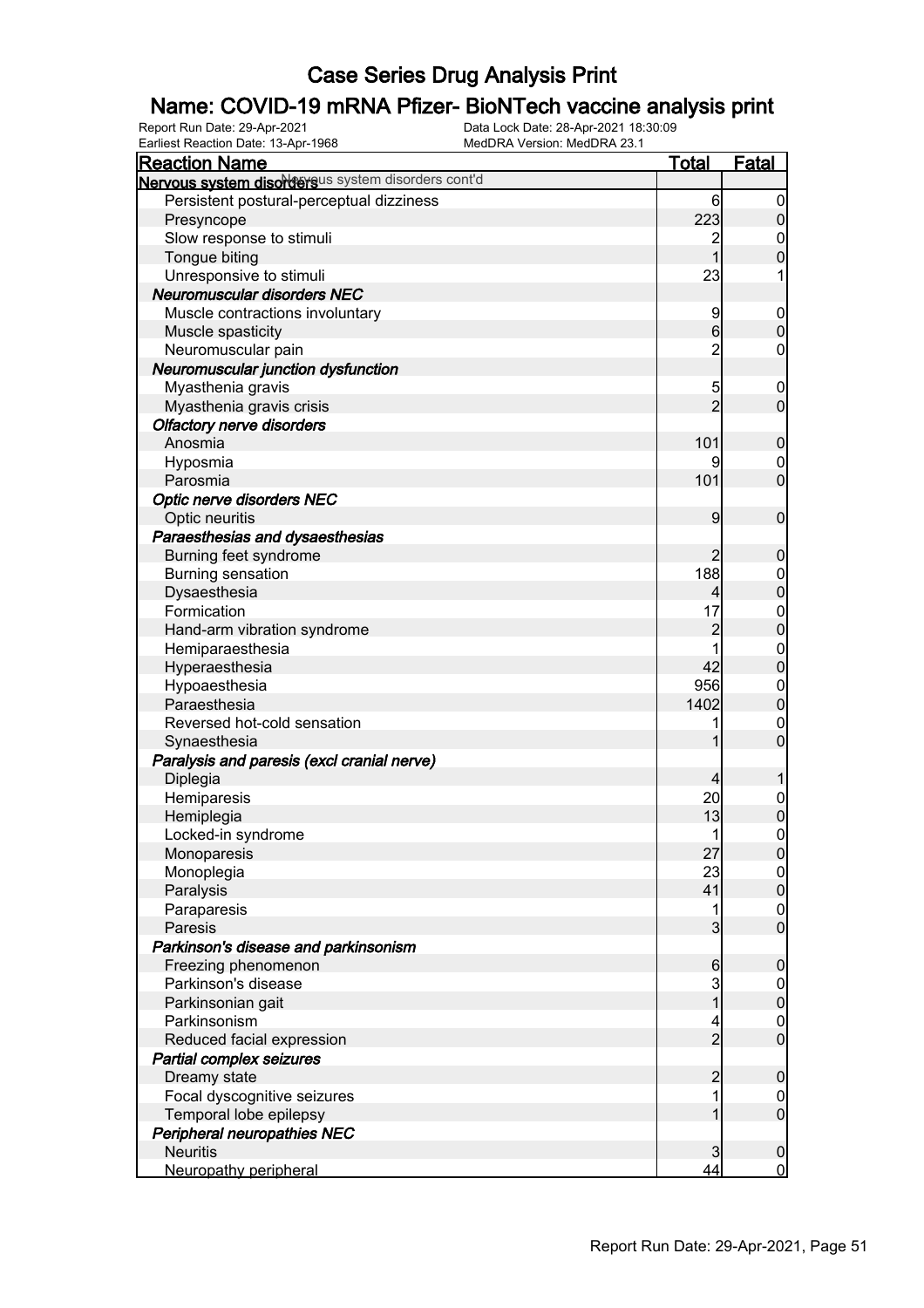# **Name: COVID-19 mRNA Pfizer- BioNTech vaccine analysis print**<br>Report Run Date: 29-Apr-2021<br>Data Lock Date: 28-Apr-2021 18:30:09

Earliest Reaction Date: 13-Apr-1968

| $\frac{1}{2}$<br><b>Reaction Name</b>              | <u>Total</u>    | <b>Fatal</b>     |
|----------------------------------------------------|-----------------|------------------|
| Nervous system disordersus system disorders cont'd |                 |                  |
| Peripheral sensory neuropathy                      | $5\overline{)}$ | $\overline{0}$   |
| Seizures and seizure disorders NEC                 |                 |                  |
| Atonic seizures                                    | 4               | $\boldsymbol{0}$ |
| Clonic convulsion                                  |                 | $\mathbf 0$      |
| Epilepsy                                           | 70              | $\mathbf 0$      |
| Epileptic aura                                     |                 | $\boldsymbol{0}$ |
| Epileptic encephalopathy                           | 2<br>1          | $\mathbf 0$      |
| Febrile convulsion                                 |                 | $\boldsymbol{0}$ |
| Partial seizures                                   |                 | $\overline{0}$   |
| Post stroke seizure                                |                 | $\boldsymbol{0}$ |
| Psychogenic seizure                                | 5               | $\mathbf 0$      |
| Seizure                                            | 199             | $\boldsymbol{0}$ |
| Seizure anoxic                                     |                 | $\overline{0}$   |
| Seizure cluster                                    |                 | $\boldsymbol{0}$ |
| Seizure like phenomena                             |                 | $\overline{0}$   |
| Status epilepticus                                 | 19              | $\boldsymbol{0}$ |
| Tonic clonic movements                             | $\overline{c}$  | $\mathbf 0$      |
| Tonic convulsion                                   | 9               | 0                |
| <b>Sensory abnormalities NEC</b>                   |                 |                  |
| Ageusia                                            | 221             | $\mathbf 0$      |
| Allodynia                                          | 8               | $\mathbf 0$      |
| Aura                                               |                 | $\mathbf 0$      |
| Dysgeusia                                          | 580             | $\mathbf 0$      |
| Hypergeusia                                        |                 | $\boldsymbol{0}$ |
| Hypogeusia                                         |                 | $\mathbf 0$      |
| Loss of proprioception                             |                 | $\boldsymbol{0}$ |
| Neuralgia                                          | 197             | $\mathbf 0$      |
| Phantom limb syndrome                              | 3               | $\boldsymbol{0}$ |
| Post herpetic neuralgia                            | 8               | $\pmb{0}$        |
| Restless legs syndrome                             | 42              | $\boldsymbol{0}$ |
| Sensory disturbance                                | 30              | $\pmb{0}$        |
| Sensory loss                                       | 25              | $\boldsymbol{0}$ |
| Taste disorder                                     | 127             | $\pmb{0}$        |
| Visual perseveration                               |                 | $\boldsymbol{0}$ |
| <b>Sleep disturbances NEC</b>                      |                 |                  |
| Poor quality sleep                                 | 82              | 0                |
| Sleep deficit                                      | 2               | $\overline{0}$   |
| Sudden onset of sleep                              |                 | 0                |
| Speech and language abnormalities                  |                 |                  |
| Dysarthria                                         | 70              | $\mathbf 0$      |
| Incoherent                                         | 3               | $\boldsymbol{0}$ |
| Repetitive speech                                  |                 | $\overline{0}$   |
| Slow speech                                        | 3               | $\overline{0}$   |
| Speech disorder                                    | 14              | $\boldsymbol{0}$ |
| Spinal cord and nerve root disorders NEC           |                 |                  |
| Radiculitis brachial                               |                 | $\mathbf 0$      |
| Radiculopathy                                      | $\frac{2}{3}$   | $\overline{0}$   |
| <b>Structural brain disorders NEC</b>              |                 |                  |
| Brain injury                                       | $\overline{2}$  | $\overline{c}$   |
| Hyperintensity in brain deep nuclei                | $\overline{c}$  | $\boldsymbol{0}$ |
| Transient cerebrovascular events                   |                 |                  |
| Transient ischaemic attack                         | 68              | $\overline{0}$   |
| <u>Tremor (excl congenital)</u>                    |                 |                  |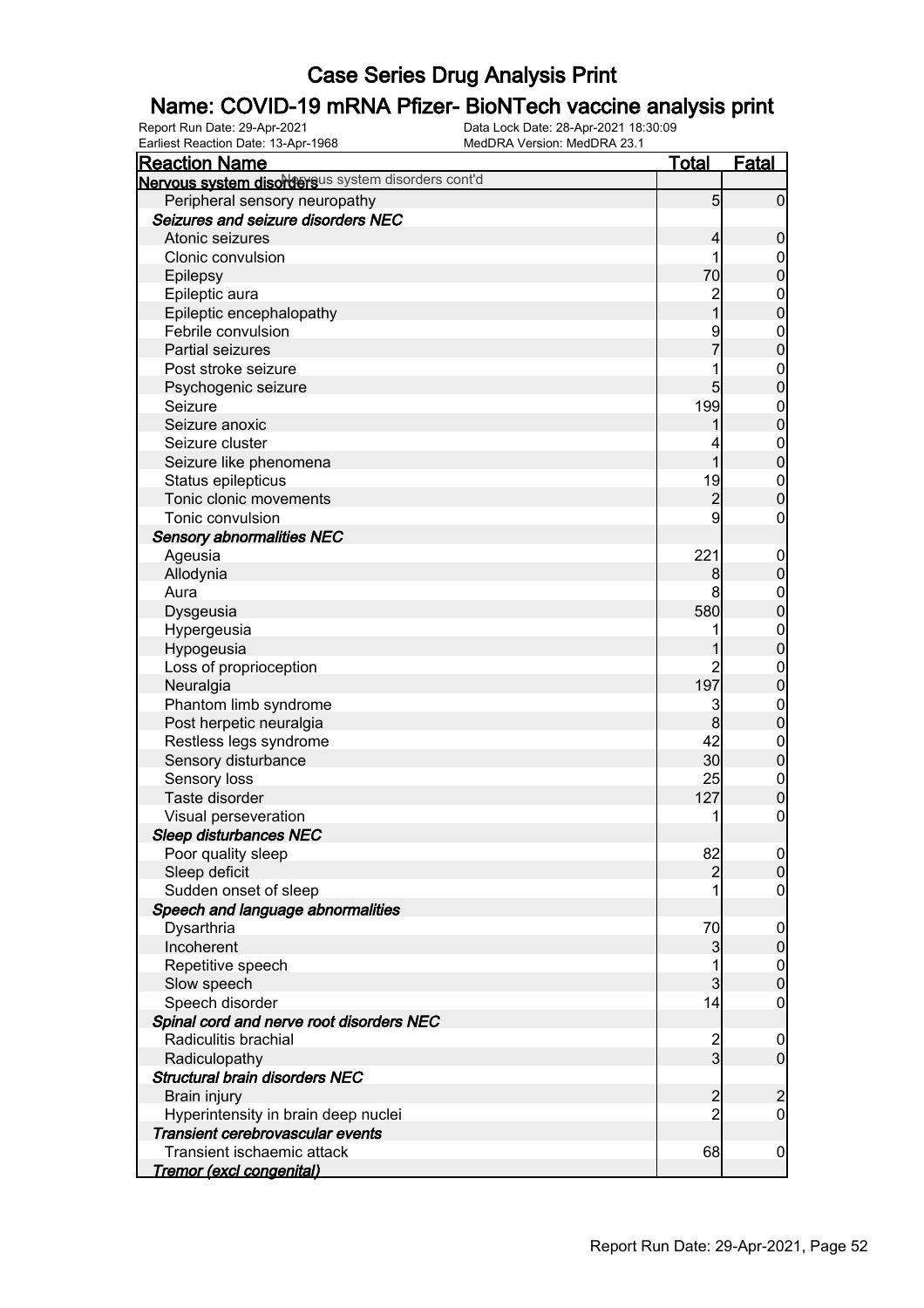#### Name: COVID-19 mRNA Pfizer- BioNTech vaccine analysis print

| <b>Reaction Name</b>                               | Total | Fatal |
|----------------------------------------------------|-------|-------|
| Nervous system disordersus system disorders cont'd |       |       |
| <b>Essential tremor</b>                            |       |       |
| <b>Head titubation</b>                             |       |       |
| Resting tremor                                     |       |       |
| Tremor                                             | 707   |       |
| <b>Trigeminal disorders</b>                        |       |       |
| Facial neuralgia                                   | 10    |       |
| Numb chin syndrome                                 |       |       |
| Trigeminal nerve disorder                          |       |       |
| Trigeminal neuralgia                               | 23    |       |
| <b>Vertigos NEC</b>                                |       |       |
| Vertigo CNS origin                                 |       |       |
| Nervous system disorders SOC TOTAL                 | 28920 | 36    |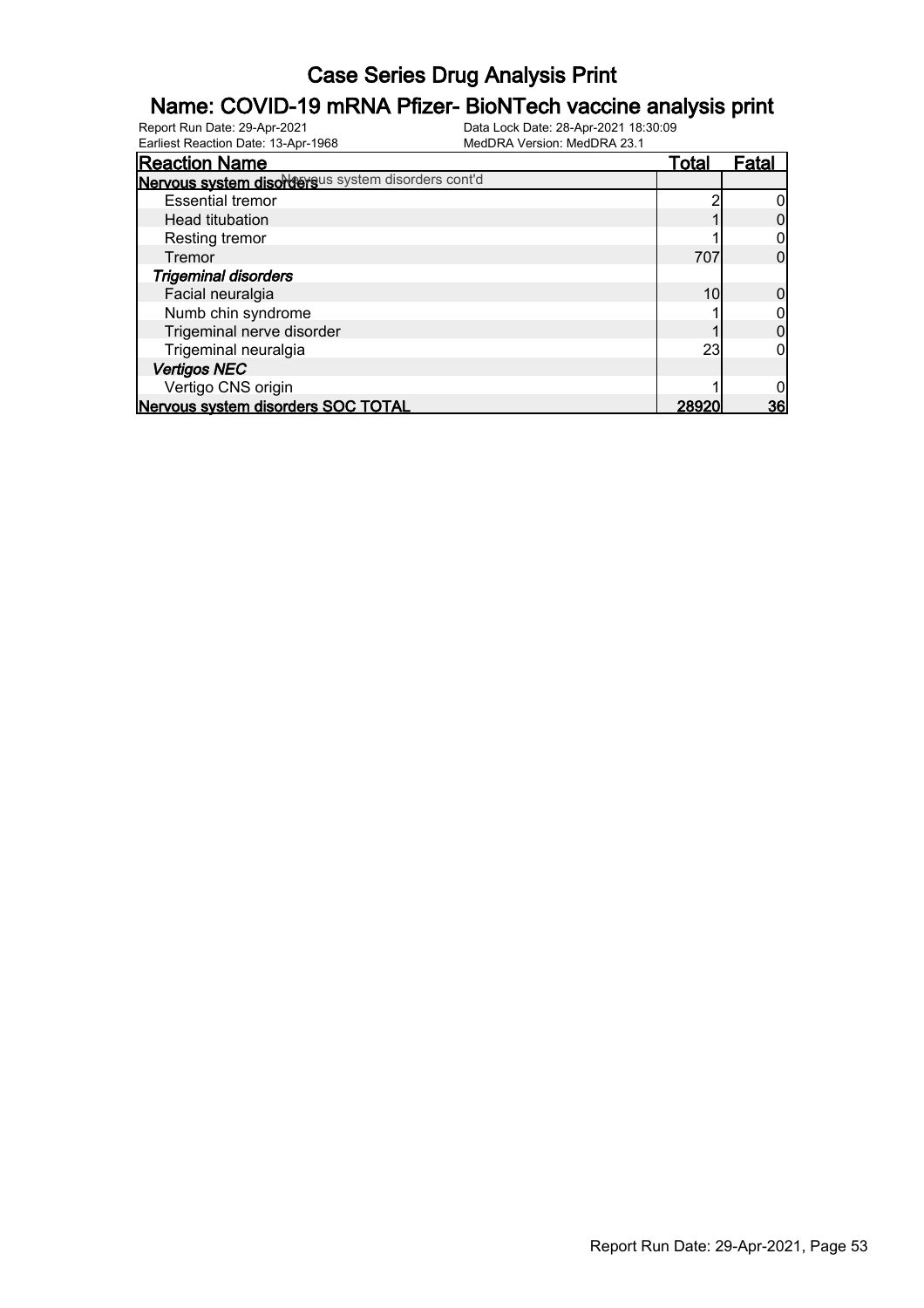# **Name: COVID-19 mRNA Pfizer- BioNTech vaccine analysis print**<br>Report Run Date: 29-Apr-2021<br>Data Lock Date: 28-Apr-2021 18:30:09

Earliest Reaction Date: 13-Apr-1968

| <b>Reaction Name</b>                              | Total          | Fatal          |
|---------------------------------------------------|----------------|----------------|
| <b>Pregnancy conditions</b>                       |                |                |
| Abortions not specified as induced or spontaneous |                |                |
| Abortion missed                                   | 2              | $\overline{0}$ |
| <b>Abortions spontaneous</b>                      |                |                |
| Abortion spontaneous                              | 60             | $\overline{c}$ |
| Gestational age and weight conditions             |                |                |
| Premature baby                                    |                |                |
| Labour onset and length abnormalities             |                |                |
| Premature delivery                                |                | $\Omega$       |
| Premature labour                                  |                | 0              |
| <b>Maternal complications of pregnancy NEC</b>    |                |                |
| Morning sickness                                  | 6              | 0              |
| Preterm premature rupture of membranes            |                | $\overline{0}$ |
| Normal pregnancy, labour and delivery             |                |                |
| Pregnancy                                         | 10             | $\mathbf 0$    |
| Pregnancy complicated by maternal disorders       |                |                |
| <b>Gestational diabetes</b>                       | 2              | $\mathbf{0}$   |
| Stillbirth and foetal death                       |                |                |
| Foetal death                                      | $\overline{c}$ | 0              |
| <b>Stillbirth</b>                                 |                | 0              |
| Unintended pregnancies                            |                |                |
| Pregnancy after post coital contraception         |                |                |
| Pregnancy with contraceptive device               |                |                |
| Pregnancy with implant contraceptive              |                |                |
| Unintended pregnancy                              |                |                |
| <b>Pregnancy conditions SOC TOTAL</b>             | 94             | 3              |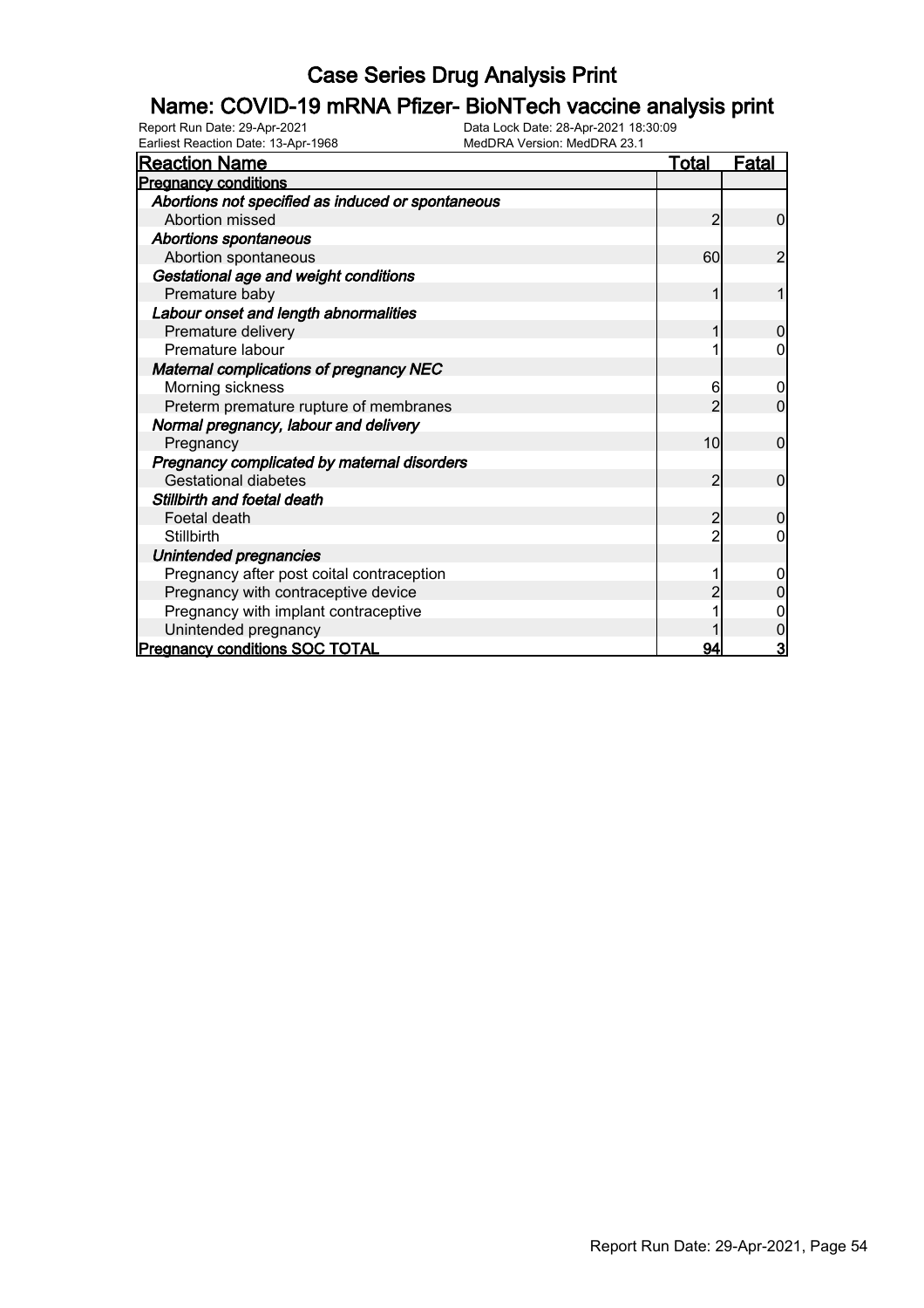# **Name: COVID-19 mRNA Pfizer- BioNTech vaccine analysis print**<br>Report Run Date: 29-Apr-2021<br>Data Lock Date: 28-Apr-2021 18:30:09

Earliest Reaction Date: 13-Apr-1968

| <b>Reaction Name</b>                              | <b>Total</b> | Fatal |
|---------------------------------------------------|--------------|-------|
| <b>Device issues NEC</b>                          |              |       |
| Device issue                                      |              | 0     |
| <b>Device malfunction events NEC</b>              |              |       |
| Device infusion issue                             |              |       |
| Device pacing issue                               |              |       |
| Device stimulation issue                          |              |       |
| Oversensing                                       | 11           |       |
| Thrombosis in device                              | 3            | 0     |
| Device physical property and chemical issues      |              |       |
| Device kink                                       |              | 0     |
| Needle issue                                      |              |       |
| <b>Product contamination and sterility issues</b> |              |       |
| Product contamination                             |              |       |
| <b>Product physical issues</b>                    |              |       |
| Liquid product physical issue                     |              |       |
| Product odour abnormal                            |              |       |
| Product physical issue                            |              |       |
| Product taste abnormal                            |              |       |
| <b>Product quality issues NEC</b>                 |              |       |
| Product origin unknown                            |              |       |
| null SOC TOTAL                                    | 36           | 0     |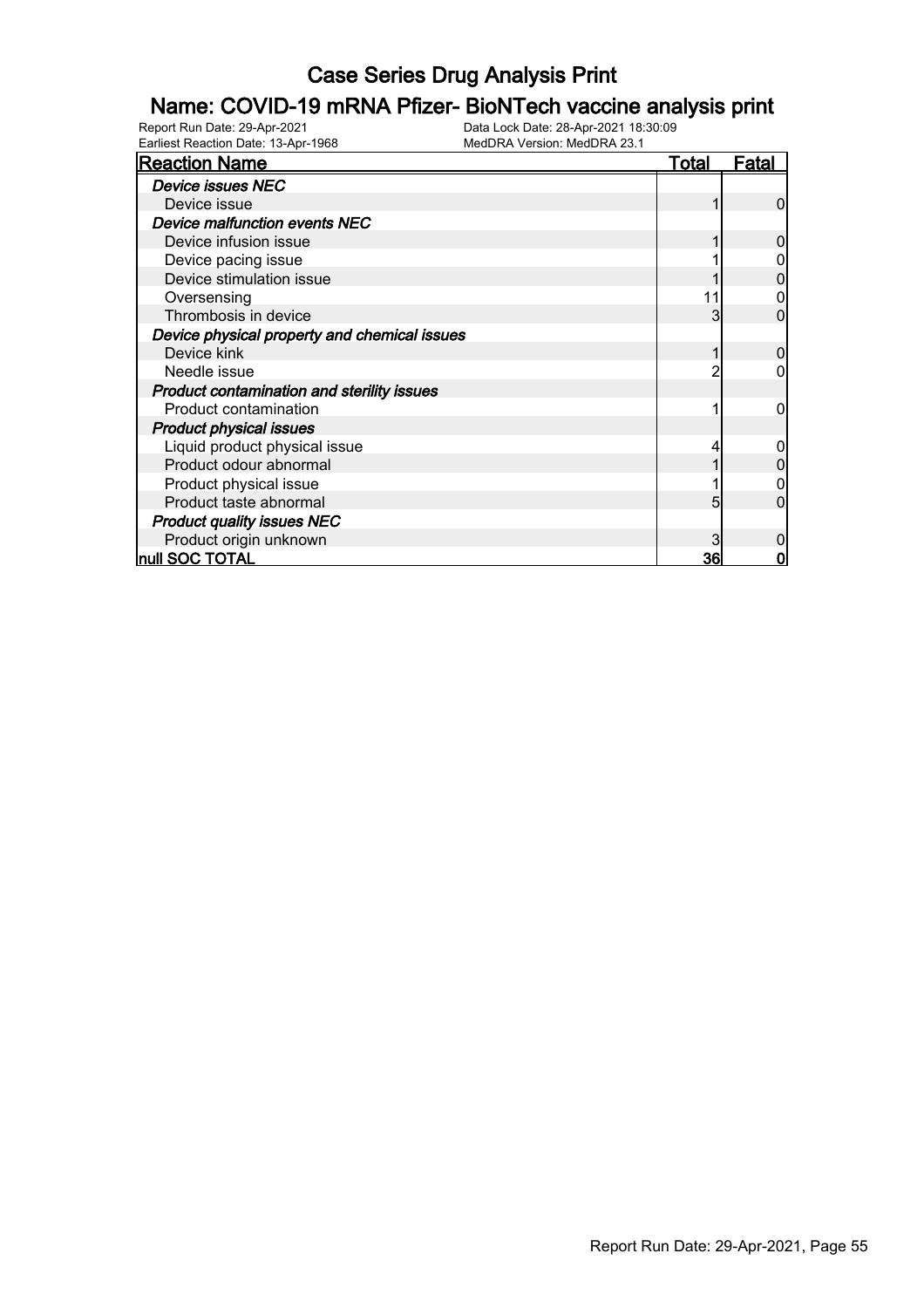# **Name: COVID-19 mRNA Pfizer- BioNTech vaccine analysis print**<br>Report Run Date: 29-Apr-2021<br>Data Lock Date: 28-Apr-2021 18:30:09

Earliest Reaction Date: 13-Apr-1968

| <b>Reaction Name</b>                                   | <u>Total</u>   | Fatal            |
|--------------------------------------------------------|----------------|------------------|
| <b>Psychiatric disorders</b>                           |                |                  |
| <b>Abnormal behaviour NEC</b>                          |                |                  |
| Abnormal behaviour                                     | 4              | $\overline{0}$   |
| Behaviour disorder                                     |                | 0                |
| Staring                                                | $\overline{2}$ | $\overline{0}$   |
| <b>Adjustment disorders</b>                            |                |                  |
| Adjustment disorder with depressed mood                |                | $\mathbf 0$      |
| <b>Affect alterations NEC</b>                          |                |                  |
| <b>Affect lability</b>                                 | 2              | $\mathbf 0$      |
| Constricted affect                                     |                | $\boldsymbol{0}$ |
| Flat affect                                            | 4              | $\mathbf 0$      |
| Inappropriate affect                                   | $\overline{c}$ | 0                |
| <b>Amnestic symptoms</b>                               |                |                  |
| Paramnesia                                             | $\overline{c}$ | $\mathbf 0$      |
| <b>Anxiety symptoms</b>                                |                |                  |
| Agitation                                              | 37             | $\mathbf 0$      |
| Anxiety                                                | 223            | $\boldsymbol{0}$ |
| Immunisation anxiety related reaction                  |                | $\boldsymbol{0}$ |
| Nervousness                                            | 87             | $\mathbf 0$      |
| <b>Stress</b>                                          | 13             | $\mathbf 0$      |
| Tension                                                | 16             | $\overline{0}$   |
| Attention deficit and disruptive behaviour disorders   |                |                  |
| Attention deficit hyperactivity disorder               | $\overline{2}$ | $\mathbf 0$      |
| <b>Behaviour and socialisation disturbances</b>        |                |                  |
| Aggression                                             | 4              | $\boldsymbol{0}$ |
| Aversion                                               |                | $\boldsymbol{0}$ |
| Indifference                                           | 4              | $\mathbf 0$      |
| Paranoia                                               | 8              | $\boldsymbol{0}$ |
| Personality change                                     | $\overline{2}$ | $\overline{0}$   |
| Social avoidant behaviour                              | $\overline{c}$ | $\mathbf 0$      |
| Soliloquy                                              | 1              | $\overline{0}$   |
| Suspiciousness                                         |                | 0                |
| <b>Bipolar disorders</b>                               |                |                  |
| Bipolar I disorder                                     |                | $\mathbf 0$      |
| Bipolar disorder                                       |                | $\overline{0}$   |
| Cognitive and attention disorders and disturbances NEC |                |                  |
| Daydreaming                                            | $\overline{2}$ | 0                |
| Mental fatigue                                         | 81             | $\overline{0}$   |
| <b>Communications disorders</b>                        |                |                  |
| Communication disorder                                 | 4              | $\overline{0}$   |
| Mutism                                                 | 1              | $\overline{0}$   |
| Confusion and disorientation                           |                |                  |
| Confusional state                                      | 360            | $\mathbf 0$      |
| Disorientation                                         | 110            | $\boldsymbol{0}$ |
| Decreased physical activity levels                     |                |                  |
| Catatonia                                              | 1              | $\boldsymbol{0}$ |
| Deliria                                                |                |                  |
| Delirium                                               | 55             | $\mathbf 0$      |
| <b>Delusional symptoms</b>                             |                |                  |
| Delusion                                               | 4              | $\mathbf 0$      |
| Depressive disorders                                   |                |                  |
| Agitated depression                                    |                | $\overline{0}$   |
| Depression                                             | 83             | $\overline{0}$   |
| Depression suicidal                                    | $\overline{2}$ | $\overline{0}$   |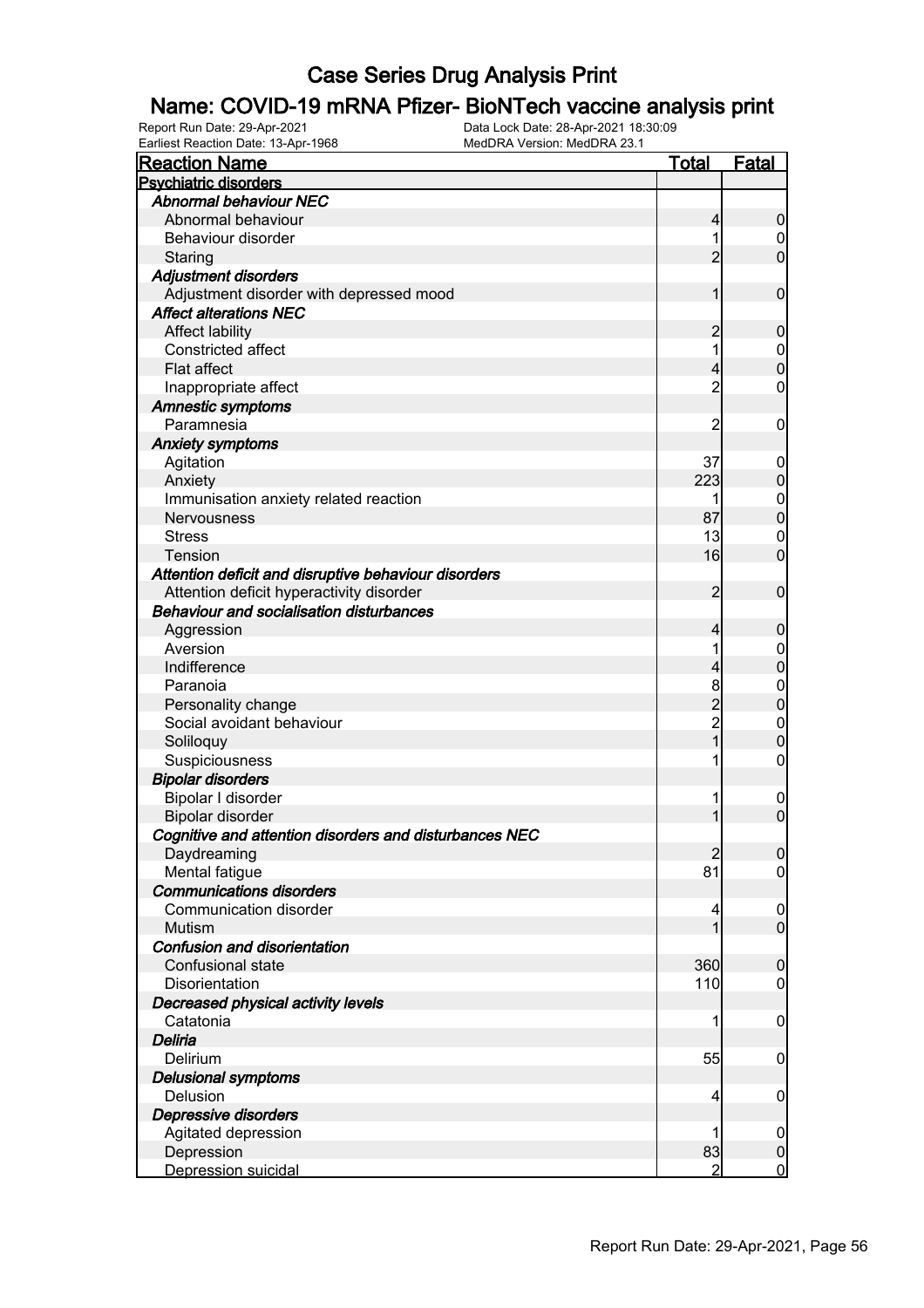#### Name: COVID-19 mRNA Pfizer- BioNTech vaccine analysis print

| Earliest Reaction Date: 13-Apr-1968                     | MedDRA Version: MedDRA 23.1 |                             |
|---------------------------------------------------------|-----------------------------|-----------------------------|
| <b>Reaction Name</b>                                    | <u>Total</u>                | <b>Fatal</b>                |
| Psychiatric disorders Psychiatric disorders cont'd      |                             |                             |
| Major depression                                        | 3                           | $\overline{0}$              |
| Perinatal depression                                    |                             | 1<br>$\overline{0}$         |
| <b>Dissociative states</b>                              |                             |                             |
| Depersonalisation/derealisation disorder                | 3                           | $\mathbf 0$                 |
| Dissociation                                            | 8                           | $\pmb{0}$                   |
| Dissociative amnesia                                    |                             | 1<br>$\mathbf 0$            |
| Dissociative disorder                                   |                             | $\overline{0}$<br>1         |
| Disturbances in initiating and maintaining sleep        |                             |                             |
| Initial insomnia                                        | 6                           | $\mathbf 0$                 |
| Insomnia                                                | 442                         | $\overline{0}$              |
| Middle insomnia                                         | 11                          | $\pmb{0}$                   |
| Terminal insomnia                                       |                             | 5<br>$\mathbf 0$            |
| <b>Dyssomnias</b>                                       |                             |                             |
| Dyssomnia                                               |                             | 1<br>$\mathbf 0$            |
| <b>Eating disorders NEC</b>                             |                             |                             |
| Bulimia nervosa                                         |                             | 1<br>$\mathbf 0$            |
| Eating disorder                                         | 5                           | $\boldsymbol{0}$            |
| Selective eating disorder                               |                             | 1<br>$\mathbf 0$            |
| <b>Emotional and mood disturbances NEC</b>              |                             |                             |
| Anger                                                   | 5                           | $\mathbf 0$                 |
| Dysphoria                                               |                             | $\overline{2}$<br>$\pmb{0}$ |
| <b>Emotional disorder</b>                               | 13                          | $\boldsymbol{0}$            |
| <b>Emotional distress</b>                               | 9                           | $\mathbf 0$                 |
| Euphoric mood                                           | 13                          | $\boldsymbol{0}$            |
| Irritability                                            | 68                          | $\mathbf 0$                 |
| Mood altered                                            | 17                          | $\mathbf 0$                 |
| <b>Factitious disorders</b>                             |                             |                             |
| Factitious disorder                                     |                             | 1<br>$\mathbf 0$            |
| Fear symptoms and phobic disorders (incl social phobia) |                             |                             |
| Fear                                                    |                             | $\mathbf 0$                 |
| Fear of falling                                         | 2<br>2                      | $\pmb{0}$                   |
| Osmophobia                                              |                             | 1<br>$\boldsymbol{0}$       |
| Phobia                                                  |                             | $\mathbf 0$<br>1            |
| Phonophobia                                             |                             | $\mathbf 0$<br>1            |
| Social fear                                             |                             | $\Omega$<br>$\mathbf{1}$    |
| <b>Fluctuating mood symptoms</b>                        |                             |                             |
| Mood swings                                             | 11                          | $\mathbf 0$                 |
| Hallucinations (excl sleep-related)                     |                             |                             |
| Hallucination                                           | 89                          | $\boldsymbol{0}$            |
| Hallucination, auditory                                 | 6                           | 0                           |
| Hallucination, olfactory                                | 4                           | $\mathsf{O}\xspace$         |
| Hallucination, tactile                                  |                             | 1<br>0                      |
| Hallucination, visual                                   | 9                           | $\mathbf 0$                 |
| Hallucinations, mixed                                   |                             | 0                           |
| Increased physical activity levels                      |                             |                             |
| <b>Restlessness</b>                                     | 54                          | $\mathbf 0$                 |
| Learning disorders                                      |                             |                             |
| Learning disorder                                       |                             | 1<br>$\mathbf 0$            |
| <b>Mental disorders NEC</b>                             |                             |                             |
| Mental disorder                                         | $\overline{5}$              | $\mathbf 0$                 |
| Mental disorders due to a general medical condition NEC |                             |                             |
| Neuropsychiatric symptoms                               |                             | 1<br>$\boldsymbol{0}$       |
| <b>Mood alterations with depressive symptoms</b>        |                             |                             |
|                                                         |                             |                             |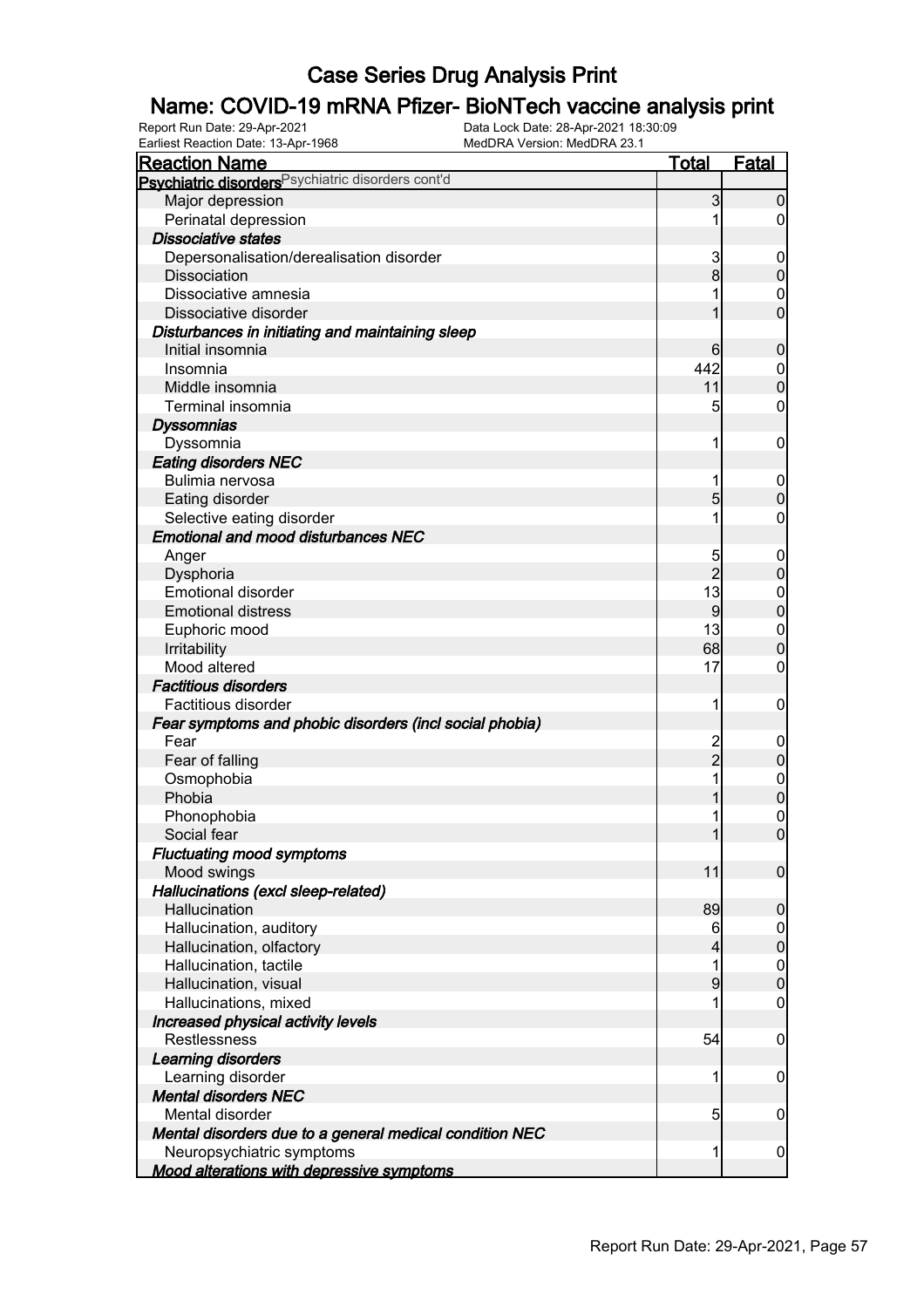#### Name: COVID-19 mRNA Pfizer- BioNTech vaccine analysis print

| Earliest Reaction Date: 13-Apr-1968                           | MedDRA Version: MedDRA 23.1 |                                      |
|---------------------------------------------------------------|-----------------------------|--------------------------------------|
| <b>Reaction Name</b>                                          | <u>Total</u>                | <b>Fatal</b>                         |
| Psychiatric disorders <sup>Psychiatric disorders cont'd</sup> |                             |                                      |
| Decreased interest                                            |                             | 6<br>$\boldsymbol{0}$                |
| Depressed mood                                                | 104                         | $\boldsymbol{0}$                     |
| Feeling of despair                                            |                             | $\boldsymbol{0}$<br>1                |
| Feelings of worthlessness                                     |                             | $\pmb{0}$                            |
| Negative thoughts                                             |                             | $\boldsymbol{0}$<br>1                |
| Sense of a foreshortened future                               |                             | $\mathbf 0$<br>$\overline{c}$        |
| Tearfulness                                                   |                             | 17<br>$\boldsymbol{0}$               |
| Mood alterations with manic symptoms                          |                             |                                      |
| Hypomania                                                     |                             | 1<br>$\mathbf 0$                     |
| Mania                                                         |                             | $\overline{0}$<br>$5\overline{)}$    |
| <b>Mood disorders NEC</b>                                     |                             |                                      |
| Apathy                                                        |                             | 9<br>$\mathbf 0$                     |
| Laziness                                                      |                             | 1<br>$\overline{0}$                  |
| Listless                                                      |                             | $\overline{0}$<br>12                 |
| Narcolepsy and associated conditions                          |                             |                                      |
| Hypnagogic hallucination                                      |                             | $\overline{c}$<br>$\mathbf 0$        |
| Sleep attacks                                                 |                             | $\mathbf{3}$<br>$\mathbf 0$          |
| Obsessive-compulsive disorders and symptoms                   |                             |                                      |
| Obsessive-compulsive symptom                                  |                             | 1<br>$\mathbf 0$                     |
| Orgasmic disorders and disturbances                           |                             |                                      |
| Anorgasmia                                                    |                             | 2<br>$\mathbf 0$                     |
| <b>Panic attacks and disorders</b>                            |                             |                                      |
| Panic attack                                                  |                             | 41<br>$\mathbf 0$                    |
| Panic disorder                                                |                             | 3<br>$\pmb{0}$                       |
| Panic reaction                                                |                             | 7<br>$\mathbf 0$                     |
| Parasomnias                                                   |                             |                                      |
| Abnormal dreams                                               |                             | 80<br>$\mathbf 0$                    |
| Confusional arousal                                           |                             | $\pmb{0}$<br>1                       |
| Nightmare                                                     |                             | 79<br>$\boldsymbol{0}$               |
| Parasomnia                                                    |                             | $\mathbf 0$<br>1                     |
| Sleep talking                                                 |                             | $\boldsymbol{0}$                     |
| Sleep terror                                                  |                             | $\mathbf 0$<br>10                    |
| Somnambulism                                                  |                             | $\overline{c}$<br>$\mathbf 0$        |
| <b>Perception disturbances NEC</b>                            |                             |                                      |
| Autoscopy                                                     |                             | 61<br>$\Omega$                       |
| Deja vu                                                       |                             | $\overline{1}$<br> 0                 |
| Derealisation                                                 |                             | 6<br>$\boldsymbol{0}$                |
| Flashback                                                     |                             | $\overline{0}$<br>$\overline{2}$     |
| Illusion                                                      |                             | 1<br>$\overline{0}$                  |
| <b>Personality disorders NEC</b>                              |                             |                                      |
| Personality disorder                                          |                             | 1<br>$\boldsymbol{0}$                |
| Psychiatric elimination disorders                             |                             |                                      |
| <b>Enuresis</b>                                               |                             | 7<br>$\mathbf 0$                     |
| Psychiatric symptoms NEC                                      |                             |                                      |
| Hypervigilance                                                |                             | 3                                    |
| Psychiatric symptom                                           |                             | $\mathbf 0$<br>$\boldsymbol{0}$<br>1 |
| Psychological trauma                                          |                             | 1<br>0                               |
| <b>Trance</b>                                                 |                             | $\overline{0}$<br>1                  |
|                                                               |                             |                                      |
| Psychotic disorder NEC                                        |                             |                                      |
| Psychotic behaviour                                           |                             | $\mathbf 0$<br>1                     |
| Psychotic disorder                                            |                             | 10<br>$\mathbf 0$                    |
| Schizophrenia NEC                                             |                             |                                      |
| Schizophrenia                                                 |                             | <u>0</u><br>1                        |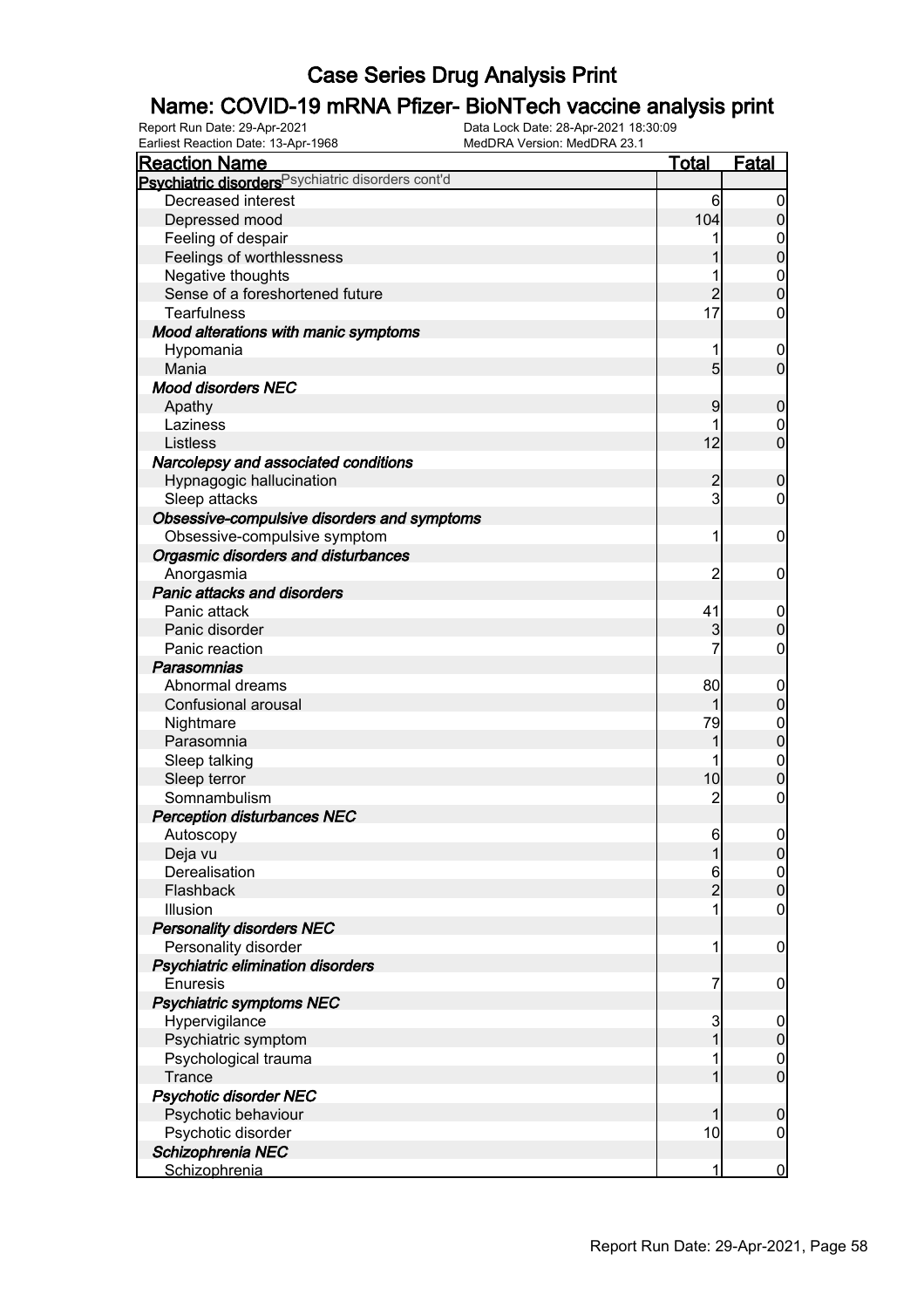#### Name: COVID-19 mRNA Pfizer- BioNTech vaccine analysis print

| Earliest Reaction Date: 13-Apr-1968                | MedDRA Version: MedDRA 23.1 |                |                  |
|----------------------------------------------------|-----------------------------|----------------|------------------|
| <b>Reaction Name</b>                               |                             | <u>Total</u>   | <b>Fatal</b>     |
| Psychiatric disorders Psychiatric disorders cont'd |                             |                |                  |
| Sexual desire disorders                            |                             |                |                  |
| Libido decreased                                   |                             | 3              | $\overline{0}$   |
| Libido increased                                   |                             | 1              | $\boldsymbol{0}$ |
| Loss of libido                                     |                             | 5              | $\overline{0}$   |
| <b>Sleep disorders NEC</b>                         |                             |                |                  |
| Sleep disorder                                     |                             | 79             | $\mathbf 0$      |
| Somatic symptom disorders                          |                             |                |                  |
| Conversion disorder                                |                             |                | $\mathbf 0$      |
| Habit cough                                        |                             | 10             | $\pmb{0}$        |
| Somatic symptom disorder                           |                             |                | $\boldsymbol{0}$ |
| Vomiting psychogenic                               |                             | 1              | $\mathbf 0$      |
| Speech and language usage disturbances             |                             |                |                  |
| Disorganised speech                                |                             | 3              | $\mathbf 0$      |
| Logorrhoea                                         |                             | $\overline{2}$ | $\mathbf 0$      |
| Speech articulation and rhythm disturbances        |                             |                |                  |
| Dysphemia                                          |                             | 4              | $\mathbf 0$      |
| Lack of spontaneous speech                         |                             | 1              | $\mathbf 0$      |
| Pressure of speech                                 |                             | 1              | $\mathbf 0$      |
| <b>Stereotypies and automatisms</b>                |                             |                |                  |
| <b>Bruxism</b>                                     |                             | 6              | $\mathbf 0$      |
| Head banging                                       |                             | 4              | $\pmb{0}$        |
| Stereotypy                                         |                             | 1              | $\mathbf 0$      |
| <b>Stress disorders</b>                            |                             |                |                  |
| Post-traumatic stress disorder                     |                             | 1              | $\mathbf 0$      |
| Substance related and addictive disorders          |                             |                |                  |
| Alcohol problem                                    |                             | 1              | $\mathbf 0$      |
| Alcoholic hangover                                 |                             | 1              | $\boldsymbol{0}$ |
| Suicidal and self-injurious behaviour              |                             |                |                  |
| Completed suicide                                  |                             | 1              | $\boldsymbol{0}$ |
| Intentional self-injury                            |                             | 3              | $\boldsymbol{0}$ |
| Self-injurious ideation                            |                             | $\overline{c}$ | $\mathbf 0$      |
| Suicidal behaviour                                 |                             | 1              | $\boldsymbol{0}$ |
| Suicidal ideation                                  |                             | 7              | $\mathbf 0$      |
| Suicide attempt                                    |                             | 3              | $\pmb{0}$        |
| Thinking disturbances                              |                             |                |                  |
| Bradyphrenia                                       |                             | 17             | $\overline{0}$   |
| Intrusive thoughts                                 |                             | $\frac{2}{2}$  | $\overline{0}$   |
| Tachyphrenia                                       |                             |                | $\mathbf 0$      |
| Thinking abnormal                                  |                             | $\overline{4}$ | $\mathbf 0$      |
| <b>Tic disorders</b>                               |                             |                |                  |
| <b>Tic</b>                                         |                             | 1              | $\mathbf 0$      |
| <b>Psychiatric disorders SOC TOTAL</b>             |                             | 2538           | <u>0</u>         |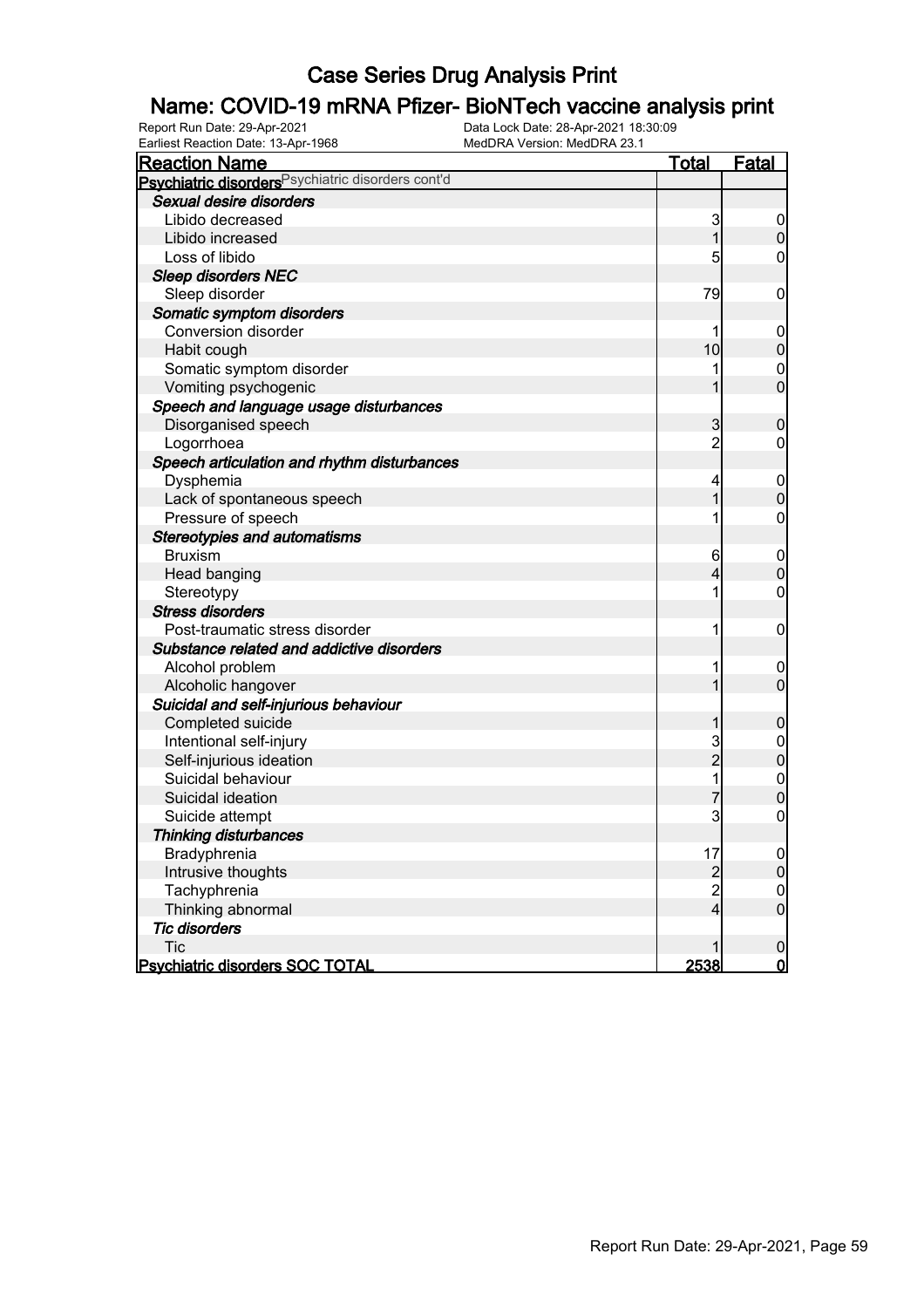# **Name: COVID-19 mRNA Pfizer- BioNTech vaccine analysis print**<br>Report Run Date: 29-Apr-2021<br>Data Lock Date: 28-Apr-2021 18:30:09

Earliest Reaction Date: 13-Apr-1968

| <b>Reaction Name</b>                                             | <b>Total</b>   | <b>Fatal</b>     |
|------------------------------------------------------------------|----------------|------------------|
| <b>Renal &amp; urinary disorders</b>                             |                |                  |
| <b>Bladder and urethral symptoms</b>                             |                |                  |
| <b>Bladder discomfort</b>                                        | 1              | $\boldsymbol{0}$ |
| <b>Bladder irritation</b>                                        |                | $\overline{0}$   |
| <b>Bladder pain</b>                                              | 9              | $\mathbf 0$      |
| Dysuria                                                          | 21             | $\mathbf{0}$     |
| Incontinence                                                     | 15             | $\mathbf 0$      |
| <b>Micturition disorder</b>                                      |                | $\boldsymbol{0}$ |
| Micturition urgency                                              | 14             | $\mathbf 0$      |
| Pollakiuria                                                      | 31             | $\boldsymbol{0}$ |
| Urethral pain                                                    | 1              | $\mathbf 0$      |
| Urinary hesitation                                               |                | $\boldsymbol{0}$ |
| Urinary incontinence                                             | 30             | $\mathbf 0$      |
| Urinary retention                                                | 25             | $\mathbf 0$      |
| Urine flow decreased                                             | 4              | $\mathbf 0$      |
| <b>Bladder disorders NEC</b>                                     |                |                  |
| <b>Bladder disorder</b>                                          | 3              | $\boldsymbol{0}$ |
| Urinary bladder haemorrhage                                      | 1              | $\boldsymbol{0}$ |
| <b>Bladder infections and inflammations</b>                      |                |                  |
|                                                                  | $\overline{c}$ |                  |
| Cystitis interstitial<br>Genital and urinary tract disorders NEC |                | $\mathbf 0$      |
|                                                                  |                |                  |
| Urinary tract disorder                                           | $\overline{c}$ | $\mathbf 0$      |
| Glomerulonephritis and nephrotic syndrome                        |                |                  |
| Glomerulonephritis                                               | 1              | $\mathbf 0$      |
| Glomerulonephritis minimal lesion                                | 3              | $\pmb{0}$        |
| Glomerulonephritis rapidly progressive                           | 1              | $\boldsymbol{0}$ |
| IgA nephropathy                                                  | 1              | $\mathbf 0$      |
| Nephrotic syndrome                                               | 9              | $\boldsymbol{0}$ |
| Myoneurogenic bladder disorders                                  |                |                  |
| <b>Bladder dysfunction</b>                                       | 3              | $\boldsymbol{0}$ |
| Hypertonic bladder                                               | 1              | $\mathbf 0$      |
| Loss of bladder sensation                                        |                | $\boldsymbol{0}$ |
| Neurogenic bladder                                               | 1              | $\overline{0}$   |
| <b>Nephritis NEC</b>                                             |                |                  |
| Nephritis                                                        | 1              | $\boldsymbol{0}$ |
| Tubulointerstitial nephritis                                     | 1              | $\boldsymbol{0}$ |
| <b>Renal disorders NEC</b>                                       |                |                  |
| Renal disorder                                                   |                | $\overline{0}$   |
| Renal haemorrhage                                                |                | $\boldsymbol{0}$ |
| Renal mass                                                       |                | $\overline{0}$   |
| Renal failure and impairment                                     |                |                  |
| Acute kidney injury                                              | 24             | $\mathbf 0$      |
| Anuria                                                           | 3              | $\pmb{0}$        |
| Oliguria                                                         | 1              | $\mathbf 0$      |
| Renal failure                                                    | 10             | $\mathbf{1}$     |
| Renal impairment                                                 | 11             | $\boldsymbol{0}$ |
| <b>Renal lithiasis</b>                                           |                |                  |
| Nephrolithiasis                                                  | 1              | $\mathbf 0$      |
| Renal neoplasms                                                  |                |                  |
| Renal cyst                                                       | 1              | $\mathbf 0$      |
| Renal structural abnormalities and trauma                        |                |                  |
| Kidney small                                                     | 1              | $\mathbf 0$      |
| Renal vascular and ischaemic conditions                          |                |                  |
| Renal vasculitis                                                 | 1              | $\mathbf{1}$     |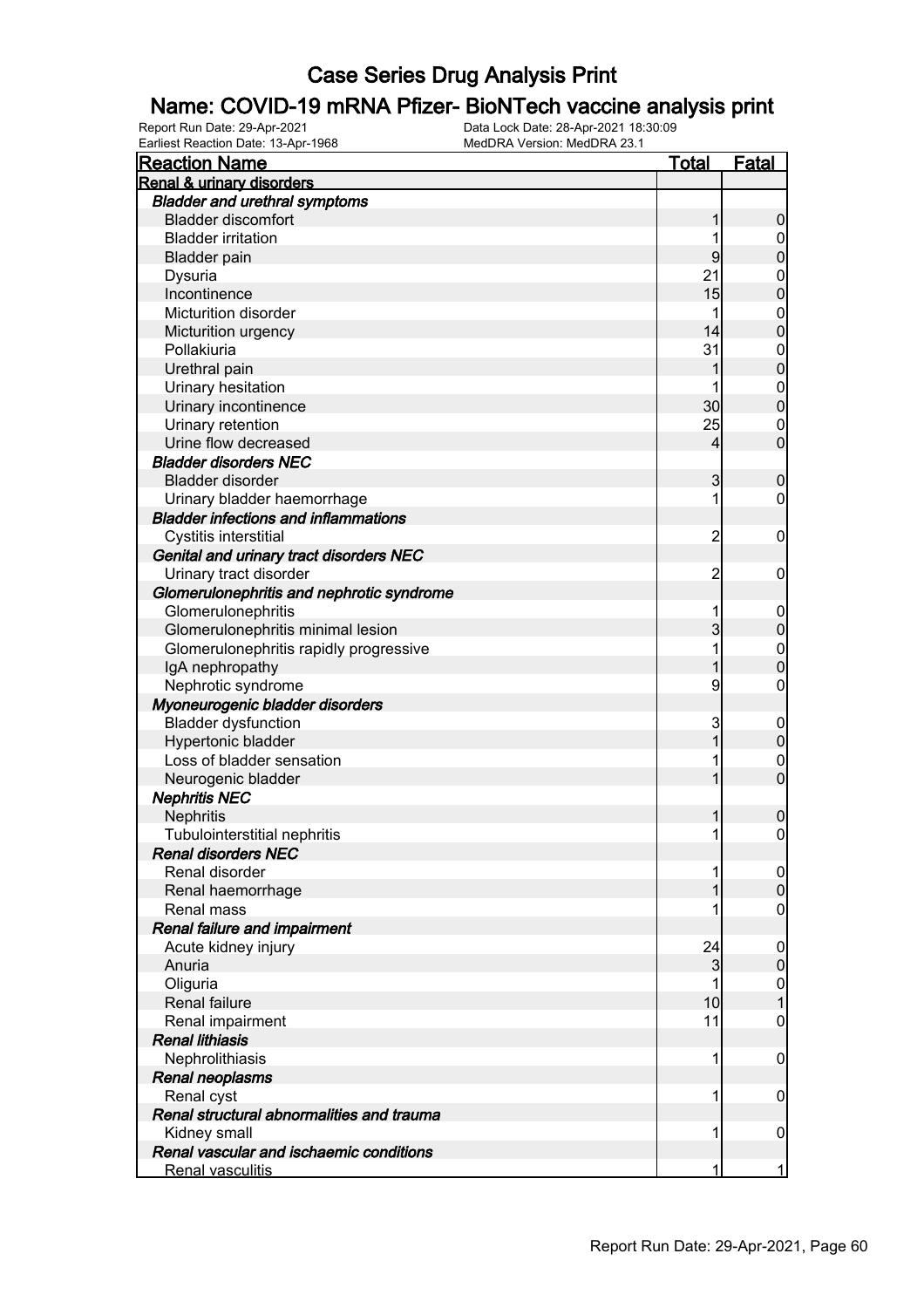# **Name: COVID-19 mRNA Pfizer- BioNTech vaccine analysis print**<br>Report Run Date: 29-Apr-2021<br>Data Lock Date: 28-Apr-2021 18:30:09

Earliest Reaction Date: 13-Apr-1968

| <b>Reaction Name</b>                                            | <u>Total</u> | <u>Fatal</u> |
|-----------------------------------------------------------------|--------------|--------------|
| Renal & urinary disorders & urinary disorders cont'd            |              |              |
| Structural and obstructive urethral disorders (excl congenital) |              |              |
| Urethral stenosis                                               |              |              |
| <b>Ureteric disorders NEC</b>                                   |              |              |
| Ureteric stenosis                                               |              |              |
| <b>Urinary abnormalities</b>                                    |              |              |
| Albuminuria                                                     |              |              |
| Chromaturia                                                     | 19           |              |
| Haematuria                                                      | 19           |              |
| Proteinuria                                                     |              |              |
| Urine abnormality                                               |              |              |
| Urine odour abnormal                                            |              |              |
| Urinary tract signs and symptoms NEC                            |              |              |
| Costovertebral angle tenderness                                 |              |              |
| Cystitis-like symptom                                           |              |              |
| Haemorrhage urinary tract                                       |              |              |
| Nocturia                                                        |              |              |
| Polyuria                                                        |              |              |
| Renal pain                                                      | 108          |              |
| Urinary tract pain                                              |              |              |
| Renal & urinary disorders SOC TOTAL                             | 420          |              |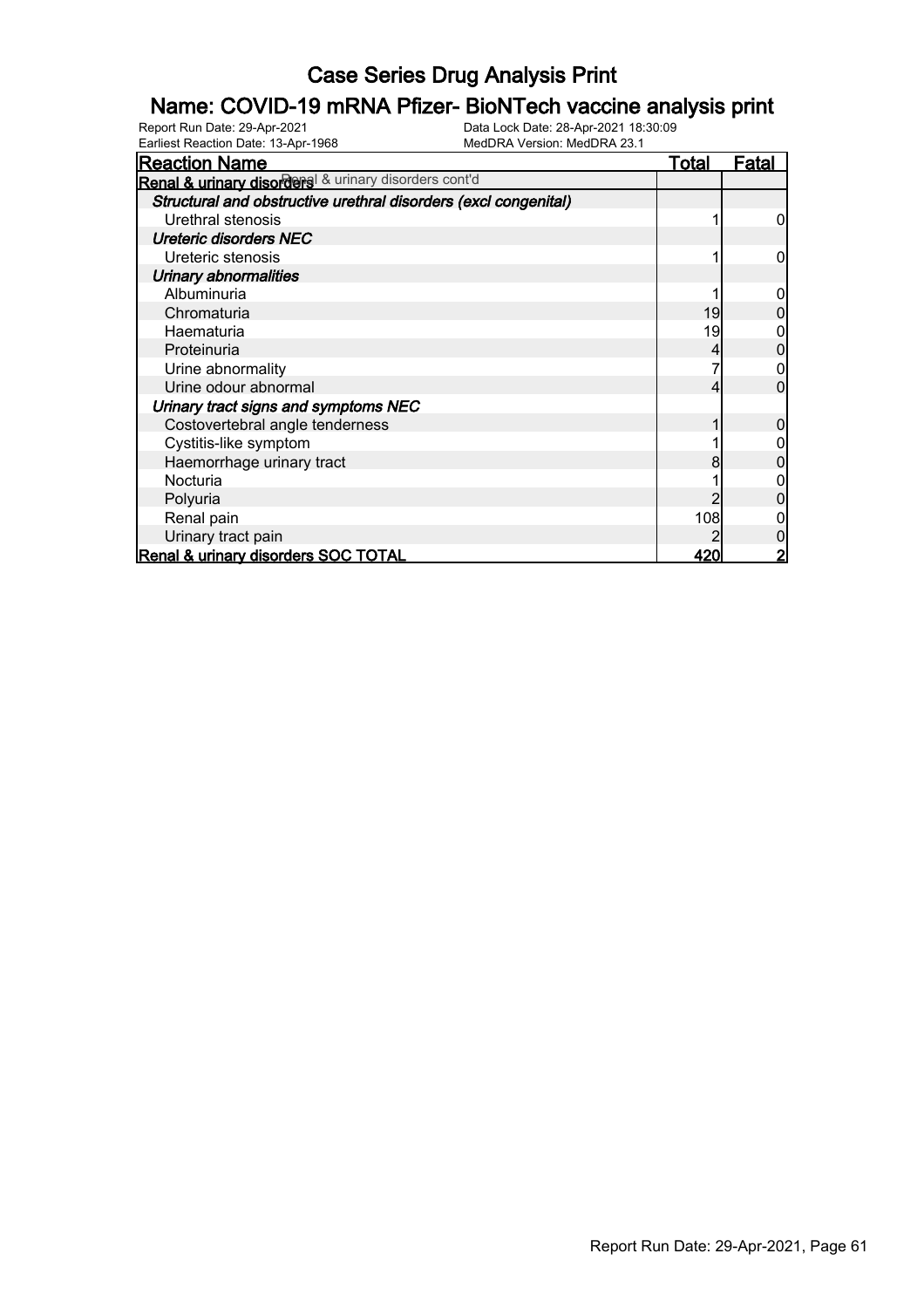# **Name: COVID-19 mRNA Pfizer- BioNTech vaccine analysis print**<br>Report Run Date: 29-Apr-2021<br>Data Lock Date: 28-Apr-2021 18:30:09

| on Duto. 10 <i>i</i> ipi<br><b>Reaction Name</b>  | <b>Total</b>   | Fatal            |
|---------------------------------------------------|----------------|------------------|
| Reproductive & breast disorders                   |                |                  |
| Benign and malignant breast neoplasms             |                |                  |
| <b>Breast cyst</b>                                | 4              | $\mathbf 0$      |
| <b>Breast disorders NEC</b>                       |                |                  |
| <b>Breast mass</b>                                | 30             | $\mathbf 0$      |
| Gynaecomastia                                     |                | 0                |
| <b>Breast signs and symptoms</b>                  |                |                  |
| Breast discharge                                  |                | $\mathbf 0$      |
| <b>Breast discomfort</b>                          | 4              | $\boldsymbol{0}$ |
| Breast engorgement                                |                | $\mathbf{0}$     |
| Breast haematoma                                  |                | $\overline{0}$   |
| Breast oedema                                     |                | $\mathbf 0$      |
| <b>Breast pain</b>                                | 164            | $\mathbf 0$      |
| <b>Breast swelling</b>                            | 41             | $\mathbf 0$      |
| <b>Breast tenderness</b>                          | 16             | $\mathbf 0$      |
| Nipple pain                                       | 8              | $\mathbf 0$      |
| Nipple swelling                                   | 3              | $\overline{0}$   |
| Cervix disorders NEC                              |                |                  |
| Cervical dysplasia                                | $\overline{2}$ | $\mathbf 0$      |
| Erection and ejaculation conditions and disorders |                |                  |
| Ejaculation disorder                              | 1              | $\mathbf 0$      |
| Erectile dysfunction                              | 18             | 0                |
| <b>Erection increased</b>                         | $\overline{2}$ | $\mathbf 0$      |
| Organic erectile dysfunction                      |                | 0                |
| <b>Lactation disorders</b>                        |                |                  |
| Galactorrhoea                                     | $\overline{c}$ | $\mathbf 0$      |
| Suppressed lactation                              | $\overline{3}$ | $\overline{0}$   |
| <b>Menopausal effects NEC</b>                     |                |                  |
| Artificial menopause                              | 1              | $\mathbf 0$      |
| Menopausal symptoms                               | 5              | 0                |
| Premature menopause                               | $\overline{2}$ | $\overline{0}$   |
| Menopausal effects on the genitourinary tract     |                |                  |
| Postmenopausal haemorrhage                        | 8              | $\mathbf 0$      |
| <b>Menstruation and uterine bleeding NEC</b>      |                |                  |
| Dysfunctional uterine bleeding                    |                | $\mathbf 0$      |
| Dysmenorrhoea                                     | 53             | 0                |
| Menstrual discomfort                              | 1              | 0                |
| Menstrual disorder                                | 68             | 0                |
| Menstruation irregular                            | 69             | $\mathbf 0$      |
| Metrorrhagia                                      | 39             | $\boldsymbol{0}$ |
| Premenstrual pain                                 | $\overline{2}$ | $\mathbf 0$      |
| Menstruation with decreased bleeding              |                |                  |
| Amenorrhoea                                       | 36             | $\boldsymbol{0}$ |
| Hypomenorrhoea                                    | 24             | $\mathbf 0$      |
| Menstruation delayed                              | 129            | $\boldsymbol{0}$ |
| Oligomenorrhoea                                   | 2              | $\mathbf 0$      |
| Menstruation with increased bleeding              |                |                  |
| Menorrhagia                                       | 143            | $\mathbf 0$      |
| Polymenorrhoea                                    | 21             | $\overline{0}$   |
| Ovarian and fallopian tube cysts and neoplasms    |                |                  |
| Ovarian cyst                                      | 1              | $\boldsymbol{0}$ |
| Polycystic ovaries                                | $\overline{c}$ | $\boldsymbol{0}$ |
| Ovarian and fallopian tube disorders NEC          |                |                  |
| Ovulation pain                                    | 3              | $\overline{0}$   |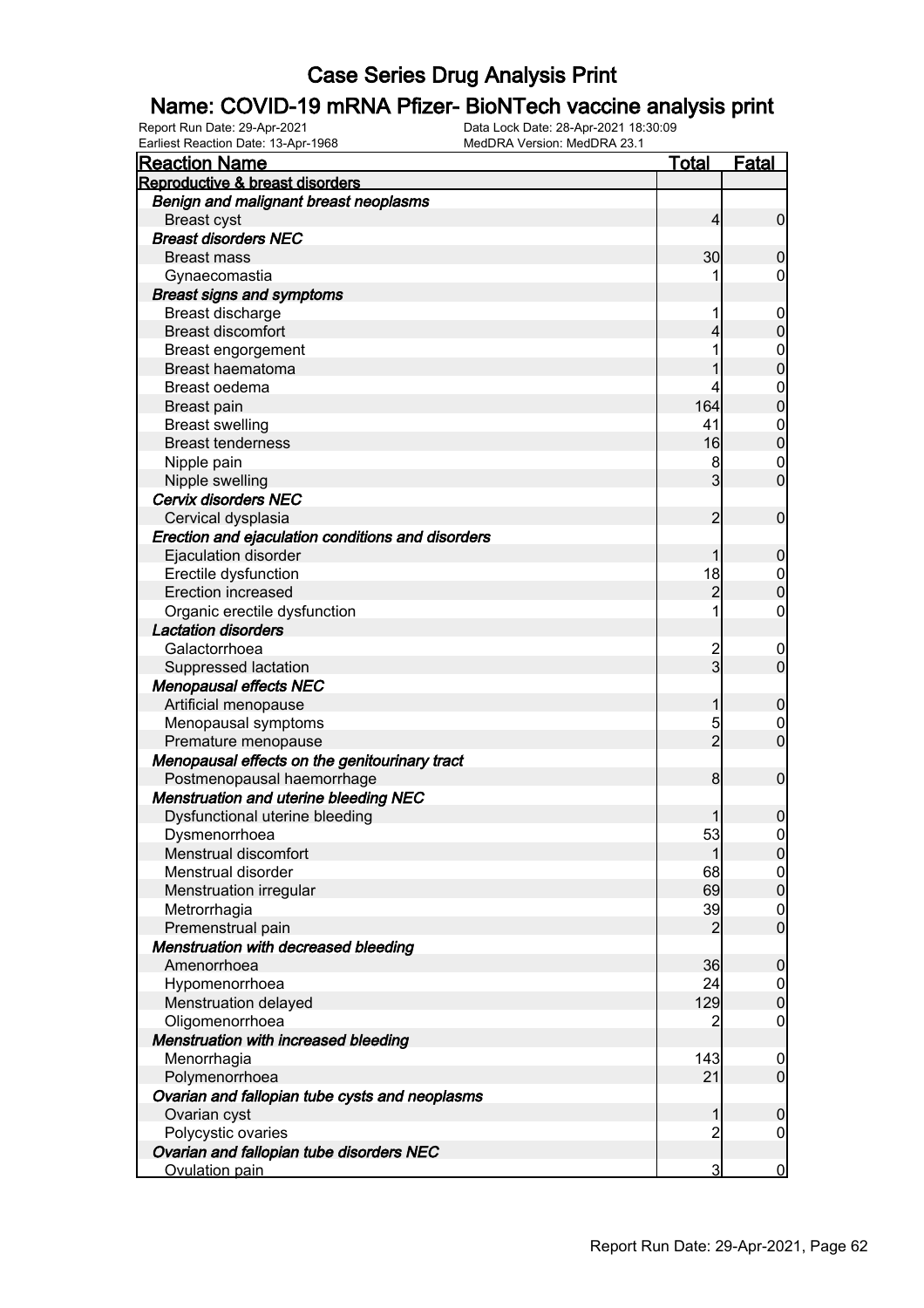#### Name: COVID-19 mRNA Pfizer- BioNTech vaccine analysis print

| Earliest Reaction Date: 13-Apr-1968                         | MedDRA Version: MedDRA 23.1 |                                 |
|-------------------------------------------------------------|-----------------------------|---------------------------------|
| <b>Reaction Name</b>                                        | <u>Total</u>                | <b>Fatal</b>                    |
| Reproductive & breas conservative & breast disorders cont'd |                             |                                 |
| Premature ovulation                                         | 1                           | $\overline{0}$                  |
| Pelvis and broad ligament disorders NEC                     |                             |                                 |
| Adnexa uteri pain                                           | 6                           | $\mathbf 0$                     |
| Pelvic haemorrhage                                          | 3                           | $\overline{0}$                  |
| Penile disorders NEC (excl erection and ejaculation)        |                             |                                 |
| Penile erythema                                             | 1                           | $\overline{0}$                  |
| Penile swelling                                             | $\overline{3}$              | $\mathbf 0$                     |
| Penis disorder                                              | $\overline{2}$              | $\mathbf 0$                     |
| Prostate and seminal vesicles infections and inflammations  |                             |                                 |
| Prostatitis                                                 | $\overline{c}$              | $\boldsymbol{0}$                |
| Prostatic signs, symptoms and disorders NEC                 |                             |                                 |
| Prostatomegaly                                              | 3                           | $\mathbf 0$                     |
| Reproductive tract disorders NEC (excl neoplasms)           |                             |                                 |
| Genital haemorrhage                                         | 3                           | $\overline{0}$                  |
| Genital ulceration                                          | $\overline{3}$              | $\overline{0}$                  |
| Reproductive tract infections and inflammations NEC         |                             |                                 |
| Genital tract inflammation                                  | $\mathbf{1}$                | $\boldsymbol{0}$                |
| Reproductive tract signs and symptoms NEC                   |                             |                                 |
| Genital pain                                                | $\overline{c}$              | $\mathbf 0$                     |
| Pelvic discomfort                                           | $\overline{2}$              | $\overline{0}$                  |
| Pelvic pain                                                 | 20                          | $\boldsymbol{0}$                |
| Perineal pain                                               | 1                           | $\mathbf 0$                     |
| Pruritus genital                                            | 1                           | $\mathbf 0$                     |
| <b>Scrotal disorders NEC</b>                                |                             |                                 |
| Scrotal erythema                                            | 1                           | $\boldsymbol{0}$                |
| Scrotal exfoliation                                         | 1                           | $\mathbf 0$                     |
| Scrotal pain                                                | $\overline{3}$              | $\mathbf 0$                     |
| Scrotal swelling                                            | $\overline{3}$              | $\boldsymbol{0}$                |
| Sexual function and fertility disorders NEC                 |                             |                                 |
| Infertility                                                 | 1                           | $\boldsymbol{0}$                |
| Spermatogenesis and semen disorders                         |                             |                                 |
| Haematospermia                                              | $\overline{\mathbf{c}}$     | $\mathbf 0$                     |
| Semen discolouration                                        | $\mathbf{1}$                | $\boldsymbol{0}$                |
| <b>Testicular and epididymal disorders NEC</b>              |                             |                                 |
| Testicular disorder                                         | $\mathbf{1}$                | ΩI                              |
| Testicular pain                                             | 8                           | $\overline{0}$                  |
| <b>Testicular swelling</b>                                  | $\overline{4}$              | $\overline{0}$                  |
| <b>Uterine disorders NEC</b>                                |                             |                                 |
| Adenomyosis                                                 | 1                           | $\mathbf 0$                     |
| Endometriosis                                               | 5                           | $\overline{0}$                  |
| Uterine haemorrhage                                         | $\overline{3}$              | $\mathbf 0$                     |
| Uterine pain                                                | 1                           | $\boldsymbol{0}$                |
| Uterine tone disorders                                      |                             |                                 |
| Uterine spasm                                               | 1                           | $\boldsymbol{0}$                |
| Vulvovaginal cysts and neoplasms                            |                             |                                 |
| Vaginal cyst                                                | $\overline{c}$              | $\mathbf 0$                     |
| Vulvovaginal disorders NEC                                  |                             |                                 |
| Vaginal haemorrhage                                         | 98                          |                                 |
| Vulval haemorrhage                                          |                             | $\mathbf 0$<br>$\pmb{0}$        |
| Vulval ulceration                                           | 4<br>$\overline{3}$         |                                 |
|                                                             | $\overline{3}$              | $\mathbf 0$<br>$\boldsymbol{0}$ |
| Vulvovaginal ulceration                                     |                             |                                 |
| Vulvovaginal signs and symptoms                             | $\overline{3}$              |                                 |
| Vaginal discharge                                           |                             | $\overline{0}$                  |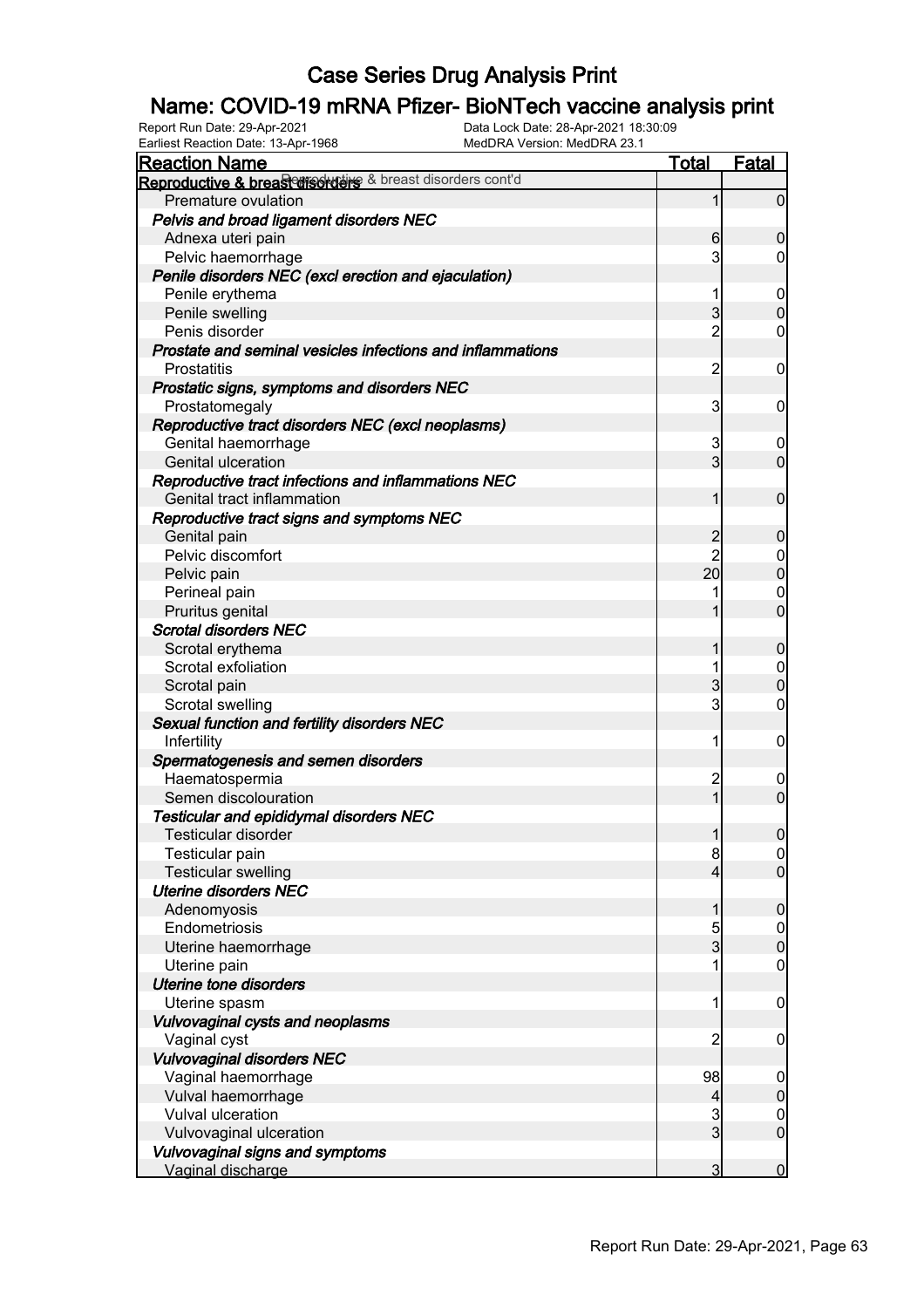#### Name: COVID-19 mRNA Pfizer- BioNTech vaccine analysis print

| Earliest Reaction Date: 13-Apr-1968                       | MedDRA Version: MedDRA 23.1 |       |       |
|-----------------------------------------------------------|-----------------------------|-------|-------|
| <b>Reaction Name</b>                                      |                             | Total | Fatal |
| Reproductive & breasterisorders & breast disorders cont'd |                             |       |       |
| Vulval oedema                                             |                             |       |       |
| Vulvovaginal burning sensation                            |                             |       |       |
| Vulvovaginal dryness                                      |                             |       |       |
| Vulvovaginal pain                                         |                             |       |       |
| Vulvovaginal pruritus                                     |                             |       |       |
| Vulvovaginal swelling                                     |                             |       |       |
| Reproductive & breast disorders SOC TOTAL                 |                             | 1130' |       |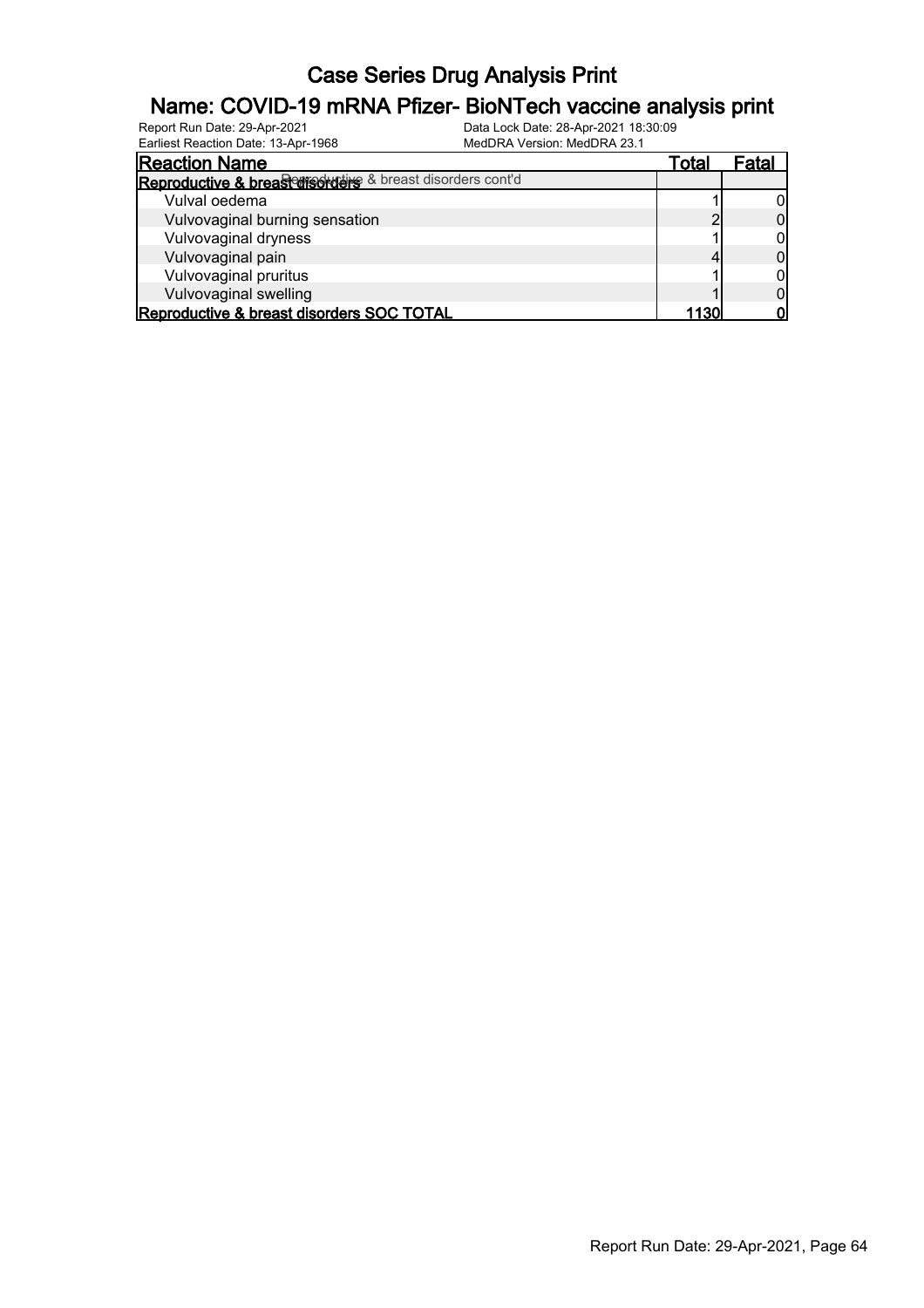# **Name: COVID-19 mRNA Pfizer- BioNTech vaccine analysis print**<br>Report Run Date: 29-Apr-2021<br>Data Lock Date: 28-Apr-2021 18:30:09

| <b>Reaction Name</b>                                                          | <b>Total</b>   | <b>Fatal</b>     |
|-------------------------------------------------------------------------------|----------------|------------------|
| <b>Respiratory disorders</b>                                                  |                |                  |
| <b>Breathing abnormalities</b>                                                |                |                  |
| Apnoea                                                                        | $\overline{2}$ | $\mathbf 0$      |
| Dyspnoea                                                                      | 1485           | $6 \mid$         |
| Dyspnoea at rest                                                              | 3              | $\overline{0}$   |
| Dyspnoea exertional                                                           | 14             | 1                |
| Hyperventilation                                                              | 19             | $\mathbf 0$      |
| Hypopnoea                                                                     | 35             | $\mathbf 0$      |
| Irregular breathing                                                           | 9              | $\mathbf 0$      |
| Mouth breathing                                                               |                | $\boldsymbol{0}$ |
| Orthopnoea                                                                    | $\frac{3}{3}$  | $\overline{0}$   |
| Respiration abnormal                                                          | 23             | $\boldsymbol{0}$ |
| Respiratory arrest                                                            | 7              | $\overline{0}$   |
| Respiratory depression                                                        |                | $\boldsymbol{0}$ |
| Respiratory distress                                                          | 9              | $\overline{0}$   |
| Sleep apnoea syndrome                                                         | 5              | $\mathbf 0$      |
| Tachypnoea                                                                    | 20             | $\mathbf 0$      |
| <b>Bronchial conditions NEC</b>                                               |                |                  |
| <b>Bronchial secretion retention</b>                                          | 1              | $\boldsymbol{0}$ |
| <b>Bronchiectasis</b>                                                         | 7              | $\mathbf 0$      |
| <b>Bronchospasm and obstruction</b>                                           |                |                  |
| Asthma                                                                        | 137            | $\mathbf 0$      |
| Asthma late onset                                                             | 2              | $\mathbf 0$      |
| Bronchospasm                                                                  | 11             | $\boldsymbol{0}$ |
| Chronic obstructive pulmonary disease                                         | 11             | $\overline{0}$   |
| Cough variant asthma                                                          |                | $\boldsymbol{0}$ |
| Obstructive airways disorder                                                  |                | $\overline{0}$   |
| Reversible airways obstruction                                                |                | $\mathbf 0$      |
| Wheezing                                                                      | 194            | $\overline{0}$   |
| Conditions associated with abnormal gas exchange                              |                |                  |
| Asphyxia                                                                      | 1              | $\mathbf 0$      |
| Cyanosis central                                                              |                | $\mathbf 0$      |
| Hyperoxia                                                                     | 1              | $\mathbf 0$      |
| Hypoxia                                                                       | 16             | 1                |
| Respiratory acidosis                                                          | $\overline{c}$ | $\overline{0}$   |
| Coughing and associated symptoms                                              |                |                  |
| Allergic cough                                                                | $\overline{4}$ | $\overline{0}$   |
| Cough                                                                         | 1002           | 11               |
| Cough decreased                                                               | $\overline{2}$ | $\pmb{0}$        |
| Haemoptysis                                                                   | 14             | $\overline{0}$   |
| Productive cough                                                              | 62             | $\boldsymbol{0}$ |
| Sputum discoloured                                                            | 3              | 0                |
| Laryngeal and adjacent sites disorders NEC (excl infections and<br>neoplasms) |                |                  |
| Laryngeal disorder                                                            | 1              | 0                |
| Laryngeal spasm, oedema and obstruction                                       |                |                  |
| Epiglottic oedema                                                             | 1              | $\mathbf 0$      |
| Laryngeal obstruction                                                         |                | $\mathbf 0$      |
| Laryngospasm                                                                  |                | $\mathbf 0$      |
| Stridor                                                                       | 13             | $\overline{0}$   |
| Lower respiratory tract inflammatory and immunologic conditions               |                |                  |
| <b>Alveolitis</b>                                                             | 1              | $\mathbf 0$      |
| Hypersensitivity pneumonitis                                                  | 1              | $\overline{0}$   |
| Pneumonia aspiration                                                          | 6              | $\overline{4}$   |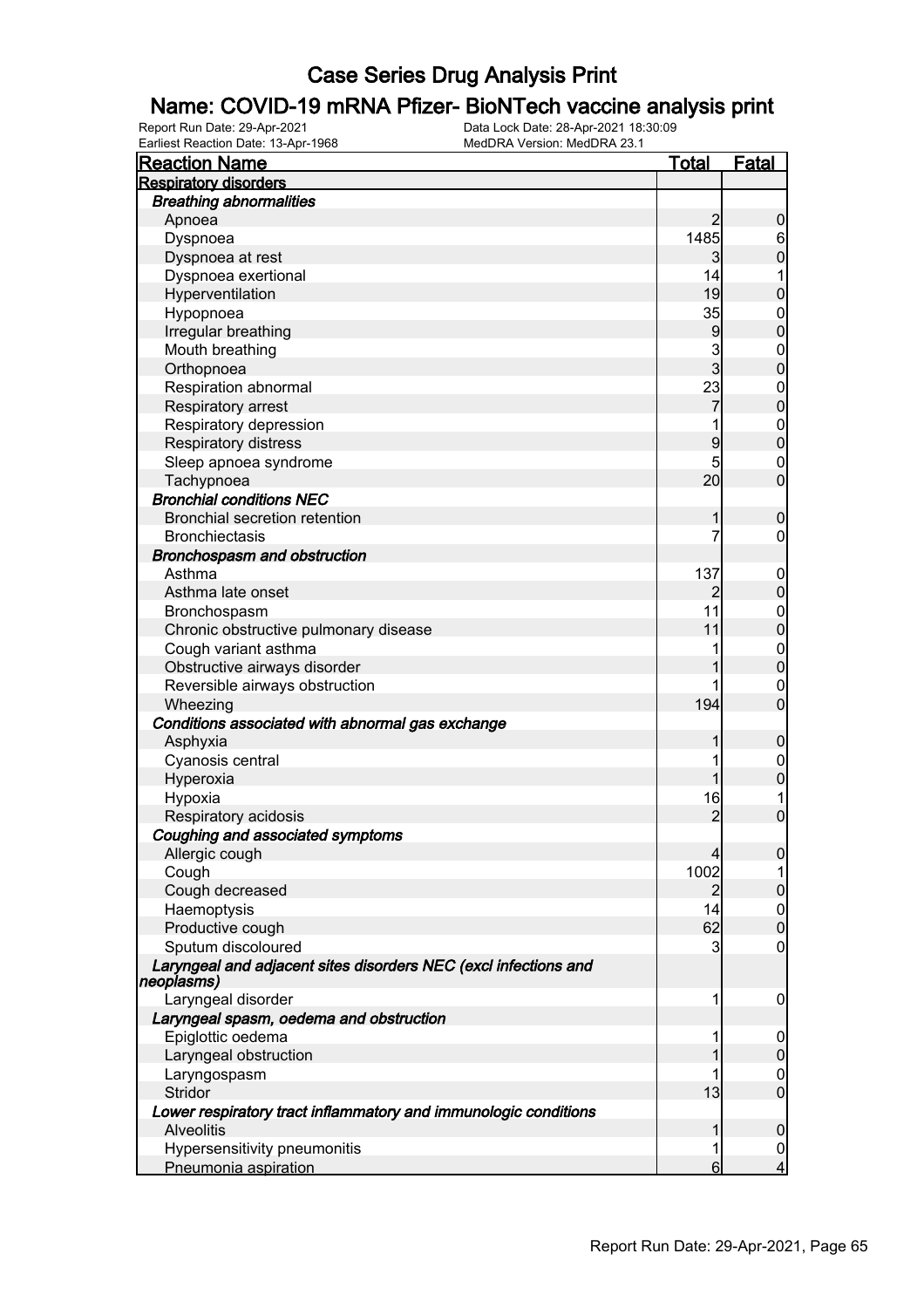# **Name: COVID-19 mRNA Pfizer- BioNTech vaccine analysis print**<br>Report Run Date: 29-Apr-2021<br>Data Lock Date: 28-Apr-2021 18:30:09

Earliest Reaction Date: 13-Apr-1968

| Lamost Readuoir Date: 10-Apr-1500                                         | <b>Total</b>   | <b>Fatal</b>                         |
|---------------------------------------------------------------------------|----------------|--------------------------------------|
| <b>Reaction Name</b><br>Respiratory disorders espiratory disorders cont'd |                |                                      |
|                                                                           |                |                                      |
| Pneumonitis                                                               | 14             | $\mathbf{3}$<br>$\overline{0}$       |
| Pulmonary sarcoidosis                                                     |                |                                      |
| Lower respiratory tract signs and symptoms                                |                |                                      |
| Hiccups                                                                   | 8 <sup>0</sup> | $\mathbf 0$                          |
| Increased bronchial secretion                                             |                | $\mathbf 0$                          |
| Lung opacity                                                              |                | $\mathbf 0$                          |
| Pleuritic pain                                                            | 6              | $\mathbf 0$                          |
| Pulmonary pain                                                            | 48             | $\overline{0}$                       |
| Rales                                                                     | 2              | 0                                    |
| Nasal congestion and inflammations                                        |                |                                      |
| Nasal congestion                                                          | 91             | $\mathbf 0$                          |
| Nasal inflammation                                                        |                | $\mathbf 0$                          |
| Rhinitis allergic                                                         | 5              | 0                                    |
| <b>Nasal disorders NEC</b>                                                |                |                                      |
| Epistaxis                                                                 | 372            | $\mathbf 0$                          |
| Intranasal hypoaesthesia                                                  |                | $\boldsymbol{0}$                     |
| Intranasal paraesthesia                                                   |                | $\boldsymbol{0}$                     |
| Nasal crusting                                                            |                | $\overline{0}$                       |
| Nasal disorder                                                            |                | $\mathbf{0}$                         |
| Nasal dryness                                                             | 14             | $\mathbf 0$                          |
| Nasal odour                                                               | $\overline{5}$ | $\mathbf 0$                          |
| Nasal oedema                                                              | $\overline{2}$ | $\overline{0}$                       |
| Nasal pruritus                                                            | 5              | 0                                    |
| <b>Neonatal hypoxic conditions</b>                                        |                |                                      |
| Dry lung syndrome                                                         |                | $\mathbf 0$                          |
| Infantile apnoea                                                          |                | $\mathbf 0$                          |
| Paranasal sinus disorders (excl infections and neoplasms)                 |                |                                      |
| Allergic sinusitis                                                        |                | $\mathbf 0$                          |
| Paranasal sinus inflammation                                              |                | $\mathbf 0$                          |
| Sinonasal obstruction                                                     | 5 <sup>1</sup> | $\mathbf 0$                          |
| Sinus congestion                                                          | 21             | $\mathbf 0$                          |
| Sinus disorder                                                            | 3              | $\overline{0}$                       |
| Parenchymal lung disorders NEC                                            |                |                                      |
| Atelectasis                                                               |                | $\boldsymbol{0}$                     |
| Emphysema                                                                 | 1              | $\overline{0}$                       |
| Interstitial lung disease                                                 | $\overline{c}$ | 0                                    |
| Lung infiltration                                                         |                | $\overline{0}$                       |
| Pulmonary cavitation                                                      |                | $\mathbf 0$                          |
| Pulmonary fibrosis                                                        | 3              | 0                                    |
| Pharyngeal disorders (excl infections and neoplasms)                      |                |                                      |
| Pharyngeal erythema                                                       | $\overline{3}$ |                                      |
| Pharyngeal haemorrhage                                                    | $\overline{2}$ | $\overline{0}$<br>$\overline{0}$     |
|                                                                           | 14             |                                      |
| Pharyngeal hypoaesthesia<br>Pharyngeal inflammation                       |                | $0\atop 0$                           |
|                                                                           | 4              |                                      |
| Pharyngeal oedema                                                         | 6<br>32        | $\begin{matrix} 0 \\ 0 \end{matrix}$ |
| Pharyngeal paraesthesia                                                   |                |                                      |
| Pharyngeal swelling                                                       | 110            | $0\atop 0$                           |
| Pharyngeal ulceration                                                     | 8              |                                      |
| Tonsillar erythema                                                        |                | $0$<br>0                             |
| Tonsillar haemorrhage                                                     |                |                                      |
| Tonsillar hypertrophy                                                     | 29             | $\boldsymbol{0}$                     |
| <b>Tonsillar inflammation</b>                                             | $\mathbf{3}$   | $\mathbf 0$                          |
| Tonsillar ulcer                                                           | 1              | $\overline{0}$                       |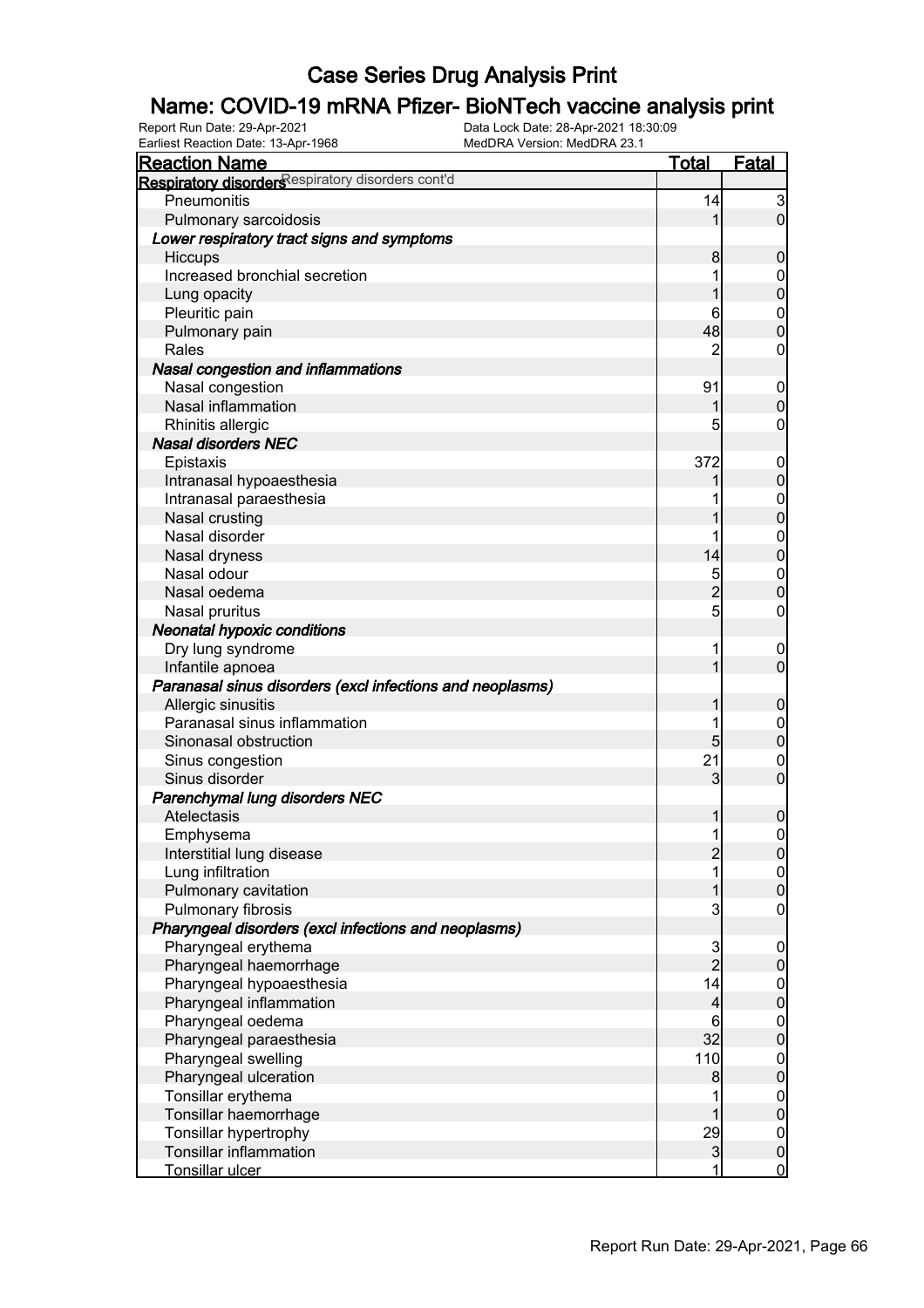# **Name: COVID-19 mRNA Pfizer- BioNTech vaccine analysis print**<br>Report Run Date: 29-Apr-2021<br>Data Lock Date: 28-Apr-2021 18:30:09

Earliest Reaction Date: 13-Apr-1968

| 1001 Nouvelon Dato. 10 Mpi<br><b>Reaction Name</b> | <b>Total</b>            | Fatal            |
|----------------------------------------------------|-------------------------|------------------|
| Respiratory disordersespiratory disorders cont'd   |                         |                  |
| <b>Pleural infections and inflammations</b>        |                         |                  |
| Pleurisy                                           | 14                      | $\boldsymbol{0}$ |
| Pneumothorax and pleural effusions NEC             |                         |                  |
| Pleural effusion                                   | 10                      | $\overline{0}$   |
| Pneumothorax                                       |                         | $\mathbf 0$      |
| Pneumothorax spontaneous                           |                         | $\boldsymbol{0}$ |
| <b>Pulmonary hypertensions</b>                     |                         |                  |
| Pulmonary hypertension                             | $\overline{\mathbf{c}}$ | $\mathbf 0$      |
| <b>Pulmonary oedemas</b>                           |                         |                  |
| Acute respiratory distress syndrome                |                         | $\mathbf 0$      |
| Pulmonary congestion                               | 4                       | $\mathbf 0$      |
| Pulmonary oedema                                   | 9                       | 0                |
| Pulmonary thrombotic and embolic conditions        |                         |                  |
| Pulmonary embolism                                 | 161                     | 13               |
| Pulmonary infarction                               |                         | $\mathbf 0$      |
| Pulmonary thrombosis                               | $\overline{c}$          | 0                |
| Respiratory failures (excl neonatal)               |                         |                  |
| Acute respiratory failure                          | $\overline{\mathbf{c}}$ |                  |
| Respiratory failure                                | $6 \overline{6}$        | $\overline{1}$   |
| <b>Respiratory signs and symptoms NEC</b>          |                         |                  |
| Allergic respiratory symptom                       | 1                       | $\mathbf 0$      |
| Diaphragmalgia                                     | 3                       | $\boldsymbol{0}$ |
| Painful respiration                                | $\overline{5}$          | $\overline{0}$   |
| Respiratory symptom                                | $\overline{5}$          | $\boldsymbol{0}$ |
| <b>Respiratory tract disorders NEC</b>             |                         |                  |
| Aspiration                                         | 3                       | $\frac{2}{0}$    |
| Lung disorder                                      | $\overline{2}$          |                  |
| Pulmonary mass                                     |                         | $0$<br>0         |
| Respiratory disorder                               | 4                       |                  |
| Respiratory tract congestion                       | 1                       | $\boldsymbol{0}$ |
| Respiratory tract irritation                       | $\overline{3}$          | $\overline{0}$   |
| Respiratory tract oedema                           | $\overline{c}$          | $\boldsymbol{0}$ |
| Thoracic musculoskeletal disorders                 |                         |                  |
| Respiratory muscle weakness                        | 1                       | $\mathbf 0$      |
| Tracheal disorders (excl infections and neoplasms) |                         |                  |
| Tracheal pain                                      | 1                       | $\overline{0}$   |
| <b>Upper respiratory tract neoplasms</b>           |                         |                  |
| Tonsillar cyst                                     |                         | $\mathbf 0$      |
| Upper respiratory tract signs and symptoms         |                         |                  |
| Aphonia                                            | 34                      | $\overline{0}$   |
| Catarrh                                            | 9                       | $\mathbf 0$      |
| Choking                                            | 6                       | 1                |
| Choking sensation                                  |                         | $\pmb{0}$        |
| Dry throat                                         | 84                      | $\overline{0}$   |
| Dysphonia                                          | 70                      | $\overline{0}$   |
| Increased upper airway secretion                   | 4                       | $\boldsymbol{0}$ |
| Increased viscosity of upper respiratory secretion |                         | $\overline{0}$   |
| Nasal discharge discolouration                     |                         | $\boldsymbol{0}$ |
| Nasal discomfort                                   | 23                      | $\overline{0}$   |
| Nasal obstruction                                  | $\overline{c}$          | $\boldsymbol{0}$ |
| Oropharyngeal blistering                           | $\overline{6}$          | $\overline{0}$   |
| Oropharyngeal discomfort                           | 27                      | $\overline{0}$   |
| Oropharyngeal pain                                 | 1199                    | $\mathbf 0$      |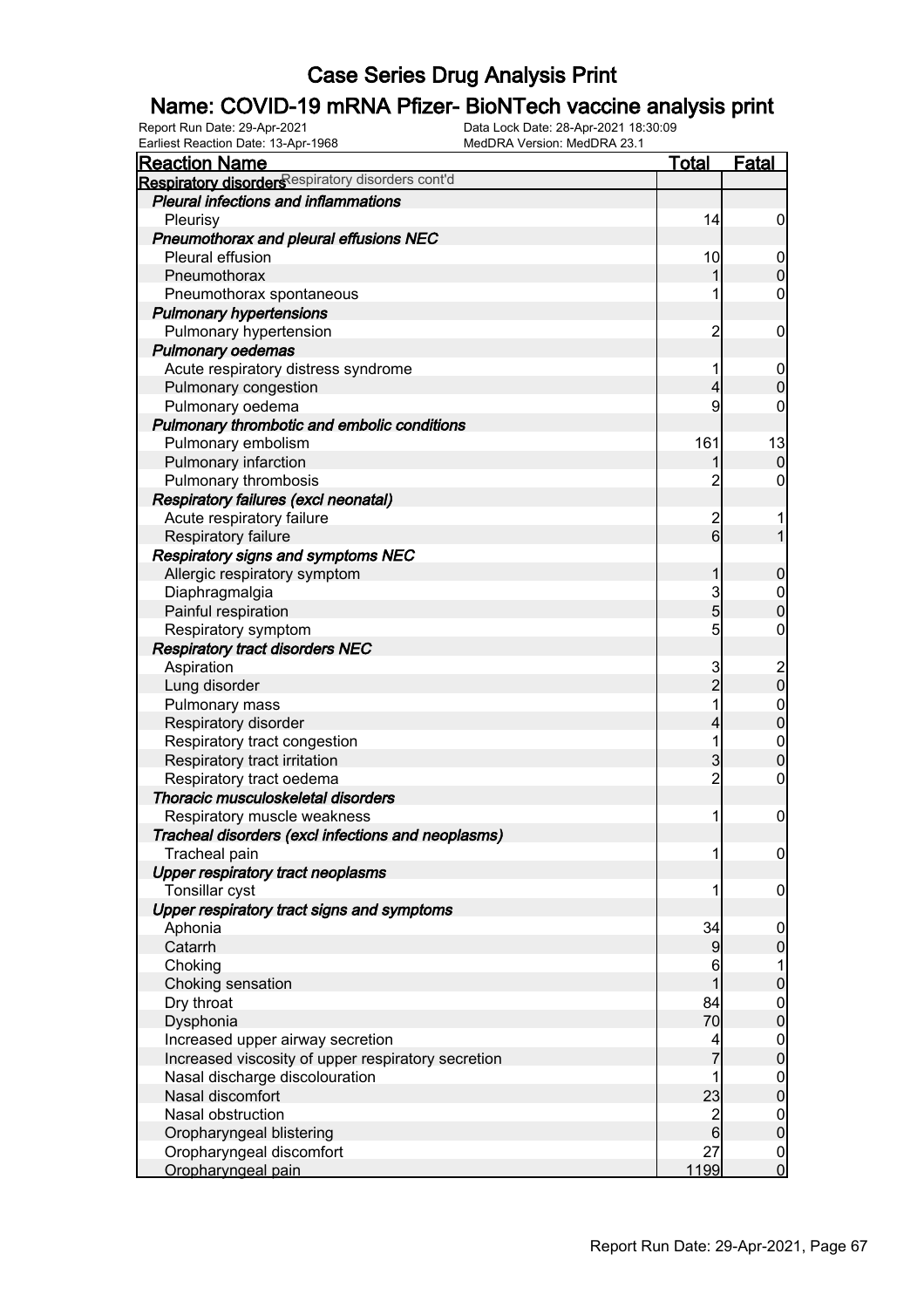# **Name: COVID-19 mRNA Pfizer- BioNTech vaccine analysis print**<br>Report Run Date: 29-Apr-2021<br>Data Lock Date: 28-Apr-2021 18:30:09

Earliest Reaction Date: 13-Apr-1968

| <b>Reaction Name</b>                              | <u>Total</u> | Fatal |
|---------------------------------------------------|--------------|-------|
| Respiratory disorders espiratory disorders cont'd |              |       |
| Paranasal sinus discomfort                        | 14           |       |
| Rhinalgia                                         | 6            |       |
| Rhinorrhoea                                       | 334          |       |
| Sinus pain                                        | 83           |       |
| Sneezing                                          | 144          |       |
| Snoring                                           |              |       |
| Throat clearing                                   |              |       |
| Throat irritation                                 | 104          |       |
| Throat tightness                                  | 124          |       |
| Upper airway obstruction                          |              |       |
| Upper-airway cough syndrome                       |              |       |
| Yawning                                           |              |       |
| <b>Respiratory disorders SOC TOTAL</b>            | 6520         | 34    |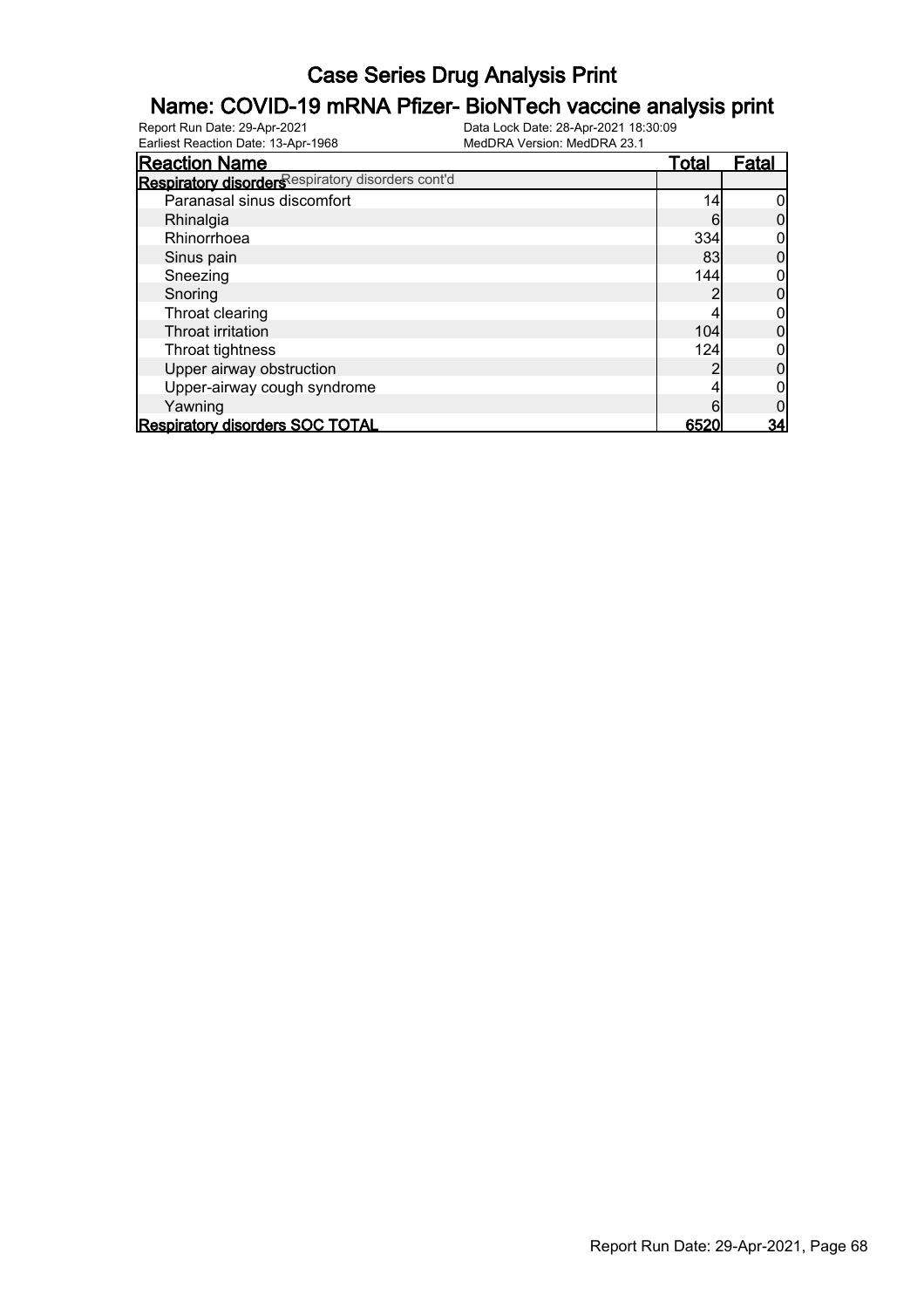# **Name: COVID-19 mRNA Pfizer- BioNTech vaccine analysis print**<br>Report Run Date: 29-Apr-2021<br>Data Lock Date: 28-Apr-2021 18:30:09

Earliest Reaction Date: 13-Apr-1968

| <u>Total</u><br><b>Fatal</b><br><b>Reaction Name</b><br><b>Skin disorders</b><br>Acnes<br>25<br>Acne<br>$\boldsymbol{0}$<br>Acne cystic<br>0<br>$\mathbf{3}$<br>$\overline{0}$<br>Dermatitis acneiform<br>Alopecias<br>Alopecia<br>58<br>$\boldsymbol{0}$<br>Alopecia areata<br>$\mathbf 0$<br>$\overline{0}$<br>Alopecia totalis<br>Androgenetic alopecia<br>$\mathbf 0$<br>$\overline{0}$<br>Madarosis<br>Angioedemas<br>103<br>Angioedema<br>$\boldsymbol{0}$<br>Circumoral swelling<br>0<br>Apocrine and eccrine gland disorders<br>Cold sweat<br>286<br>$\mathbf 0$<br>$\mathbf 0$<br>Hidradenitis<br>847<br>Hyperhidrosis<br>$\boldsymbol{0}$<br>$\overline{0}$<br>36<br>Miliaria<br>Night sweats<br>300<br>0<br><b>Bullous conditions</b><br><b>Blister</b><br>166<br>$\mathbf 0$<br>$\boldsymbol{0}$<br><b>Blister rupture</b><br>1<br><b>Blood blister</b><br>8<br>$\boldsymbol{0}$ |
|----------------------------------------------------------------------------------------------------------------------------------------------------------------------------------------------------------------------------------------------------------------------------------------------------------------------------------------------------------------------------------------------------------------------------------------------------------------------------------------------------------------------------------------------------------------------------------------------------------------------------------------------------------------------------------------------------------------------------------------------------------------------------------------------------------------------------------------------------------------------------------------------|
|                                                                                                                                                                                                                                                                                                                                                                                                                                                                                                                                                                                                                                                                                                                                                                                                                                                                                              |
|                                                                                                                                                                                                                                                                                                                                                                                                                                                                                                                                                                                                                                                                                                                                                                                                                                                                                              |
|                                                                                                                                                                                                                                                                                                                                                                                                                                                                                                                                                                                                                                                                                                                                                                                                                                                                                              |
|                                                                                                                                                                                                                                                                                                                                                                                                                                                                                                                                                                                                                                                                                                                                                                                                                                                                                              |
|                                                                                                                                                                                                                                                                                                                                                                                                                                                                                                                                                                                                                                                                                                                                                                                                                                                                                              |
|                                                                                                                                                                                                                                                                                                                                                                                                                                                                                                                                                                                                                                                                                                                                                                                                                                                                                              |
|                                                                                                                                                                                                                                                                                                                                                                                                                                                                                                                                                                                                                                                                                                                                                                                                                                                                                              |
|                                                                                                                                                                                                                                                                                                                                                                                                                                                                                                                                                                                                                                                                                                                                                                                                                                                                                              |
|                                                                                                                                                                                                                                                                                                                                                                                                                                                                                                                                                                                                                                                                                                                                                                                                                                                                                              |
|                                                                                                                                                                                                                                                                                                                                                                                                                                                                                                                                                                                                                                                                                                                                                                                                                                                                                              |
|                                                                                                                                                                                                                                                                                                                                                                                                                                                                                                                                                                                                                                                                                                                                                                                                                                                                                              |
|                                                                                                                                                                                                                                                                                                                                                                                                                                                                                                                                                                                                                                                                                                                                                                                                                                                                                              |
|                                                                                                                                                                                                                                                                                                                                                                                                                                                                                                                                                                                                                                                                                                                                                                                                                                                                                              |
|                                                                                                                                                                                                                                                                                                                                                                                                                                                                                                                                                                                                                                                                                                                                                                                                                                                                                              |
|                                                                                                                                                                                                                                                                                                                                                                                                                                                                                                                                                                                                                                                                                                                                                                                                                                                                                              |
|                                                                                                                                                                                                                                                                                                                                                                                                                                                                                                                                                                                                                                                                                                                                                                                                                                                                                              |
|                                                                                                                                                                                                                                                                                                                                                                                                                                                                                                                                                                                                                                                                                                                                                                                                                                                                                              |
|                                                                                                                                                                                                                                                                                                                                                                                                                                                                                                                                                                                                                                                                                                                                                                                                                                                                                              |
|                                                                                                                                                                                                                                                                                                                                                                                                                                                                                                                                                                                                                                                                                                                                                                                                                                                                                              |
|                                                                                                                                                                                                                                                                                                                                                                                                                                                                                                                                                                                                                                                                                                                                                                                                                                                                                              |
|                                                                                                                                                                                                                                                                                                                                                                                                                                                                                                                                                                                                                                                                                                                                                                                                                                                                                              |
|                                                                                                                                                                                                                                                                                                                                                                                                                                                                                                                                                                                                                                                                                                                                                                                                                                                                                              |
|                                                                                                                                                                                                                                                                                                                                                                                                                                                                                                                                                                                                                                                                                                                                                                                                                                                                                              |
|                                                                                                                                                                                                                                                                                                                                                                                                                                                                                                                                                                                                                                                                                                                                                                                                                                                                                              |
| $\mathbf 0$<br>8<br>Dermatitis bullous                                                                                                                                                                                                                                                                                                                                                                                                                                                                                                                                                                                                                                                                                                                                                                                                                                                       |
| Erythema multiforme<br>17<br>$\boldsymbol{0}$                                                                                                                                                                                                                                                                                                                                                                                                                                                                                                                                                                                                                                                                                                                                                                                                                                                |
| $\overline{0}$<br>Fracture blisters<br>1                                                                                                                                                                                                                                                                                                                                                                                                                                                                                                                                                                                                                                                                                                                                                                                                                                                     |
| 9<br>Pemphigoid<br>$\boldsymbol{0}$                                                                                                                                                                                                                                                                                                                                                                                                                                                                                                                                                                                                                                                                                                                                                                                                                                                          |
| $\overline{3}$<br>$\mathbf 0$<br>Pemphigus                                                                                                                                                                                                                                                                                                                                                                                                                                                                                                                                                                                                                                                                                                                                                                                                                                                   |
| Stevens-Johnson syndrome<br>0                                                                                                                                                                                                                                                                                                                                                                                                                                                                                                                                                                                                                                                                                                                                                                                                                                                                |
| $\frac{2}{2}$<br>1<br>Toxic epidermal necrolysis                                                                                                                                                                                                                                                                                                                                                                                                                                                                                                                                                                                                                                                                                                                                                                                                                                             |
| Connective tissue disorders                                                                                                                                                                                                                                                                                                                                                                                                                                                                                                                                                                                                                                                                                                                                                                                                                                                                  |
| $\overline{3}$<br>$\boldsymbol{0}$<br>Dermatomyositis                                                                                                                                                                                                                                                                                                                                                                                                                                                                                                                                                                                                                                                                                                                                                                                                                                        |
| Dermal and epidermal conditions NEC                                                                                                                                                                                                                                                                                                                                                                                                                                                                                                                                                                                                                                                                                                                                                                                                                                                          |
| Acute febrile neutrophilic dermatosis<br>$\boldsymbol{0}$<br>1                                                                                                                                                                                                                                                                                                                                                                                                                                                                                                                                                                                                                                                                                                                                                                                                                               |
| 1<br>$\mathbf 0$<br>Dermatosis                                                                                                                                                                                                                                                                                                                                                                                                                                                                                                                                                                                                                                                                                                                                                                                                                                                               |
| 96<br> 0 <br>Dry skin                                                                                                                                                                                                                                                                                                                                                                                                                                                                                                                                                                                                                                                                                                                                                                                                                                                                        |
| Macule<br>$\overline{2}$                                                                                                                                                                                                                                                                                                                                                                                                                                                                                                                                                                                                                                                                                                                                                                                                                                                                     |
| $\overline{0}$<br>$\overline{0}$<br>128<br>Pain of skin                                                                                                                                                                                                                                                                                                                                                                                                                                                                                                                                                                                                                                                                                                                                                                                                                                      |
| 32<br>Papule                                                                                                                                                                                                                                                                                                                                                                                                                                                                                                                                                                                                                                                                                                                                                                                                                                                                                 |
| $0$<br>0<br>1<br>Pathergy reaction                                                                                                                                                                                                                                                                                                                                                                                                                                                                                                                                                                                                                                                                                                                                                                                                                                                           |
| Peau d'orange                                                                                                                                                                                                                                                                                                                                                                                                                                                                                                                                                                                                                                                                                                                                                                                                                                                                                |
| $\frac{2}{8}$<br>$\begin{matrix} 0 \\ 0 \end{matrix}$<br>Scab                                                                                                                                                                                                                                                                                                                                                                                                                                                                                                                                                                                                                                                                                                                                                                                                                                |
| 8<br>Scar pain                                                                                                                                                                                                                                                                                                                                                                                                                                                                                                                                                                                                                                                                                                                                                                                                                                                                               |
| $\begin{matrix} 0 \\ 0 \end{matrix}$<br>69<br>Sensitive skin                                                                                                                                                                                                                                                                                                                                                                                                                                                                                                                                                                                                                                                                                                                                                                                                                                 |
| 98<br>Skin burning sensation                                                                                                                                                                                                                                                                                                                                                                                                                                                                                                                                                                                                                                                                                                                                                                                                                                                                 |
| $\boldsymbol{0}$<br>$\overline{0}$<br>$\mathbf 1$<br>Skin degenerative disorder                                                                                                                                                                                                                                                                                                                                                                                                                                                                                                                                                                                                                                                                                                                                                                                                              |
| Skin discolouration<br>49                                                                                                                                                                                                                                                                                                                                                                                                                                                                                                                                                                                                                                                                                                                                                                                                                                                                    |
| $0\atop 0$<br>1<br>Skin discomfort                                                                                                                                                                                                                                                                                                                                                                                                                                                                                                                                                                                                                                                                                                                                                                                                                                                           |
| Skin disorder                                                                                                                                                                                                                                                                                                                                                                                                                                                                                                                                                                                                                                                                                                                                                                                                                                                                                |
| $\frac{5}{3}$<br>$\begin{matrix} 0 \\ 0 \end{matrix}$                                                                                                                                                                                                                                                                                                                                                                                                                                                                                                                                                                                                                                                                                                                                                                                                                                        |
| <b>Skin fissures</b>                                                                                                                                                                                                                                                                                                                                                                                                                                                                                                                                                                                                                                                                                                                                                                                                                                                                         |
| $\frac{2}{3}$<br>Skin indentation<br>$\boldsymbol{0}$<br>$\mathbf 0$<br>Skin induration                                                                                                                                                                                                                                                                                                                                                                                                                                                                                                                                                                                                                                                                                                                                                                                                      |
| 19<br>$\overline{0}$<br><b>Skin lesion</b>                                                                                                                                                                                                                                                                                                                                                                                                                                                                                                                                                                                                                                                                                                                                                                                                                                                   |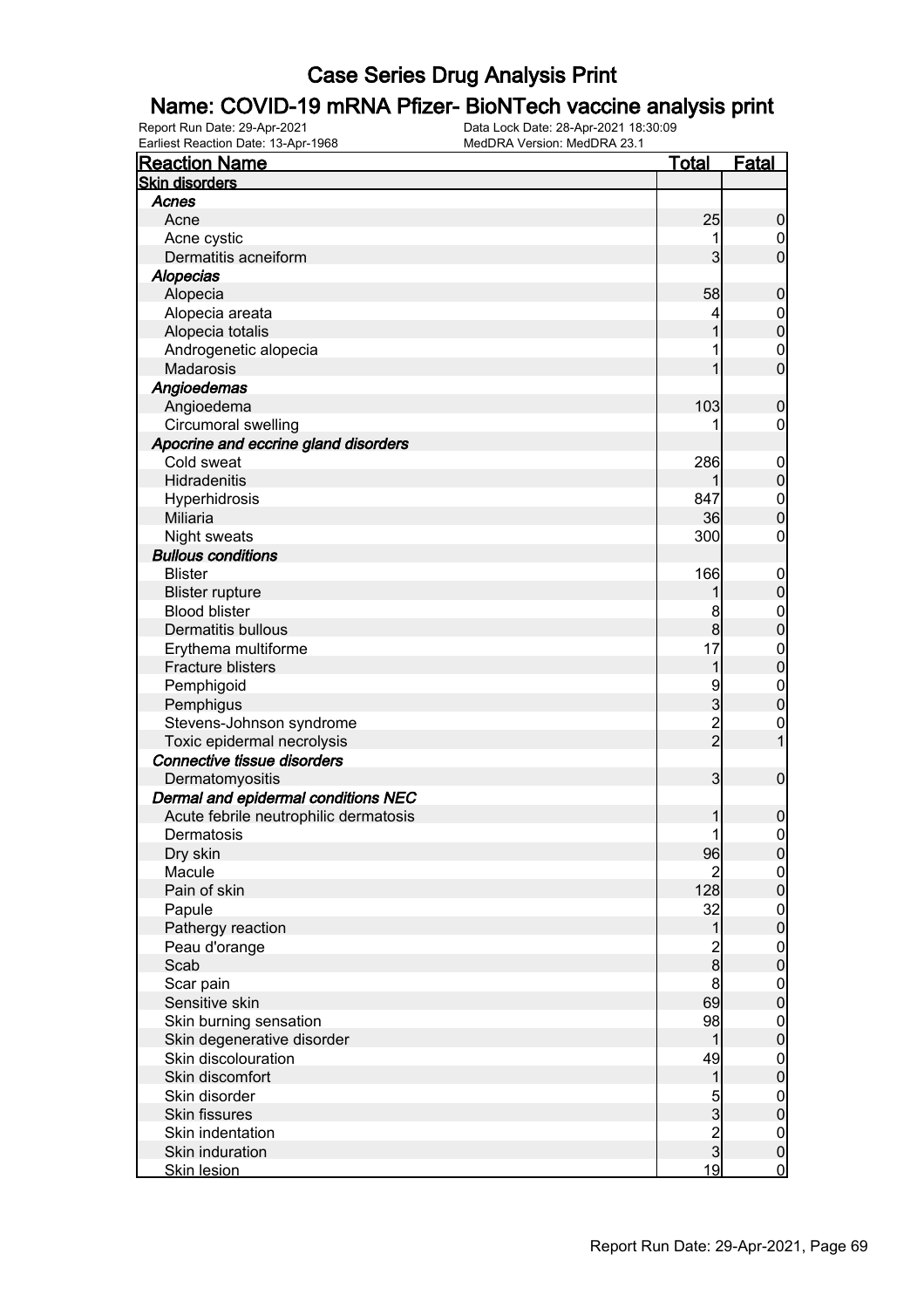# **Name: COVID-19 mRNA Pfizer- BioNTech vaccine analysis print**<br>Report Run Date: 29-Apr-2021<br>Data Lock Date: 28-Apr-2021 18:30:09

Earliest Reaction Date: 13-Apr-1968

| <b>Reaction Name</b>                                                              | <u>Total</u>     | <b>Fatal</b>                  |
|-----------------------------------------------------------------------------------|------------------|-------------------------------|
| Skin disorders cont'd<br><b>Skin disorders</b>                                    |                  |                               |
| Skin necrosis                                                                     | 1                | $\mathbf 0$                   |
| Skin odour abnormal                                                               | 6                | $\overline{0}$                |
| Skin plaque                                                                       | 1                | $\pmb{0}$                     |
| Skin reaction                                                                     | 61               | $\mathbf{0}$                  |
| Skin sensitisation                                                                | 14               | $\mathbf 0$                   |
| Skin swelling                                                                     | 39               | $\mathbf{0}$                  |
| Skin tightness                                                                    | 16               | $\overline{0}$                |
| Skin warm                                                                         | 137              | $\mathbf{0}$                  |
| Skin weeping                                                                      | 3                | $\overline{0}$                |
| Sticky skin                                                                       | 1                | $\boldsymbol{0}$              |
| Transient acantholytic dermatosis                                                 | 1                | $\overline{0}$                |
| Yellow skin                                                                       | 8                | $\boldsymbol{0}$              |
| Dermatitis and eczema                                                             |                  |                               |
| <b>Dermatitis</b>                                                                 | 52               | $\mathbf 0$                   |
| Dermatitis allergic                                                               | 108              | $\pmb{0}$                     |
| Dermatitis atopic                                                                 | 12               | $\mathbf{0}$                  |
| Dermatitis contact                                                                | 4                | $\mathbf 0$                   |
| Dermatitis diaper                                                                 | 1                | $\mathbf{0}$                  |
| Dyshidrotic eczema                                                                | $6 \overline{6}$ | $\overline{0}$                |
| Eczema                                                                            | 78               | $\mathbf{0}$                  |
| Eczema asteatotic                                                                 | 4                | $\overline{0}$                |
| Eczema nummular                                                                   | 3                | $\mathbf{0}$                  |
| Eczema weeping                                                                    | 1                | $\mathbf 0$                   |
| <b>Perioral dermatitis</b>                                                        |                  | $\mathbf 0$                   |
| Skin irritation                                                                   | 50               | $\overline{0}$                |
| Dermatitis ascribed to specific agent                                             |                  |                               |
| Drug eruption                                                                     | 16               | $\boldsymbol{0}$              |
| Fixed eruption                                                                    |                  | $\mathbf 0$                   |
| Toxic skin eruption                                                               | 1                | $\overline{0}$                |
| Erythemas                                                                         |                  |                               |
| Erythema                                                                          | 1081             |                               |
| Palmar erythema                                                                   | 4                | $\boldsymbol{0}$              |
| Red man syndrome                                                                  | 1                | $\mathbf 0$<br>$\overline{0}$ |
| <b>Exfoliative conditions</b>                                                     |                  |                               |
|                                                                                   |                  | $\boldsymbol{0}$              |
| Dermatitis exfoliative                                                            | 1                |                               |
| Dermatitis exfoliative generalised<br>Exfoliative rash                            | $\frac{2}{6}$    | 0                             |
|                                                                                   |                  | 0                             |
| Keratolysis exfoliativa acquired                                                  | 2<br>42          | $\overline{0}$<br>$\mathbf 0$ |
| Skin exfoliation                                                                  |                  |                               |
| Granulomatous and deep cutaneous inflammatory conditions<br>Cutaneous sarcoidosis |                  |                               |
|                                                                                   | 1                | $\boldsymbol{0}$              |
| <b>Hyperkeratoses</b>                                                             |                  |                               |
| Lichenoid keratosis                                                               | $\overline{2}$   | $\boldsymbol{0}$              |
| <b>Hyperpigmentation disorders</b>                                                |                  |                               |
| Argyria                                                                           | 1                | $\mathbf 0$                   |
| Chloasma                                                                          | 1                | $\overline{0}$                |
| Ephelides                                                                         | 1                | $\pmb{0}$                     |
| Skin hyperpigmentation                                                            | $\overline{c}$   | $\mathbf 0$                   |
| <b>Hypopigmentation disorders</b>                                                 |                  |                               |
| Skin depigmentation                                                               | 1                | $\mathbf 0$                   |
| Skin hypopigmentation                                                             | 1                | $\pmb{0}$                     |
| Vitiligo                                                                          | $\overline{2}$   | $\mathbf 0$                   |
| <b>Lipodystrophies</b>                                                            |                  |                               |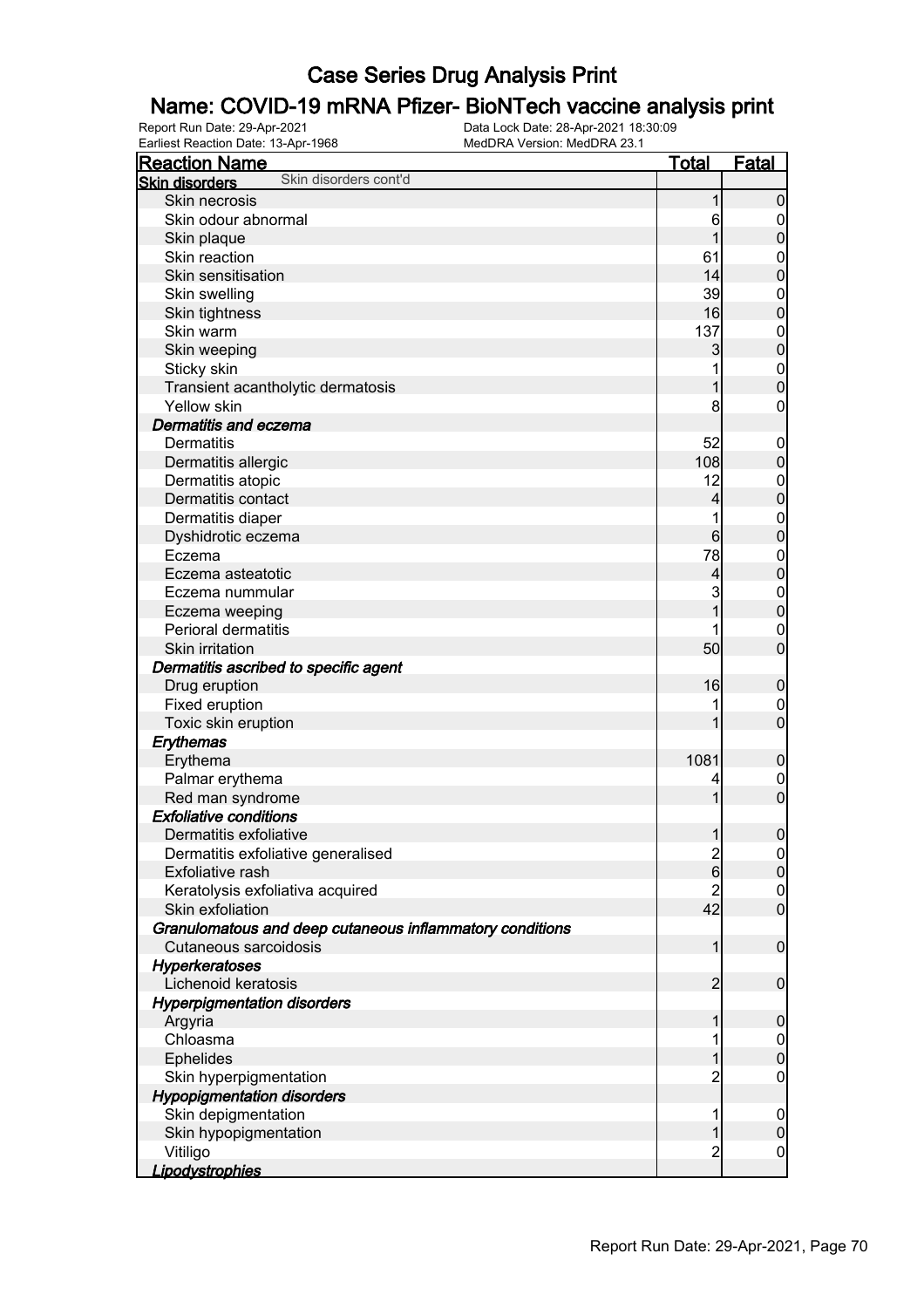#### Name: COVID-19 mRNA Pfizer- BioNTech vaccine analysis print

| <b>Reaction Name</b>                                            | <u>Total</u>   | <b>Fatal</b>     |
|-----------------------------------------------------------------|----------------|------------------|
| Skin disorders cont'd<br><b>Skin disorders</b>                  |                |                  |
| Lipoatrophy                                                     | $\overline{c}$ | $\overline{0}$   |
| Nail and nail bed conditions (excl infections and infestations) |                |                  |
| Nail discolouration                                             | 5              | 0                |
| Nail disorder                                                   | $\overline{c}$ | $\mathbf 0$      |
| Nail pigmentation                                               |                | $\mathbf 0$      |
| Onychalgia                                                      | $\frac{2}{6}$  | $\mathbf 0$      |
| Onychoclasis                                                    | 3              | $\mathbf 0$      |
| Splinter haemorrhages                                           |                | $\overline{0}$   |
| <b>Panniculitides</b>                                           |                |                  |
| Erythema nodosum                                                | 12             | $\mathbf 0$      |
| Papulosquamous conditions                                       |                |                  |
| Erythema annulare                                               |                | $\boldsymbol{0}$ |
| Lichen planus                                                   | 4              | $\mathbf 0$      |
| Lichen sclerosus                                                |                | $\overline{0}$   |
| Parapsoriasis                                                   |                | $\mathbf 0$      |
| Pityriasis rosea                                                | 43             | $\overline{0}$   |
| Photosensitivity and photodermatosis conditions                 |                |                  |
| Photosensitivity reaction                                       | 18             | 0                |
| Polymorphic light eruption                                      | 1              | 0                |
| <b>Pigmentation changes NEC</b>                                 |                |                  |
| Haemosiderin stain                                              | 1              | $\overline{0}$   |
| Pigmentation disorder                                           | 4              | $\overline{0}$   |
| <b>Pilar disorders NEC</b>                                      |                |                  |
| Hair colour changes                                             |                | 0                |
| Hair disorder                                                   | 1              | $\mathbf 0$      |
| Hair growth abnormal                                            |                | $\mathbf 0$      |
| Hair texture abnormal                                           |                | $\mathbf 0$      |
| Piloerection                                                    | 10             | $\overline{0}$   |
| Pseudofolliculitis                                              | 1              | $\mathbf 0$      |
| <b>Pruritus NEC</b>                                             |                |                  |
| Itching scar                                                    | 5              | $\overline{0}$   |
| <b>Pruritus</b>                                                 | 2272           | $\mathbf 0$      |
| <b>Psoriatic conditions</b>                                     |                |                  |
| Dermatitis psoriasiform                                         | 2              | 0                |
| Guttate psoriasis                                               | 6              | $\boldsymbol{0}$ |
| Psoriasis                                                       | 63             | 0                |
| Pustular psoriasis                                              | 1              | $\overline{0}$   |
| Purpura and related conditions                                  |                |                  |
| Petechiae                                                       | 55             | $\mathbf 0$      |
| Purpura                                                         | 21             | $\overline{0}$   |
| Rashes, eruptions and exanthems NEC                             |                |                  |
| <b>Butterfly rash</b>                                           | 2              | $\mathbf 0$      |
| Rash                                                            | 2350           | $\overline{0}$   |
| Rash erythematous                                               | 524            | $\mathbf 0$      |
| Rash macular                                                    | 224            | $\boldsymbol{0}$ |
| Rash maculo-papular                                             | 35             | $\pmb{0}$        |
| Rash morbilliform                                               | 20             | $\boldsymbol{0}$ |
| Rash papular                                                    | 150            | $\mathbf 0$      |
| Rash pruritic                                                   | 515            | $\mathbf{0}$     |
| Rash vesicular                                                  | 26             | $\mathbf 0$      |
| Systemic lupus erythematosus rash                               | 4              | $\mathbf 0$      |
| <b>Rosaceas</b>                                                 |                |                  |
|                                                                 | 9              | $\bf{0}$         |
| Rosacea                                                         |                |                  |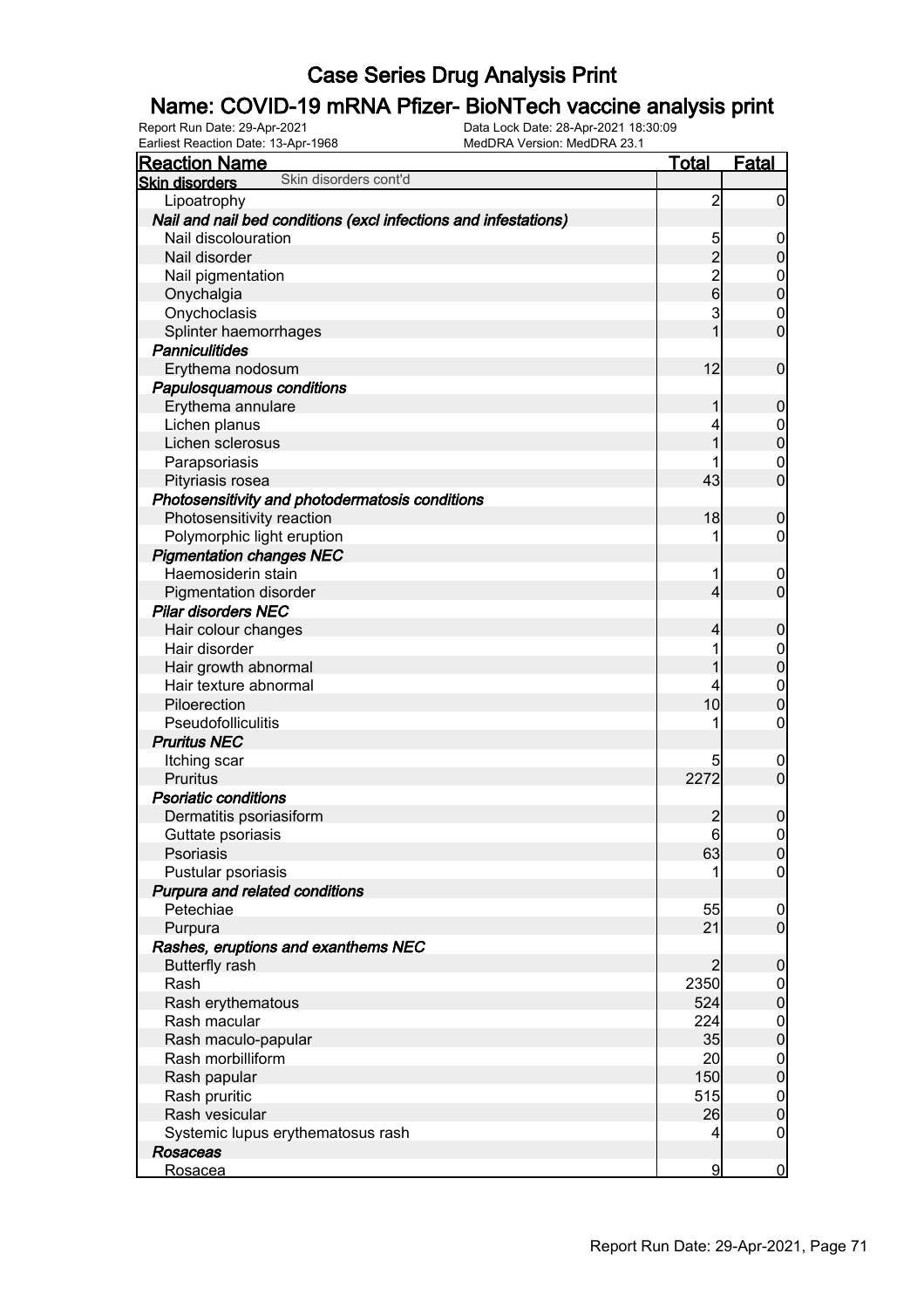#### Name: COVID-19 mRNA Pfizer- BioNTech vaccine analysis print

| Earliest Reaction Date: 13-Apr-1968            | MedDRA Version: MedDRA 23.1 |                  |
|------------------------------------------------|-----------------------------|------------------|
| <b>Reaction Name</b>                           | <u>Total</u>                | <b>Fatal</b>     |
| Skin disorders cont'd<br><b>Skin disorders</b> |                             |                  |
| <b>Scaly conditions</b>                        |                             |                  |
| Dandruff                                       | 1                           | $\overline{0}$   |
| Pityriasis                                     | 10                          | $\overline{0}$   |
| Sebaceous gland disorders                      |                             |                  |
| Seborrhoea                                     | 1                           | $\boldsymbol{0}$ |
| Skin and subcutaneous conditions NEC           |                             |                  |
| Cutaneous symptom                              | 1                           | $\mathbf 0$      |
| Reactive perforating collagenosis              | 1                           | $\overline{0}$   |
| Skin mass                                      | 8 <sup>1</sup>              | $\boldsymbol{0}$ |
| Skin and subcutaneous tissue ulcerations       |                             |                  |
| Scleroderma associated digital ulcer           | 1                           | $\mathbf 0$      |
| Skin erosion                                   | 14                          | $\overline{0}$   |
| Skin ulcer                                     | $\overline{4}$              | $\boldsymbol{0}$ |
| Skin cysts and polyps                          |                             |                  |
| Dermal cyst                                    | 3                           | $\boldsymbol{0}$ |
| Skin dystrophies                               |                             |                  |
| Skin wrinkling                                 | $\overline{2}$              | $\boldsymbol{0}$ |
| Skin haemorrhages                              |                             |                  |
| Haemorrhage subcutaneous                       | $\overline{4}$              | $\mathbf 0$      |
| Skin haemorrhage                               | 5                           | $\mathbf 0$      |
| Skin hyperplasias and hypertrophies            |                             |                  |
| Skin hypertrophy                               | 1                           | $\mathbf 0$      |
| Skin hypoplasias and atrophies                 |                             |                  |
| Skin striae                                    | 3                           | $\mathbf 0$      |
| Skin injuries and mechanical dermatoses        |                             |                  |
| Decubitus ulcer                                | $\overline{c}$              | $\mathbf 0$      |
| Skin preneoplastic conditions NEC              |                             |                  |
| Actinic keratosis                              | 1                           | $\mathbf 0$      |
| <b>Skin vasculitides</b>                       |                             |                  |
| <b>Cutaneous vasculitis</b>                    | 3                           | $\mathbf 0$      |
| Hypersensitivity vasculitis                    | 1                           | $\mathbf 0$      |
| Vasculitic rash                                | 12                          | $\mathbf 0$      |
| Skin vasomotor conditions                      |                             |                  |
| Livedo reticularis                             | 17                          | $\boldsymbol{0}$ |
| <b>Urticarias</b>                              |                             |                  |
| Chronic spontaneous urticaria                  | 2<br>2                      | $\overline{0}$   |
| Cold urticaria                                 |                             | $\mathbf 0$      |
| Idiopathic urticaria                           |                             | $\mathbf 0$      |
| Mechanical urticaria                           | $\overline{c}$              | $\mathbf 0$      |
| Solar urticaria                                |                             | $\mathbf 0$      |
| Urticaria                                      | 762                         | $\mathbf 0$      |
| Urticaria chronic                              | 4                           | $\mathbf 0$      |
| Urticaria contact                              | 1                           | $\mathbf 0$      |
| Urticaria papular                              |                             | 0                |
| Urticaria thermal                              | $\overline{3}$              | $\pmb{0}$        |
| <b>Skin disorders SOC TOTAL</b>                | 11481                       | $\mathbf{1}$     |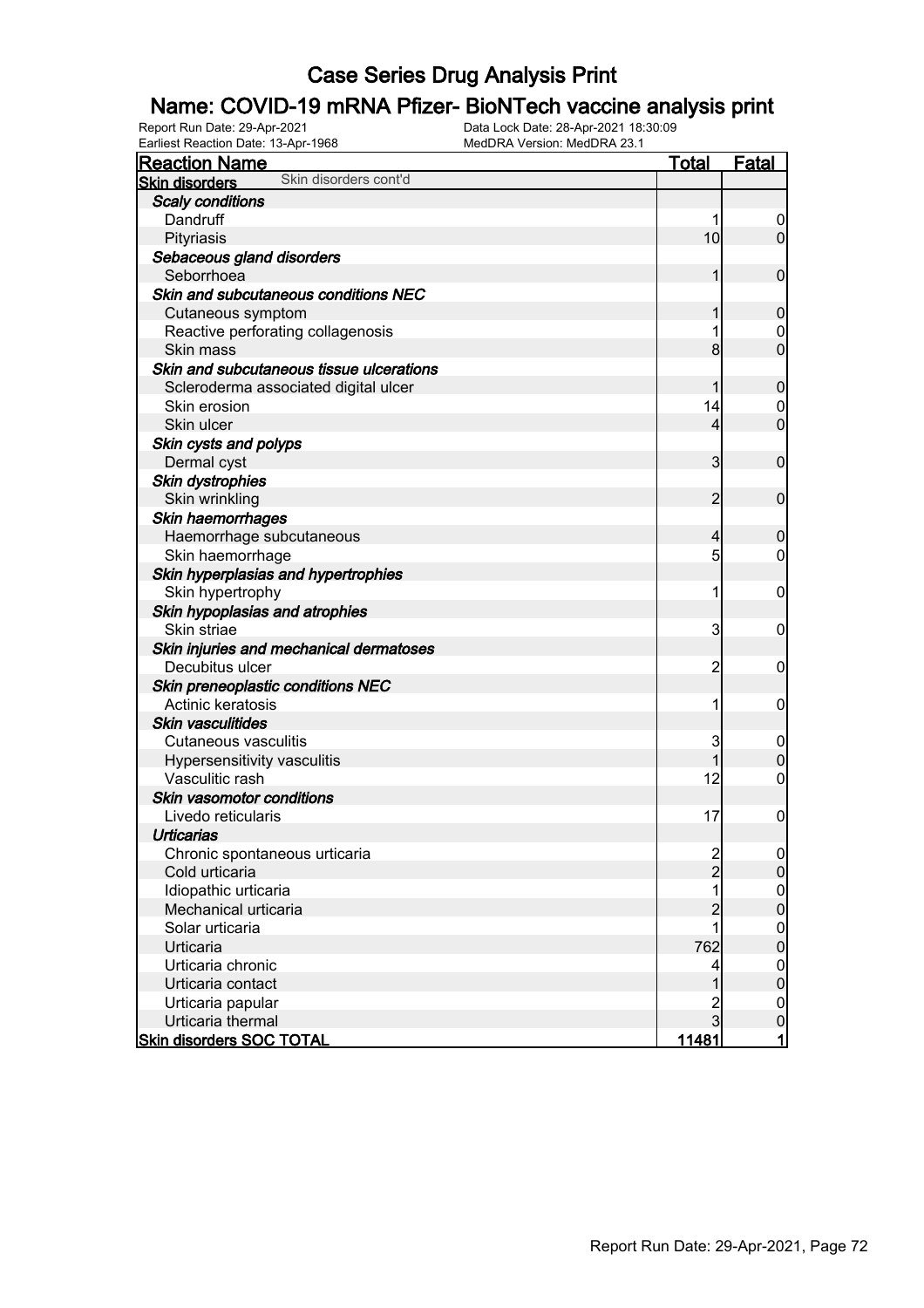#### Name: COVID-19 mRNA Pfizer- BioNTech vaccine analysis print

Report Run Date: 29-Apr-2021 Data Lock Date: 28-Apr-2021 18:30:09 Earliest Reaction Date: 13-Apr-1968 MedDRA Version: MedDRA 23.1

| <b>Reaction Name</b>                                    | <u>Total</u>   | Fatal          |
|---------------------------------------------------------|----------------|----------------|
| Social circumstances                                    |                |                |
| Age related issues                                      |                |                |
| Infant                                                  | 1              | 0              |
| Menopause                                               | 3              | 0              |
| <b>Criminal activity</b>                                |                |                |
| Verbal abuse                                            |                | 0              |
| <b>Disability issues</b>                                |                |                |
| <b>Bedridden</b>                                        | 14             | 0              |
| Breast prosthesis user                                  |                | $\overline{0}$ |
| Hearing disability                                      |                |                |
| Housebound                                              |                | 0              |
| Immobile                                                |                | 0              |
| Impaired driving ability                                |                | $\overline{0}$ |
| Impaired work ability                                   |                | 0              |
| Loss of personal independence in daily activities       | 4              | 0              |
| Physical disability                                     |                | 0              |
| Sight disability                                        | $\overline{2}$ | $\mathbf{0}$   |
| Sitting disability                                      |                | 0              |
| Walking aid user                                        |                | $\overline{0}$ |
| Economic circumstances                                  |                |                |
| High income                                             | 1              | $\mathbf 0$    |
| Low income                                              |                | 0              |
| Non-occupational and unspecified environmental problems |                |                |
| Water pollution                                         | 2              | 0              |
| Pregnancy related circumstances                         |                |                |
| <b>Breast feeding</b>                                   | $\overline{2}$ | $\mathbf 0$    |
| <b>Social issues NEC</b>                                |                |                |
| Hair dye user                                           |                | 0              |
| Tobacco use                                             |                |                |
| Ex-tobacco user                                         |                | 0              |
| Non-tobacco user                                        | 3              | $\mathbf 0$    |
| Social circumstances SOC TOTAL                          | 52             | $\mathbf 0$    |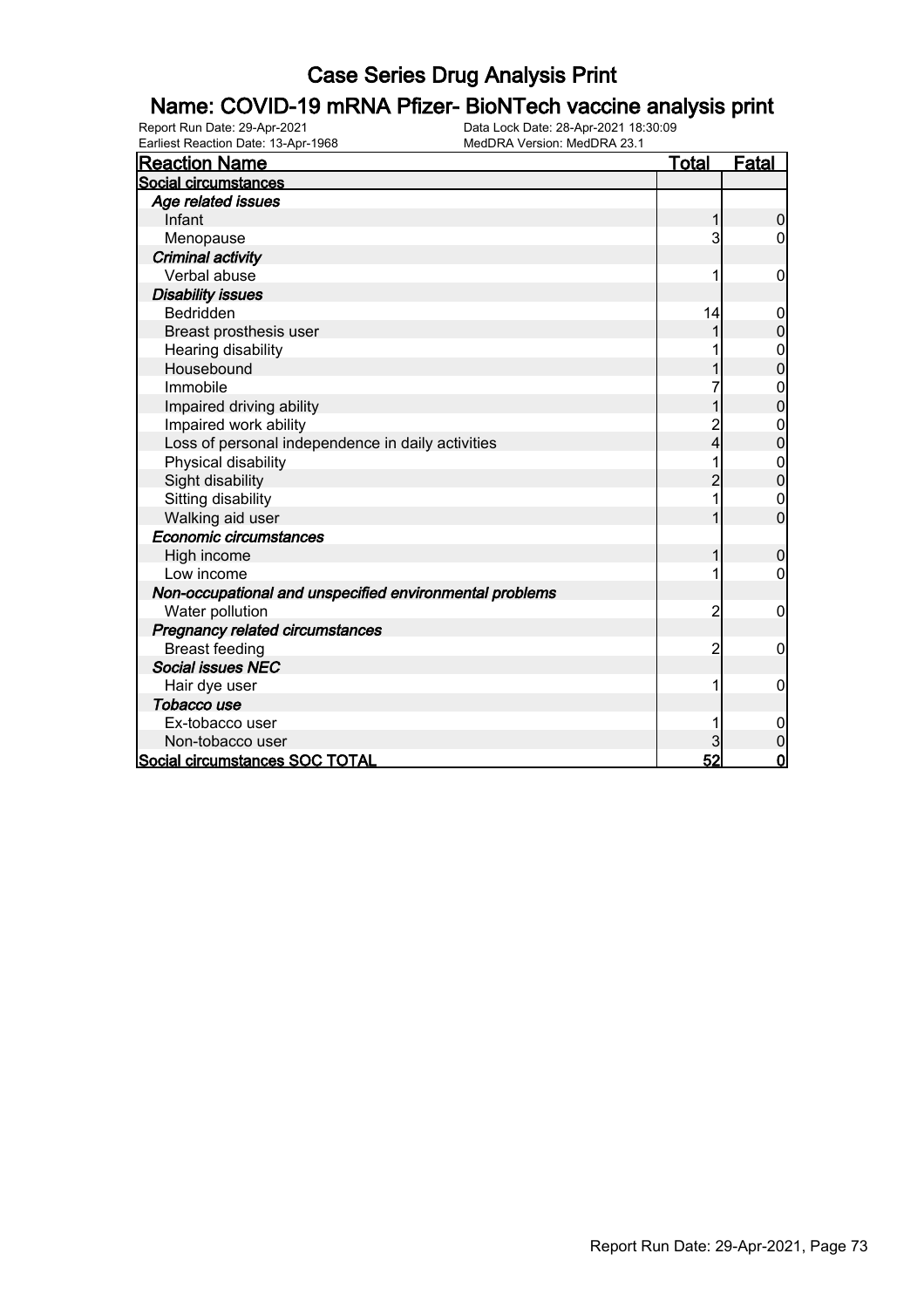# **Name: COVID-19 mRNA Pfizer- BioNTech vaccine analysis print**<br>Report Run Date: 29-Apr-2021<br>Data Lock Date: 28-Apr-2021 18:30:09

Earliest Reaction Date: 13-Apr-1968

| <b>Reaction Name</b>                               | Total               | <b>Fatal</b>                  |
|----------------------------------------------------|---------------------|-------------------------------|
| Surgical & medical procedures                      |                     |                               |
| Antiinfective therapies                            |                     |                               |
| COVID-19 treatment                                 | 1                   | $\mathbf 0$                   |
| Arterial therapeutic procedures (excl aortic)      |                     |                               |
| Splenic artery embolisation                        |                     | $\mathbf 0$                   |
| <b>Blood and blood product treatment</b>           |                     |                               |
| Transfusion                                        |                     | $\mathbf 0$                   |
| <b>Breast therapeutic procedures NEC</b>           |                     |                               |
| Axillary lymphadenectomy                           | 1                   | $\mathbf 0$                   |
| Bronchial and pulmonary therapeutic procedures     |                     |                               |
| Airway secretion clearance therapy                 |                     | $\boldsymbol{0}$              |
| Antitussive therapy                                |                     | 0                             |
| Cardiac therapeutic procedures NEC                 |                     |                               |
| Cardiac operation                                  | 1                   | 0                             |
| Contraceptive methods male                         |                     |                               |
| Condom                                             | 1                   | 0                             |
| Dietary and nutritional therapies                  |                     |                               |
| Medical diet                                       | $\overline{c}$      | $\boldsymbol{0}$              |
| Nothing by mouth order                             | 1                   | $\mathbf 0$                   |
| Wheat-free diet                                    |                     | $\mathbf 0$                   |
| Fertility and fertilisation interventions female   |                     |                               |
| <b>Endometrial scratching</b>                      | 1                   | 0                             |
| Gastrointestinal therapeutic procedures NEC        |                     |                               |
| Prophylaxis of nausea and vomiting                 | 11                  | 0                             |
| Haematological therapeutic procedures NEC          |                     |                               |
| Anticoagulant therapy                              | 1                   | 0                             |
| <b>Immunisations</b>                               |                     |                               |
| COVID-19 immunisation                              | 43                  |                               |
| Immunisation                                       | 14                  | $\overline{0}$                |
| Joint therapeutic procedures                       |                     |                               |
| Joint surgery                                      | 1                   | $\mathbf 0$                   |
| Knee arthroplasty                                  | 1                   | $\mathbf 0$                   |
| Limb therapeutic procedures<br>Limb immobilisation |                     |                               |
|                                                    | 4<br>$\overline{3}$ | $\mathbf 0$<br>$\overline{0}$ |
| Limb operation                                     |                     |                               |
| Lymphoid tissue therapeutic procedures             | 1                   |                               |
| Lymphadenectomy<br><b>Mastectomies</b>             |                     | $\boldsymbol{0}$              |
| Breast conserving surgery                          |                     | $\mathbf 0$                   |
| Nail therapeutic procedures                        |                     |                               |
| Nail operation                                     | 1                   | $\mathbf 0$                   |
| Nervous system therapeutic procedures NEC          |                     |                               |
| Multiple sclerosis relapse prophylaxis             | 1                   | $\mathbf 0$                   |
| Phototherapies                                     |                     |                               |
| UV light therapy                                   | 1                   | $\mathbf 0$                   |
| Prophylactic procedures NEC                        |                     |                               |
| Anaphylaxis prophylaxis                            | $\overline{2}$      | $\mathbf 0$                   |
| Immune tolerance induction                         |                     | 0                             |
| <b>Psychiatric therapies</b>                       |                     |                               |
| Electroconvulsive therapy                          | 1                   | $\mathbf 0$                   |
| Renal therapeutic procedures                       |                     |                               |
| <b>Dialysis</b>                                    | 1                   | $\mathbf 0$                   |
| Respiratory tract therapeutic procedures NEC       |                     |                               |
| Asthma prophylaxis                                 | 2                   | $\bf{0}$                      |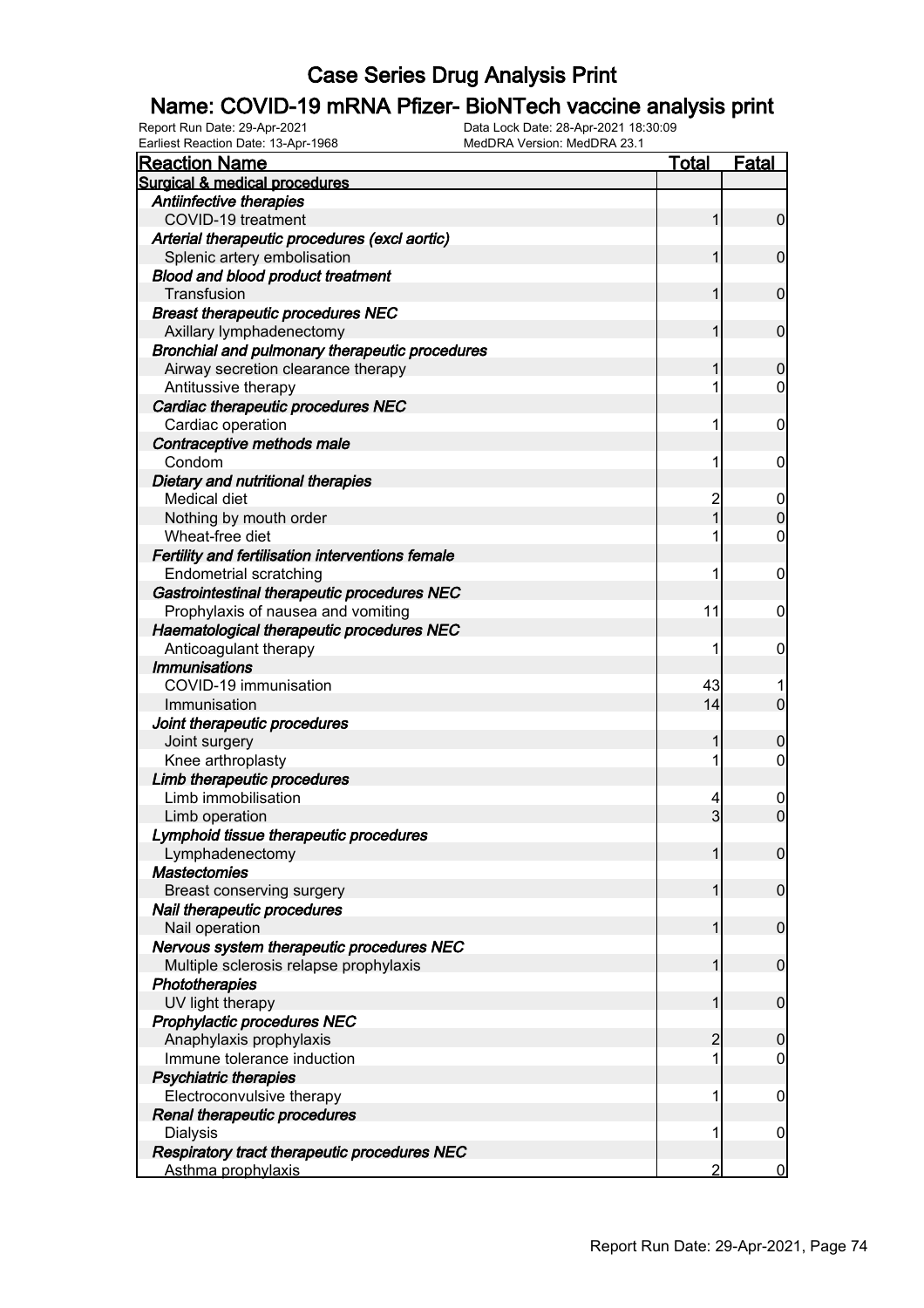# **Name: COVID-19 mRNA Pfizer- BioNTech vaccine analysis print**<br>Report Run Date: 29-Apr-2021<br>Data Lock Date: 28-Apr-2021 18:30:09

Earliest Reaction Date: 13-Apr-1968

| Lancot Roadwon Dato. To he Tooo                         |              |       |
|---------------------------------------------------------|--------------|-------|
| <b>Reaction Name</b>                                    | <u>Total</u> | Fatal |
| Surgical & medical proceed exemplical procedures cont'd |              |       |
| Skin and subcutaneous tissue therapeutic procedures NEC |              |       |
| Dermal filler injection                                 |              |       |
| Therapeutic procedures NEC                              |              |       |
| Abscess drainage                                        |              |       |
| Anaphylaxis treatment                                   |              |       |
| Bed rest                                                |              |       |
| Fatigue management                                      |              |       |
| Hospitalisation                                         |              |       |
| Injection                                               |              |       |
| Mass excision                                           |              |       |
| <b>Medication dilution</b>                              |              |       |
| Product used for unknown indication                     |              |       |
| Therapy change                                          |              |       |
| Surgical & medical procedures SOC TOTAL                 |              |       |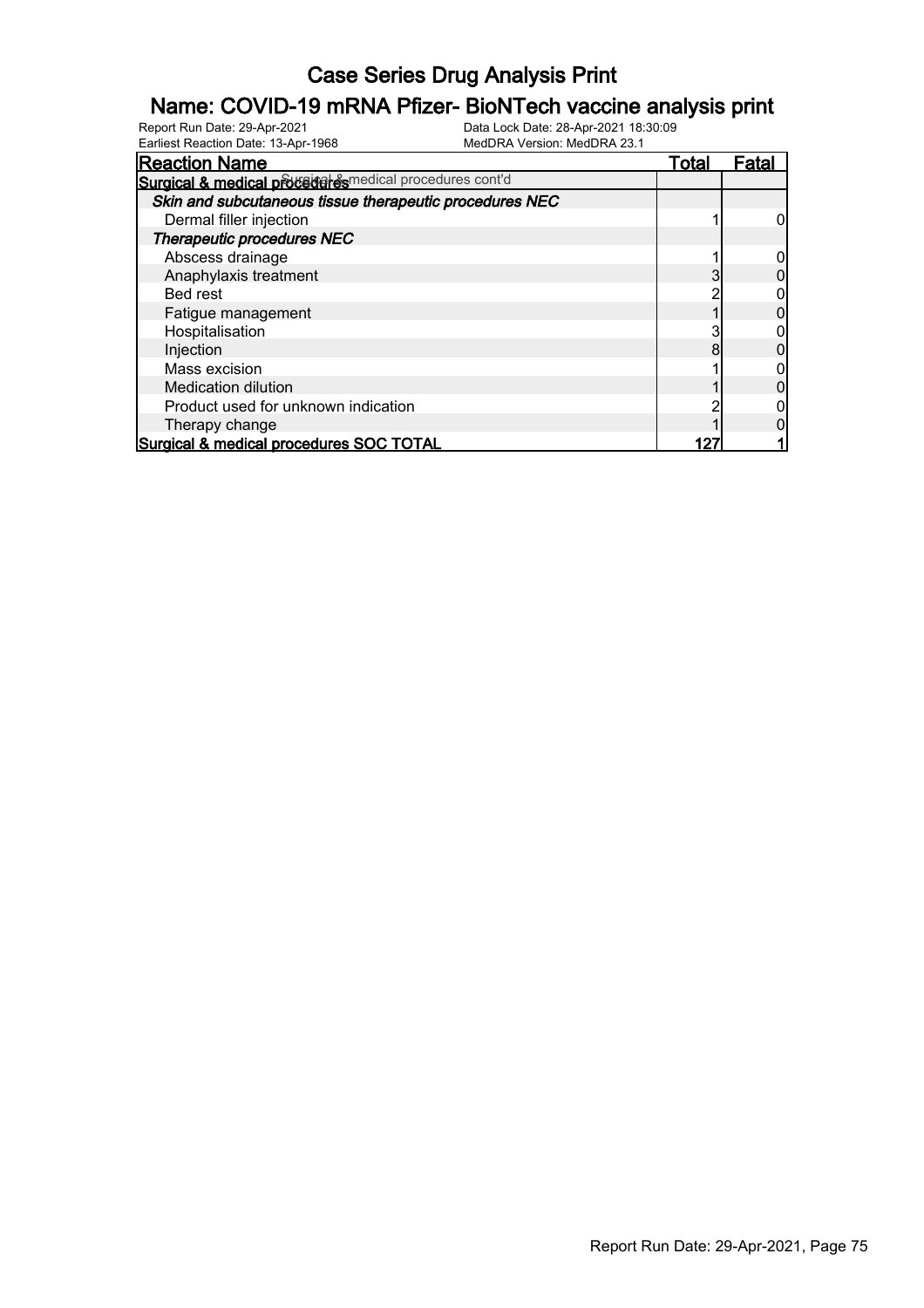# **Name: COVID-19 mRNA Pfizer- BioNTech vaccine analysis print**<br>Report Run Date: 29-Apr-2021<br>Data Lock Date: 28-Apr-2021 18:30:09

Earliest Reaction Date: 13-Apr-1968

| <b>Reaction Name</b>                                      | <u>Total</u>    | Fatal                                |
|-----------------------------------------------------------|-----------------|--------------------------------------|
| <b>Vascular disorders</b>                                 |                 |                                      |
| Accelerated and malignant hypertension                    |                 |                                      |
| Hypertensive crisis                                       | 5               | $\boldsymbol{0}$                     |
| Hypertensive urgency                                      |                 | 0                                    |
| Malignant hypertension                                    | $\overline{2}$  | $\mathbf 0$                          |
| Aneurysms and dissections non-site specific               |                 |                                      |
| Artery dissection                                         | 1               | $\mathbf 0$                          |
| Aortic aneurysms and dissections                          |                 |                                      |
| Aortic aneurysm rupture                                   |                 | $\boldsymbol{0}$                     |
| Aortic dissection                                         |                 | 0                                    |
| Aortic embolism and thrombosis                            |                 |                                      |
| Aortic embolus                                            | 3               | $\mathbf 0$                          |
| Aortic necrosis and vascular insufficiency                |                 |                                      |
| Aortic stenosis                                           | 1               | $\mathbf 0$                          |
| Arterial infections and inflammations                     |                 |                                      |
| Arteritis                                                 |                 | $\boldsymbol{0}$                     |
| Giant cell arteritis                                      | $5\overline{)}$ | $\mathbf 0$                          |
| <b>Blood pressure disorders NEC</b>                       |                 |                                      |
| Blood pressure fluctuation                                | 4               | $\boldsymbol{0}$                     |
| Labile blood pressure                                     | $\overline{c}$  | 0                                    |
| Bruising, ecchymosis and purpura                          |                 |                                      |
| Achenbach syndrome                                        |                 | $\mathbf 0$                          |
| Circulatory collapse and shock                            |                 |                                      |
| CT hypotension complex                                    |                 | $\boldsymbol{0}$                     |
| Circulatory collapse                                      | 36              | $\boldsymbol{0}$                     |
| Hypoperfusion                                             |                 | $\mathbf{0}$                         |
| Neurogenic shock                                          | 16              | $\overline{0}$                       |
| Peripheral circulatory failure                            | 3               | $\boldsymbol{0}$                     |
| Shock                                                     | 8 <sup>1</sup>  | $\overline{0}$                       |
| Shock symptom                                             |                 | $\boldsymbol{0}$                     |
| <b>Haemorrhages NEC</b>                                   |                 |                                      |
| Bloody discharge                                          |                 | $\boldsymbol{0}$                     |
| Haematoma                                                 | 18              | $\pmb{0}$                            |
| Haemorrhage                                               | 83              |                                      |
| Internal haemorrhage                                      |                 | $\begin{matrix} 2 \\ 0 \end{matrix}$ |
| Venous haemorrhage                                        | 11              | $\boldsymbol{0}$                     |
| Lymphangiopathies                                         |                 |                                      |
| Lymphangiopathy                                           |                 | 0                                    |
| Lymphocele                                                | 3               | $\overline{0}$                       |
| Lymphoedemas                                              |                 |                                      |
| Lymphoedema                                               | 111             | $\mathbf 0$                          |
| Non-site specific embolism and thrombosis                 |                 |                                      |
| Arterial thrombosis                                       |                 | $\mathbf 0$                          |
| Embolism                                                  | 50              | $\overline{0}$                       |
| Microembolism                                             |                 | $\boldsymbol{0}$                     |
| Thrombosis                                                | 106             | $6\phantom{.}6$                      |
| Venous thrombosis                                         | 3               | $\overline{0}$                       |
|                                                           |                 |                                      |
| Non-site specific necrosis and vascular insufficiency NEC | 1               | $\mathbf 0$                          |
| Haemorrhagic infarction<br>Infarction                     |                 |                                      |
|                                                           | 3<br>1          | $\overline{0}$<br>$\boldsymbol{0}$   |
| Ischaemia                                                 |                 |                                      |
| Vasospasm                                                 |                 | $\overline{0}$                       |
| Non-site specific vascular disorders NEC                  |                 |                                      |
| Superficial vein prominence                               | 1               | $\bf{0}$                             |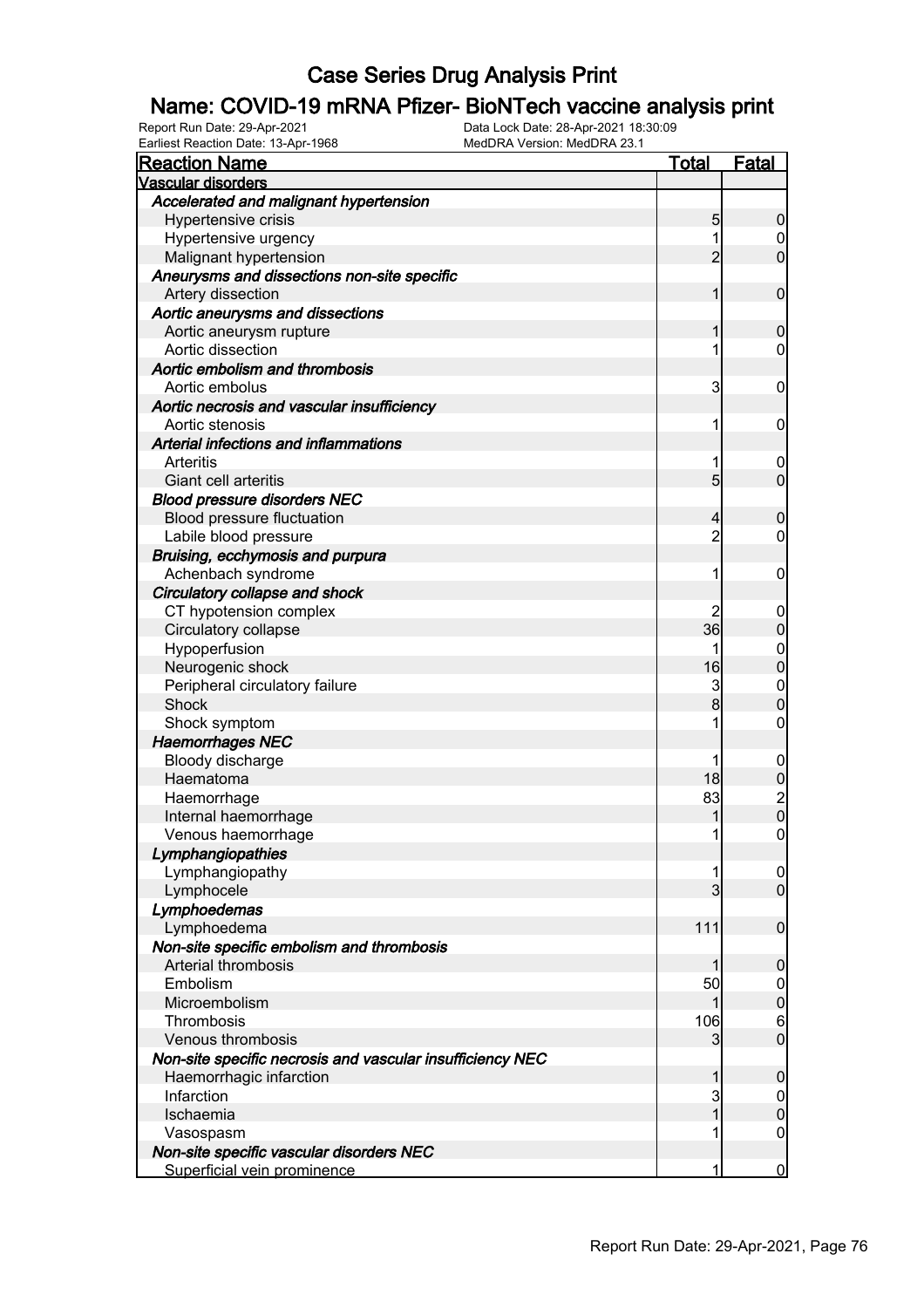# **Name: COVID-19 mRNA Pfizer- BioNTech vaccine analysis print**<br>Report Run Date: 29-Apr-2021<br>Data Lock Date: 28-Apr-2021 18:30:09

Earliest Reaction Date: 13-Apr-1968

| <u>Total</u><br><b>Fatal</b><br><b>Reaction Name</b><br>Vascular disorders cont'd<br><b>Vascular disorders</b><br>Vascular pain<br>5 <sub>5</sub><br>$\overline{0}$<br>10<br>Vasodilatation<br>0<br>$\overline{c}$<br>$\mathbf 0$<br>Vein discolouration<br>Vein disorder<br>4<br>0<br>$\overline{2}$<br>$\overline{0}$<br>Vein rupture<br>Peripheral embolism and thrombosis<br>10<br>Blue toe syndrome<br>$\boldsymbol{0}$<br>102<br>Deep vein thrombosis<br>$\mathbf 0$<br>$\overline{0}$<br>Jugular vein thrombosis<br>$\overline{c}$<br>$\overline{2}$<br>Pelvic venous thrombosis<br>$0\atop 0$<br>1<br>Peripheral embolism<br>Subclavian vein thrombosis<br>$\boldsymbol{0}$<br>$\overline{0}$<br>10<br>Thrombophlebitis<br>5<br>Thrombophlebitis superficial<br>0<br>Peripheral vascular disorders NEC<br>Cyanosis<br>22<br>$\mathbf 0$<br>$\mathbf 0$<br>270<br>Flushing<br>Hot flush<br>466<br>0<br>Peripheral vasoconstriction, necrosis and vascular insufficiency<br><b>Extremity necrosis</b><br>$\mathbf 0$<br>$\boldsymbol{0}$<br>140<br>Peripheral coldness<br>Peripheral ischaemia<br>$\mathbf 0$<br>6<br>$\mathbf 0$<br>Poor peripheral circulation<br>4<br>35<br>Raynaud's phenomenon<br>$\mathbf 0$<br>$\overline{0}$<br>$\overline{2}$<br>Vasoconstriction<br><b>Phlebitis NEC</b><br>15<br>$\boldsymbol{0}$<br><b>Phlebitis</b><br>2<br>Phlebitis superficial<br>0<br>Site specific vascular disorders NEC<br>Pallor<br>112<br>$\mathbf 0$<br>Varicose veins NEC<br>Spider vein<br>$\overline{2}$<br>$\mathbf 0$<br>$\overline{3}$<br>$\overline{0}$<br>Varicose vein<br>Vascular hypertensive disorders NEC<br>$\boldsymbol{0}$<br>$\mathbf{1}$<br>Diastolic hypertension |
|---------------------------------------------------------------------------------------------------------------------------------------------------------------------------------------------------------------------------------------------------------------------------------------------------------------------------------------------------------------------------------------------------------------------------------------------------------------------------------------------------------------------------------------------------------------------------------------------------------------------------------------------------------------------------------------------------------------------------------------------------------------------------------------------------------------------------------------------------------------------------------------------------------------------------------------------------------------------------------------------------------------------------------------------------------------------------------------------------------------------------------------------------------------------------------------------------------------------------------------------------------------------------------------------------------------------------------------------------------------------------------------------------------------------------------------------------------------------------------------------------------------------------------------------------------------------------------------------------------------------------------------------------------------------------------------------------|
|                                                                                                                                                                                                                                                                                                                                                                                                                                                                                                                                                                                                                                                                                                                                                                                                                                                                                                                                                                                                                                                                                                                                                                                                                                                                                                                                                                                                                                                                                                                                                                                                                                                                                                   |
|                                                                                                                                                                                                                                                                                                                                                                                                                                                                                                                                                                                                                                                                                                                                                                                                                                                                                                                                                                                                                                                                                                                                                                                                                                                                                                                                                                                                                                                                                                                                                                                                                                                                                                   |
|                                                                                                                                                                                                                                                                                                                                                                                                                                                                                                                                                                                                                                                                                                                                                                                                                                                                                                                                                                                                                                                                                                                                                                                                                                                                                                                                                                                                                                                                                                                                                                                                                                                                                                   |
|                                                                                                                                                                                                                                                                                                                                                                                                                                                                                                                                                                                                                                                                                                                                                                                                                                                                                                                                                                                                                                                                                                                                                                                                                                                                                                                                                                                                                                                                                                                                                                                                                                                                                                   |
|                                                                                                                                                                                                                                                                                                                                                                                                                                                                                                                                                                                                                                                                                                                                                                                                                                                                                                                                                                                                                                                                                                                                                                                                                                                                                                                                                                                                                                                                                                                                                                                                                                                                                                   |
|                                                                                                                                                                                                                                                                                                                                                                                                                                                                                                                                                                                                                                                                                                                                                                                                                                                                                                                                                                                                                                                                                                                                                                                                                                                                                                                                                                                                                                                                                                                                                                                                                                                                                                   |
|                                                                                                                                                                                                                                                                                                                                                                                                                                                                                                                                                                                                                                                                                                                                                                                                                                                                                                                                                                                                                                                                                                                                                                                                                                                                                                                                                                                                                                                                                                                                                                                                                                                                                                   |
|                                                                                                                                                                                                                                                                                                                                                                                                                                                                                                                                                                                                                                                                                                                                                                                                                                                                                                                                                                                                                                                                                                                                                                                                                                                                                                                                                                                                                                                                                                                                                                                                                                                                                                   |
|                                                                                                                                                                                                                                                                                                                                                                                                                                                                                                                                                                                                                                                                                                                                                                                                                                                                                                                                                                                                                                                                                                                                                                                                                                                                                                                                                                                                                                                                                                                                                                                                                                                                                                   |
|                                                                                                                                                                                                                                                                                                                                                                                                                                                                                                                                                                                                                                                                                                                                                                                                                                                                                                                                                                                                                                                                                                                                                                                                                                                                                                                                                                                                                                                                                                                                                                                                                                                                                                   |
|                                                                                                                                                                                                                                                                                                                                                                                                                                                                                                                                                                                                                                                                                                                                                                                                                                                                                                                                                                                                                                                                                                                                                                                                                                                                                                                                                                                                                                                                                                                                                                                                                                                                                                   |
|                                                                                                                                                                                                                                                                                                                                                                                                                                                                                                                                                                                                                                                                                                                                                                                                                                                                                                                                                                                                                                                                                                                                                                                                                                                                                                                                                                                                                                                                                                                                                                                                                                                                                                   |
|                                                                                                                                                                                                                                                                                                                                                                                                                                                                                                                                                                                                                                                                                                                                                                                                                                                                                                                                                                                                                                                                                                                                                                                                                                                                                                                                                                                                                                                                                                                                                                                                                                                                                                   |
|                                                                                                                                                                                                                                                                                                                                                                                                                                                                                                                                                                                                                                                                                                                                                                                                                                                                                                                                                                                                                                                                                                                                                                                                                                                                                                                                                                                                                                                                                                                                                                                                                                                                                                   |
|                                                                                                                                                                                                                                                                                                                                                                                                                                                                                                                                                                                                                                                                                                                                                                                                                                                                                                                                                                                                                                                                                                                                                                                                                                                                                                                                                                                                                                                                                                                                                                                                                                                                                                   |
|                                                                                                                                                                                                                                                                                                                                                                                                                                                                                                                                                                                                                                                                                                                                                                                                                                                                                                                                                                                                                                                                                                                                                                                                                                                                                                                                                                                                                                                                                                                                                                                                                                                                                                   |
|                                                                                                                                                                                                                                                                                                                                                                                                                                                                                                                                                                                                                                                                                                                                                                                                                                                                                                                                                                                                                                                                                                                                                                                                                                                                                                                                                                                                                                                                                                                                                                                                                                                                                                   |
|                                                                                                                                                                                                                                                                                                                                                                                                                                                                                                                                                                                                                                                                                                                                                                                                                                                                                                                                                                                                                                                                                                                                                                                                                                                                                                                                                                                                                                                                                                                                                                                                                                                                                                   |
|                                                                                                                                                                                                                                                                                                                                                                                                                                                                                                                                                                                                                                                                                                                                                                                                                                                                                                                                                                                                                                                                                                                                                                                                                                                                                                                                                                                                                                                                                                                                                                                                                                                                                                   |
|                                                                                                                                                                                                                                                                                                                                                                                                                                                                                                                                                                                                                                                                                                                                                                                                                                                                                                                                                                                                                                                                                                                                                                                                                                                                                                                                                                                                                                                                                                                                                                                                                                                                                                   |
|                                                                                                                                                                                                                                                                                                                                                                                                                                                                                                                                                                                                                                                                                                                                                                                                                                                                                                                                                                                                                                                                                                                                                                                                                                                                                                                                                                                                                                                                                                                                                                                                                                                                                                   |
|                                                                                                                                                                                                                                                                                                                                                                                                                                                                                                                                                                                                                                                                                                                                                                                                                                                                                                                                                                                                                                                                                                                                                                                                                                                                                                                                                                                                                                                                                                                                                                                                                                                                                                   |
|                                                                                                                                                                                                                                                                                                                                                                                                                                                                                                                                                                                                                                                                                                                                                                                                                                                                                                                                                                                                                                                                                                                                                                                                                                                                                                                                                                                                                                                                                                                                                                                                                                                                                                   |
|                                                                                                                                                                                                                                                                                                                                                                                                                                                                                                                                                                                                                                                                                                                                                                                                                                                                                                                                                                                                                                                                                                                                                                                                                                                                                                                                                                                                                                                                                                                                                                                                                                                                                                   |
|                                                                                                                                                                                                                                                                                                                                                                                                                                                                                                                                                                                                                                                                                                                                                                                                                                                                                                                                                                                                                                                                                                                                                                                                                                                                                                                                                                                                                                                                                                                                                                                                                                                                                                   |
|                                                                                                                                                                                                                                                                                                                                                                                                                                                                                                                                                                                                                                                                                                                                                                                                                                                                                                                                                                                                                                                                                                                                                                                                                                                                                                                                                                                                                                                                                                                                                                                                                                                                                                   |
|                                                                                                                                                                                                                                                                                                                                                                                                                                                                                                                                                                                                                                                                                                                                                                                                                                                                                                                                                                                                                                                                                                                                                                                                                                                                                                                                                                                                                                                                                                                                                                                                                                                                                                   |
|                                                                                                                                                                                                                                                                                                                                                                                                                                                                                                                                                                                                                                                                                                                                                                                                                                                                                                                                                                                                                                                                                                                                                                                                                                                                                                                                                                                                                                                                                                                                                                                                                                                                                                   |
|                                                                                                                                                                                                                                                                                                                                                                                                                                                                                                                                                                                                                                                                                                                                                                                                                                                                                                                                                                                                                                                                                                                                                                                                                                                                                                                                                                                                                                                                                                                                                                                                                                                                                                   |
|                                                                                                                                                                                                                                                                                                                                                                                                                                                                                                                                                                                                                                                                                                                                                                                                                                                                                                                                                                                                                                                                                                                                                                                                                                                                                                                                                                                                                                                                                                                                                                                                                                                                                                   |
|                                                                                                                                                                                                                                                                                                                                                                                                                                                                                                                                                                                                                                                                                                                                                                                                                                                                                                                                                                                                                                                                                                                                                                                                                                                                                                                                                                                                                                                                                                                                                                                                                                                                                                   |
|                                                                                                                                                                                                                                                                                                                                                                                                                                                                                                                                                                                                                                                                                                                                                                                                                                                                                                                                                                                                                                                                                                                                                                                                                                                                                                                                                                                                                                                                                                                                                                                                                                                                                                   |
|                                                                                                                                                                                                                                                                                                                                                                                                                                                                                                                                                                                                                                                                                                                                                                                                                                                                                                                                                                                                                                                                                                                                                                                                                                                                                                                                                                                                                                                                                                                                                                                                                                                                                                   |
|                                                                                                                                                                                                                                                                                                                                                                                                                                                                                                                                                                                                                                                                                                                                                                                                                                                                                                                                                                                                                                                                                                                                                                                                                                                                                                                                                                                                                                                                                                                                                                                                                                                                                                   |
|                                                                                                                                                                                                                                                                                                                                                                                                                                                                                                                                                                                                                                                                                                                                                                                                                                                                                                                                                                                                                                                                                                                                                                                                                                                                                                                                                                                                                                                                                                                                                                                                                                                                                                   |
|                                                                                                                                                                                                                                                                                                                                                                                                                                                                                                                                                                                                                                                                                                                                                                                                                                                                                                                                                                                                                                                                                                                                                                                                                                                                                                                                                                                                                                                                                                                                                                                                                                                                                                   |
| <b>Essential hypertension</b><br>$\overline{c}$<br>$\overline{0}$                                                                                                                                                                                                                                                                                                                                                                                                                                                                                                                                                                                                                                                                                                                                                                                                                                                                                                                                                                                                                                                                                                                                                                                                                                                                                                                                                                                                                                                                                                                                                                                                                                 |
| $\overline{1}$<br>243<br>Hypertension                                                                                                                                                                                                                                                                                                                                                                                                                                                                                                                                                                                                                                                                                                                                                                                                                                                                                                                                                                                                                                                                                                                                                                                                                                                                                                                                                                                                                                                                                                                                                                                                                                                             |
| Orthostatic hypertension                                                                                                                                                                                                                                                                                                                                                                                                                                                                                                                                                                                                                                                                                                                                                                                                                                                                                                                                                                                                                                                                                                                                                                                                                                                                                                                                                                                                                                                                                                                                                                                                                                                                          |
| $0$<br>0<br>Secondary hypertension<br>1                                                                                                                                                                                                                                                                                                                                                                                                                                                                                                                                                                                                                                                                                                                                                                                                                                                                                                                                                                                                                                                                                                                                                                                                                                                                                                                                                                                                                                                                                                                                                                                                                                                           |
| Systolic hypertension<br>2<br>$\mathbf 0$                                                                                                                                                                                                                                                                                                                                                                                                                                                                                                                                                                                                                                                                                                                                                                                                                                                                                                                                                                                                                                                                                                                                                                                                                                                                                                                                                                                                                                                                                                                                                                                                                                                         |
| Vascular hypotensive disorders                                                                                                                                                                                                                                                                                                                                                                                                                                                                                                                                                                                                                                                                                                                                                                                                                                                                                                                                                                                                                                                                                                                                                                                                                                                                                                                                                                                                                                                                                                                                                                                                                                                                    |
| Hypotension<br>173<br>$\mathbf 0$                                                                                                                                                                                                                                                                                                                                                                                                                                                                                                                                                                                                                                                                                                                                                                                                                                                                                                                                                                                                                                                                                                                                                                                                                                                                                                                                                                                                                                                                                                                                                                                                                                                                 |
| 13<br>$\overline{0}$<br>Orthostatic hypotension                                                                                                                                                                                                                                                                                                                                                                                                                                                                                                                                                                                                                                                                                                                                                                                                                                                                                                                                                                                                                                                                                                                                                                                                                                                                                                                                                                                                                                                                                                                                                                                                                                                   |
| <b>Vasculitides NEC</b>                                                                                                                                                                                                                                                                                                                                                                                                                                                                                                                                                                                                                                                                                                                                                                                                                                                                                                                                                                                                                                                                                                                                                                                                                                                                                                                                                                                                                                                                                                                                                                                                                                                                           |
| $\overline{2}$<br>Behcet's syndrome<br>$\boldsymbol{0}$                                                                                                                                                                                                                                                                                                                                                                                                                                                                                                                                                                                                                                                                                                                                                                                                                                                                                                                                                                                                                                                                                                                                                                                                                                                                                                                                                                                                                                                                                                                                                                                                                                           |
| Granulomatosis with polyangiitis<br>$\overline{0}$                                                                                                                                                                                                                                                                                                                                                                                                                                                                                                                                                                                                                                                                                                                                                                                                                                                                                                                                                                                                                                                                                                                                                                                                                                                                                                                                                                                                                                                                                                                                                                                                                                                |
| $\mathbf 0$                                                                                                                                                                                                                                                                                                                                                                                                                                                                                                                                                                                                                                                                                                                                                                                                                                                                                                                                                                                                                                                                                                                                                                                                                                                                                                                                                                                                                                                                                                                                                                                                                                                                                       |
| <b>MAGIC</b> syndrome<br>Vasculitis<br>25<br>$\boldsymbol{0}$                                                                                                                                                                                                                                                                                                                                                                                                                                                                                                                                                                                                                                                                                                                                                                                                                                                                                                                                                                                                                                                                                                                                                                                                                                                                                                                                                                                                                                                                                                                                                                                                                                     |
| Vena caval embolism and thrombosis                                                                                                                                                                                                                                                                                                                                                                                                                                                                                                                                                                                                                                                                                                                                                                                                                                                                                                                                                                                                                                                                                                                                                                                                                                                                                                                                                                                                                                                                                                                                                                                                                                                                |
| Vena cava embolism                                                                                                                                                                                                                                                                                                                                                                                                                                                                                                                                                                                                                                                                                                                                                                                                                                                                                                                                                                                                                                                                                                                                                                                                                                                                                                                                                                                                                                                                                                                                                                                                                                                                                |
| 0<br>Vena cava thrombosis<br>$\mathbf 0$                                                                                                                                                                                                                                                                                                                                                                                                                                                                                                                                                                                                                                                                                                                                                                                                                                                                                                                                                                                                                                                                                                                                                                                                                                                                                                                                                                                                                                                                                                                                                                                                                                                          |
| <u>2185</u><br><b>Vascular disorders SOC TOTAL</b><br>9                                                                                                                                                                                                                                                                                                                                                                                                                                                                                                                                                                                                                                                                                                                                                                                                                                                                                                                                                                                                                                                                                                                                                                                                                                                                                                                                                                                                                                                                                                                                                                                                                                           |
| 364<br>154776<br><u>TOTAL REACTIONS FOR DRUG</u>                                                                                                                                                                                                                                                                                                                                                                                                                                                                                                                                                                                                                                                                                                                                                                                                                                                                                                                                                                                                                                                                                                                                                                                                                                                                                                                                                                                                                                                                                                                                                                                                                                                  |